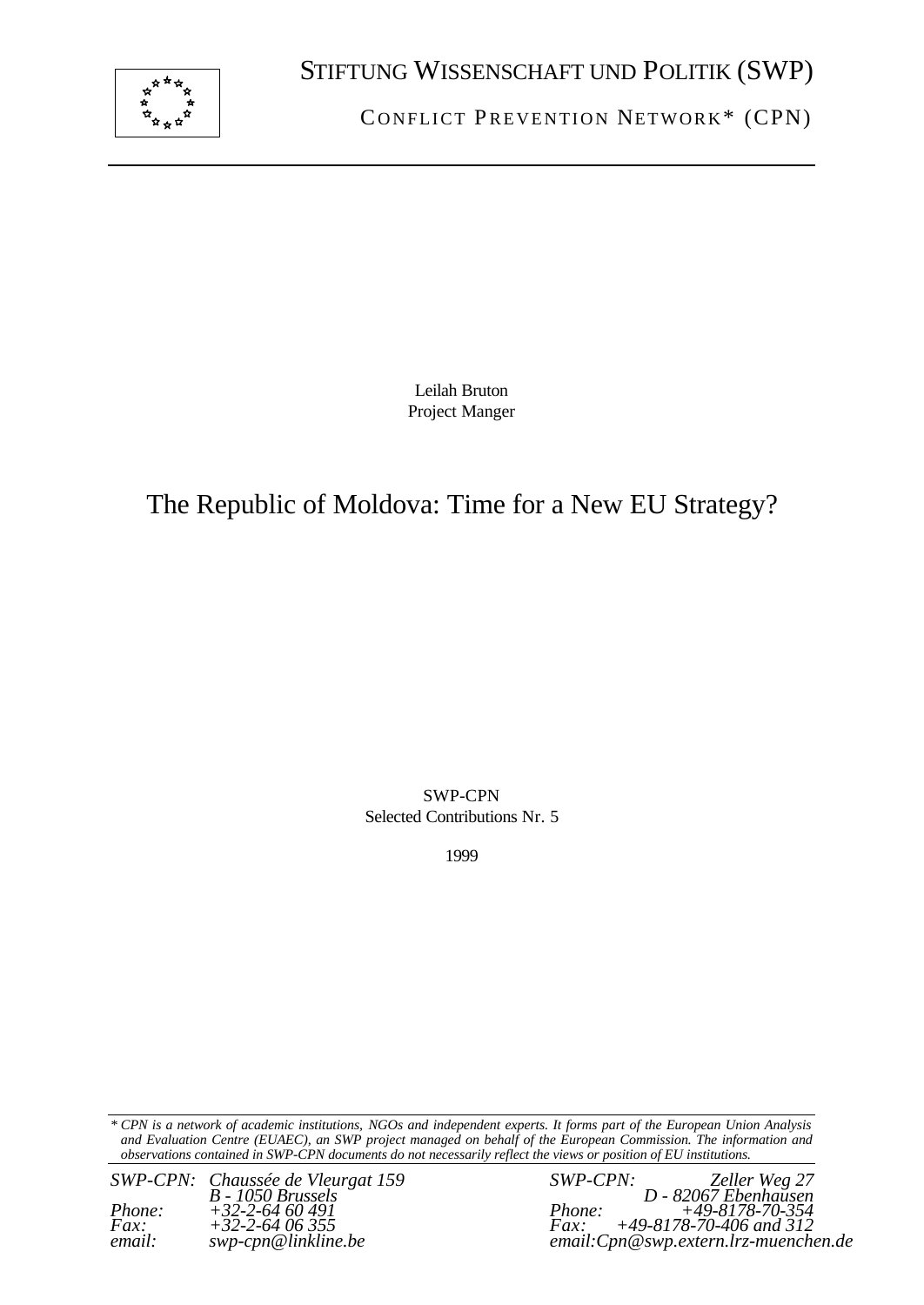Display in publicly accessible data bases is not permitted. Reprinting or similar use of Conflict Prevention Network (CPN) products or extracts thereof, is allowed only with prior written approval of SWP-CPN.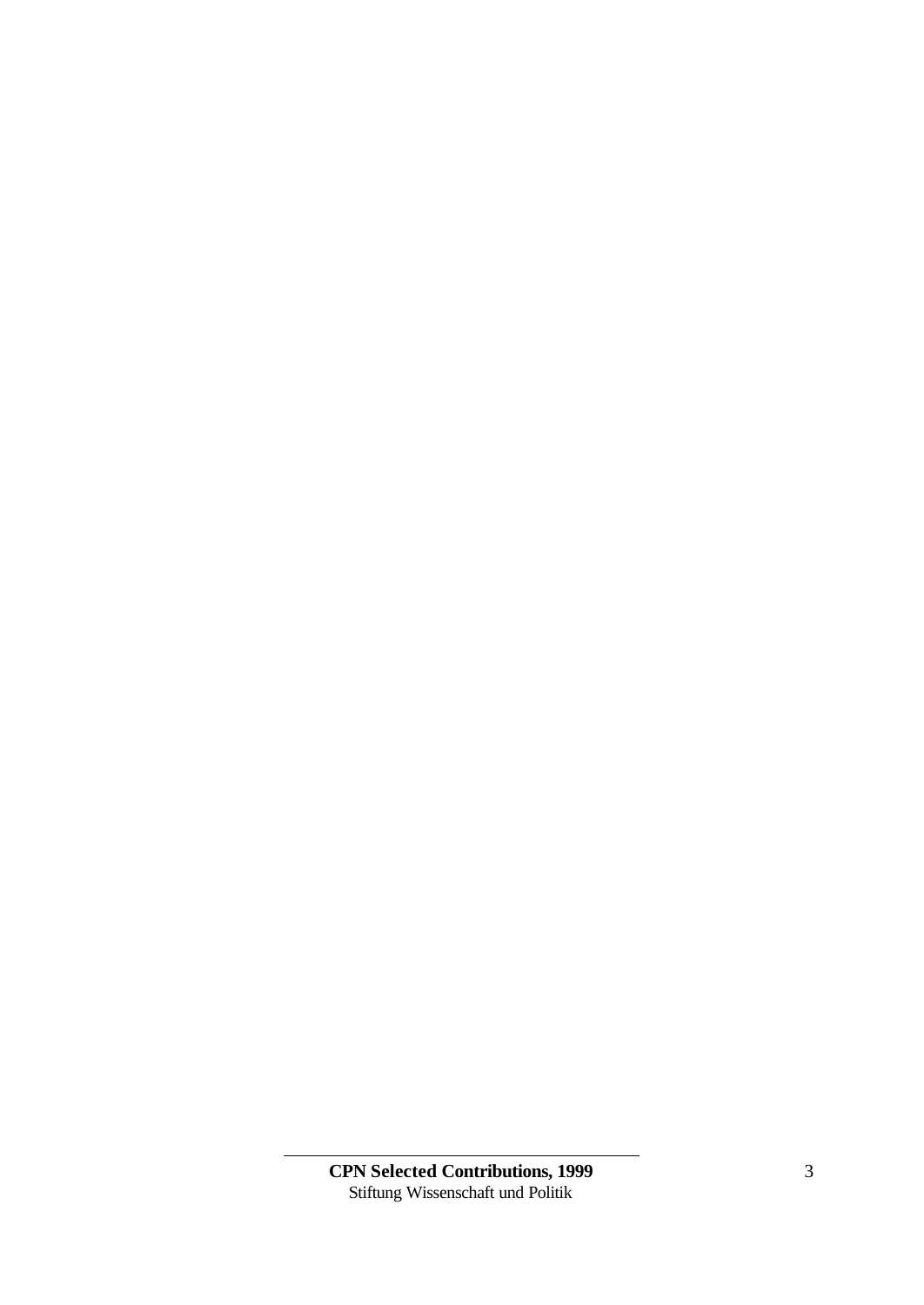#### **TABLE OF CONTENTS**

|    | Introduction                                                                                   | 5  |
|----|------------------------------------------------------------------------------------------------|----|
|    | <b>Executive Summary and Conclusions</b>                                                       | 7  |
| Ι. | <b>Discussion Papers</b>                                                                       |    |
|    | The Impact of Moldova's Economy on the Country's Stability<br>Lucia Padure                     | 11 |
|    | The Conflict in Transmistria: Its Dynamics and Possible<br><b>Solutions</b><br>Andrew Williams | 45 |
|    | The European Union and Moldova Beyond the PCA<br><b><i>Ian Manners</i></b>                     | 59 |
| П. | <b>Fact Sheets</b>                                                                             |    |
|    | The Republic of Moldova: Foreign and Security Policy<br>Klemens Büscher                        | 83 |
|    | The Republic of Moldova: Domestic Politics<br>Klemens Büscher                                  | 91 |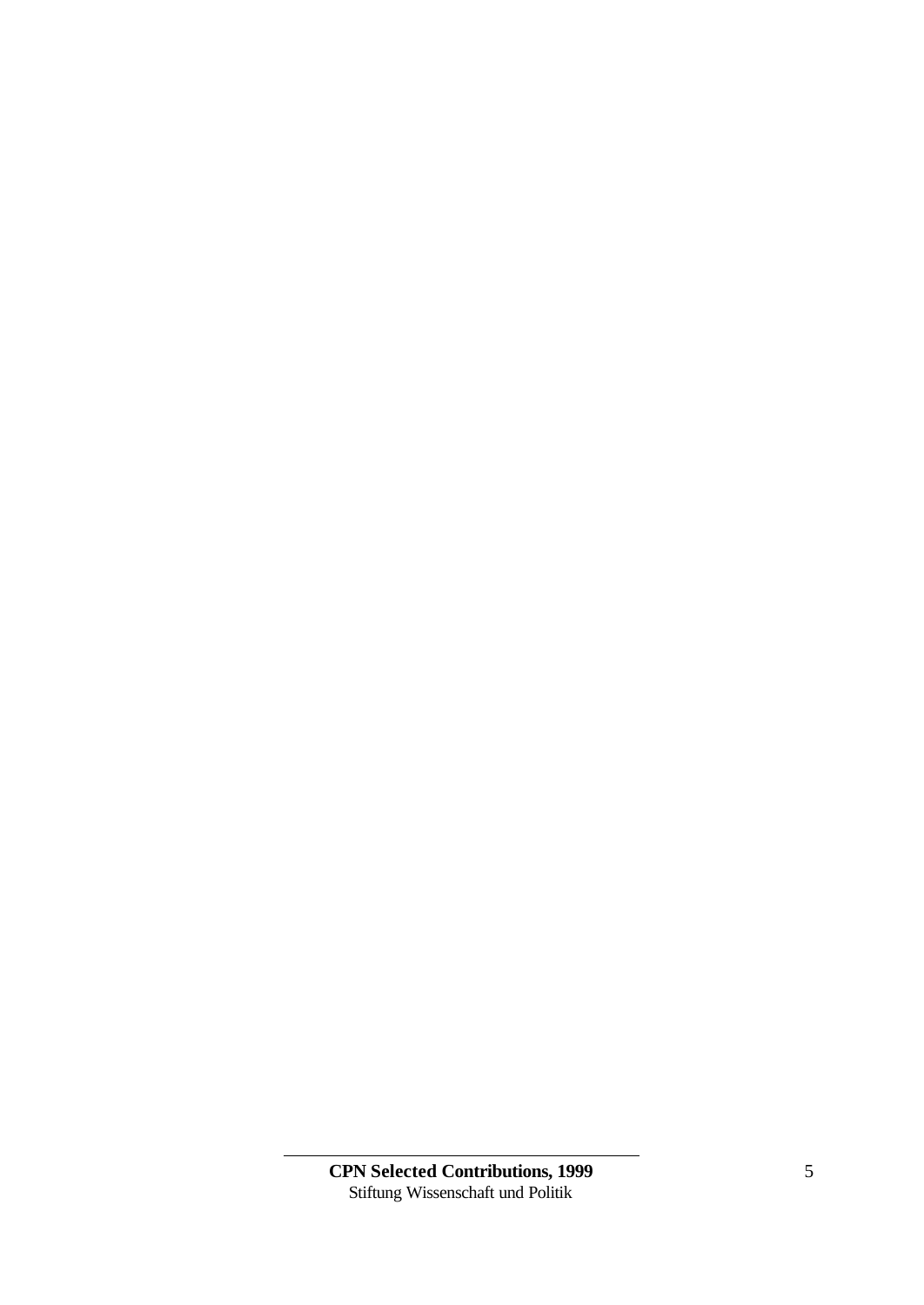## Introduction

Given the recent adoption of a Partnership and Cooperation Agreement (PCA) which entered into force on 1 July 1998, the immediate focus for the European Commission will be that of its implementation. However, within the context of enlargement and the Republic of Moldova's selfconfessed medium/long-term aspirations of full membership, SWP-CPN was asked to assist the process of reflection on the policy the EU should develop beyond the PCA, the purpose of the study being to integrate the EU policy vis à vis Moldova into a comprehensive approach to the region.

In light of the above, a workshop took place on the 9th November 1998 in Brussels in the presence of representatives from the European Commission, the European Parliament, the EBRD, the OSCE and external experts. Three discussion papers were commissioned to be used to animate the workshop: (1) The Conflict in Transnistria: Its Dynamics and Possible Solutions (Andrew Williams, University of Kent); (2) The Impact of Moldova's Economy on the Country's Stability (Ian Manners, University of Kent); and (3) The European Union and Moldova Beyond the PCA (Lucia Padure, KPMG Moldova). Additionally, two fact sheets were produced by Klemens Buescher (Cologne University): (1) Republic of Moldova: Domestic Politics; and (2) Republic of Moldova: Foreign and Security Policy. The papers were then amended in light of the discussion and the external experts were asked to draft operational conclusions.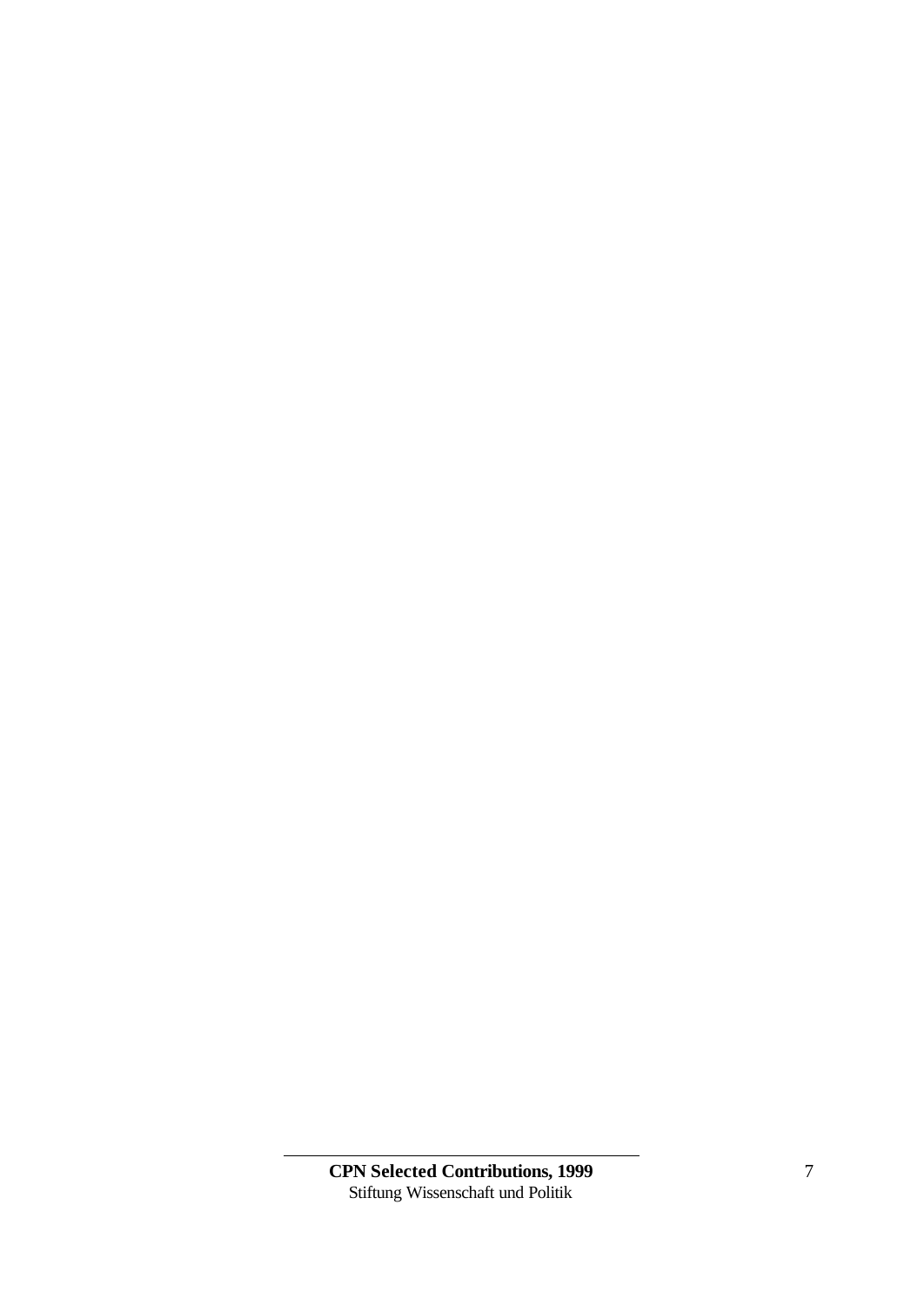## Executive Summary and Conclusions

An independent state since 1991, the Republic of Moldova faces both an economic decline and an on-going conflict involving the separatist movement in Transnistria which, although open hostilities ceased in 1992, still simmers. Security tensions and a lack of trust exist between the two sides and until they are overcome there will continue to be a risk of violent conflict, an issue of concern to the international community given the fear of ,balkanisation" in the region. At the same time, a situation of dispute, as it exists in Moldova, affects both the economic and political security of the country by destabilising trade, energy supplies, the monetary system, the budget and the investment performances of Moldova, as well as the stability of the region.

The enlargement process the EU is presently undertaking will bring substantial changes to the geostrategic set-up of Central and Eastern Europe. In this context, the EU's relationship with the Republic of Moldova needs to be integrated into a comprehensive EU strategy in the region. The perspective of direct neighbourhood between an enlarged EU and the Republic of Moldova raises totally new challenges. Security is no longer limited to military threats. The tensions resulting from political and socio-economic conflicts (soft security risks) are equally menacing. The EU, therefore, has a long-term interest in the consolidation of Moldovan independence, sovereignty and territorial integrity in order to safeguard European peace and stability.

The EU and the Republic of Moldova signed a Partnership and Cooperation Agreement (PCA) in 1994, which has only recently entered into force. Although in the near future, the emphasis will be on implementing this agreement, there is a need to (re)define the medium/long term policy vis à vis Moldova in light of EU enlargement and Moldovan aspirations to full membership. Any such policy will have to address the issues of the future status of Moldova, its internal conflict and its relations with its near neighbours.

Against this backdrop, some brief operational conclusions can be drafted following the workshop held in Brussels:

– The conflict is frozen in a stalemate where neither side will currently make much movement in the direction of the other. The Transnistrian position is firmly held, unlike the Moldovan position which is subject to many splits, often due to changes in negotiating personnel since 1992. The main sticking point in discussions hinges around the problem of the status of Transnistria within a Moldovan "space". Other cleavages between the parties can be summarised as: ones predicated on economic and political ideology; differences of view about which way , Moldova faces in Europe", West or East; and what kind of state arrangements can be arrived at. The recommendation is that the EU increases its role in a conflict which is a major element in the problems of successfully implementing the economic liberalisation advocated in the PCA. Any intervention must take into account the sensitivities of the key regional players, notably Russia and Ukraine. A forceful policy towards Moldova could inflame public opinion unnecessarily in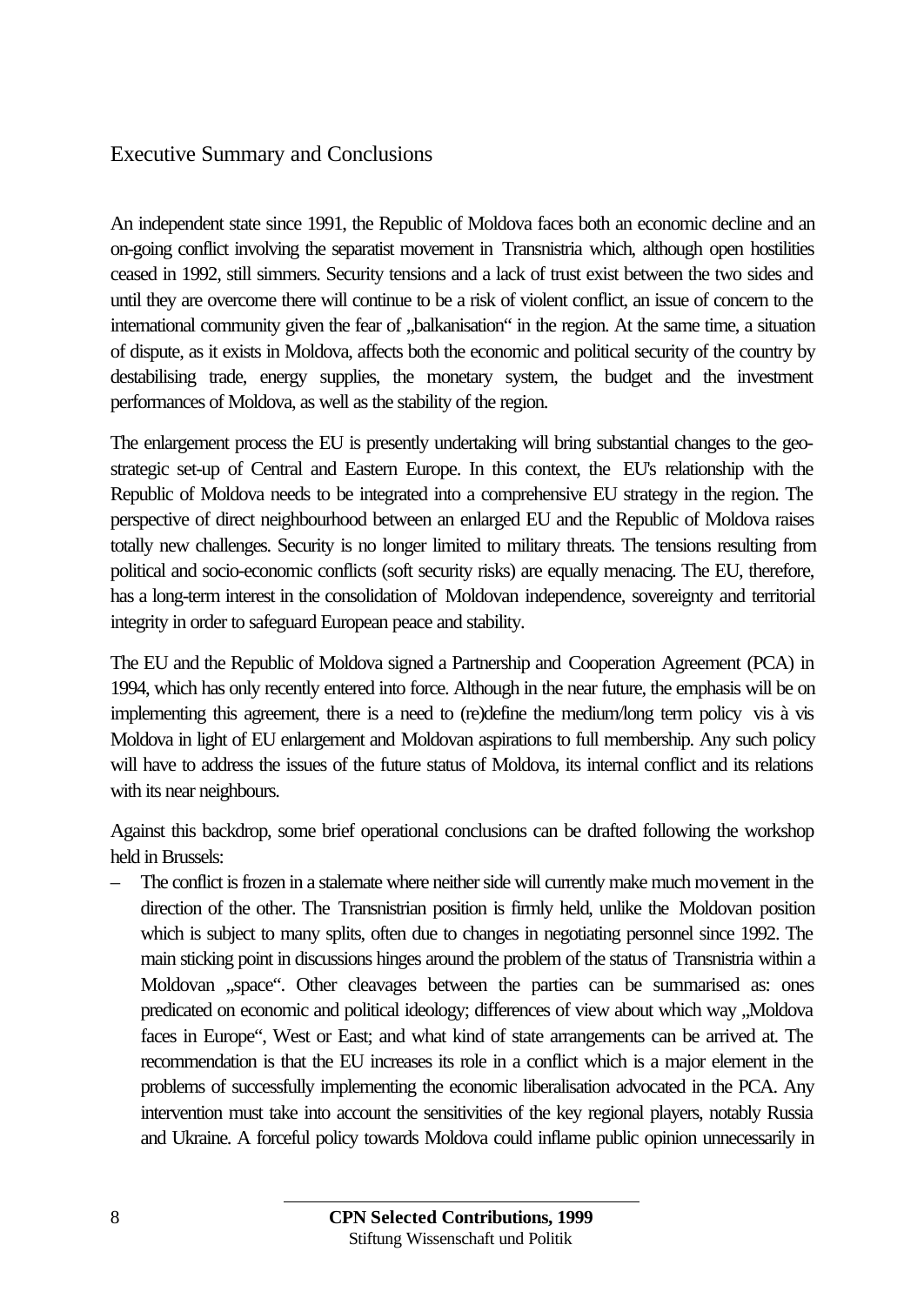Russia, including against the EU. Bearing this in mind, the EU should, however, take "full advantage of diplomatic channels through bilateral and multilateral fields such as the United Nations, OSCE meetings and elsewhere". The UN resolution can be an effective tool, as was shown in the withdrawal of the Soviet Army from the Baltic states.

- On the specific issue of economic development within the PCA and Tacis, the EU should: encourage Moldova's integration into the world economy by supporting its application to join the WTO and assisting in its compliance with GATT; develop programmes providing technical assistance and policy advice in agriculture, transport and energy thereby assisting Moldova to overcome its "seasonal dependence"; and consider the development of freer trade amongst CEECs and other PCA states.
- The EU should play a more proactive role in regional relations by: heightening the attention given to Confidence Building Measures (CBMs); encouraging the Trilateral between Moldova, Ukraine and Romania as a means of encouraging cross border co-operation; considering EU strategy towards the Black Sea Economic Cooperation, through member states or through observer status.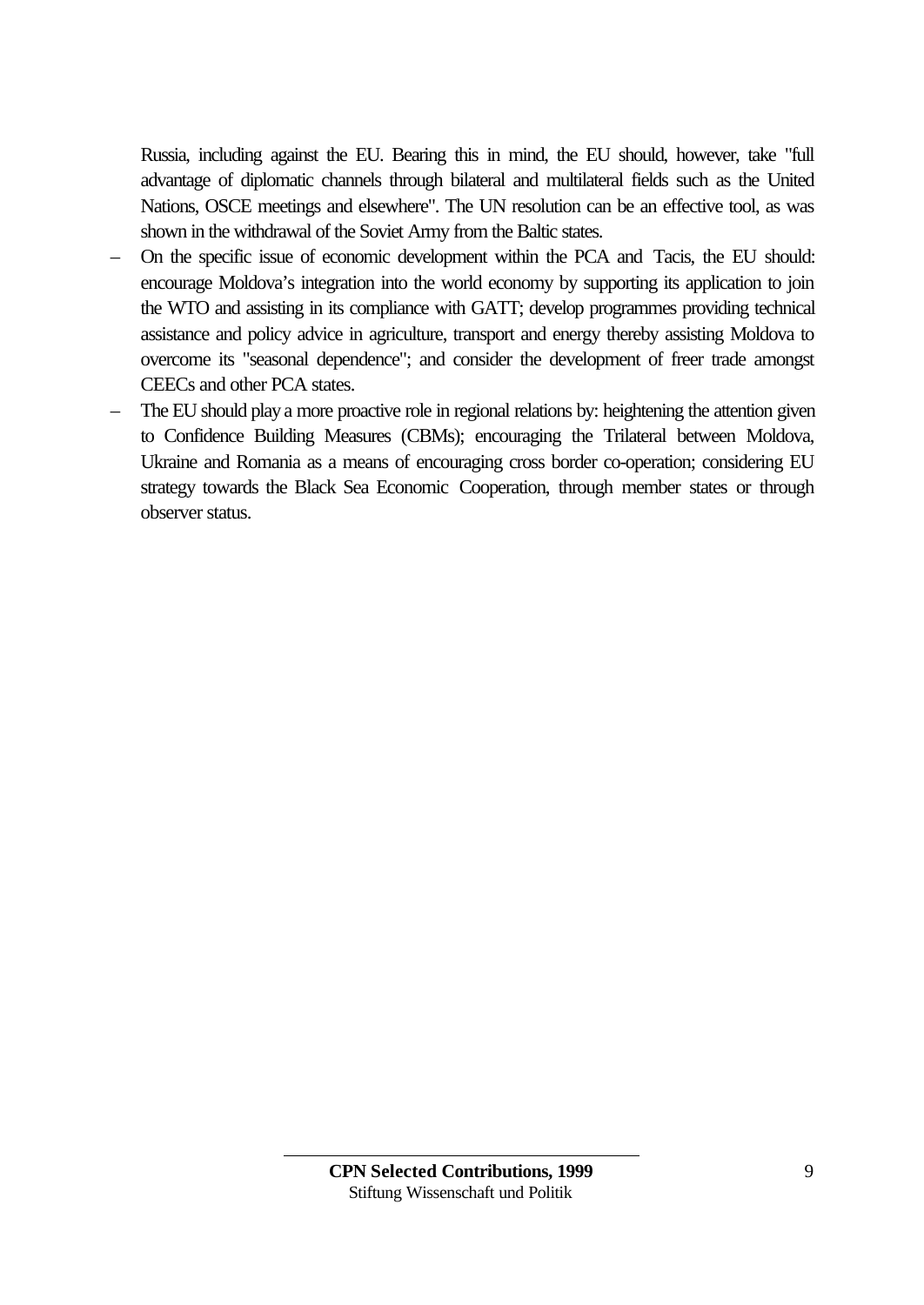# I. Briefing Papers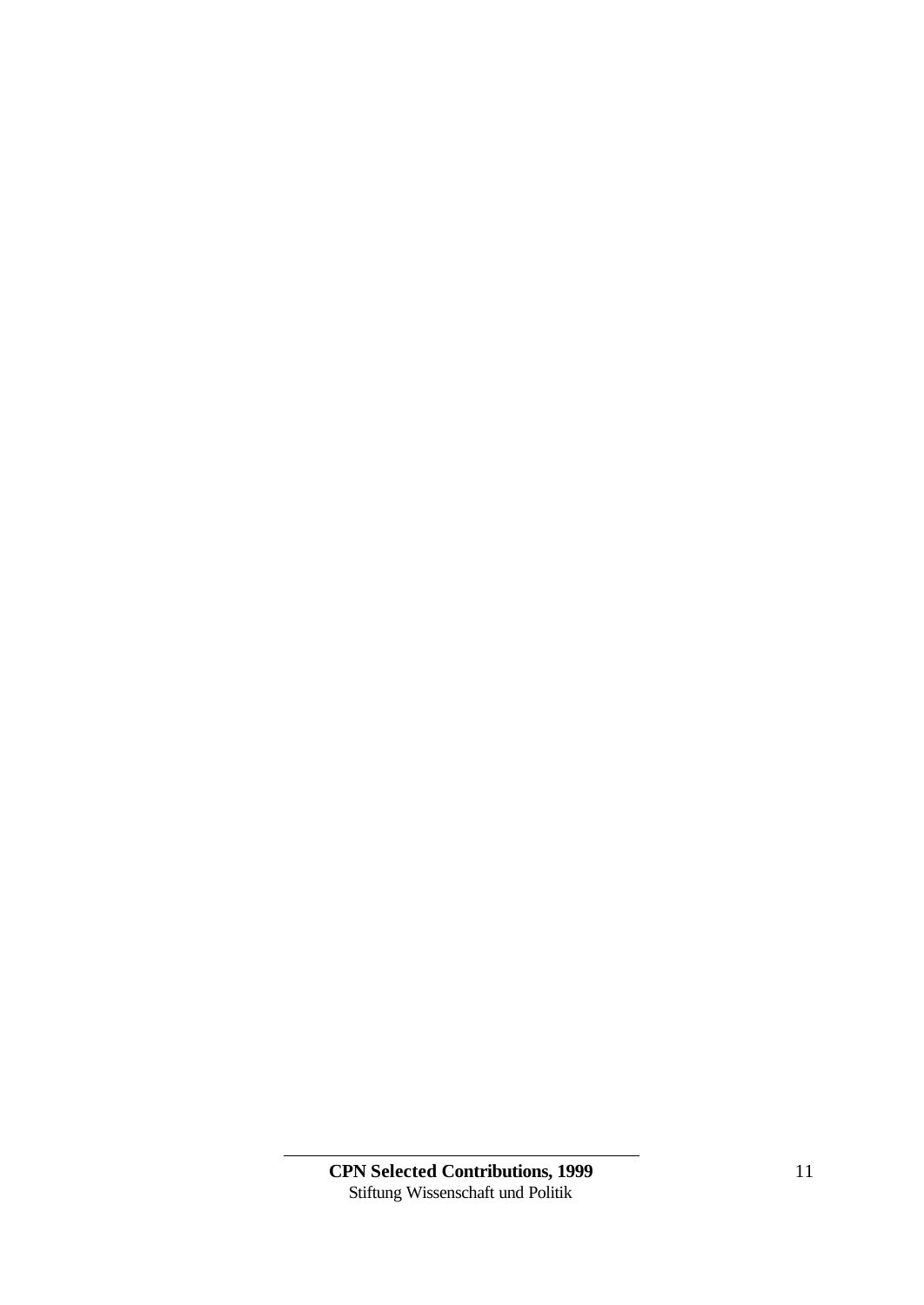# The Impact of Moldova's Economy on the Country's Stability

## *Lucia Padure*

#### *I. Executive Summary*

While Moldova may have achieved an increase in the number of people who own private property, relatively stable exchange rates and low inflation, it still faces serious economic problems. Large budget and trade deficits (in 1997 over 10% of GDP and US\$ 344 million respectively) and an increasing public debt (60% of GDP) result from the absence of political will to reform the public finances and establish clear guarantees for property rights. Political decisions should have been taken to increase the age of retirement, change the administrative-territorial structure, settle the Transnistrian issue, privatise major industries, and promote land reforms.

Public finances have been based on overvalued revenue projections, inflated social costs and increasing debt service. Low tax collections and inefficient budget spending have resulted in huge arrears on the salaries of budgetary employees and pensioners. Current borrowing is less than half the trade deficit and is used to pay past and present liabilities of the government instead of funding production investment. The trade account shows large sources of unidentified external flows of funds.

The poor trade performance shows that a considerable portion of imports is accounted for by consumer goods instead of capital. Trade with the CIS predominates because of large energy procurements. A considerable effort should be made to encourage exports to the EU member states, which are currently net-exporters.

Moldova's energy-related security is seriously eroded by the huge accumulated external energy debt to Russia and Ukraine. The delivery of gas and energy will be threatened if the debt is not restructured and the Moldovan government does not make the quarterly payments.

Direct foreign investment amounts to only US\$ 142 million. This can be explained by the failure of mass privatisation to create a clear system of ownership, the overwhelming bureaucracy and corruption of local officials involved in privatisation tenders, the instability of investment legislation, and the slow privatisation of the agricultural sector.

The analysis of the GDP in terms of output, expenditure and the impact of the informal sector shows that the most probable reasons behind the slight increase in the GDP in 1997 (by 1.3%) are the increase in agricultural production and consumption, as well as the large informal economy. A stable exchange rate and low inflation were brought about not by improving the economic activity and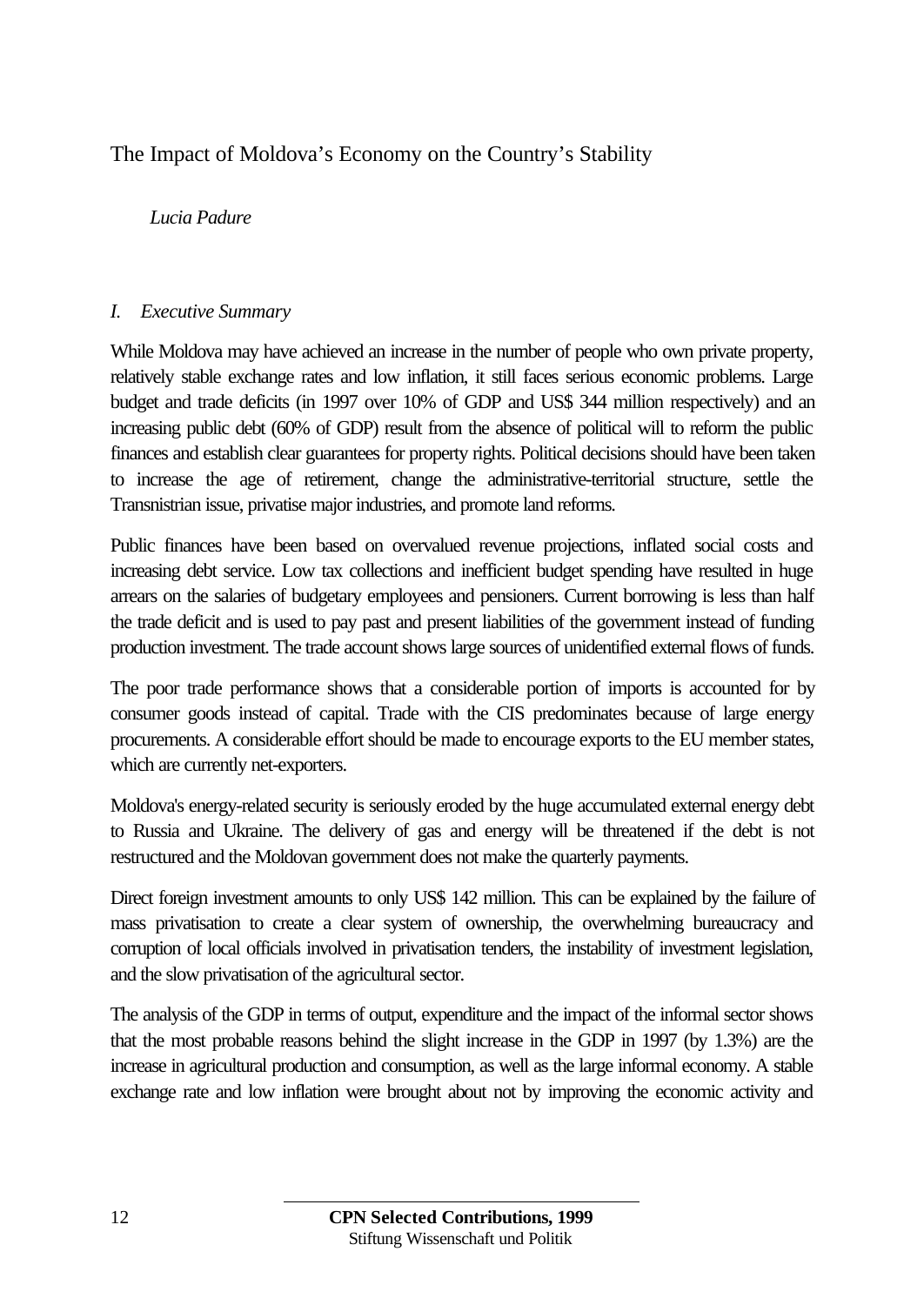export promotion, but by the large barter economy, arrears, and the fact that the prevailing share of credits is in the National Bank's reserve.

The as yet unresolved Transnistrian issue – border disputes, the stationing of XIVth Russian army and weapon stockpiles – has resulted in the uncontrolled movement of goods, fuel, money, criminality, weapons and drugs from the eastern side to Moldova. This affects both the political and economic security of the country by destabilising trade, energy, the monetary system, the budget and the investment performances of Moldova, and the stability of the region.

In the 1998 parliamentary elections, the population of Moldova demonstrated its displeasure with the (former) government's policies – the previous ruling majority did not even reach the 4% threshold of the popular vote needed to enter the Parliament and the Communists gained 40 seats. The Coalition for Democracy and Reforms has been established by three other centre-right parliamentary parties with a democratic and market economy agenda, but the policies of the newly created government demonstrate the unstable nature of the coalition.

The following policies and activities should be undertaken by the EU in the context of implementing the Partnership and Co-operation Agreement (1994) and producing an overall improvement in the Moldovan economy:

- increasing the role of the EU in the political settlement of the Transnistrian issue by taking full advantage of the bilateral and multilateral channels available (UN, OSCE, etc.). In addition, the rapid withdrawal of the XIVth Russian army and the removal of Russian weapon stockpiles should be called for, as should the release of Moldovan political prisoners in Transnistrian prisons, and the drafting of a clear statute proclaiming Transnistria as an inseparable part of Moldova;
- providing technical assistance and policy advice to Moldova on issues necessary for the success of market reforms, such as the development of an export promotion concept, the establishment of a real exchange rate, the settlement of the debts of large agricultural, industrial, and energy complexes, the drafting of new legislation (e.g., concerning social funds, private pension funds, community developments and mutual funds), and the elimination of the current legal constraints on privatisation;
- providing continued financial support through credit lines aimed at giving marginalised groups within the population access to credits with lower rates of interest to enable them to start-up businesses, especially in rural areas;
- assisting Moldova in its negotiations with Russia and Ukraine on issues such as: readjusting relative prices in barter transactions; transit payments and collateral; harmonising VAT and customs regimes to conform to international standards; and delimitating clear and non-porous borders with Ukraine.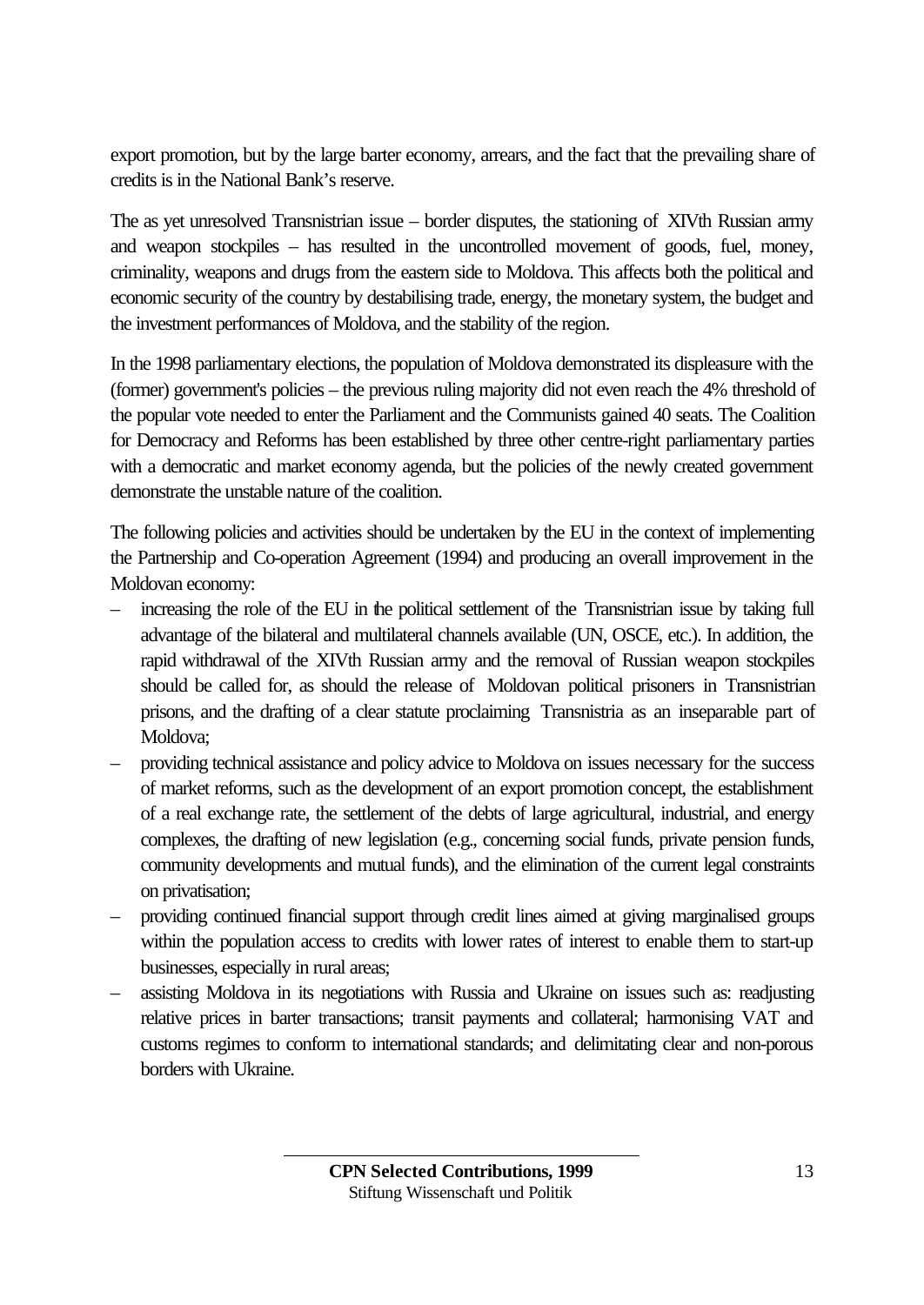– assisting Moldova's integration into the world economy by supporting its application to join the WTO, by encouraging cross-border co-operation in the region, and by promoting Moldovan integration within the Trans-European Networks (TENs).

#### *II. Introduction*

Macroeconomic stabilisation has been considered one of Moldova's greatest successes in its efforts to adopt a market economy undertaken since its independence in 1991. The following facts demonstrate the irreversibility of these changes:

- the development of the legal framework and institutional structures needed for a market economy;
- the fact that the private sector accounts for 40% of GDP;
- a stable national currency and low inflation (0.9% monthly inflation rate in 1997, and 0.25% for the first 6 months of 1998); and
- the liberalisation of prices and trade, and the abolition of the centralised system of distribution of resources.

The small decline in GDP of only 2% in 1995 (following the 31% decline in 1994) was viewed as a further indication of the recovery of the economy. Furthermore, the figures for 1996 are expected to show real economic growth (see Annex 1). Foreign experts and the Western economic press have called Moldova a "model of sound reforming," and, "a perfect laboratory of reforms" (The Economist, March 1995). The flow of foreign credit increased and for a while euphoria concerning the anticipated 'economic miracle' prevailed over rationality when it came to spending by the public. Later, publications, including Moldovan ones, analysed the economic decline and the continuing pauperisation of the Moldovan population and gave several reasons for it. Firstly, the disintegration of the USSR resulted in the loss of traditional production and markets, in an increase in the cost of imported energy resources and raw materials, and in higher transport costs.<sup>1</sup> In addition, the resources and potential of the newly created state were overestimated.

While the negative impact of the above-mentioned factors cannot be denied, the main reason for the current critical situation of the Moldovan economy is the absence of political will to reform the public finances and establish clear guarantees for property rights. The presidential and parliamentary elections held between 1996-1998 meant that politicians were unwilling to take tough economic and social measures. Reforms have been delayed and political decisions have not been taken on issues such as: increasing the age of retirement (and with it the financial implications for the social fund); changing the administrative-territorial structure in Moldova by reducing the number of units; diversifying private health care and education; settling the Transnistrian issue; privatising vital sectors including telecommunications and energy; and promoting the land market.

 $\overline{a}$ 

<sup>1</sup> In the former Soviet Union Moldova's population represented 1.5%, but Moldova supplied 30% of the FSU tobacco production, 20% of table grapes and wine, 13% of fruit and 10% of vegetables.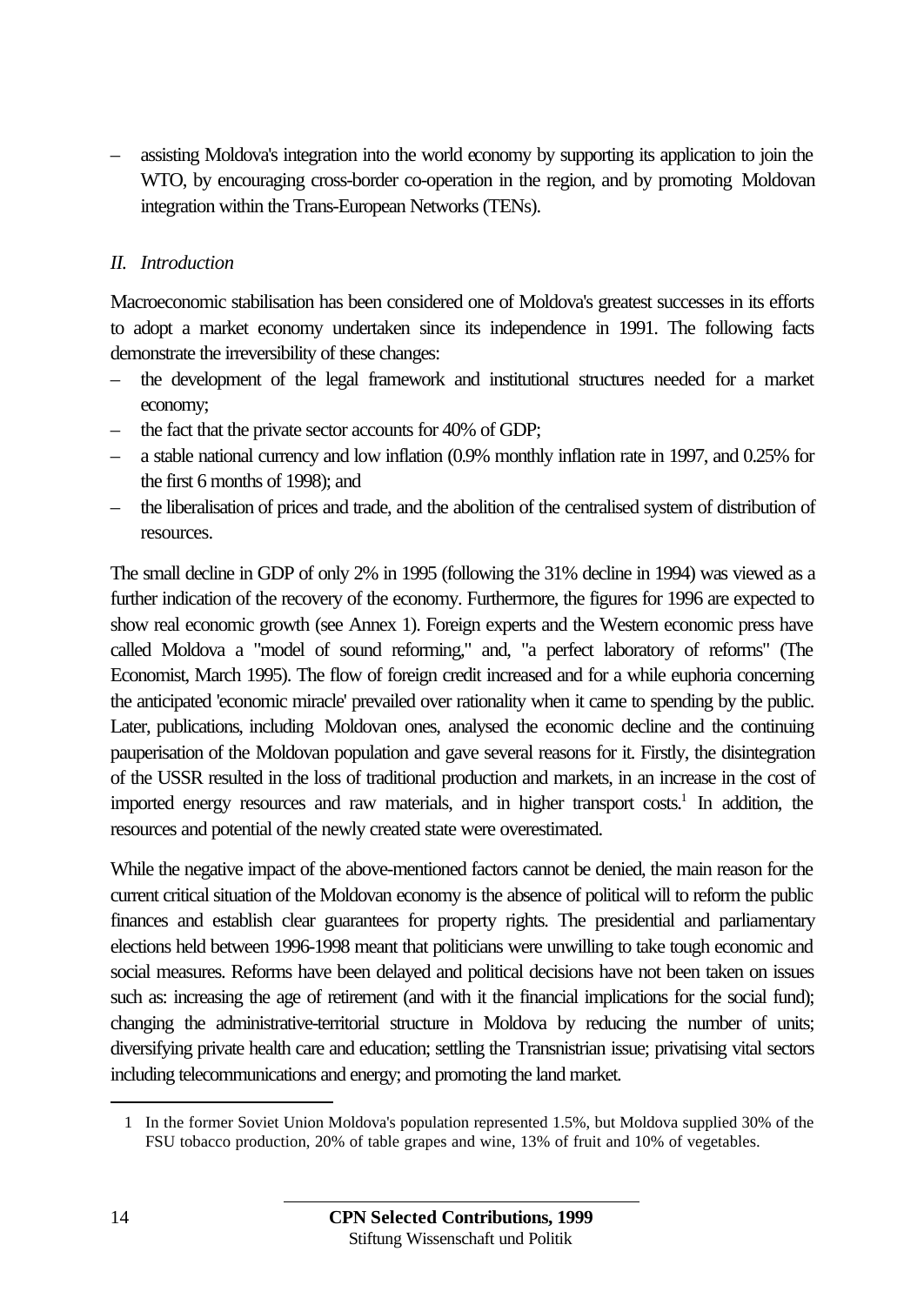The purpose of this paper is to show the major economic problems and developments of Moldova in the current political environment, to question some of the officially-announced macroeconomic achievements, and to make policy recommendations to the EU regarding what could be done to support economic improvement in Moldova. The first part of the paper will analyse the public finance statute and property rights in Moldova. Given the impact the unresolved Transnistrian issue has on the political and economic stability of the country, a separate paragraph is devoted to a comparative economic analysis of Moldova and Transnistria. The second part of the paper will look into the current trade regime of Moldova, the development of trade flows between it and both the CIS and the EU, and the issue of energy security that must be addressed given Moldova's huge reliance on imported fuel.

## *III. Moldova's Economic Performance: Major Trends and Problems in the Reform Process*

1. Public Finance Statute

The budgets of 1996, 1997 and 1998 all contained the following three elements – over-optimistic revenue projections, inflated social expenditure and increasing debt service.

The following problems exist on the revenue side:

- high tax rates: even with the new Tax Code of 1998, the basic rates are 20% for natural persons (15% for those with a income of less than 6000 lei per year) and 32% for legal persons, (30- 32% contributions to the Social Fund and 20% VAT);
- frequent changes to the tax legislation and annual budget laws;
- poor tax administration: the unclear status of Transnistria and the largely porous border with Ukraine stimulate large-scale illegal trafficking in cigarettes and fuel;
- high levels of barter payments (around one fifth of all revenues).

As a result, the actual rate of revenue collection at 1 October, 1998 is only 59% of the annual projected rate. Tax evasion is estimated at 15% of all public revenue, and uncollected taxes at the border amount to US\$ 50 million.

On the expenditure side, social expenditure accounts for 58% of the total expenditure. Education (24% in 1997) and health (15% in 1997) continue to be at the top of the government's priorities, but they are not always used rationally (see Annex 2). Some examples:

- the major share of the education budget is still directed at the provision of dormitories;
- half of the wage payments in the education sector go to technical staff;
- low pupil to teacher ratios (15:1 in high schools, 6.5:1 in higher education) result in an oversupply of teachers and low salaries;
- lack of utility meters makes it impossible to control the utility expenditures;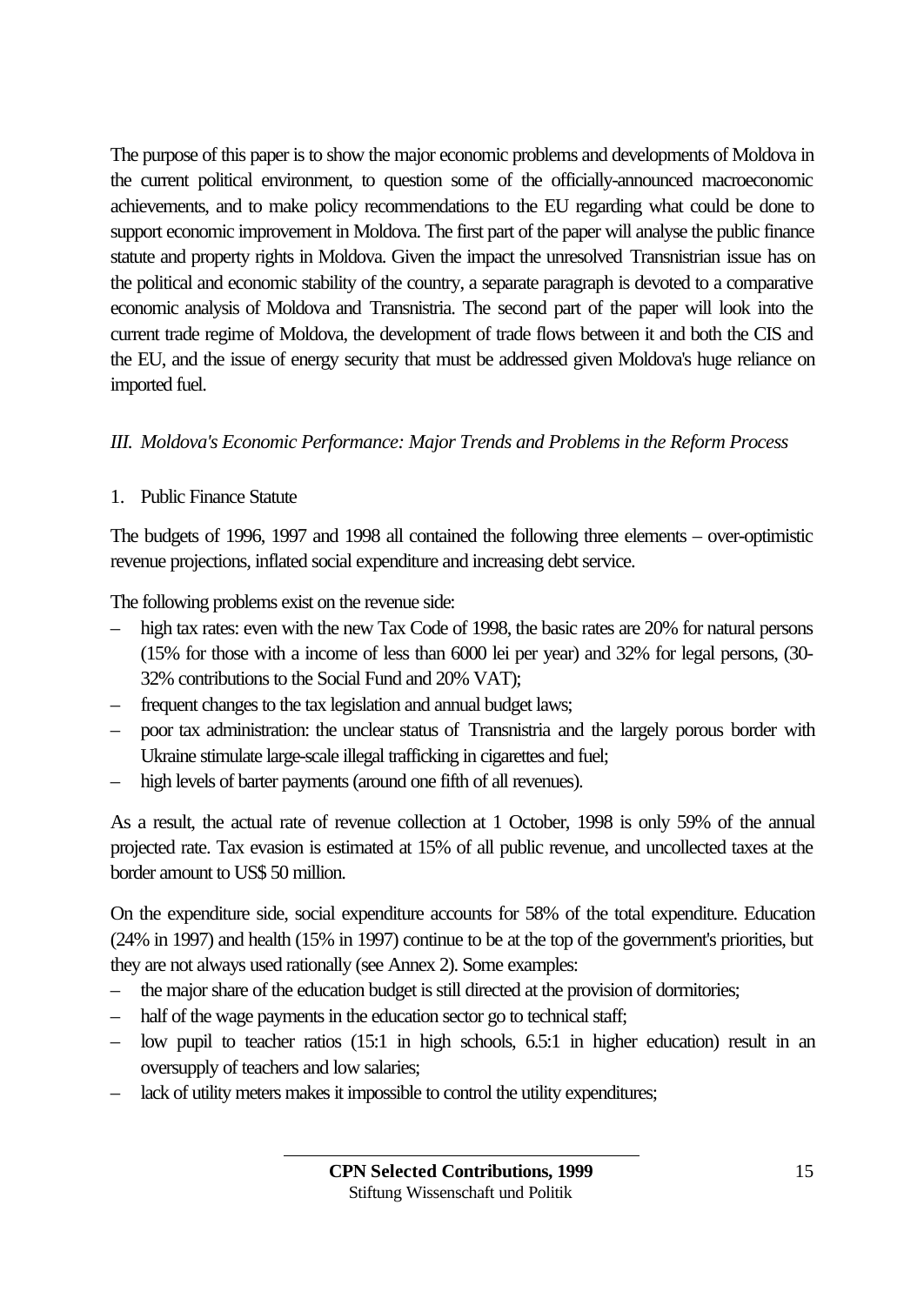- expensive care in hospitals accounts for almost 80% of health expenditure (compared to 55% in France and 44% in Germany), while primary and preventive care are under-funded;
- excessive number of doctors (40 per ten thousand people) and special medical staff;
- an over-capacity in terms of beds and staff, but not enough money for drugs and equipment.

In addition to public education and health care, the public budget is overburdened by: the high cost of large subsidies to those working in the production of food and utility companies; subsidised electricity, gas, heating, and rent for some sections of the population; as well as the cost of early retirement, free coal and free transportation for many groups. Inefficiency in budget spending results in huge salary arrears for public officials (100 million lei) and pensions (280 million lei) and the rapid growth of the informal education and medical sectors. For example, UNICEF estimated that an average family spends 6% of its total income on private medical services.

Another critical budgetary issue is the alarming increase in the public debt service from 8.6% in 1996 to 14% in 1998, and the huge level of the public debt (60% of GDP). Meanwhile, capital investments have remained stagnant at only 5% of public expenditure in 1998.

As a result, GDP declined in 1996 by 8% (including a fall in industrial production by 35% and agricultural production by 13%), while the budget deficit increased from the 1994 and 1995 level of 5.9% to 10.3% (see Annex 1), which is even higher if the pension and salary arrears are included. The figures for 1997 were very controversial: GDP increased by 1.3%, but the budget deficit continued to be very high at 7.7% of GDP. It is still not clear whether this growth is sustainable – the forecasts of various organisations have differed on this point. What is clear, however, is that macroeconomic stabilisation seems to be overvalued when determining conditions of high budget and current account deficits. In this context, a relatively stable currency and low inflation were based not on an improvement in economic activity and export potential, but on the large barter economy, the considerable arrears, and the significant share of IMF loans in the National Bank reserves (70%). The financial crisis that had swept Russia reached Moldova with a time-lag of two months and the leu was devalued by 100% in just two months.

In this context, further analysis of GDP in terms of output, expenditure and the impact of the grey market activity provides enough evidence to suggest that the most probable sources of GDP growth will be increases in agricultural production and consumption, as well as in the large informal sector.

a. Agricultural Activity

Agriculture (not including processing agriculture) now represents one third of GDP. This increase of 11% since 1997 (see Annex 3) is mainly as a result of the increase by 20% in the crop-growing sector brought about by an augmentation in the area under cultivation and an improvement in the yield per hector. Estimates of the output suggest increases of 78% in the production of fruits, 72% in cereals, 21% in tobacco, and 11% in vegetables as compared to 1996.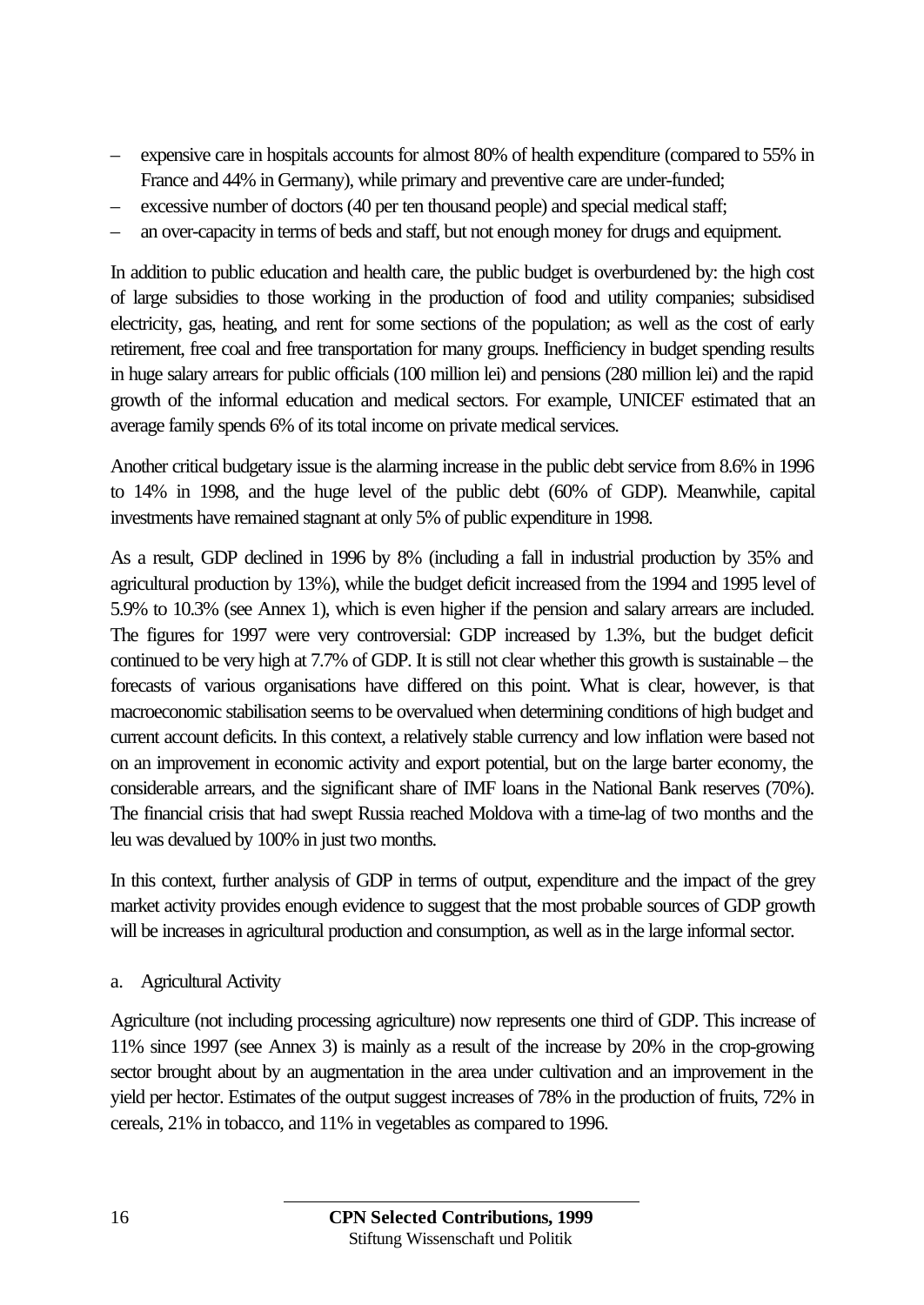Although the output of tobacco increased in 1997, during the last few years the country has produced only one-third of the tobacco that it used to produce. Moreover, the farmer-producers have had little incentive to cultivate a "strategic" crop that has seen its price steadily falling. Consequently, the government adopted a programme to develop the tobacco sector by investing in growing seedlings, and in upgrading facilities for tobacco drying, sorting and packaging. However, the greatest improvement in this sector would be achieved through a privatisation in which strategic investors took control.

Grape growing and wine making are the most important sectors of the Moldovan economy as they have large shares in external markets. Vineyards account for 7% of agricultural land and ensure annual budget revenues in the excess of US\$ 100 million in excises, VAT and tax on profits. This represents roughly 60-65% of the total revenue from the national agro-industrial complex. In the past years, the area used for vineyards shrank by 40,000 hectors and early frosts and severe floods also affected output, meaning that only 39% of the 1996 volume could be harvested in 1997. In conformity with the national programme of viticulture development, damaged vineyards are to be restored, new intensive-type vineyards will be planted, and trellis will be installed. The commercial banks providing credits for the rehabilitation and development of vineyards will receive exemptions in their profit tax liability of between 50 and 100%, depending on the terms and conditions of the credit.

Animal husbandry declined by 8% in 1997, a rather curious development given the rising demand for and consumption of meat products. One explanation for this is that the ongoing land privatisation in the countryside and the distribution of the related assets, including animals, has proven problematic. Lines of activities requiring indivisible assets have been abandoned, no matter what their potential market demand may be. However, the post-privatisation husbandry has been maintained in some pilot projects by, for instance, creating new forms of collective production.

## b. Consumption

If one analyses GDP by expenditure, one can see that in 1997 the final consumption component of the expenditure constituted 96.6% and the gross capital formation was 24.2% (see Annex 4). In other words, the nation is consuming more than it is producing. The only way this can be sustained is for imports to exceed exports. This model is confirmed by Moldova's persistent trade deficit over the last few years.

Comparing the rise in consumption expenditure with the changes in CPI and PPI (see Annex 5), the official figures indicate a fall in real consumer spending in 1994 followed by a significant recovery in 1995 and a small recovery in 1996. In real terms, the consumer spending in 1997 is around 6% higher than the same period in 1996, still being less than that of 1993. Gross fixed capital formation can be seen to continue its decline as a share of GDP, although in absolute terms it increased by 12.2%. The high rise in the inventories combined with an almost identical decline in exports, indicate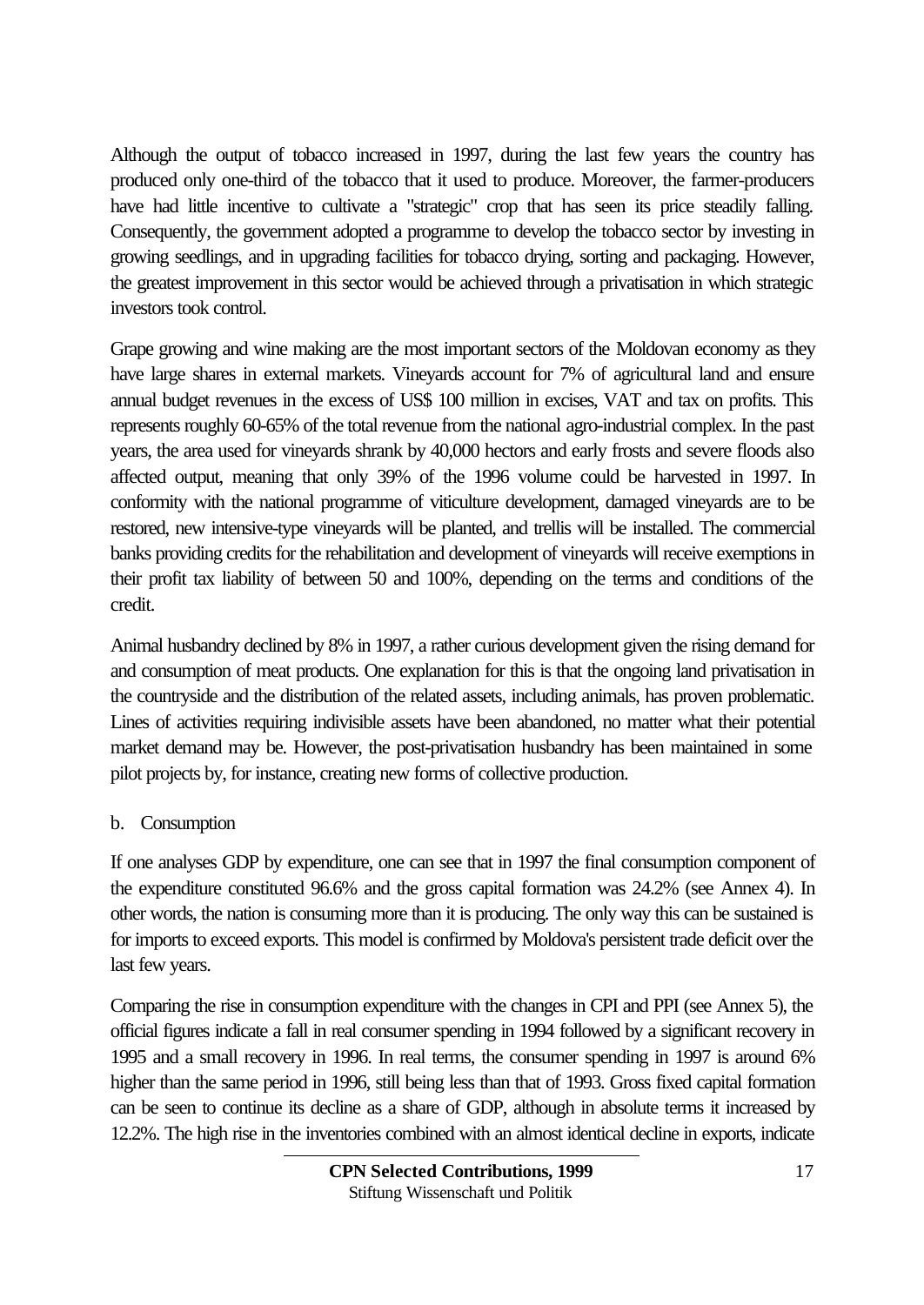a situation of depressed markets both at home and abroad. At the same time the index of construction prices rose by 35%. This is an exceptionally high rise, normally indicating an increase in the level of activity rather than a fall. It does seem quite probable that the official figures are not picking up a significant proportion of activity, possibly work in progress.

The main feature of GDP by expenditures is the deterioration in the recorded balance of goods and services. It seems probable that a significant proportion of the increased imports in 1997 and the first quarter of 1998 have been financed by unrecorded exports.

#### c. The Informal Sector

It can be argued that the real level of production continues to be seriously under-estimated, due to the increasing share of unrecorded activities in the economy. The fastest growing sectors of the economy belong to the informal economy and are, therefore, absent from the official data. There are of course no concrete figures to support this argument but there is abundant evidence in Moldova that this is the case. Specifically: flourishing construction activities, including those in the private property and residential sectors; booming consumerism in Chisinau; and the fact that cash payments are the main, if not the sole, method of payment in the absence of credit facilities.

All this suggests that the average disposable income is higher than the official estimates would suggest. The interpretation of the available data by different organisations has produced a range of estimates for the per capita income in 1997 – the Moldovan Department of Statistics (DS) suggests a figure of lei 443 while the World Bank (WB) estimate is lei 600. Grey market activity is estimated by the DS to amount to almost 12.7% of GDP in 1993, 14% in 1994, 15% in 1995, and 15-16% in 1996. There are no official estimates for 1997 yet, but analysis conducted in Moldova suggest that grey market activity may add as much as 50-60% to the country's GDP (see, e.g., publications of Moldovan Economic Trends and Centre for Strategic Studies).

## 2. Establishing Property Rights

Although the consolidation of the private sector and mass privatisation are viewed as important achievements of economic reforms in Moldova, the share of the private sector in GDP is estimated by the European Bank for Reconstruction and Development (EBRD) at 45% which is less than in other transitional countries (60% in Latvia; 50% in Slovenia, Ukraine, and Bulgaria). According to the Ministry of Privatisation, Moldova is lagging behind because of the lack of funds of local entrepreneurs and the poor interest shown by foreign investors. Foreign investments totalled US\$ 142 million – the major investors being Russia (37%), USA (13%) and Liechtenstein (6%) – and were concentrated in the agricultural processing and service sectors. Several facts are to be mentioned.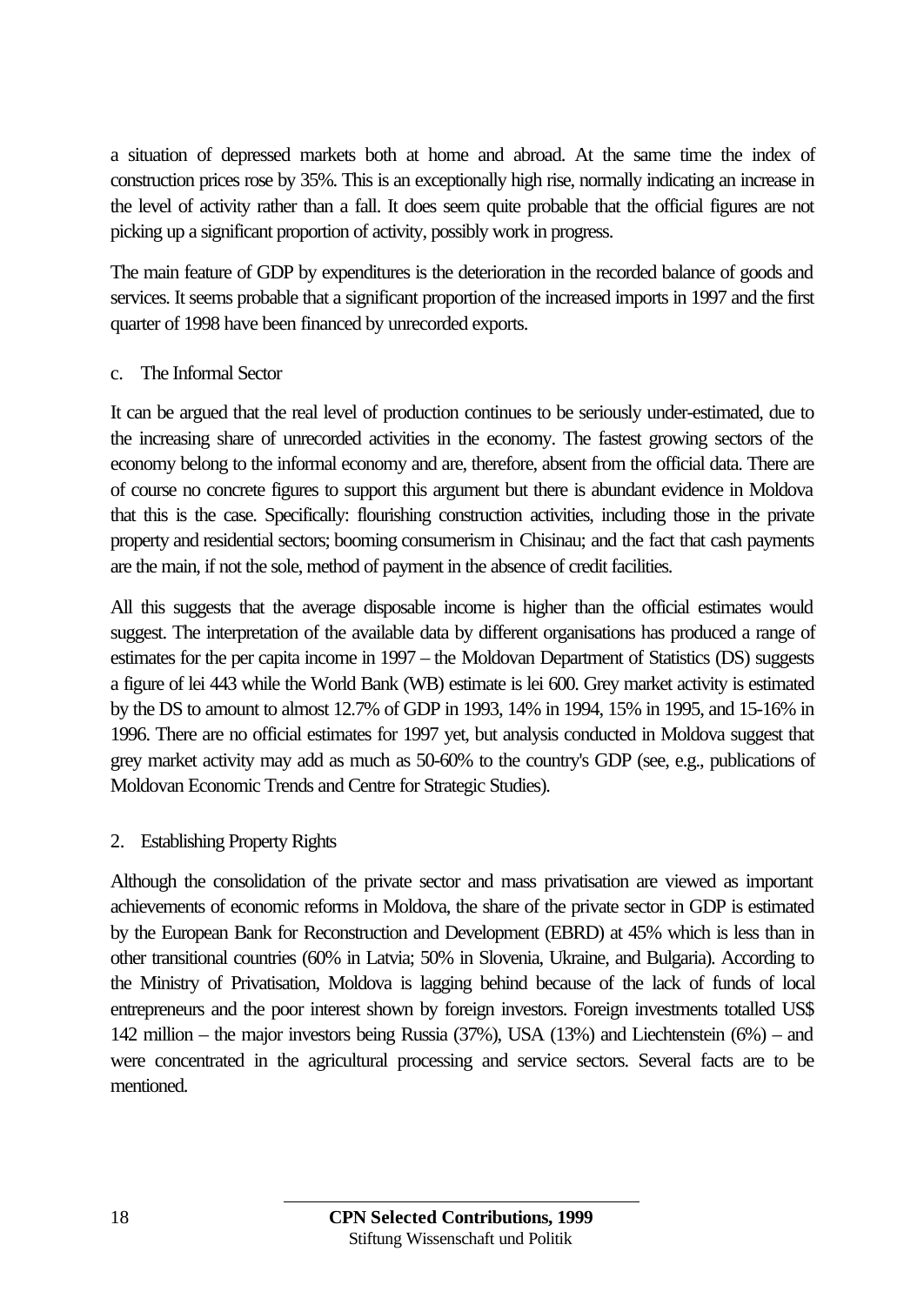Firstly, the mass privatisation that occurred in Moldova consisted of a formal distribution of the state property to the people through patrimonial bonds, and did not involve any movements of capital or direct investments in production, especially as far as the undeveloped capital market was concerned. A fundamental weakness of this mass privatisation was that it failed to create a clear system of ownership. The reorganisation of existing privatisation investment funds has been delayed. According to the law on investment funds, all of the funds had to be reorganised into interval, reciprocal, or nonreciprocal ones. Most of the 42 funds have already held meetings with their shareholders, but only a few have transmitted the necessary documents to the National Commission on the Security Market. The deadline for their reorganisation has now been extended to 1 October. Cash privatisation is supposed to be the last phase of privatisation (1997-98) and is taking place very slowly. For example, in 1998 the government plans to obtain lei 200 million from privatisation, however during the first five months only lei 32.7 million have been transferred to the consolidated budget.

Secondly, some of the major reasons behind the insignificant capital investments are the bureaucratism and corruption of the local functionaries involved in privatisation. Another negative factor was the fact that the results of the privatisation tenders of the tobacco, telecommunications, carpet and cement production sectors have been abrogated several times. These sectors have all been successfully privatised by foreign strategic investors in the neighbouring countries (e.g. Romania and Russia). Other barriers to foreign investment are the instability in Moldova's investment legislation, the frequent incompatibility of this legislation with other laws, and the inconsistency of governmental decisions. Several examples are:

- the Land Code that prohibits the privatisation of the associated land of enterprises whose shares partly belong to the state, while most large enterprises still have state shares in their statutory funds;
- only two months after the new Fiscal Code had been adopted, several amendments were made to enhance the tax privileges of foreign investors as was stipulated in the law on investments;
- the VAT exemptions for joint-ventures with more than US\$ 1 million in their statutory fund were annulled in August 1998; and
- the VAT and excises exemptions that the residents of the free-enterprise zone in Chisinau had enjoyed were abolished.

In addition, the unresolved Transnistrian issue has resulted in a border dispute. Criminals and drug traffickers have taken advantage of the situation and this is a further destabilising factor as far as foreign investors are concerned.

Thirdly, the share of agricultural land controlled by private farms and farmers' associations has risen from 4% of the total cultivated area in January 1995, to 10% in January 1997. However, large scale formerly state-owned and collective farms still dominate the scene – in 1997 they accounted for 70% of the total land and were responsible for 98% of Moldova's tobacco and sugar production,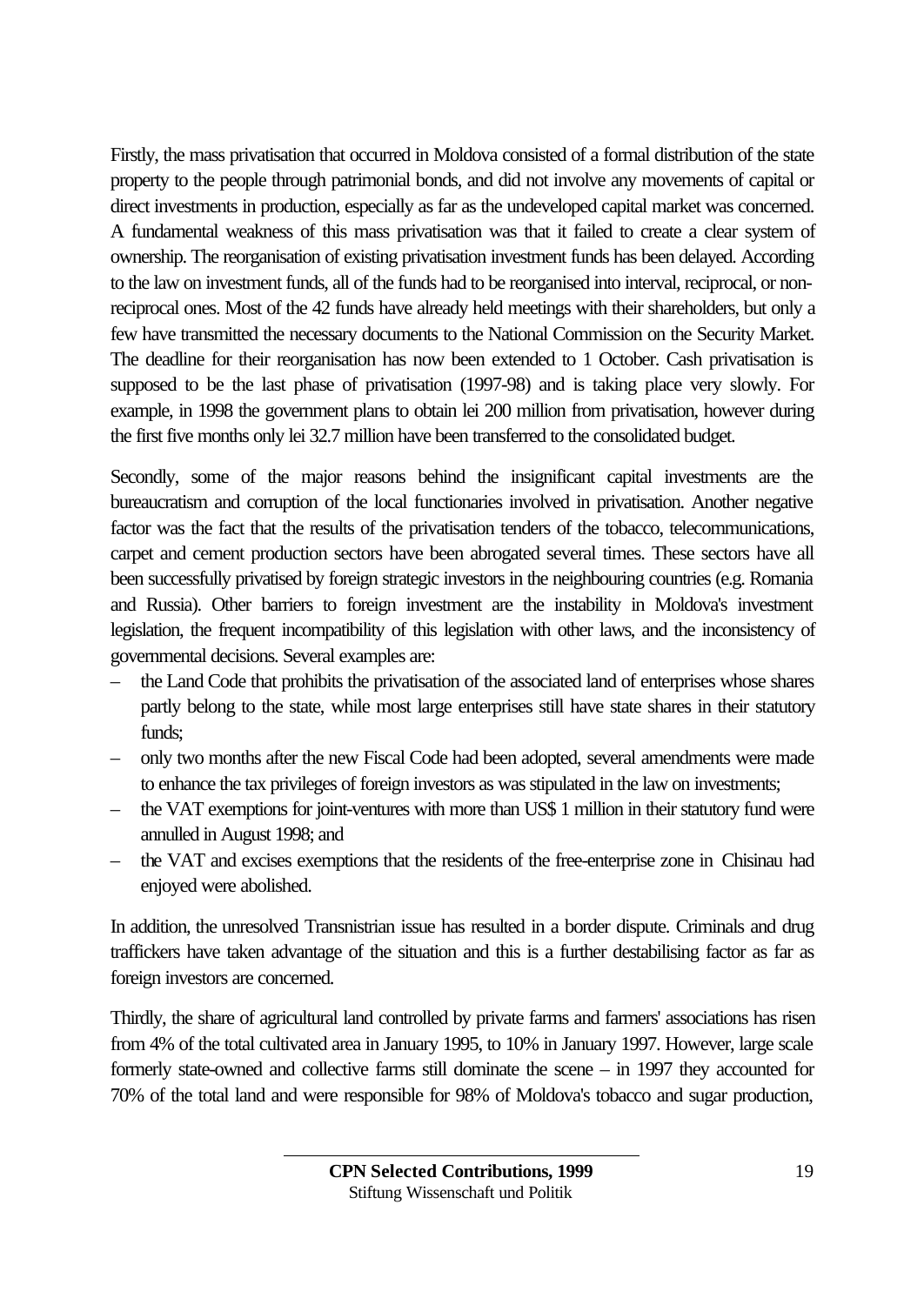87% of the sunflowers, 75% of fruit, 62% of cereals, and 55% of grapes. The major constraints limiting the development of private farms are:

- existing limitations on agricultural land tradability;
- the undeveloped rural finance system. The WB and the EBRD have started to provide preferential credit lines to be administered through the network of newly created Savings and Credit Associations;
- the high tax burden on farmers vis-à-vis those in large agricultural enterprises. Private farmers cover only 5.5% of the agricultural land, but provide a disproportionate 10% of the agricultural revenues. The rate of tax collection from such private farms is almost 100% and they pay taxes either in cash (as opposed to the mutual settlements used by large agricultural enterprises) or by selling grain reserves to the state at sub-market prices;
- the poor market management. After half a century of centrally supplied inputs, marketing and distribution, it is unrealistic to expect farmers to develop the skills necessary for a market environment overnight; and
- the historical arrears of collective agricultural enterprises.<sup>2</sup>

The parliamentary elections of March 1998 demonstrated the Moldovan people's feelings towards the government's policies. The Democratic Agrarian Party held 56 of the 104 seats in the out-going parliament (see Annex 6) and represented the directors of state and co-operative collective farms, conservatives and those opposed to radical changes in the economy, especially in the agricultural sector. However, they did not even reach the 4% threshold of the popular vote necessary to be allocated any seats in the new parliament.

The current distribution of seats in the parliament is as follows: 40 seats for the Communists, with the remaining 61 seats being divided between three centre-right parties (see Annex 6). The large share of the vote gained by the Communists in Moldova (31%) is in line with other states in the region (e.g. Ukraine, Russia and Armenia) and demonstrates the nostalgia that many still have for the old communist days. In particular, 750,000 pensioners voted for the Communist party which stood on a platform of free health care and social assistance.

After two months of negotiations, the newly elected centre-right parties created the Coalition for Democracy and Reforms, united behind the economic principle of further market reforms. The Coalition subsequently formed a government, though the Communists' large share of the vote meant that four of their members were appointed chairmen of various parliamentary committees. The government itself does not include any Communists and the posts within the government were distributed among the three parties in the coalition according to the formula "2+2+1" representing their relative sizes. The government outlined its programme which targeted a 3% growth rate in the economy for 1998, to be achieved by tightening budgetary expenditure, improving the method of tax

 $\overline{a}$ 

<sup>2</sup> 1,640 million lei at 1.01.1998 to Social fund and public budget (40.1%), energy sector (5%), banks (4%), other creditors (50.9%).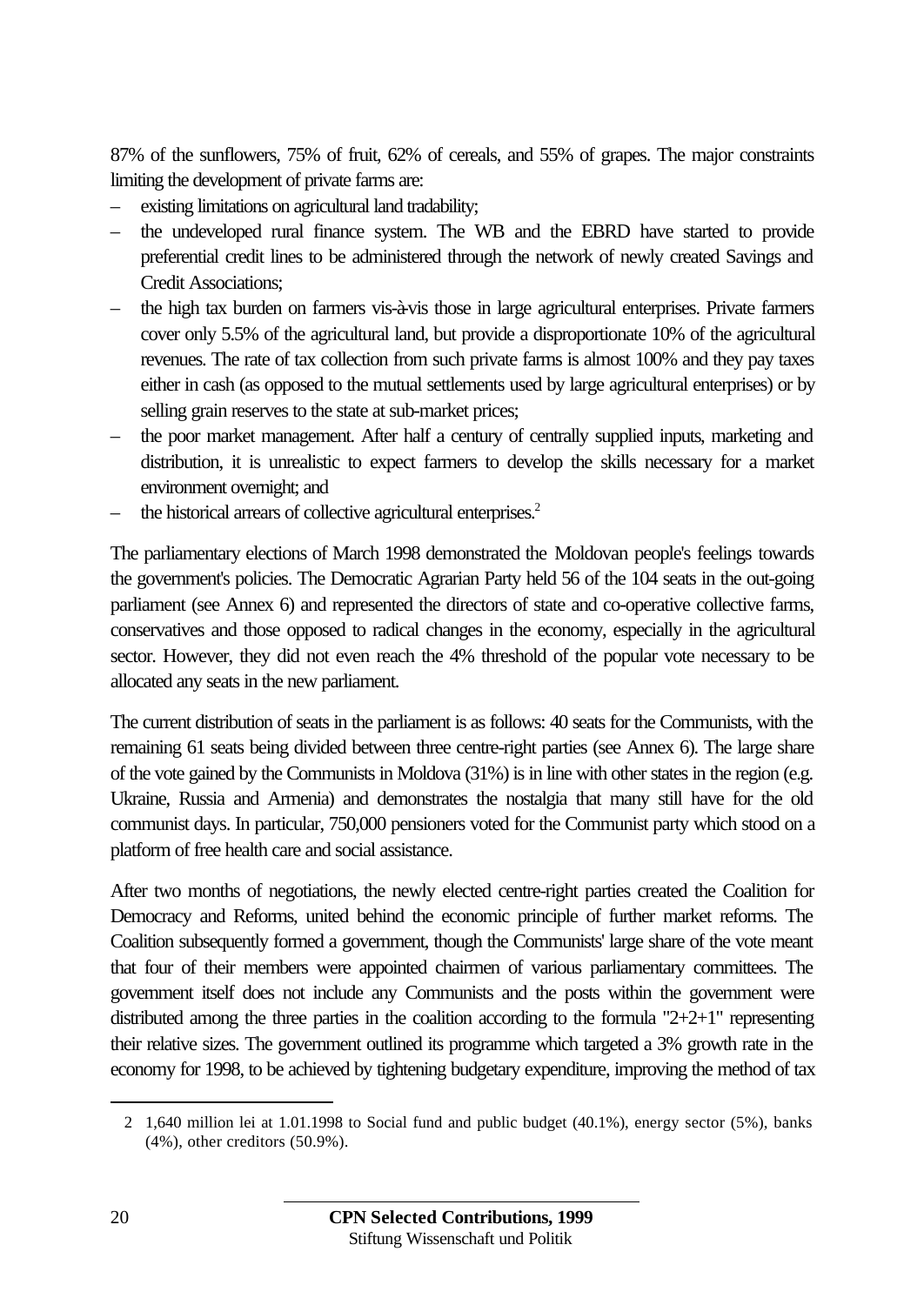collection, reforming the social fund, and promoting administrative reform. The first positive sign was the amendment to the 1998 Annual Budget Law. It was made more realistic by cutting subsidies to production, increasing excises on imported fuel and cars, and abolishing several exemptions (e.g., VAT exemptions on imported goods for natural persons up to a limit of US\$ 250). The government has since pushed through the Law on Electricity and Gas, adopted by the Parliament, and the Laws on Local Public Finance and Administrative Reforms, and is committed to taking tough social decisions such as increasing the pension age, and imposing tariffs on utilities.

However, the government's activities since June 1998 have shown major divergences within the newly created coalition. Besides advocating the same economic reforms, the coalition parties have little in common and this has raised some serious doubts.

#### 3. Transnistria and Moldova: A Comparative Analysis

Transnistria undertook a number of measures in 1992-93 to underline its independence and separation from the rest of Moldova.<sup>3</sup> In the economic and financial spheres these included: issuing a separate currency (which is not recognised outside Transnistria); declaring an independent fiscal policy; maintaining its own distinct trade regime and customs service; a refusal by the Transnistrian authorities to recognise the basic legal framework adopted by Moldova in recent years; and not providing any statistical data on Transnistria to the Moldovan authorities.

A comparison of Transnistria to the West Bank of Moldova, which has itself experienced some serious economic difficulties, shows that the economic conditions in Transnistria are, if anything, worse in many aspects (see Annex  $8$ )<sup>4</sup>:

– Transnistria's historical comparative advantages have largely been lost. Industrial and agricultural production has declined by two thirds. The major factor contributing to such a decline was the disintegration of the USSR and the resulting loss of economic ties. Industrial enterprises in Transnistria were as a rule part of the military complex of the USSR, and were oriented to meeting the needs of the Soviet Union.

Armed conflict was an additional shock. The reasons that have prevented the industrial and agricultural sectors from recovering are: an unstable macroeconomic environment; a lack of structural reforms; no legal framework for land reform and privatisation; the continuing practice of preferential credits; subsidies; and the centralised procurement of agricultural products at fixed prices.

– While the average monthly inflation rate in Transnistria has fallen from 10.4% in 1996 to 3.7% in 1997, it remains high. Moreover, prices are highly unstable and sharp monthly swings in inflation are still recorded. Employment is characterised by high, hidden unemployment – under-

 $\overline{a}$ 

<sup>3</sup> For figures on Transnistria's contribution to the Moldovan economy before declaring independence see Annex 7.

<sup>4</sup> Data on Transnistria are based on the WB Report, see Bibliography.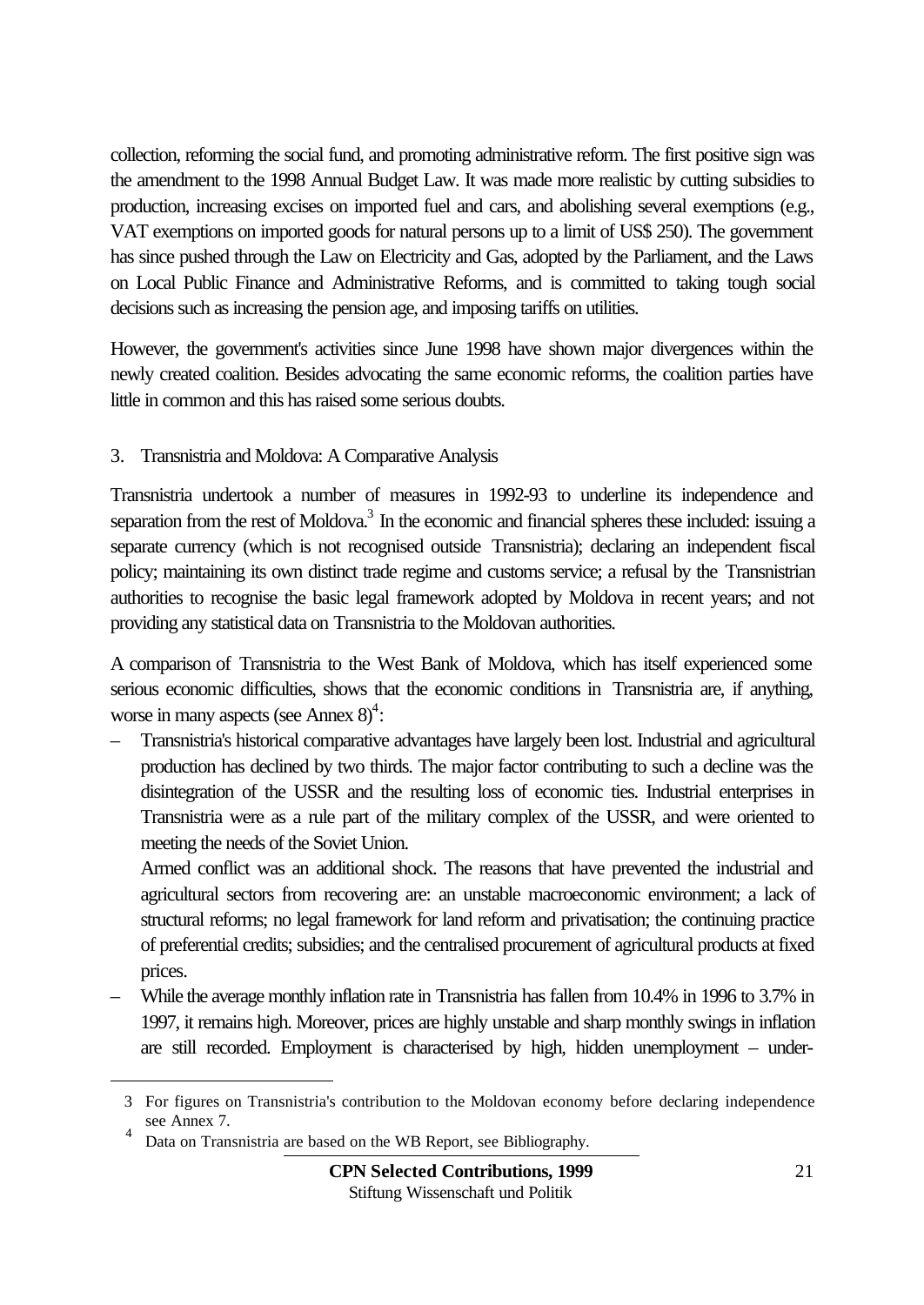employment in the public sector (23.3% of the labour force is on unpaid leave or works parttime) and a very low number of officially registered unemployed (0.6% of the labour force). Grey market activity obviously absorbs a large part of the unemployed workforce. The household budget survey launched in 1997 showed an average unemployment rate of about 7%, which is about the same as the rest of Moldova. During 1995-96 the average monthly wage in Transnistria was 20-40% lower in US\$ terms than in the rest of Moldova (US\$ 50-55). While the administration artificially increased wages to reduce the difference, the 100% devaluation of the Transnistrian rouble in March 1998 made this a very temporary balancing out.

– The exchange rate of the Transnistrian rouble is far from stable. In 1995, it depreciated on about 70 occasions. Direct intervention of the Transnistrian Republican Bank (TRB) on the foreign exchange market is substantial, and during 1996 and 1997, in parallel to the slowing down of inflation, the local rouble depreciated on three occasions and by 13%. However, a black market exists indicating an underestimation of the commercial exchange rate as managed by the TRB. At the end of 1997, the difference between the black market rate and the commercial rate was about 10-15%. Lack of trust in the local currency has led to a high level of substitution by foreign currencies. According to rough estimates from the TRB, about half the cash in circulation in Transnistria is not local currency. Only 40% of households' cash assets are held in Transnistrian roubles compared to 42% in US dollars, 10% in Moldovan lei and 8% in Ukrainian grivnas.

The consequences of such significant inflows of foreign currency into Transnistria, are exacerbated by the general anarchy in the economy and the prolonged period following the fighting in which there was little economic management. Another channel of transfers is the presence of the military contingent of the Russian Federation in Transnistria. Even conservative estimates indicate that the annual transfer of salaries to the military staff (about 6,500 people) exceeds US\$ 10 million

The Transnistrian authorities have taken several steps to establish control over the monetary and credit situation in their territory: introducing a more realistic re-finance rate in late 1995; replacing symbolic interest rates with budgetary credits; imposing the obligatory repatriation of export revenues; and setting standards of prudence for banks by increasing the statutory capital from US\$ 200,000 to US\$ 500,000 in 1996. These measures have brought some improvements, but the overall financial situation remains volatile. Internal arrears in Transnistria were about US\$ 33 million in 1996 and salary arrears have became chronic.

– The largest and most acute problem for the Transnistrian authorities is the huge stock of accumulated external debt – US\$ 328 million as of the beginning of 1997. Of this sum, US\$ 300 million is owed to GASPROM (including penalties) and US\$ 28 million are loans from the Russian Federation received between 1992 and 1994. In fact, gas deliveries without payment by GASPROM have become a massive subsidy to the economy, and remain a crucial factor in its survival (see III.3 below).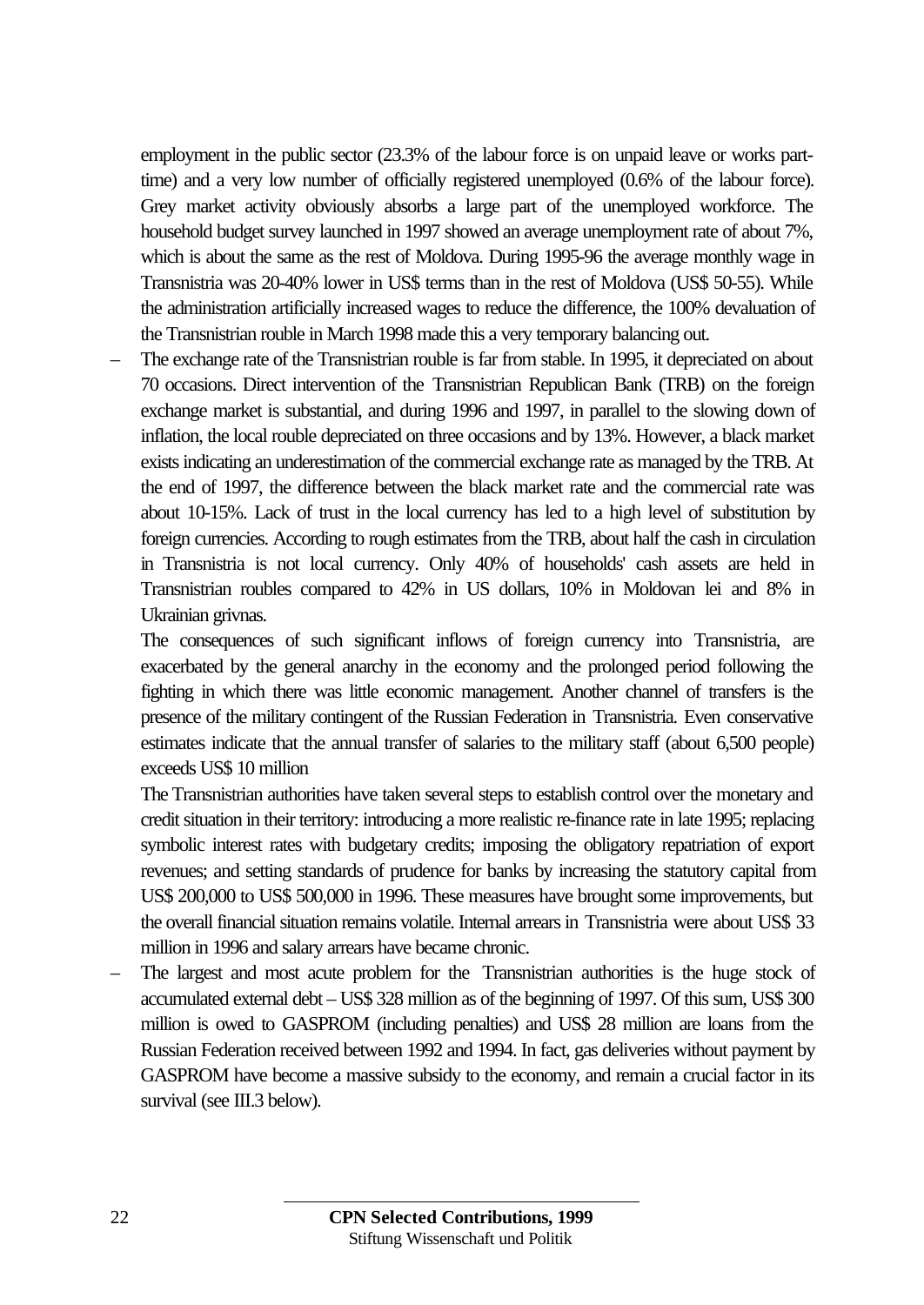– Transnistria, despite its economic difficulties, has not so far lost all of its potential. In 1996 it registered exports amounting to 28% of the exports registered for the rest of Moldova. However, these statistics are not reliable given the porous border, weak customs controls, and methodological problems in data collection. In particular, analysis by the World Bank shows that a large share of the energy imports are not reflected in foreign statistics, creating a positive balance while the continuing accumulation of external energy arrears indicates instead a negative trade balance.

Between 1995 and 1997 the following steps towards partial reintegration were taken:

- the creation of a centre in Tiraspol for transactions between the commercial banks of the two territories;
- the elimination of most of the differences between the national trade regimes; and
- the agreement on the final status of Transnistria as an economic autonomy within a unified national framework (Memorandum on the principles of the conflict settlement [May 1998] ).

It should be mentioned, however, that the timetable for implementing the points mentioned above has not been settled and that after the agreements have been signed – both in the political and economic spheres – they often break down or dissolve into disputes over interpretation. For example, while Transnistrian authorities have proclaimed their intention to take part in the reintegration into Moldova as a separate independent state, they still regard trade between the two territories as being foreign trade. In addition, Transnistria has already tightened customs controls, requires the registration of all foreigners, including Moldovans, and intends to introduce a transit fee between the two territories. On the other hand, Moldovan customs are supposed to collect excises on exported goods – including those going to Transnistria – though this would obviously reduce transit through Transnistria as Moldovan exporters would opt for the direct border with Ukraine (see III.1 below).

Transnistria has managed to avoid a complete collapse thanks to the following factors:

- de facto liberalisation in a number of areas, even against the will of the Transnistrian authorities;
- availability of massive external subsidies (free energy resources, salaries to military staff, etc.); and
- partial reform and reintegration efforts with the rest of Moldova.

Through economic reintegration, Moldova could strengthen its internal economic potential and increase its external competitiveness. At present the Moldovan authorities do not exert control over the whole territory and its import-export operations. Reintegration should stabilise the revenue flows on the one side, and increase foreign investments on the other. For Transnistria, economic reintegration would mean stable ties with economic agents in Moldova and the outside world, greater access to international markets, financial and technical assistance from the international community, and promotion of market reforms. At the same time, it is obvious that the adjustment would take time and would not be easy. Further analysis is required in order to estimate the costs of reunification on both sides.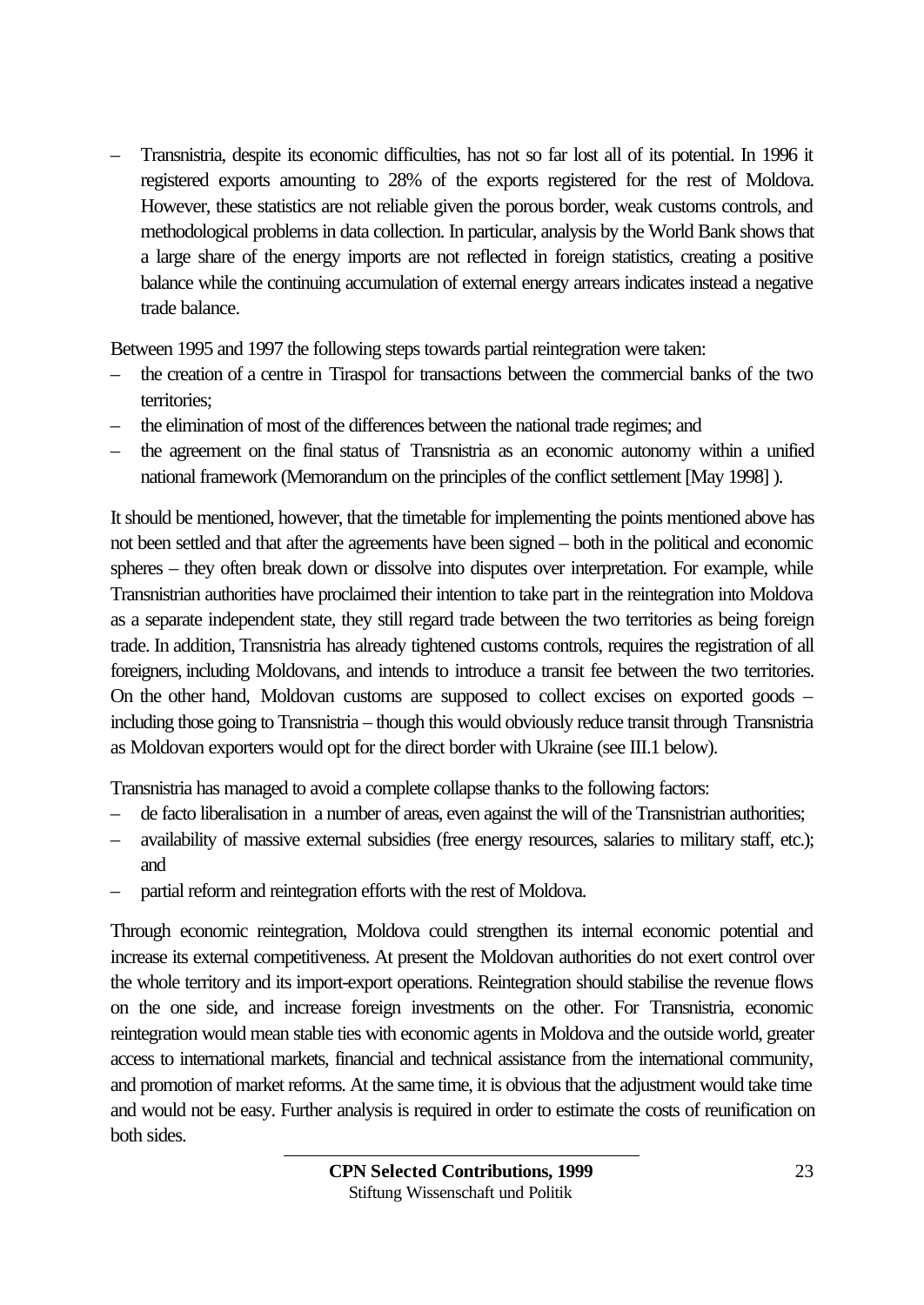#### *IV. Developments of Moldovan External Trade Balances*

#### 1. Current Trade Regime

The liberalisation of trade, which began at the end of 1993, included the elimination of export taxes, and the decrease in quotas. At present, import licensing only covers medical, cultural, and national security items (including fuel). As far as exports are concerned, in addition to firearms, poisons, and chemicals, some agricultural goods (unbottled wine, spirits, tobacco, etc.) must also have an export licence. Most of Moldova's existing import tariffs are equal to or less than 15%. Since the enactment of the Free Trade Agreement in 1993, there are officially no customs barriers to trade between the CIS countries. On the whole, goods seem to flow relatively freely. Non-tariff barriers such as regulations related to disease and health problems do not appear to constitute a major impediment to trade.

The major difficulties occur with regard to the differing VAT and excises regimes. Until 1998, the CIS countries applied the "country of origin" principle. In other words, Moldovan exports are subject to Moldovan VAT at the border, and no further duties are imposed by the importing CIS country. It was against this background that Ukraine switched to the world-wide principle of the "country of destination" (i.e., duties are imposed on imports on the border) as part of its preparation for membership to the WTO in November 1996. This resulted in Moldovan exports to Ukraine being taxed twice, once in the country of origin and once in the country of destination. This change may have contributed to the regulation requiring Moldovan exporters to deposit funds for goods in transit equal to the value of the goods. In addition, the regulations relating to trade transiting through Ukraine caused serious disruptions to wine exports to Russia in the first half of 1997.

The principle of providing preliminary information concerning changes in economic foreign policy to other members of the free trade agreement is often violated. For example, the decision to impose a ten-fold increase in Russian excises on imported alcoholic goods was taken in the middle of March, but it took effect much earlier on 1 February.

Given that it is often difficult to come to an agreement among all the CIS members (Russia was opposed to changing the destination principle), several bilateral agreements on Customs Unions have been signed (Russia-Belarus, Ukraine-Moldova, etc.) and these sometimes contradict the principles of the Free Trade Agreement.

When trading with countries other than Russia and Belarus, the principle of the country of destination is applied, i.e. duties are imposed on imports at the border. Moldova has signed Free Trade Agreements with 10 countries and Most Favoured Nation Agreements with 14. The most important agreement for Moldova is the Free Trade Agreement with Romania. In addition, countries classified by the UN as "least developed" are exempt from import duties.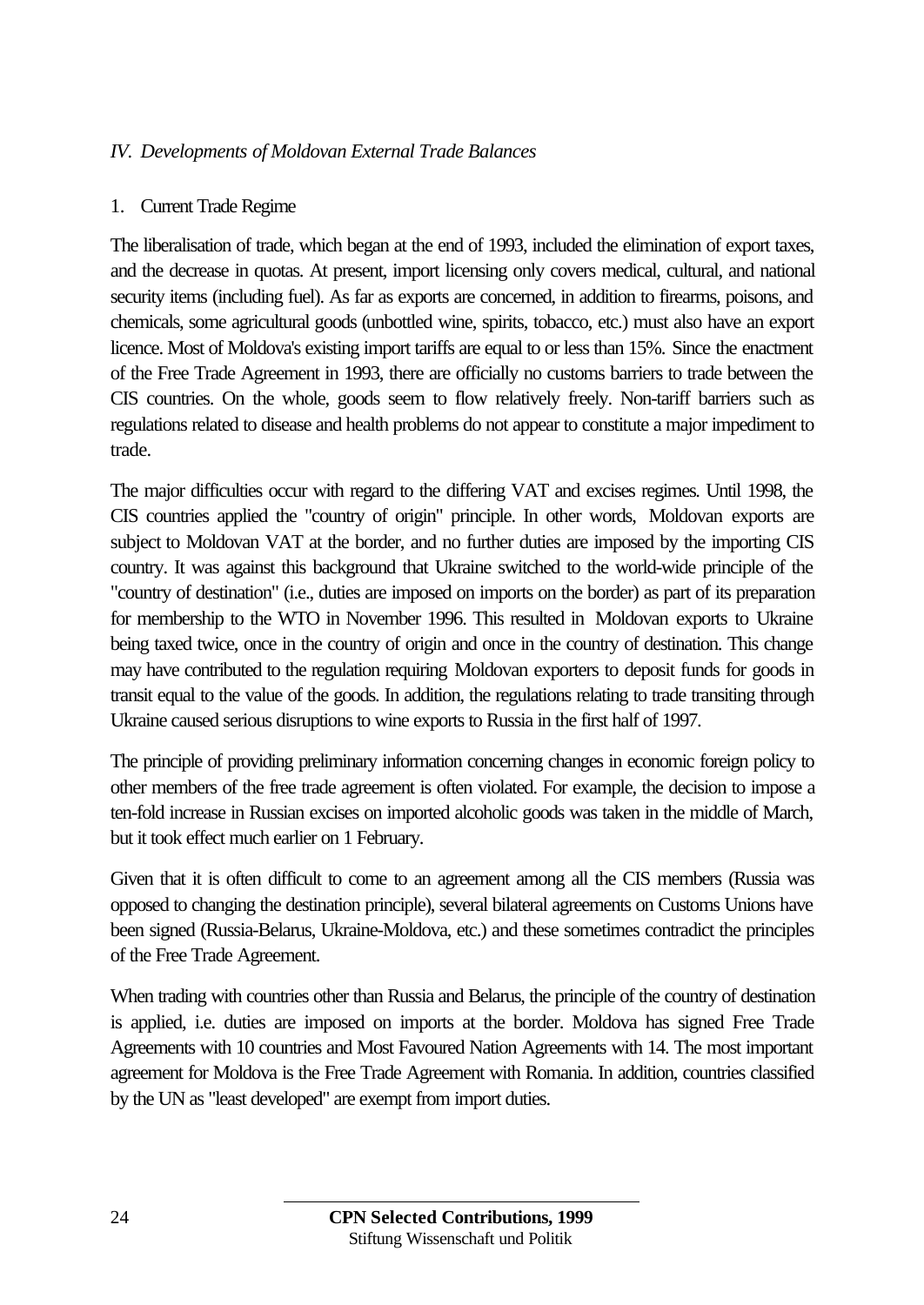The European Union has included Moldova in its "Generalised System of Preference" scheme which enhances Moldova's access to the EU market, though exports of wine, fresh fruits and vegetables do not qualify for these benefits. However, a range of processed agricultural products benefit from up to a 30% reduction in import tariffs. For example, exports of concentrated juices fall under the "sensitive" category and receive a reduction of between 11-17% of Common Customs Tariff duty (CCT). Moldova is the only NIS country that benefits from a 15% reduction in import tariffs, as well as having no quotas to comply with on textile exports to the EU. Moldova is also undergoing the first negotiations to join the World Trade Organisation. At the first working meeting in Geneva in March 1998, Moldova held 16 bilateral meetings and aims to raise this figure to 21 at the next meeting.

The major areas of concern to the WTO as far as Moldova is concerned are: subsidies to agriculture; the competitive environment (commercial law, business registration, tax regime, antimonopoly policy, privatisation); protection of intellectual property rights; and market access. It would be hard for Moldova to accept relatively free access to its market and lower tariffs for several reasons:

- tariff revenue is needed to help balance the budget (e.g., in addition to tariffs a suffrage import tax of 5% is suggested in the new 1999 budget by the Ministry of Economy);
- the desire to protect domestic sectors from competition; and
- the need to protect fragile emerging sectors like banking, insurance, and telecommunications.

Moldova needs to explore ways to promote exports without violating WTO principles.

2. Developments in Trade Flows Between Moldova, the CIS and the EU

The Moldovan trade deficit is increasing – in 1996 it constituted US\$ 277 million and in 1997 it was US\$ 344 million. In 1997 exports registered a 9.7% increase in value compared to 1996, slightly ahead of imports, which increased in value by 8.6% over the same period. This slight improvement was due to the one-off sale of 20 MIG fighter planes to the USA at the end of 1997. However the trade deficit remains high with imports standing 33% higher than exports in 1997.

If we analyse new borrowing in 1996 and 1997, it was not sufficient to cover the trade shortfall, in fact it was less than half of that amount. The very large Errors and Omissions item appearing in the payments account represents all the sources of unidentified external flows of funds, such as:

- a high degree of non-repatriation of export earnings due to a lack of registration of exports (e.g., through Transnistria) and under-invoicing;
- delays in repatriation due to the relatively long time-lag legally allowed to exporters (i.e., 180 days);
- non-accounted repatriated earnings of emigrant workers in Moldova; and
- private deals covering the leasing of equipment as part of informal partnerships or subcontracting arrangements.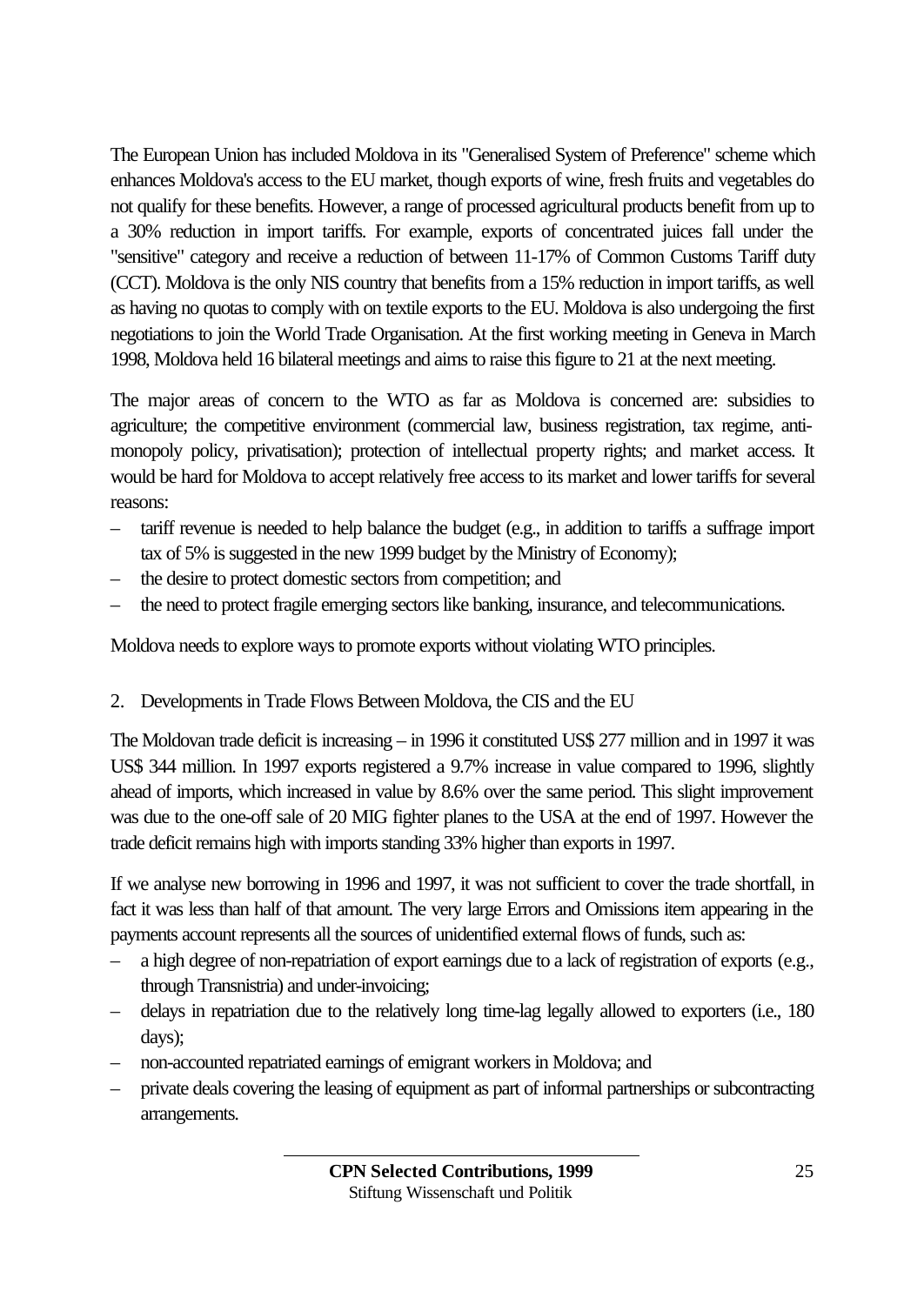A considerable portion of imports is accounted for by consumer goods rather than capital. External borrowing is used to service existing debt – the past and current liabilities of the state – and not investment and creation of production capacity. Substantial impediments to investment are created by the slowness of structural reforms, the unclear regulatory framework, general uncertainty, increasing rents, and corruption.

There has been no significant re-orientation of the country's exports. An analysis of the import-export structure reveals that 65% of foreign trade is with the CIS countries (especially Russia and Ukraine), 18% with CEE countries, and 13% with the European Union (see Annex 9). A geographical analysis of the trade performance shows that most of the deficit actually occurs in trade with the EU, while the much more sizeable trade with Russia and other CIS countries is almost balanced.

Several factors deserve a special mention when looking at Moldovan exports and imports.

- Agricultural products (cattle, vegetable products, food-stuff, alcoholic beverages and tobacco) make up the largest part of Moldovan exports (see Annex 10). The share of agricultural production (see lines 1 to 3 in Annex 10) has increased from 40% in 1992 to 72% today. At the same time chemical and mineral products, machinery, electrical equipment and means of transport, which accounted for 42% before 1992, now represent only 11.8%.
- The lack of appropriate packaging corresponding to international standards has increased the practice of exporting raw agricultural materials to non-CIS countries, where they are then packed and often re-exported. Exports have shifted notably away from finished consumer goods to semi-finished bulk products such as concentrates, pastes and bulk wines, which has led to a loss in added value. For example, concentrated apple juice and ketch-up are exported to Germany where they are diluted and packed; in 1996-97 one third of Moldova's wine was exported to Bulgaria; and white Moldovan cherries are used for producing oriental sweets in Turkey, etc. In order to limit its loss in revenue, the government introduced an excise tax on the export of bulk wine and non-fermented tobacco in 1998.
- Thirdly, 13% of total imports in 1997 were agricultural. Imports of food products and livestock are increasing. The increase in imported food products from Poland and Turkey as well as from EU countries (particularly Italy and Germany) by private entrepreneurs in the free trade zones has affected the sale of local food on the Moldovan market. In July 1998, the free enterprise zones were deprived of any tax privileges on trade, and excise taxes on imported and domestic exported goods have been equalised in order to protect domestic agricultural producers.
- Fourthly, although the share of barter in CIS trade has decreased since 1997, it still represents 15% of exports and 10% of imports.
- Fifthly, in 1997 mineral products (including energy) remained the most important import, increasing by 4.2% from 1996 (see Annex 11). However, its share decreased slightly from 37% in 1996 to 35.3% in 1997. Import figures show a substantial increase in the import of chemicals (by 56.9%). Imports of machinery, devices and equipment declined by 3.9% from 1996. These basic categories represented a combined total of 57.7% of imports in 1997.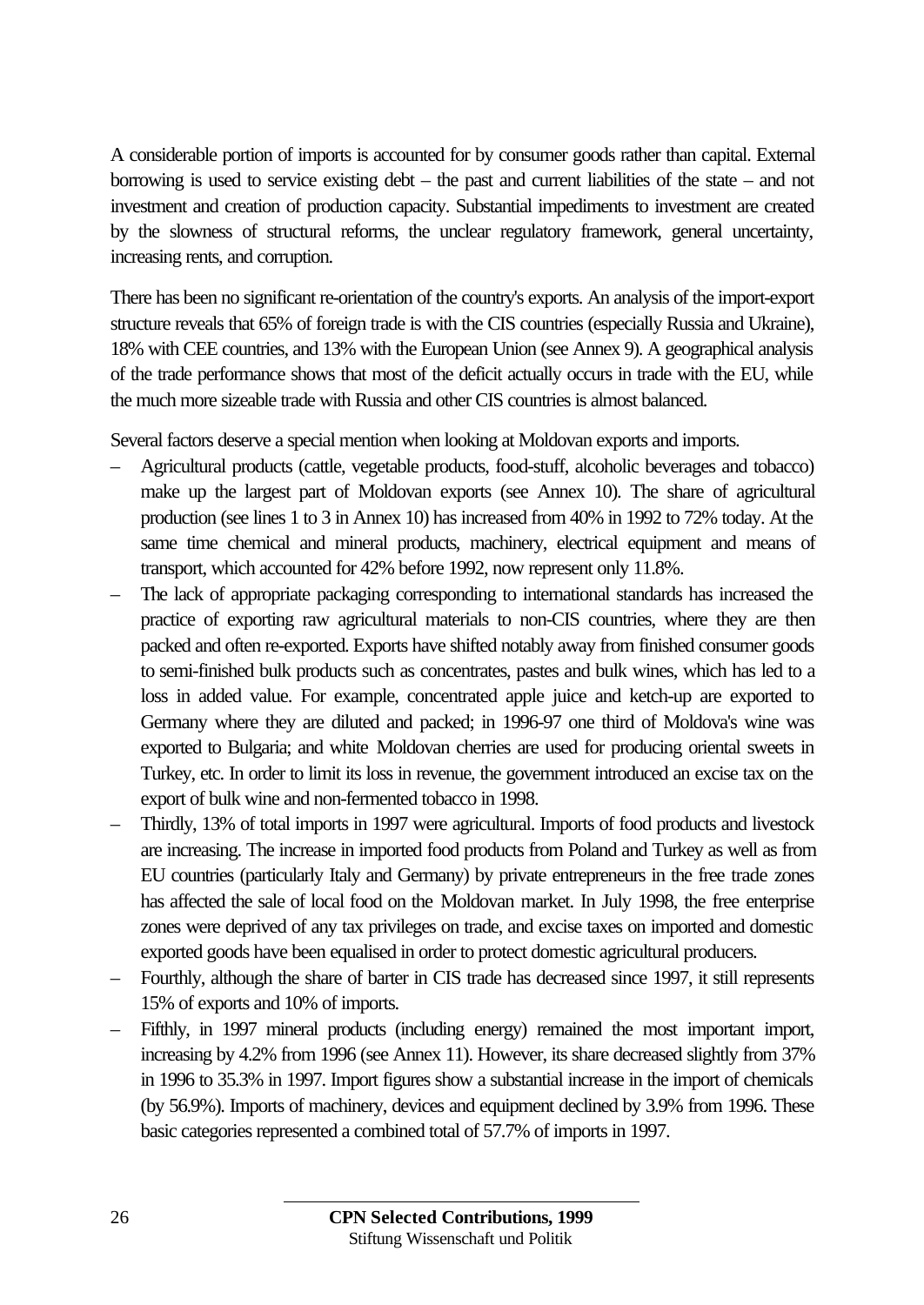Several considerations emerge from this analysis. Trade with its eastern neighbours is an important asset for Moldova, as it depends on them for its procurement of energy (see III.3 below for more details). A determined, targeted effort must be made to increase exports to the EU member states which are currently net exporters to Moldova. In the short-term, at least, the country is likely to continue to rely on traditional products of export such as wine, tobacco, processed fruits and vegetables. This will inevitably cause some difficulties given the strong position of agricultural producers in the EU, but it seems necessary to raise the issue in bilateral and multilateral discussions.

Several steps have been taken to meet the packaging, bottling and ecological standards of the EU necessary to penetrate the western European markets (e.g., a joint-venture with a Spanish manufacturer to build a new wine-making line). Moldova is finding a new niche for itself as a low wage producer in relatively labour intensive activities such as light industry, especially garment production. The direct co-operation between some donors (GTZ, for instance) and Moldovan companies is successful. GTZ is currently co-operating on a systematic basis with 41 companies.

The potential for corrective actions to improve the trade accounts lies in adopting export promotion and energy conservation as a basic strategy to achieve economic growth. This highlights the issue of the appropriateness of the high exchange rate, as well as the opportunity to use administrative and fiscal instruments to discourage the acquisition of certain imported goods by Moldovan citizens (e.g., cars). Within the framework of the country's present international economic relations, and in conformity with the Partnership and Co-operation Agreement signed with the EU in 1994, it is not possible for Moldova to introduce mandatory import restrictions. A suffrage tax following the model of that introduced in Rumania had been suggested but it remains unclear how it would work in the framework of the free trade agreement between Moldova and Ukraine.

The issue of devaluing the lei is also very difficult. Agricultural and food commodity exporters whose prices are fixed internationally (e.g., apple concentrate) have seen their earnings in lei significantly eroded. Consequently, they view devaluation as a means of supporting exports. Devaluation might reduce the penetration of some imported consumer goods, encouraging a switch to domestically produced goods. But it would also increase the costs of imported capital goods and internal capital formation. Serious consideration should be given to the short and long-term consequences of devaluation.

In addition, experts analysing exports and imports in Moldova suggest that the current system of purchasing energy from Russia and Ukraine with agricultural commodities and industrial processed food products involves a variety of mechanisms which result in unfavourable terms of trade penalisation for Moldova. Further analysis is required to establish whether readjustment of the relative prices is possible, or whether payment in cash would in fact be more beneficial to Moldova.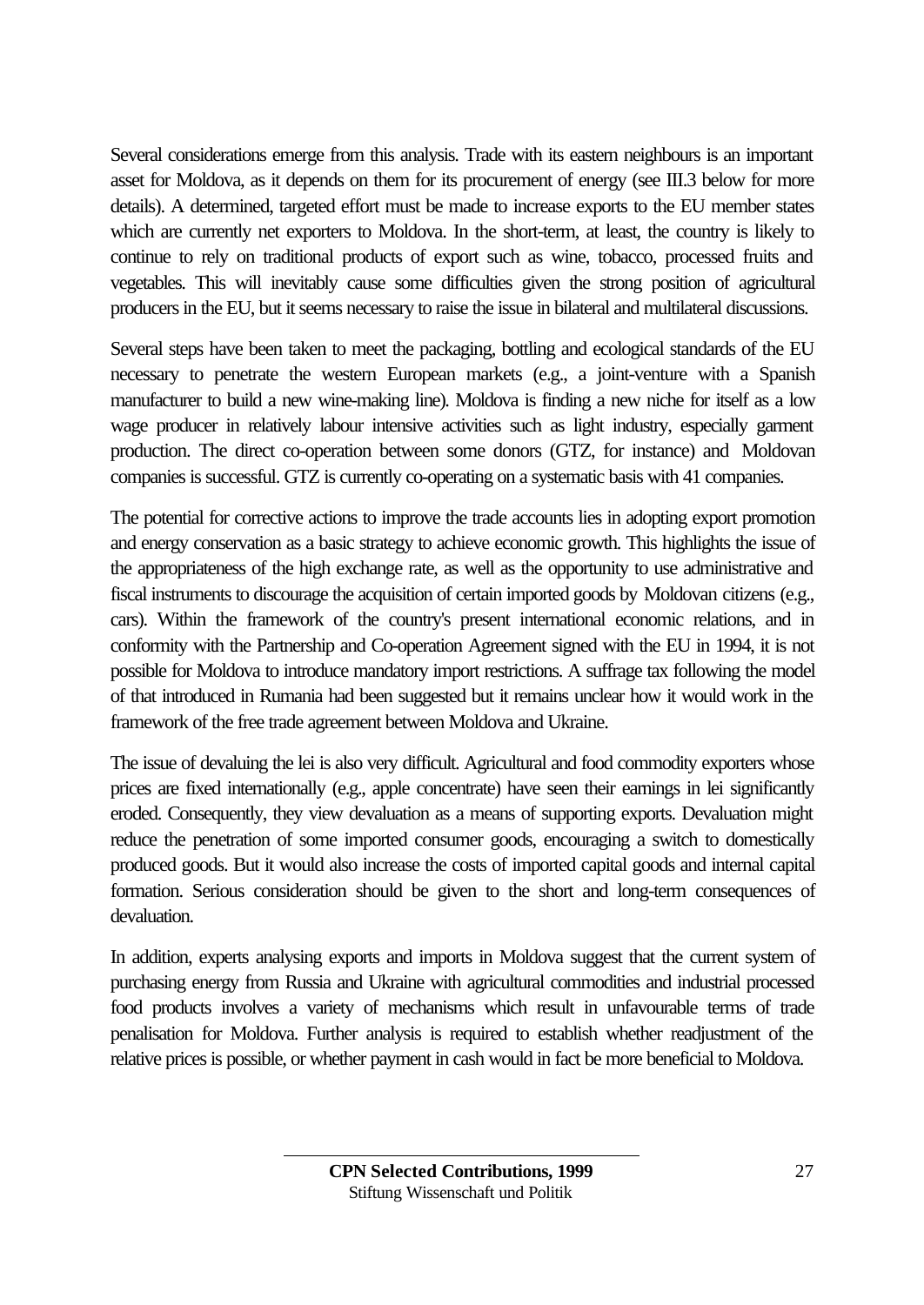#### 3. Moldova's Energy Security

The energy sector's role in supplying electricity and heating to enterprises, and thereby ensuring their continued operation, makes it a item of national security. The energy complex comprises approximately 15% of the overall industrial manufacturing sector. The revenues of the Moldovan energy sector represent US\$ 485 million, of which the gas sector accounts for 33%, the power sector 31%, other petroleum products 27%, mazut-heating 6%, and coal 3%.

Local energy sources are very limited: there are two hydroelectric power stations which provide only 0.5% of Moldova's demand. Extraction has increased four-fold through gas exploration, but still remains at a very low level (1.4% of demand, see Annex 12). Imports account for 91%, though increased prices for energy resources and the difficult economic situation in Moldova has decreased imports significantly (see Annexes 12, 13). The most important imports are natural gas (51%) and liquid fuel (24%) (see Annex 14). 84.4% of gas transits throughout Moldova. Moldova's right bank consumption is 8.2%, and Transnistria left bank consumption, 7.5%.

Imported mineral goods for use in production represent 38% of total imports (see Annex 15), and further analysis shows that, as a result, there is a heavy dependency of Moldova's economic performance on Russia and the Ukraine. Electricity (10% of productive imports) comes exclusively from the Ukraine, natural gas (30%) from Russia and coal (12%) from the Ukraine and Russia. The share of non-CIS imports of strategic capital goods is only 5%, 4% of which is accounted for by Rumania and 0.15% by the EU.

A major threat to Moldova's energy security is the huge accumulated external debt for energy to Russia (US\$ 600 million) and the Ukraine (US\$ 217 million) and the unclear status of Transnistria which produces 38.1% of the electric energy consumed by Moldova, while another 37.6% are imported from the Ukraine through Transnistria. This situation generates three major problems in the Russia-Ukraine-Transnistria-Moldova relationship.

First of all, both Russia and the Ukraine have broached several times the possibility of halting gas and energy deliveries if the debt is not restructured and quarterly payments are not made by the Moldovan government. Though technically and politically it would be difficult to actually implement this threat<sup>5</sup>, gas deliveries have been reduced twice during the summer. Debt restructuring started in 1996 when US\$ 40 million of state securities were issued and transferred to GASPROM. At the end of September 1998, US\$ 90 million<sup>6</sup> of debt had been restructured to be re-paid over a period of seven years with 7.5% interest.

 $\overline{a}$ 

<sup>5</sup>The system is so interconnected that cutting off Moldova results automatically in cutting Odessa region and Transnistria

<sup>6</sup>Out of these 90 million, 20 belong to budgetary organisations, 70 - to population and enterprises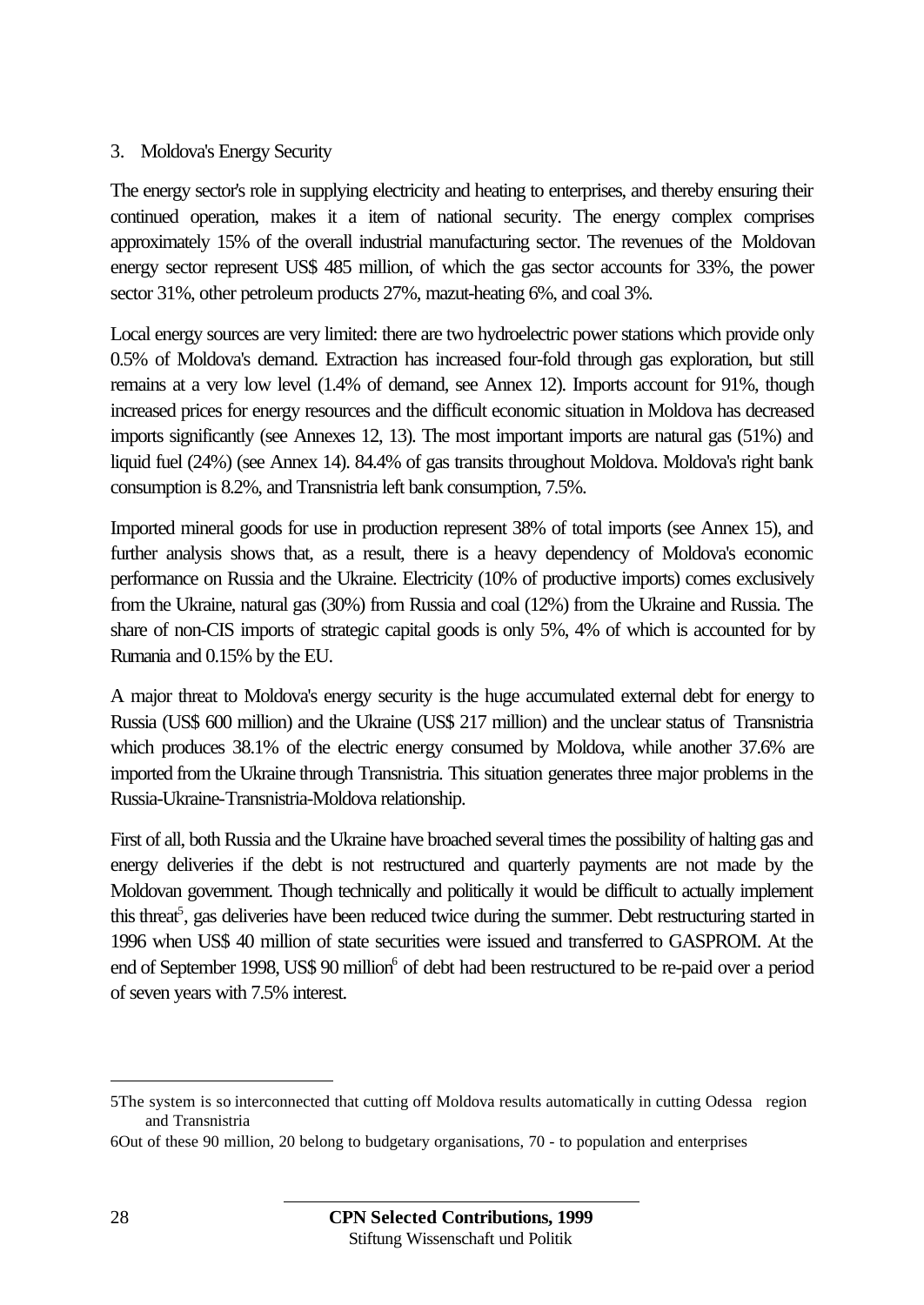As a result, the quarterly debt servicing from the public budget increased from US\$ 2.5 million to 4.5. The servicing of external debt is one of the IMF's conditions of financial support, and is always violated. The servicing was not done in April and June 1998, and experts in the National Bank believe that it will also be difficult in October. Another means of repaying the debt that is currently under consideration is the establishment of a joint-venture for gas transmission in which 50% of shares would be distributed to GASPROM, 35% to Moldova, 14% to Transnistria, and 1% to other shareholders. Moldova owes US\$ 60 million to Russia.

Secondly, half of Moldova's gas-related external debt to Russia is on behalf of Transnistria (see Annex 16). As there have not been any budgetary relations between Moldova and Transnistria since the early 1990s, Transnistria has not been transferring any tax revenue to the Moldovan budget. In 1995, debts owed to GASPROM were officially separated into those from the West Bank of the Moldovan territory and those from Transnistria. According to data from the Moldovan Department of Energy, at the end of 1995, arrears run up in Transnistria amounted to US\$ 160 million (not including penalties). In 1996 this amount grew by more than US\$ 70 million, equalling the annual budget revenues.<sup>7</sup> Transnistria had been notified by GASPROM that the practice of chronic nonpayments must be stopped and that future deliveries would only be made against payment. In 1997, the growth of arrears decelerated, but did not stop. Any further financing of the economy through the accumulation of energy arrears will be problematic. Possible options for a settlement include meeting some of the debt through the provision of equity in Transnistrian enterprises.

Thirdly, it is estimated that Chisinau owes Tiraspol US\$ 21 million for electricity purchases. Moldova buys gas from Russia at US\$ 58 per thousand cubic meters and sells it to Transnistria for US\$ 90. Transnistria then sells the energy to Moldova at prices which are not convenient for Chisinau.<sup>8</sup> A settlement schedule was approved at a joint meeting in February 1998, but the Transnistrian side stated at a meeting in July that the agreed scheme was not working. On the other hand, Moldova has no control over fuel imports through Transnistria, which results in the non-payment of revenues to the Moldovan budget. Moldova introduced a license for fuel imports in 1997. It also demands the prepayment of excises in Moldova and has established a mobile customs post along the river.

Though Transnistrian and Moldovan counterparts meet regularly to discuss major economic problems, both sides consider the results unsatisfactory. Moldova does not pay its debts to Transnistria, and Transnistria claims that this could result in the Russians switching off the gas on their side. Consequently, the President of Transnistria has appealed to the Russian President to settle the matter. Given the problems that Russia is currently facing, there has been no direct intervention from the Russian President up until now. Experts believe that Transnistria will become an issue nearer the presidential elections in Russia. If this is the case, there could be a difference in policies towards

8Other information on prices is not available.

 $\overline{a}$ 

<sup>7</sup>In this context, Transnistrian official budget deficit of about 6.7% of revenues appears to be absolutely artificial.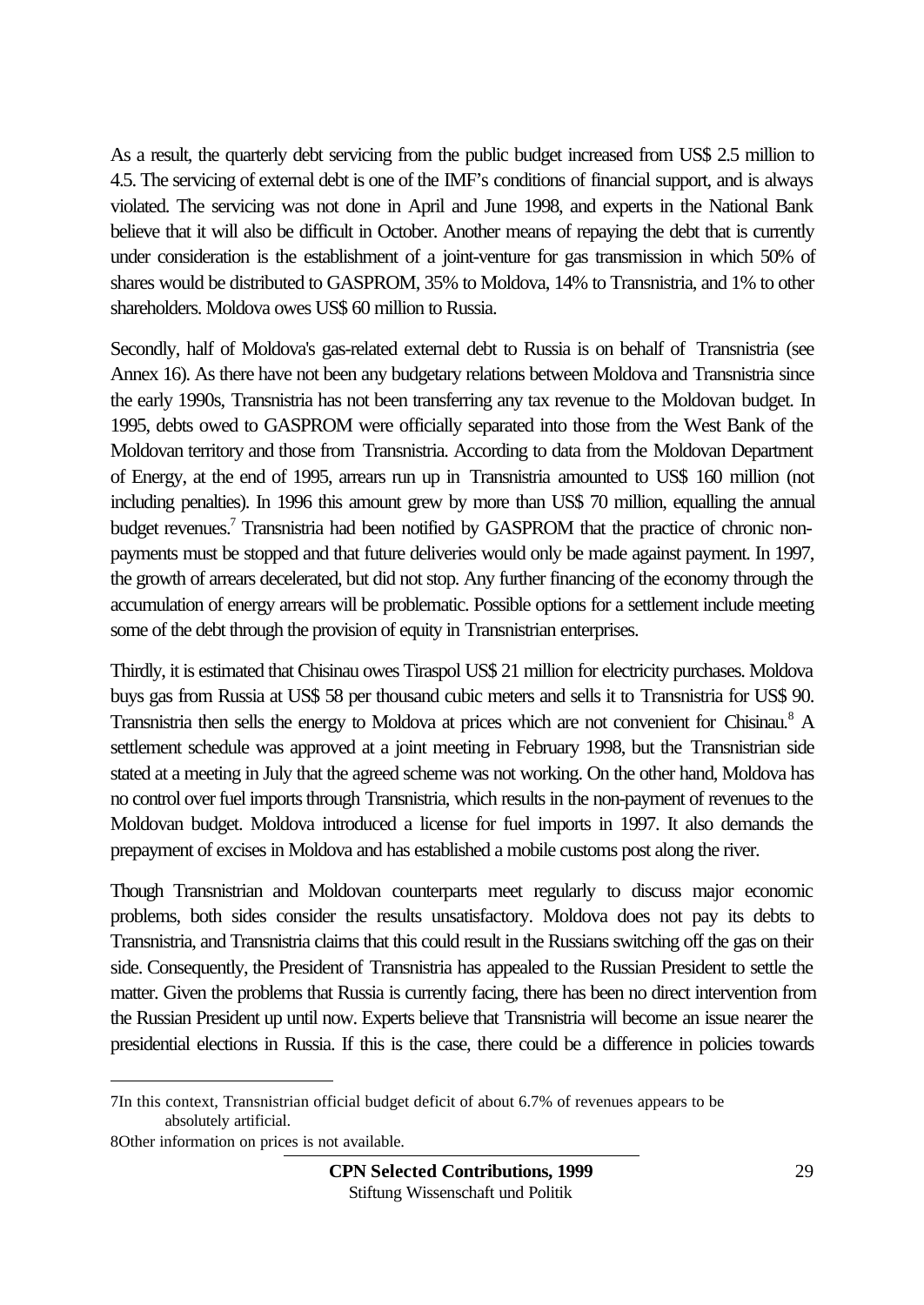Transnistria depending on whether Luzkov becomes the next president (e.g., defending the Russian minorities), or Lebed (given the problems he has had with the Transnistrian authorities).

Generally speaking, the idea that Moldova – and more generally the CIS countries as a whole  $-$  is largely dependent on Russia, and should therefore support Russian policy in many international matters is still prevalent amongst the Russian public (even among academics and students). The idea is that if these states do not show sufficient deference to Moscow, the gas and energy "taps" should be closed. Hence the fact that Moldova's joint military exercises with NATO draw much opposition in Russia, and that there is not much support for resolving Transnistria's administrative status or repatriating the Russian XIV Army from Transnistria.

There are two ways of increasing Moldova's energy security. The first is to decrease Moldova's economic dependency on Russia and Ukraine. This would entail reorienting Moldovan exports to new markets and diversifying the energy sources through other imports (Turkmenistan, Uzbekistan, Gulf countries) and alternative sources within Moldova itself (experts estimates that this could amount to 5-8% of total energy consumption and could produce tremendous savings). In this context the delimitation of clear borders becomes essential, as does the resolution of the conflict with the Ukraine on the Moldovan segment of Danube so that construction work on the terminal can be resumed. It is also necessary to develop a stable plan for external debt repayment to GASPROM and Ukrainian energy companies, in order to decrease the external debt.

The second way would be to increase the efficiency of the energy sector itself. Current analysis shows huge domestic arrears in this sector (see Annex 17), high generation costs due to out-of-date equipment (sometimes more than twenty years old), large losses in the transportation of the energy to consumers (an estimated 70% loss in heat energy), a high level of barter operations (60-65% of total turnover), and accounting and guarding problems. In 1997, losses in urban areas accounted for 20- 30%, while in the countryside this figure was 50-60% (one in every two rural houses has a hidden outlet to power lines). In comparison, the losses in neighbouring countries are 11% in Romania, 13.3% in Hungary, and 9.3% in Russia. Urgent measures considered by the government involve improving accounting and metering, including imports at border areas of Moldova, differentiating tariffs (at least three types) and tariff zones (seven), and developing a transparent system of public procurement tenders for budgetary needs. Cancelling the debts of energy companies, and cutting off the supply to those enterprises that do not pay will accelerate the privatisation of the sector.

#### *V. Policy Recommendations*

The Partnership and Co-operation Agreement (PCA) signed between the EU and Moldova in 1994 defines the major areas of future co-operation. Technical assistance to the Republic of Moldova includes the exchange of experts; provision of early information (especially on relevant legislation); and the organisation of seminars and training activities etc. (see Article 50). The Tacis indicative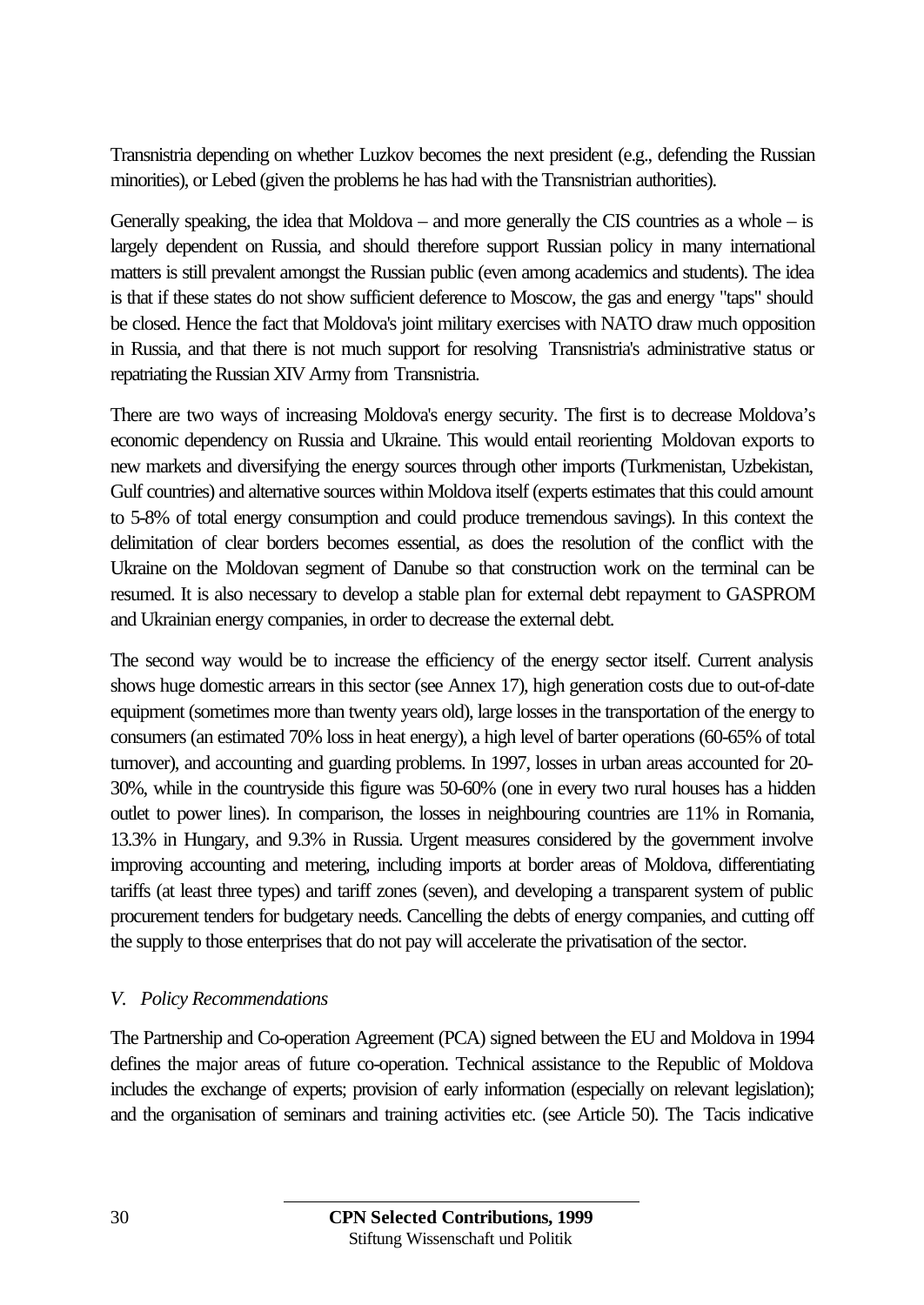programme for 1996-99 defines the scope of co-operation in the fields of food production, processing and distribution, policy advice, human resource development, restructuring enterprises and private sector development. Taking these programmes into account, as well as the current economic situation in Moldova, major EU policies and activities which aim to implement the PCA and improve the Moldova's economy could be organised in several blocks.

- The unsettled Transnistrian issue unclear borders and the deployment of the XIV Russian Army – results in the uncontrolled penetration of goods, money, criminality, weapons, and drugs from the eastern side into Moldova. This has a negative impact not only on the economic performance of the country and on the "…harmonious development of the region" (Article 51.4), but it also threatens stability in the region. The Russian Parliament has not yet ratified the Agreement with Moldova, and the withdrawal of Russian Army has not been implemented. Given that it is unlikely that the matter can be settled between just the Russians and the Ukrainians, the EU could take a more active position. Article 8 of the PCA states the necessity of taking "…full advantage of diplomatic channels through bilateral and multilateral fields such as the United Nations, OSCE meetings and elsewhere". The historic act of withdrawing the Soviet Army from the Baltic states showed that the UN resolution can be a very efficient tool.
- The EU could do a great deal to improve co-operation on trade matters, especially by providing technical assistance and help in international negotiations in the following areas: (1) developing Moldova's export promotion concept, elaborating a national marketing strategy for agricultural production and a strategy for tourism development; (2) enlarging the analytical capacities of the National Bank of Moldova in determining the real exchange rate of the national currency, analysing the consequences of leu devaluation and determining which policies should be taken; (3) assisting in negotiations with Russia and the Ukraine on the readjustment of relative prices in cases of barter transactions, the possibilities of cash trade, as well as with the Ukraine on payments for transit through the Ukraine, including collateral; (4) putting pressure on Russia to agree to changing the system of VAT collection to the destination principle along with other CIS countries; (5) assisting in negotiations with the Ukraine on establishing clear and non-porous borders, as well as on reaching a final settlement on the Moldovan section of the Danube. Disagreement on the length of the segment resulted in a halt in the construction of the Giurgulesti Terminal on Moldovan territory (which was financed by the EBRD), the terminal being essential for Moldova's energy security; and (6) assisting Moldova's integration into the world economy by supporting Moldova's accession to the World Trade Organisation, by encouraging crossborder co-operation (especially with Romania and the Ukraine), and by promoting the integration of Moldova in Trans-European Networks (road and rail transport in Corridor IX from Helsinki to Chisinau via Kiev onto Bucharest and Alexandroupoli).
- Continuing financial support from the EU is necessary to provide marginalised groups of the population with access to credits with lower interest rates for business start-ups, by, for example, micro-financing through credit unions for the poorest parts of the rural population.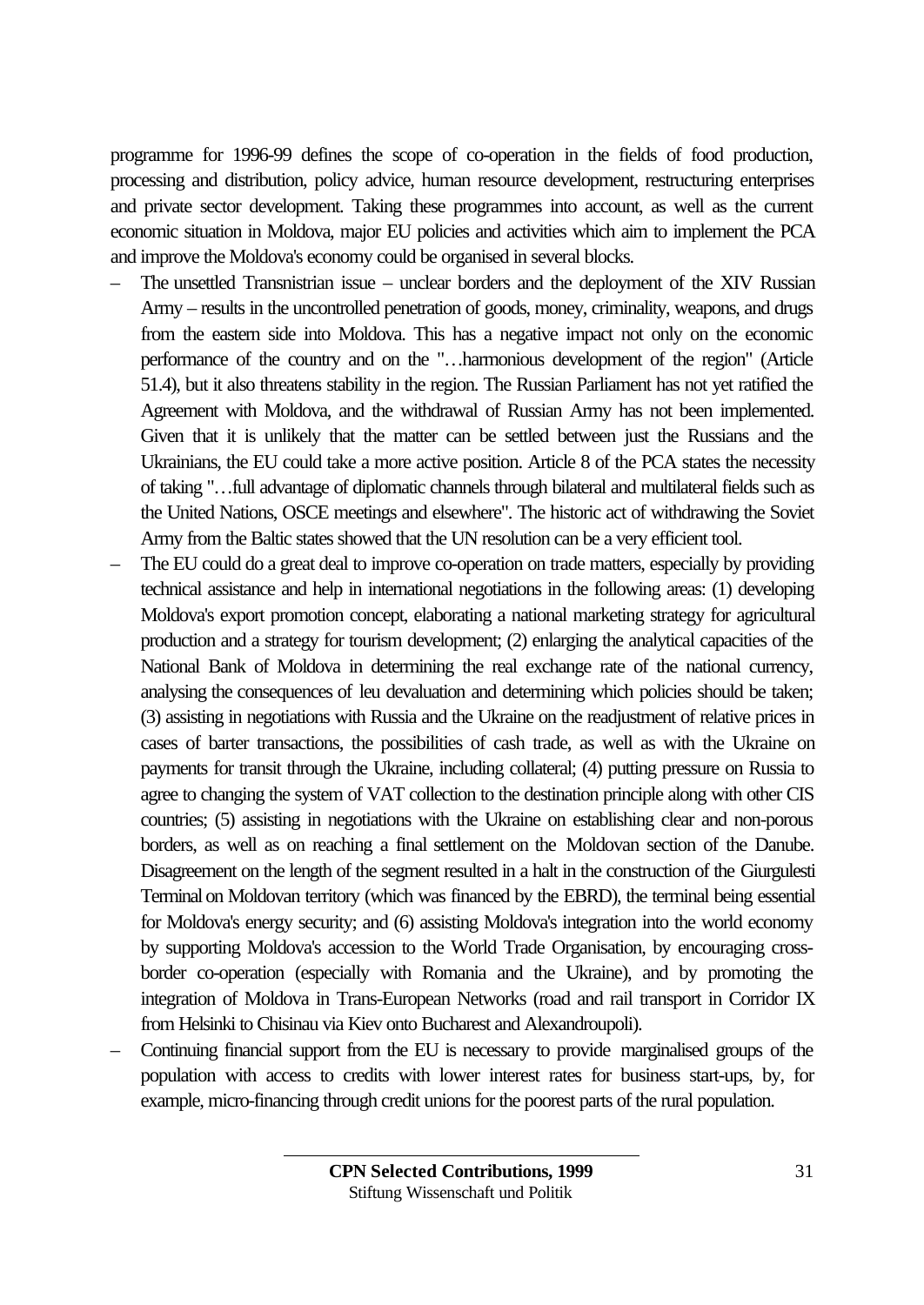- Policy advice is needed to improve the statute on public finances, to create new legislation on the social fund and non-state pension funds, community development funds, mutual funds, etc., as well as to elaborate efficient mechanisms of intergovernmental subsidies and transfers, and nominal compensation on increased utility tariffs for vulnerable groups. The EU could also help to improve the performance of the public sector, e.g., by assisting the recently created National Agency for Public Procurements, by providing equipment and software for the creation of databases, foreign experts, and training programmes.
- Accelerating privatisation and restructuring in industry and agriculture requires continued EU technical assistance and policy advice, specifically in: (1) the development of non-agricultural sectors, both in the rural areas and in cities; (2) the acceleration of the distribution of land property certificates and land plots; (3) the elimination of the land code constraints on the nontradability of land and the prohibition on privatising the associated land of enterprises whose shares partly belong to the state; (4) settlements of the debts of large agricultural, industrial and energy enterprises; and (5) the implementation of decentralisation in the context of the administrative reform, e.g., how licensing and business registration could be done at a local level, how to regulate the activity of non-governmental organisations which should create the basis of a civil society, how to administer property tax, etc.
- In order to tighten economic co-operation and improve regular political dialogue, a representative EU office could be established in Chisinau. This will be particularly important after the transitional period expires on 31 December 1998, as is stated in Article 10. After this point, new PCA provisions will start applying in such areas as customs clearance, transit, warehouse, transhipments, etc.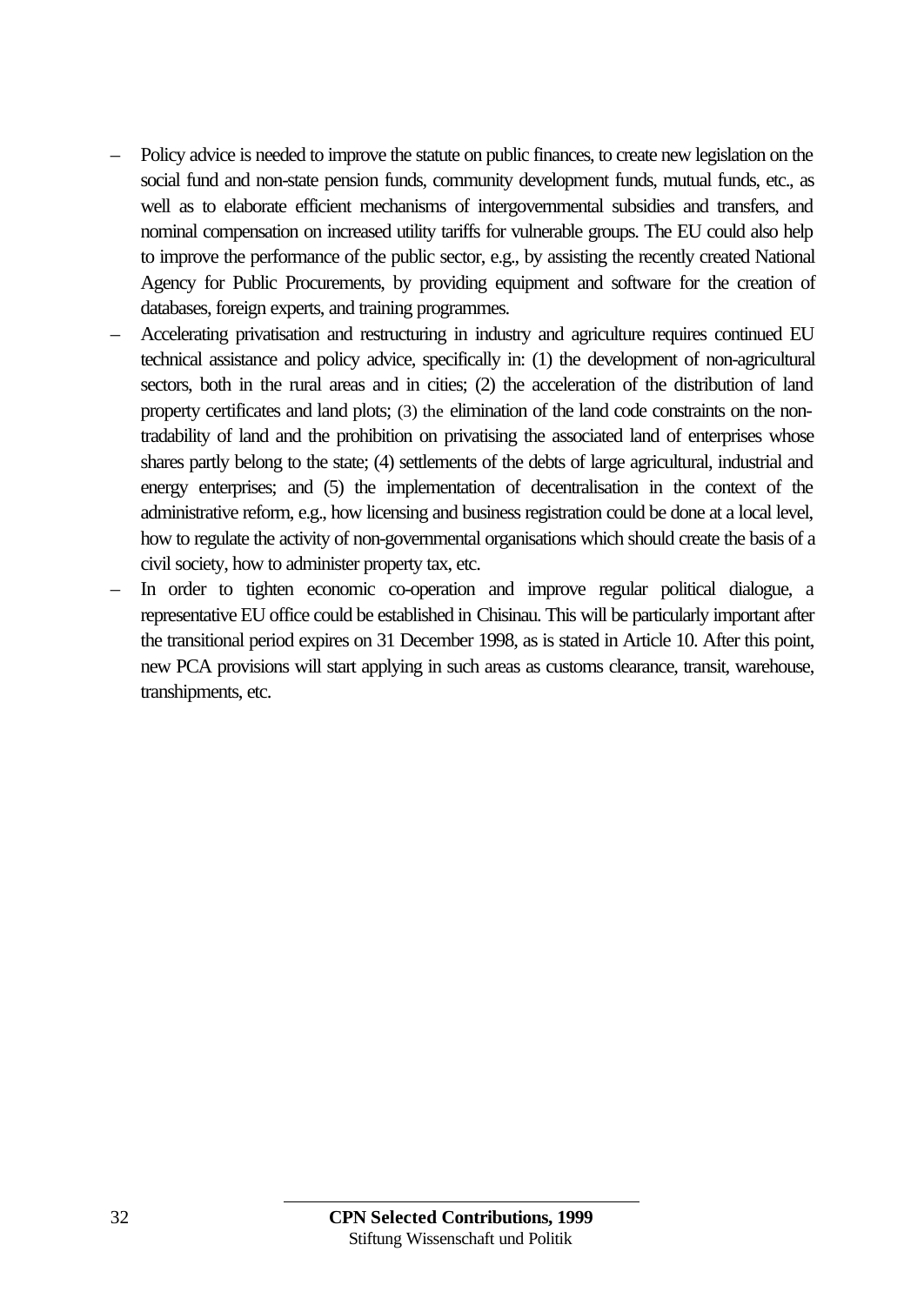|                                      | 1993     | 1994    | 1995   | 1996    | 1997   |
|--------------------------------------|----------|---------|--------|---------|--------|
| GDP (million lei)                    | 1821.1   | 4736.8  | 6375.0 | 7317.1  | 8655   |
| Population (thousands)               | 3608     | 3609    | 3604   | 3600    | 3591   |
| Average exchange rate<br>(US\$)      | $1.45**$ | 4.06    | 4.49   | 4.59    | 4.61   |
| Average monthly rate of<br>inflation | 32       | 6.2     | 1.8    | 1.2     | 0.9    |
| Budget deficit, % of GDP             | $-7.5$   | $-5.9$  | $-5.9$ | $-10.3$ | $-7.7$ |
| Annual change in real GDP,<br>%      | $-1.2$   | $-30.9$ | $-1.9$ | $-8.0$  | 1.3    |

#### *Annex 1. GDP and GDP per capita; 1993-1997\**

\*data excluding Transnistria

\*\*before national currency lei had been introduced

Source: Department of Statistics of Moldova

#### *Annex 2. Breakdown of consolidated budget expenditures; 1997*



**Education Health Social assistance Public debt service Capital investments Culture and sport Others**

Source: 1997 Budget, Explanatory Note of the Ministry of Finance.

**CPN Selected Contributions, 1999** 33 Stiftung Wissenschaft und Politik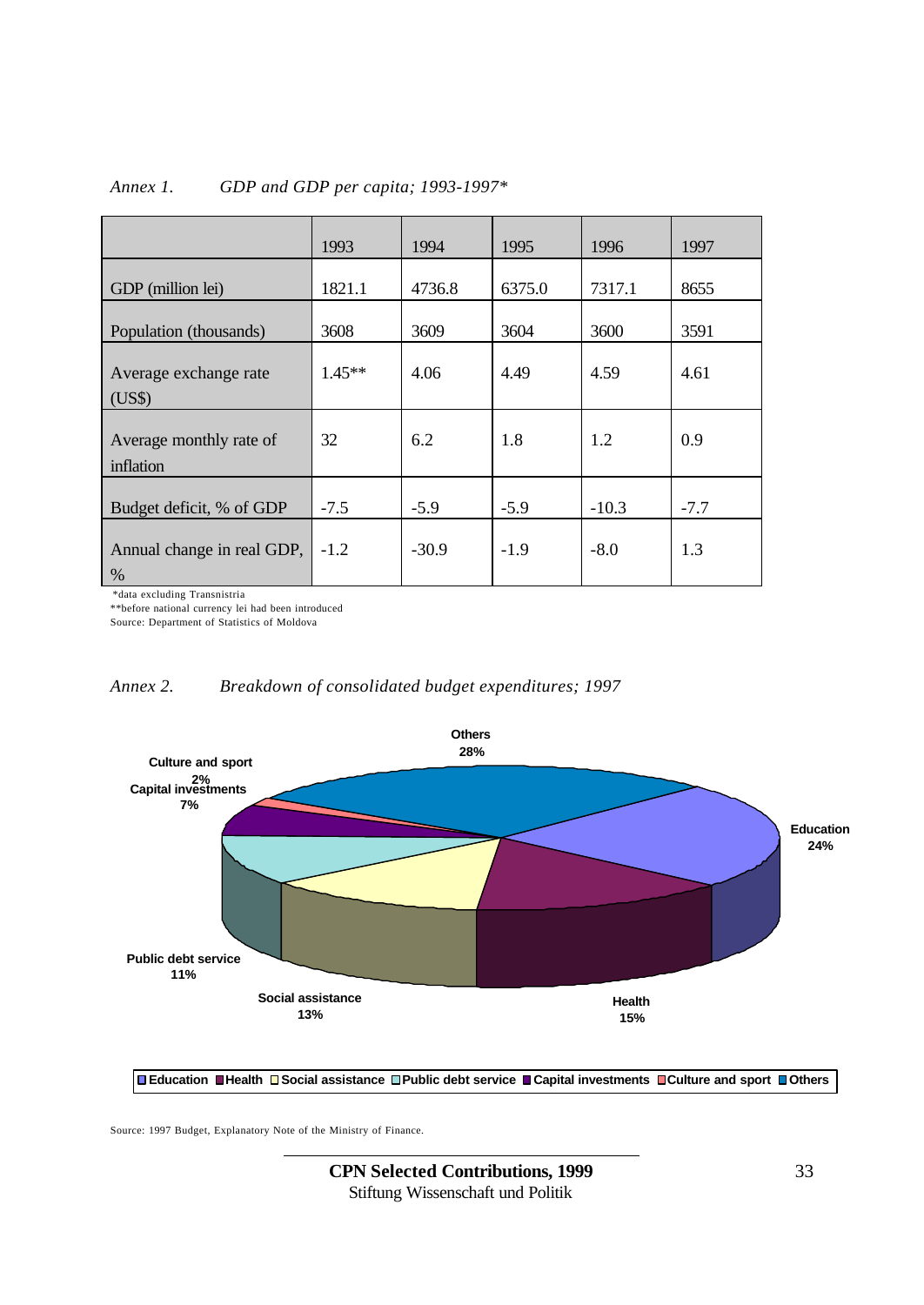#### *Annex 3.*

| A. GDP by output; percent to GDP (1995-1997) |
|----------------------------------------------|
|                                              |

|                                                                  | 1995 | 1996 | 1-9.1996 | 1-9.1997 |
|------------------------------------------------------------------|------|------|----------|----------|
| Agriculture, fishing, hunting                                    | 29.3 | 27.3 | 30.8     | 28.1     |
| Manufacturing industry, electric energy, gas<br>and water supply | 25   | 25.4 | 23.5     | 21.7     |
| Construction                                                     | 3.5  | 3.8  | 2.6      | 2.5      |
| Trade and services                                               | 8    | 7.4  | 8.6      | 9.6      |
| Transport and communications                                     | 5.1  | 5.6  | 5.1      | 5.9      |
| Net taxes on goods and services                                  | 11.4 | 10.7 | 11.3     | 14.5     |
| <b>GDP</b>                                                       | 100  | 100  | 100      | 100      |

Source: Department of Statistics

#### *B. Main macroeconomic indicators in comparable prices of the previous year*

|      | Industrial production | Agricultural production |
|------|-----------------------|-------------------------|
| 1990 |                       | 100.0                   |
| 1991 |                       | 89.9                    |
| 1992 | 100.0                 | 83.6                    |
| 1993 | 100.3                 | 109.9                   |
| 1994 | 73.0                  | 75.7                    |
| 1995 | 70.0                  | 104.0                   |
| 1996 | 65.0                  | 87.0                    |
| 1997 | 97.7                  | 111.0                   |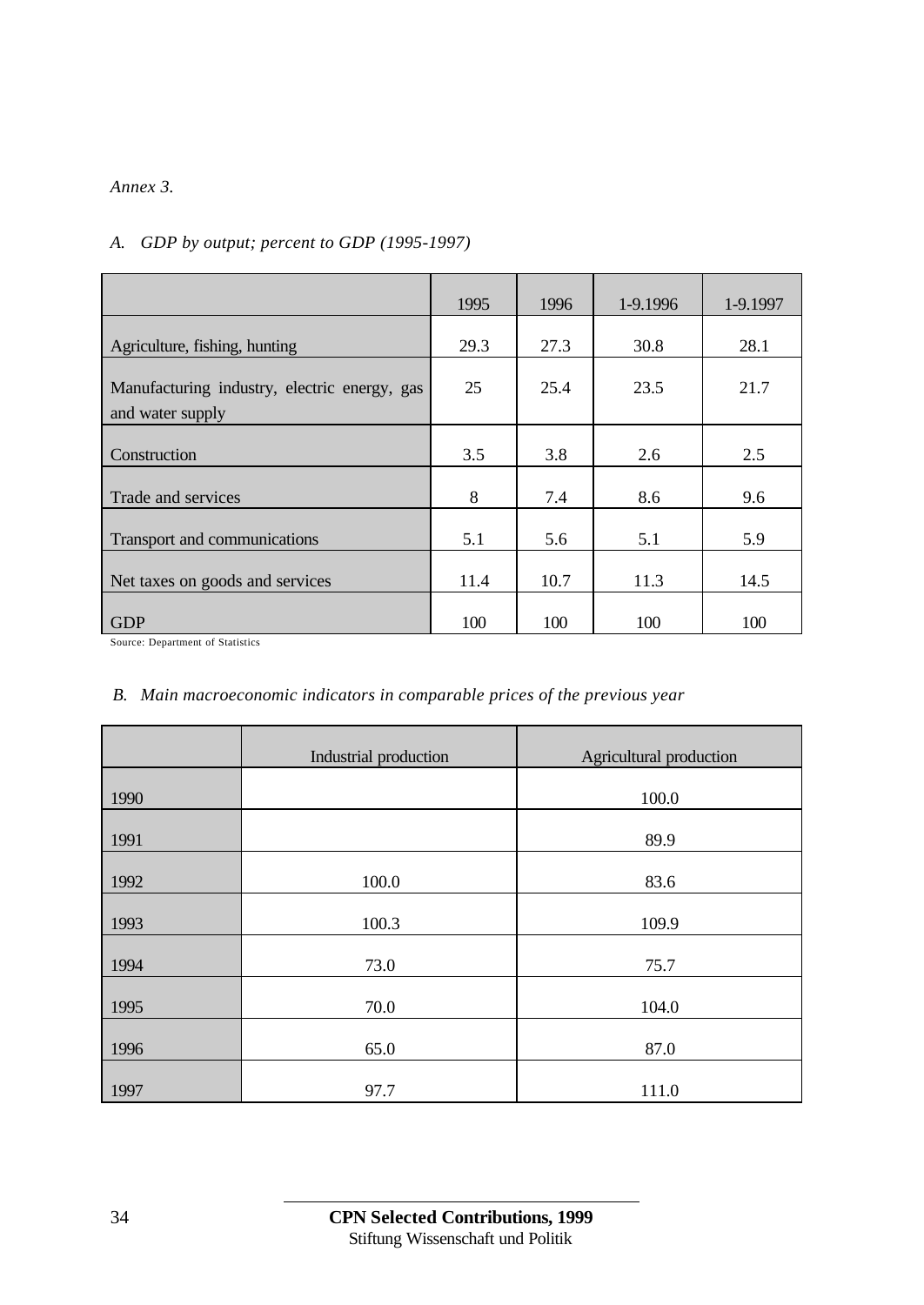| Annex 4. | GDP by expenditures; percent (1991-97) |  |
|----------|----------------------------------------|--|
|          |                                        |  |

|                         | 1993    | 1994   | 1995   | 1996    | 1997    |
|-------------------------|---------|--------|--------|---------|---------|
| Final consumption       | 55.9    | 75.4   | 82.9   | 95.9    | 96.6    |
| Gross capital formation | 55.8    | 28.8   | 24.9   | 24.4    | 24.2    |
| Net exports             | $-11.7$ | $-4.3$ | $-7.8$ | $-20.2$ | $-20.8$ |
| Total, %                | 100     | 100    | 100    | 100     | 100     |

Source: MET, Jan-Mar.1998, p.9.

#### *Annex 5. Nominal annual percentage change in GDP by expenditure components*

|                                      | 1994    | 1995     | 1996     | 1997     |
|--------------------------------------|---------|----------|----------|----------|
|                                      |         |          |          |          |
| <b>GDP</b>                           | 260.1   | 136.8    | 118.2    | 113      |
|                                      |         |          |          |          |
| Final consumption                    | 351     | 150.3    | 136.6    | 114      |
|                                      |         |          |          |          |
| Gross capital formation              | 134.4   | 118      | 115.9    | 112.2    |
|                                      |         |          |          |          |
| -gross fixed capital formation       | 323.5   | 113.1    | 146.7    | 111.7    |
|                                      |         |          |          |          |
| -changes in inventories              | $-61.5$ | 128.1    | 60.6     | 113.5    |
|                                      |         |          |          |          |
| Net exports                          | $-94.6$ | $-249.6$ | $-307.4$ | $-116.4$ |
|                                      |         |          |          |          |
| Annual change in CPI                 | 587     | 130      | 124      | 112      |
|                                      |         |          |          |          |
| Annual change in PPI                 | 994     | 154      | 132      | 120      |
|                                      |         |          |          |          |
| Annual change in construction prices | 940     | 133      | 120      | 135      |

Source: MET, Jan-Mar.1998, p.9.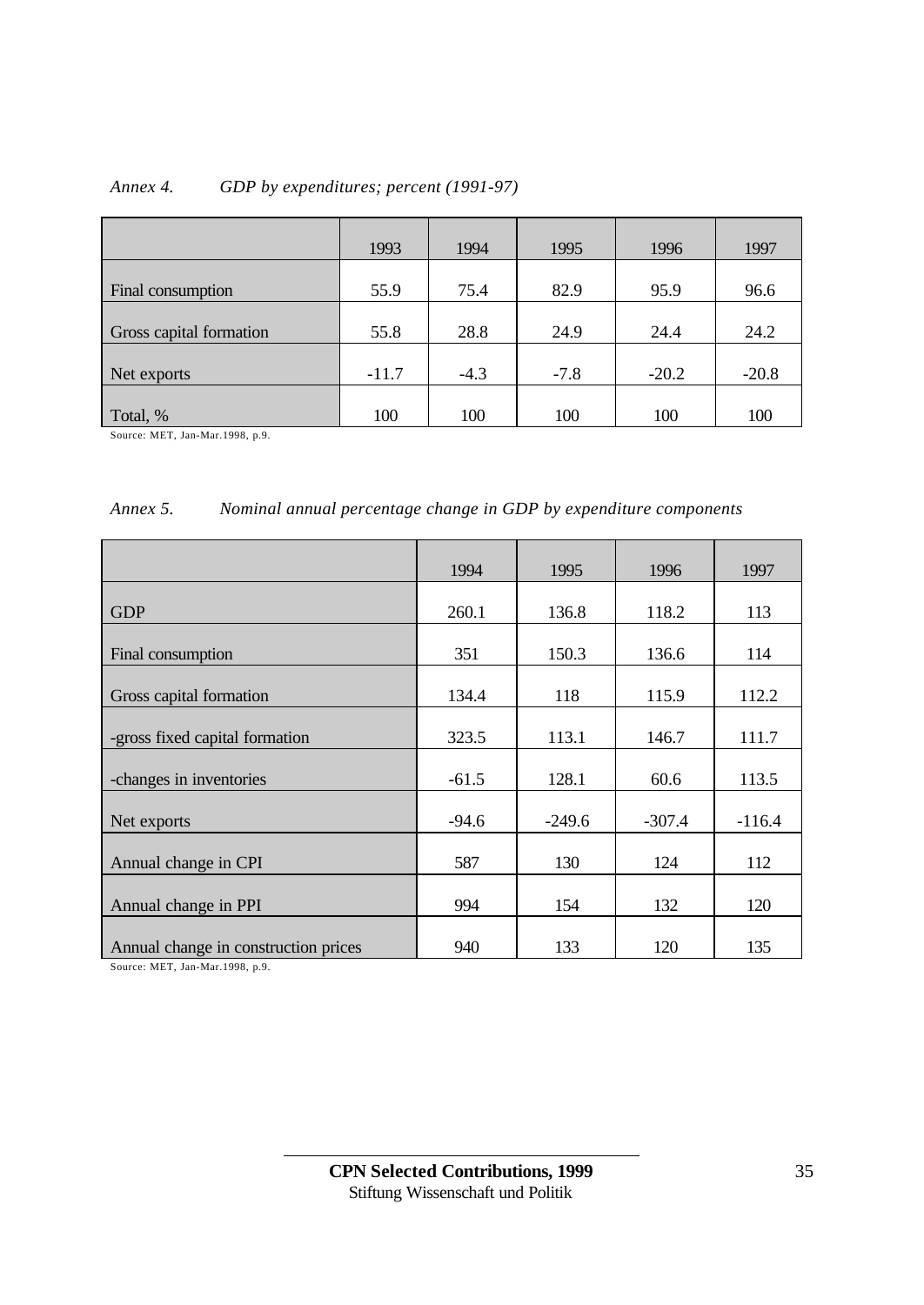| Political party                      | % Votes | Seats | % Total Seats |
|--------------------------------------|---------|-------|---------------|
| Communist                            | 30.8%   | 40    | 40.0%         |
| <b>Democratic Convention</b>         | 19.3%   | 26    | 25.0%         |
| Democratic and Prosperous<br>Moldova | 18.1%   | 24    | 23.5%         |
| <b>Democratic Forces</b>             | 8.9%    | 11    | 11.5%         |
| Others                               | 22.9%   | $0^*$ | 0.0%          |
| <b>TOTALS</b>                        | 100.0%  | 101   | 100.0%        |

#### *Annex 6. Results of Moldovan Parliamentary elections (as of 22 March 1998)*

#### *1994*

| <i>1 / / l</i>              |         |       |               |
|-----------------------------|---------|-------|---------------|
| Political party             | % Votes | Seats | % Total Seats |
| <b>Agrarian Democratic</b>  | 43.2%   | 56    | 53.8%         |
| Socialist / Edinstvo        | 22.0%   | 28    | 26.9%         |
| Peasants and Intellectuals  | 9.2%    | 11    | 10.6%         |
| <b>Christian Democratic</b> | 7.5%    | 9     | 8.7%          |
| Others                      | 18.1%   | $0^*$ | 0.0%          |
| <b>TOTALS</b>               | 100.0%  | 104   | 100.0%        |

\* A political party must receive at least 4% of votes cast in order to be seated

Source: Based on the results of elections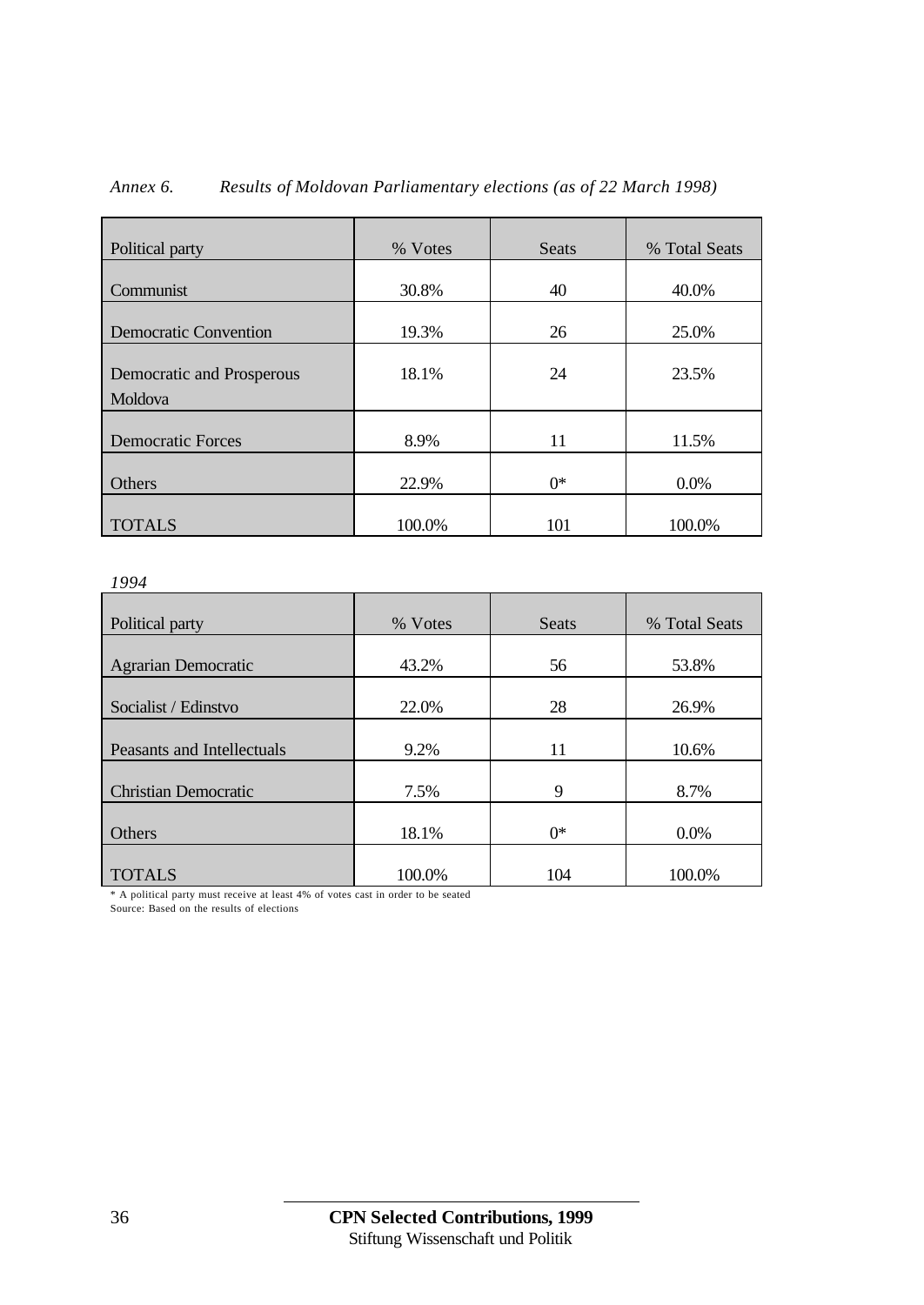| Major indicators                                                        | Percentages of Moldovan totals (%) |
|-------------------------------------------------------------------------|------------------------------------|
| Territory                                                               | 12.4                               |
| Population (of which Moldovans - 35% and Russians,<br>Ukrainians - 30%) | 17                                 |
| Industrial output:                                                      | 38                                 |
| - electricity generation                                                | 85                                 |
| – cement production                                                     | 50                                 |
| Agricultural output                                                     | 15                                 |

*Annex 7. The share of Transnistria in Moldovan economy (1991)*

Source: Republic of Moldova: Economic Review of the Transnistria Region. June 1998, World Bank, Moldova, p.3.

|                                           | 1995   | 1996    | 1997     |
|-------------------------------------------|--------|---------|----------|
| Average monthly inflation                 | 50.4   | 10.4    | 3.7      |
| Annual average exchange rate to US\$      | 61,300 | 410,083 | 650,417* |
| Industrial output $(\%$ , 1990=100)       | 36.2   | 31.3    | 31.1     |
| Agricultural output (%, 1990=100)         | 32.7   | 30.0    | n.a.     |
| Exports (millions of US\$)                | n.a.   | 225     | n.a.     |
| - Non-FSU countries                       | n.a.   | 70      | n.a.     |
| Foreign debt, end-year (millions of US\$) | n.a.   | 328     | n.a.     |
| - Debt to GASPROM                         | n.a.   | 300     | 335      |
| Average monthly wage (US\$)               | 26     | 39      | 50       |
| Refinancing rate (%)                      | 120    | n.a.    | 80       |

\* The depreciation in mid-March 1998 was significant, the rate becoming 1,200,000, implying a potentially important erosion in real wages. The last available data from August 11, before the crisis in Russia, was 741,000 achieved by issuing state securities and exchange certificates.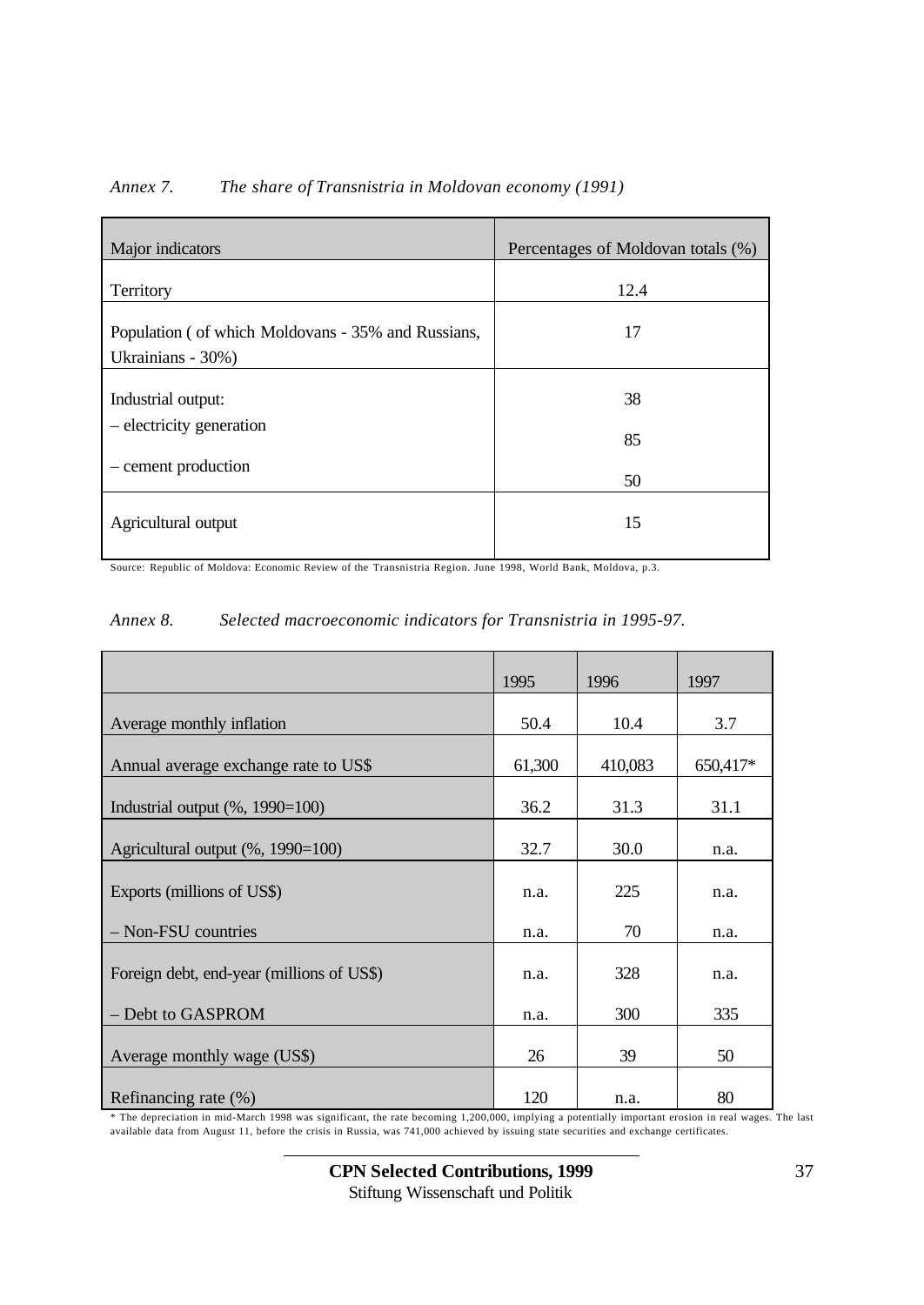Source: Republic of Moldova: Economic Review of the Transnistria Region. June 1998, World Bank, Moldova, p.17.

| Country    | <b>Exports</b> |                |          |         |      | Imports |          |         |
|------------|----------------|----------------|----------|---------|------|---------|----------|---------|
|            | 1996           | 1997           | 1-5.97   | 1-5.98  | 1996 | 1997    | 1-5.97   | 1-5.98  |
| <b>CIS</b> | 68.1           | 69.6           | 73.3     | 76.2    | 61.5 | 52.2    | 54.7     | 41.7    |
| Russia     | 53.4           | 62             | 63.3     | 62      | 27.4 | 28.7    | 30.1     | 25.1    |
| Ukraine    | 5.9            | 5              | 4.1      | 8       | 26.6 | 17.9    | 20.8     | 12      |
| EU         | 9.8            | 10.3           | $10.2*$  | $10*$   | 15.1 | 19.4    | $16.5*$  | $27.1*$ |
| Germany    | 3.7            | 4.1            | 4.1      | 2.8     | 6.0  | 8       | 7.6      | 10.2    |
| Italy      | 2.7            | 2.9            | 2.9      | 2.7     | 3.2  | 4.2     | 3.6      | 6.4     |
| <b>CEE</b> | 16.5           | 15.1           | $10.9**$ | $7.3**$ | 16.6 | 20.5    | $12.7**$ | 19.8**  |
| Romania    | 9.6            | $\overline{7}$ | 6.5      | 6       | 6.8  | 8.6     | 5.8      | 10.8    |

*Annex 9. Breakdown of Moldovan exports and imports by major trade partners in 1996 and in 1997 (in percent).*

\* data available on major EU partners: Austria, Denmark, France, Germany, Greece, Italy, Great Britain, Netherlands, Spain \*\* data available on major partners: Bulgaria, Cehia, Lithuania, Poland, Romania, Hungary

Source: Calculations based on Quarterly Statistical Bulletins, 1996-1998.

| Annex 10. | Breakdown of Moldovan imports by product and area in 1997 (in percent) |  |  |
|-----------|------------------------------------------------------------------------|--|--|
|-----------|------------------------------------------------------------------------|--|--|

|                        | total | <b>CIS</b> | non-CIS |
|------------------------|-------|------------|---------|
| Chemical products      | 9.6   | 5.6        | 14      |
| Vegetable products     | 3.2   | 2.3        | 4.9     |
| Mineral products       | 35.3  | 60.2       | 8.4     |
| <b>Textiles</b>        | 5.3   | 1.9        | 8.9     |
| Machines, equipment    | 12.9  | 6.2        | 20.2    |
| Metals, metal products | 4.5   | 5.0        | 3.7     |
| Other                  | 29.2  | 18.8       | 40.6    |
| Total, %               | 100   | 100        | 100     |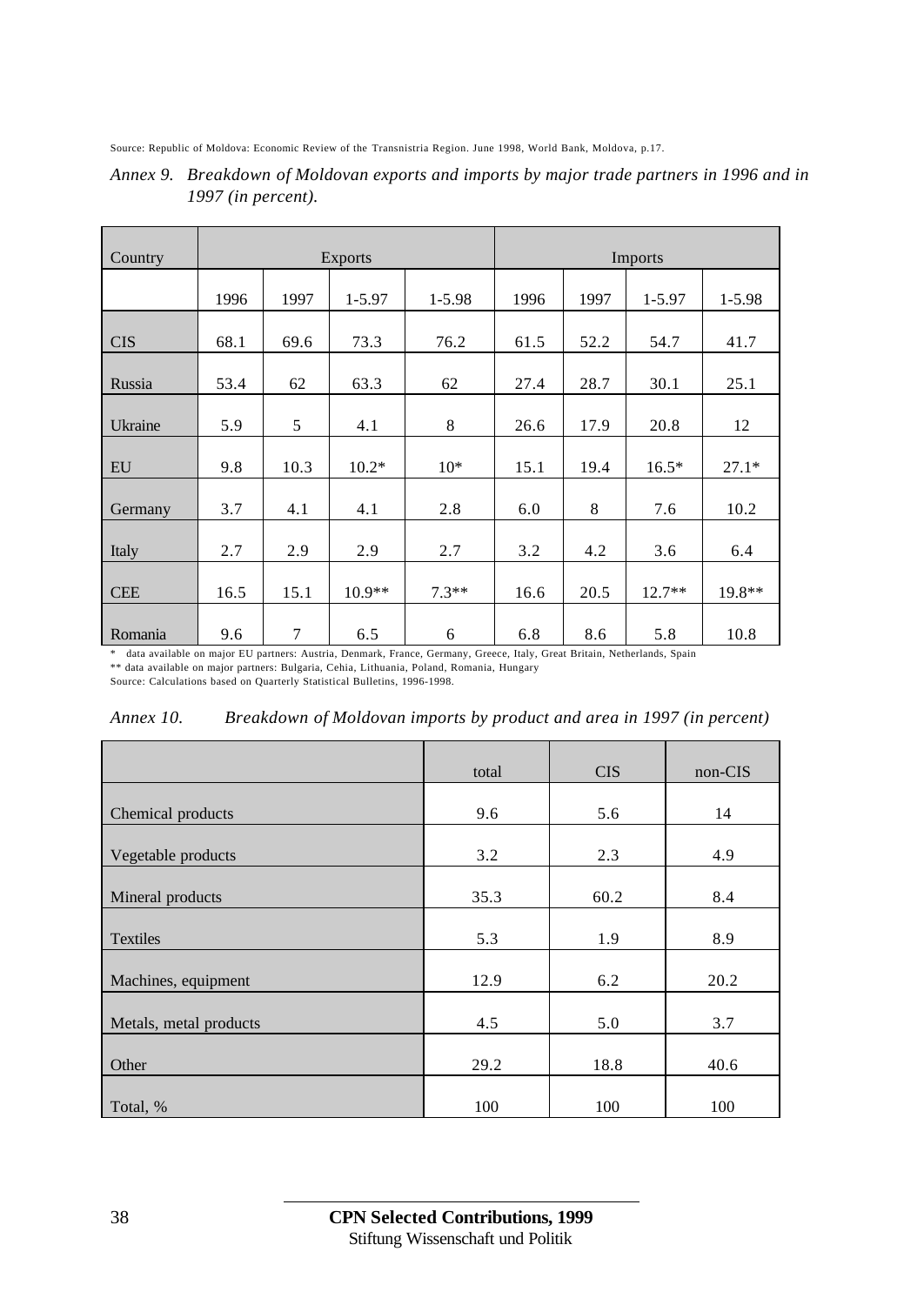| Total US\$ (mil.) CIF          | 609.8 | 562.1 |
|--------------------------------|-------|-------|
| $\alpha$ <b>MEDIAL</b> 1000 50 |       |       |

Source: MET, Jan-Mar.1998, p.79.

*Annex 11. Breakdown of Moldovan exports including re-exports by product and area in 1997 (in percent).*

|                                | Total | <b>CIS</b> | non-CIS |
|--------------------------------|-------|------------|---------|
| Live animals, animals products | 8.6   | 9.5        | 6.6     |
| Vegetable products             | 8.6   | 7.4        | 11.5    |
| Food, beverages, tobacco       | 54.8  | 64.8       | 31.8    |
| <b>Textiles</b>                | 6.6   | 2.3        | 16.7    |
| Machines, equipment            | 5.2   | 6.1        | 3.2     |
| Metals, metal products         | 1.0   | 0.4        | 2.2     |
| Other                          | 15.2  | 9.5        | 28.0    |
| Total, %                       | 100   | 100        | 100     |
| Total US\$ (mil.) FOB          | 875.2 | 609.1      | 266.1   |

Source: MET, Jan-Mar.1998, p.78.

*Annex 12. Balance of fuel and energy of Moldova (thousands of tonnes of conventional fuel).*

|                                        | 1990  | % to total | 1996 | % to total |
|----------------------------------------|-------|------------|------|------------|
| Total resources                        | 18225 | 100        | 5334 | 100        |
| Hydroelectric<br>production            | 84    | 0.5        | 28   | 0.5        |
| Extraction                             | 51    | 0.3        | 73   | 1.4        |
| <b>Imports</b>                         | 16703 | 91.6       | 4720 | 88.5       |
| Total distribution                     | 18225 | 100        | 5334 | 100        |
| <b>Transformed</b> fuel<br>into energy | 7724  | 42.4       | 3001 | 56.2       |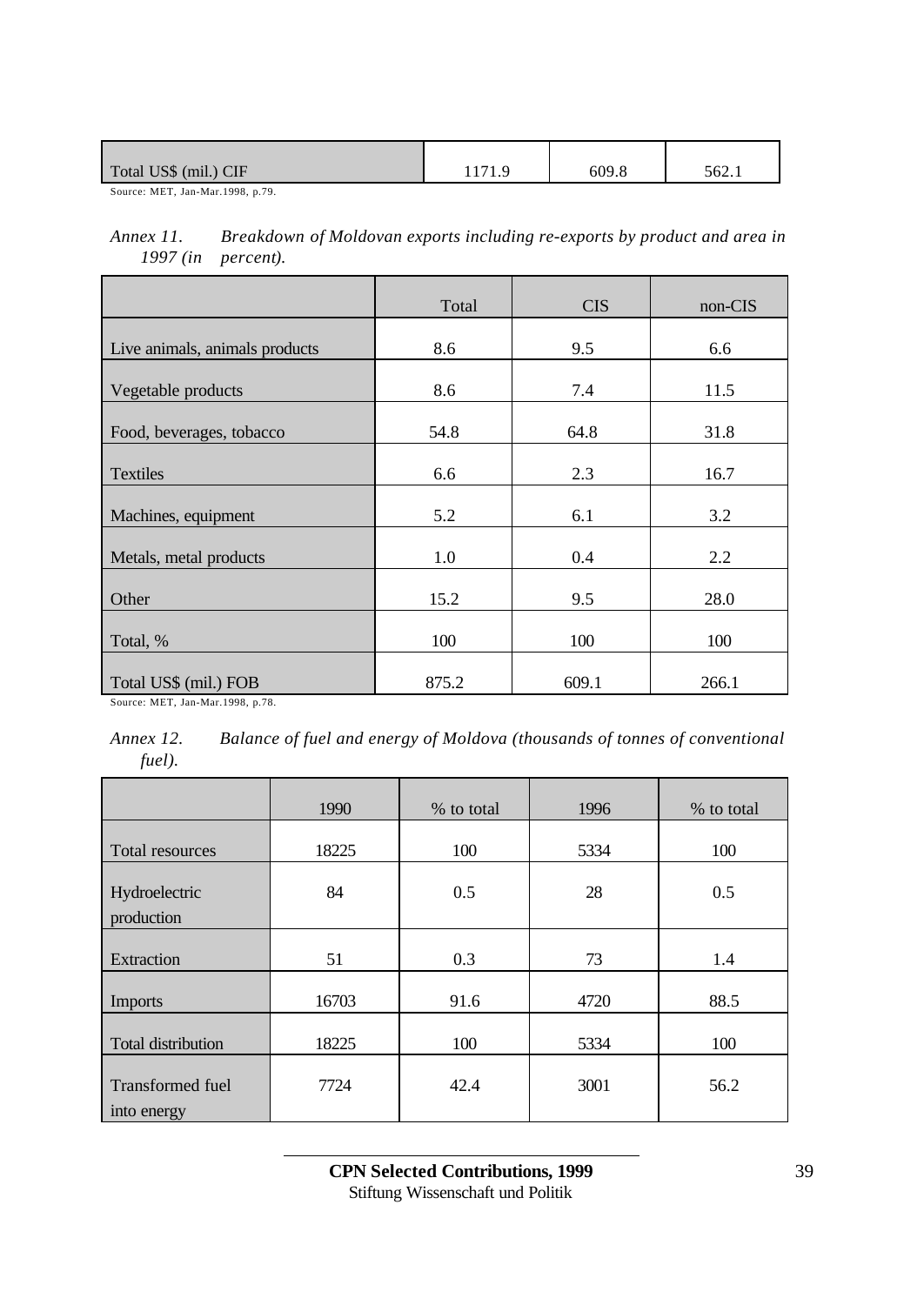| Production<br>consumption | 6545 | 35.9 | 2044 | 38.3 |
|---------------------------|------|------|------|------|
| <b>Exports</b>            | 2449 | 3.4  |      |      |

Source: Statistical Annual Bulletin of Moldova, 1997, p.301.

| Annex 13. | Evolution of fuel prices imported to Moldova (average price, in dollars per |
|-----------|-----------------------------------------------------------------------------|
|           | ton)                                                                        |

| Fuel Type | 1992 | 1993 | 1994 | 1995   |
|-----------|------|------|------|--------|
| Coal      | 17   | 32   | 23   | 31     |
| Gas       | 9    | 38   | 80   | $58^9$ |
| Crude oil | 57   | 72   | 92   | 86     |
| Diesel    | 73   | 169  | 143  | 185    |
| Gasoline  | 83   | 131  | 179  | 217    |

Source: Statistical Annual Bulletin of Moldova, 1997, p.302.

| Annex 14. |  | Structure of the imported fuel (thousands of tons of conventional fuel). |  |
|-----------|--|--------------------------------------------------------------------------|--|
|           |  |                                                                          |  |

| Type        | 1992  | % to total | 1996* | % to total |
|-------------|-------|------------|-------|------------|
| Liquid fuel | 4181  | 37         | 1141  | 30         |
| Natural gas | 4157  | 36         | 2391  | 43         |
| Solid fuel  | 1538  | 14         | 678   | 15         |
| Electricity | 1498  | 13         | 510   | 12         |
| Total       | 11374 | 100        | 4720  | 100        |

\*Data for 1997 not available yet

Source: 1996 Statistical Annual Bulletin of the Republic of Moldova, 1997, p.303

<sup>9</sup> Moldova consumes annually some three billion cubic meters of gas. It used to pay \$80 per 1000 cubic meters. After Moldovagas state company and Gasprom set up two years ago Moldovatransgas Joint-Venture (51% Gasprom and 49% Moldovagas) to operate some 100 km gas pipelines crossing Moldova to the Balkans, Gasprom reduced the price to \$58 per 1000 cubic meters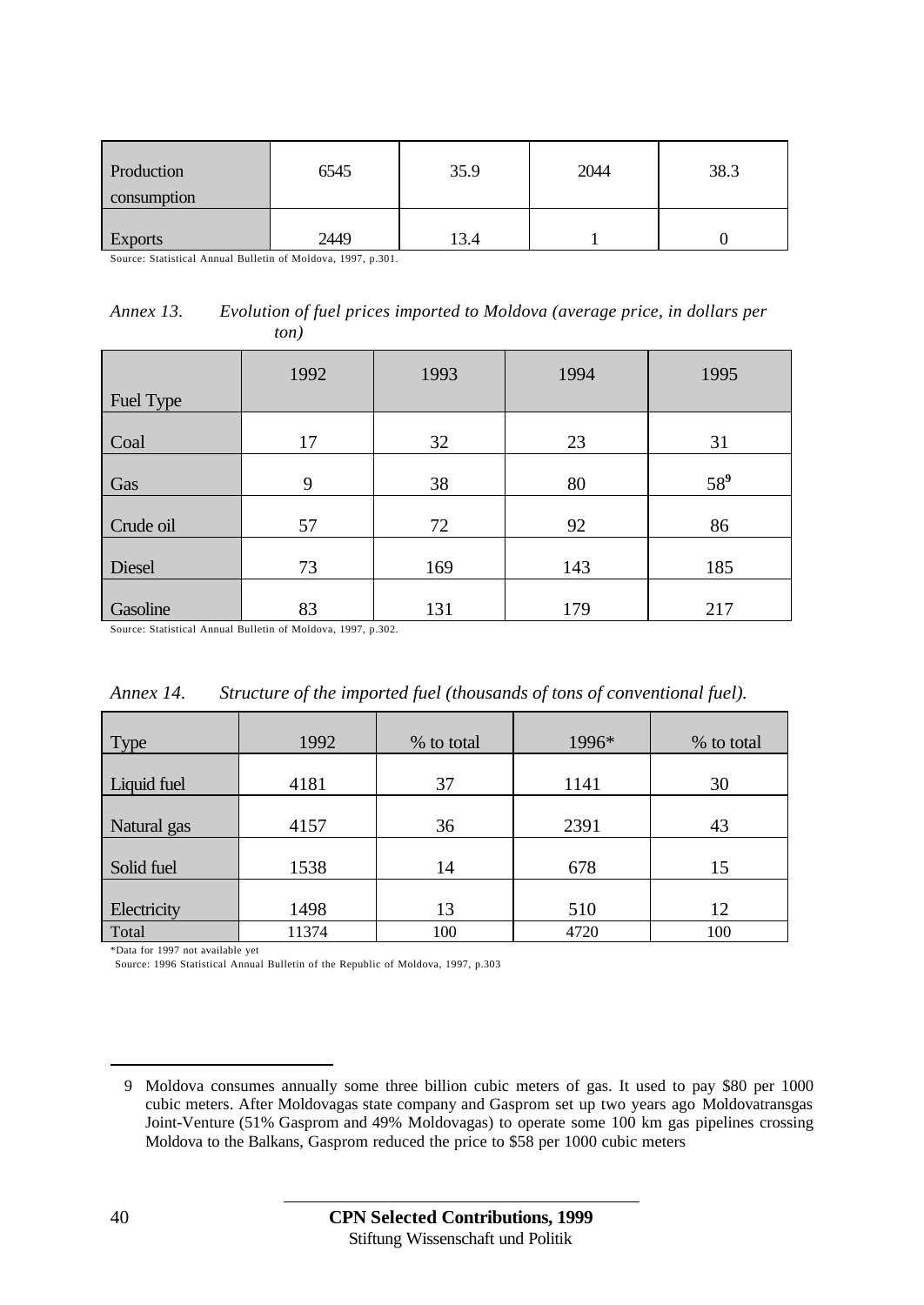|                                                               | <b>CIS</b> | Russia   | <b>Belarus</b>           | <b>Ukraine</b> | Non-CIS   | Romania | Other                                                     |
|---------------------------------------------------------------|------------|----------|--------------------------|----------------|-----------|---------|-----------------------------------------------------------|
|                                                               | countries  |          |                          |                | countries |         | Countries                                                 |
| Coal                                                          | 47486.9    | 6518.6   |                          | 40959.2        |           |         |                                                           |
| Fuel (aircraft)                                               | 1520.7     |          | 1520.7                   |                | 44.6      | 44.6    |                                                           |
| Fuel (cars)                                                   | 31248.6    | 5826.0   | 332.9                    | 25089.7        | 14080.2   | 12887.7 | Bulgaria,                                                 |
|                                                               |            |          |                          |                |           |         | Israel                                                    |
| Oil (medium)                                                  | 2804.3     | 14.4     | 2704.3                   | 85.6           | 56.9      | 56.9    |                                                           |
| Diesel oil                                                    | 72212.9    | 28763.4  | 8084.3                   | 32827.6        | 389.6     | 358.4   | $\overline{\phantom{a}}$                                  |
| Fuel oil                                                      | 33907.2    | 13041.0  | 1940.4                   | 18293.5        |           |         |                                                           |
| Lubricant oil                                                 | 11428.8    | 3566.4   | 4213.4                   | 1183.5         | 1081.3    | 54.8    | Germany<br>(348)<br>Belgium<br>(216)                      |
| Liquid gas                                                    | 5671.4     | 3825.3   | $\overline{a}$           | 1846.1         |           |         | $\overline{\phantom{0}}$                                  |
| Natural gas                                                   | 118208.8   | 118208.8 | $\overline{\phantom{0}}$ |                |           |         | $\overline{a}$                                            |
| Electricity                                                   | 39623.9    |          | $\overline{a}$           | 39623.9        |           |         |                                                           |
| Fertilisers                                                   | 4581.2     | 75.2     | $\overline{a}$           | 4402.8         | 262.9     | 262.8   |                                                           |
| Wood                                                          | 18829.1    | 10524.5  | 3526                     | 2435.4         | 140.9     |         | Turkey<br>(95.6)                                          |
| Paper                                                         | 12708.6    | 10398.0  | 859.5                    | 1443.4         | 6156.5    | 3062.8  | Lithuania<br>(899),<br>Germany<br>(782),<br>Finland (401) |
| Total                                                         | 400232.4   | 213120.6 | 23181.5                  | 168190.7       | 22212.8   | 16728.0 |                                                           |
| <b>Structure</b><br>(in %)                                    | 100%       | 53.4%    | 5.8%                     | 42%            | 100%      | 75.3%   |                                                           |
| Total imports                                                 | 664085.1   | 295298.8 | 61034.5                  | 297140.8       | 415111    | 72100.2 |                                                           |
| Total imports<br>for production<br>to total imports<br>(in %) | 60.2%      | 72.2%    | 38%                      | 56.6%          | 5.3%      | 23.2%   |                                                           |

*Annex 15. Major imports to Moldova (used in production), 1996, thousand US\$*

Source: Annual Statistical Booklet, 1996.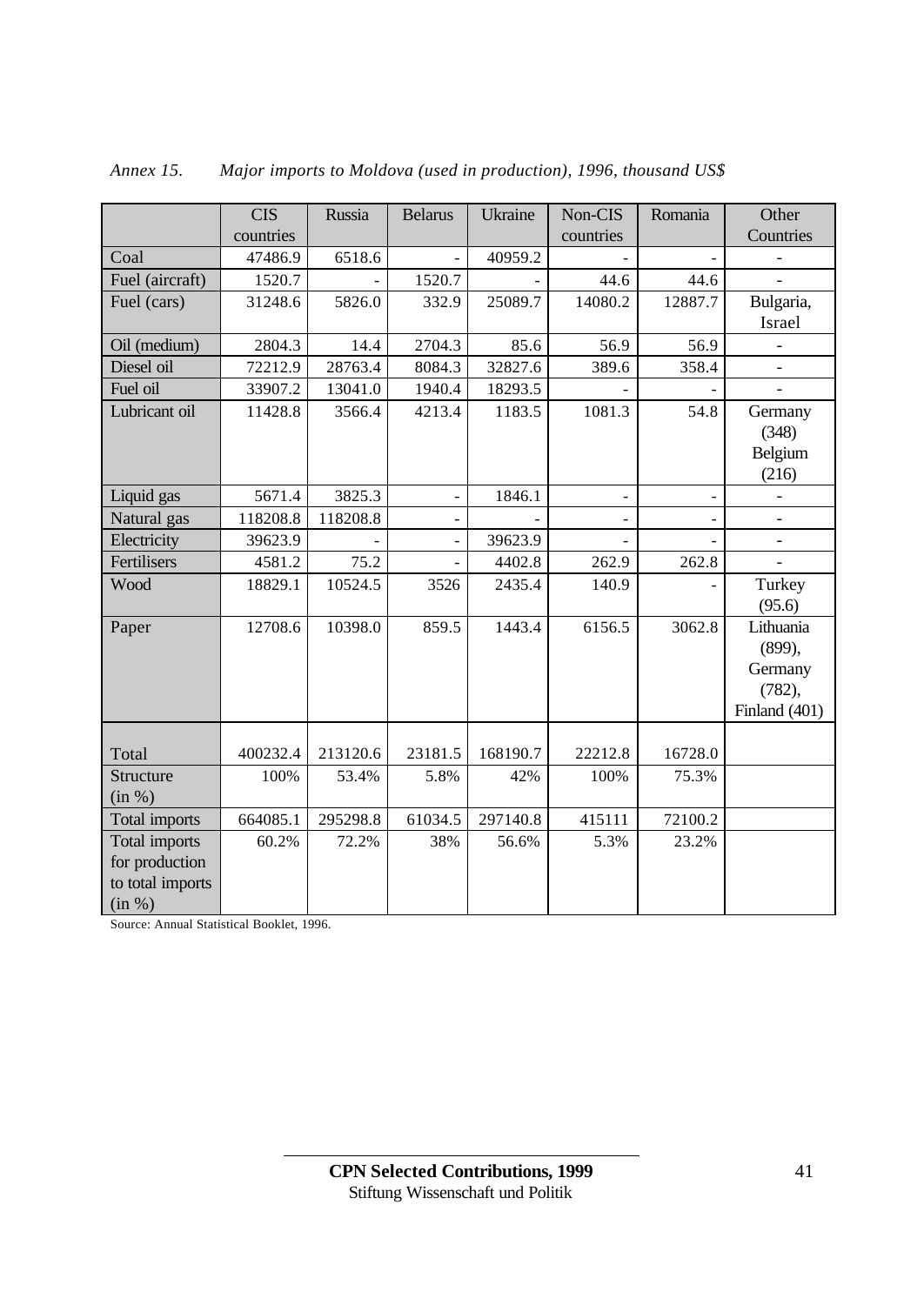|                       | November 1997 | First quarter 1998 |
|-----------------------|---------------|--------------------|
| Total                 | 480           | 600                |
| Transnistria          | 240           | 335                |
| Right bank of Moldova | 140           |                    |
| of which for 1994-95  | 120           |                    |

*Annex 16. Breakdown of Moldova's debt to Russian Gasprom (January 1, 1998)*

Source: "Restructuring Energy Sector" (WB Project in Moldova), 1997

| Annex 17. | The growth of domestic consumers for power, gas and fuel arrears |
|-----------|------------------------------------------------------------------|
|           | to respective state companies (million lei).                     |

|       | 1992 | 1993 | 1994  | 1995  | 1996 | 1.11.1997 | 1.04.1998 |
|-------|------|------|-------|-------|------|-----------|-----------|
| Power |      | 21.5 | 275.8 | 336.7 | 360  | 406.2     | 405.5     |
| Gas   | 0.5  | 36.5 | 986.8 | na    | 800  | 1115.4    | 1282.4    |
| Fuel  |      | 6    | 80    | 140   | 231  | 282       | 206.7     |

Source: 1992-1995 agency "Infotag", 1996-97 - "Restructuring Energy Sector" (WB Project in Moldova), 1998 - Hagler Baily.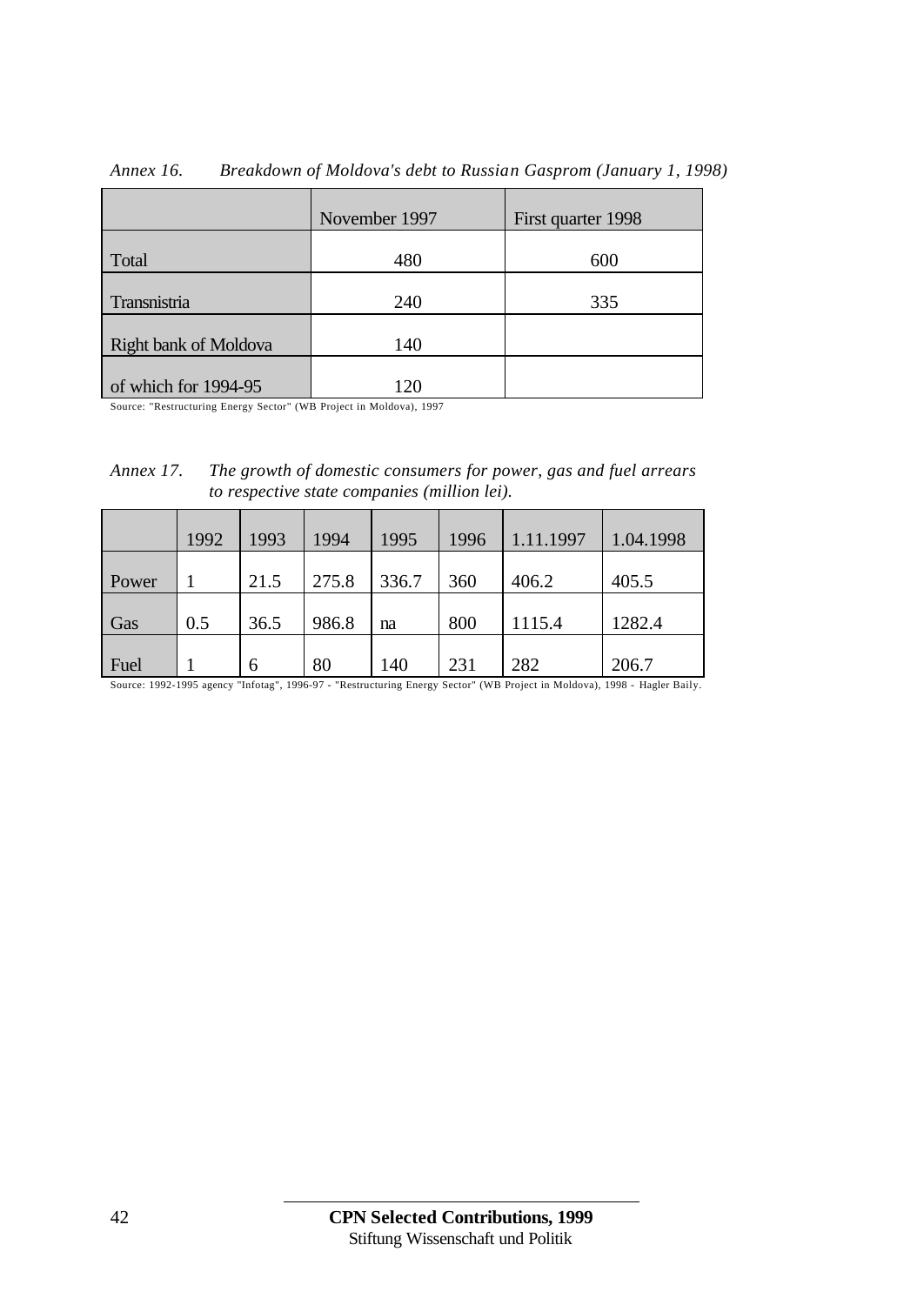*Main Sources:*

Moldovan Economic Trends, Quarterly Update, 1997-1998.

Republic of Moldova: Key Problems and Strategic Priorities, Centre for Strategic Studies, 1997.

Annual Statistical Bulletin of Moldova for 1996, 1997.

Republic of Moldova: Economic Review of the Transnistrian Region, World Bank Publication, 1998.

Macroeconomic Stabilization: External Constraints and Policy Choices for Moldova, Munteanu A., Scerbatchi O., Muzio G., Moldova, Center for Strategic Studies and Reforms and World Bank Moldova Resident Mission, 1997.

Publications of the World Bank in Moldova on Privatisation and Restructuring Energy Sector, 1997.

The European Union and the Republic of Moldova. Partnership and Co-operation Agreement.

Economic Publications in local newspapers: "FLUX", "Nezavisimaia Moldova", "Economic Newspaper", "Businessman of Moldova", etc.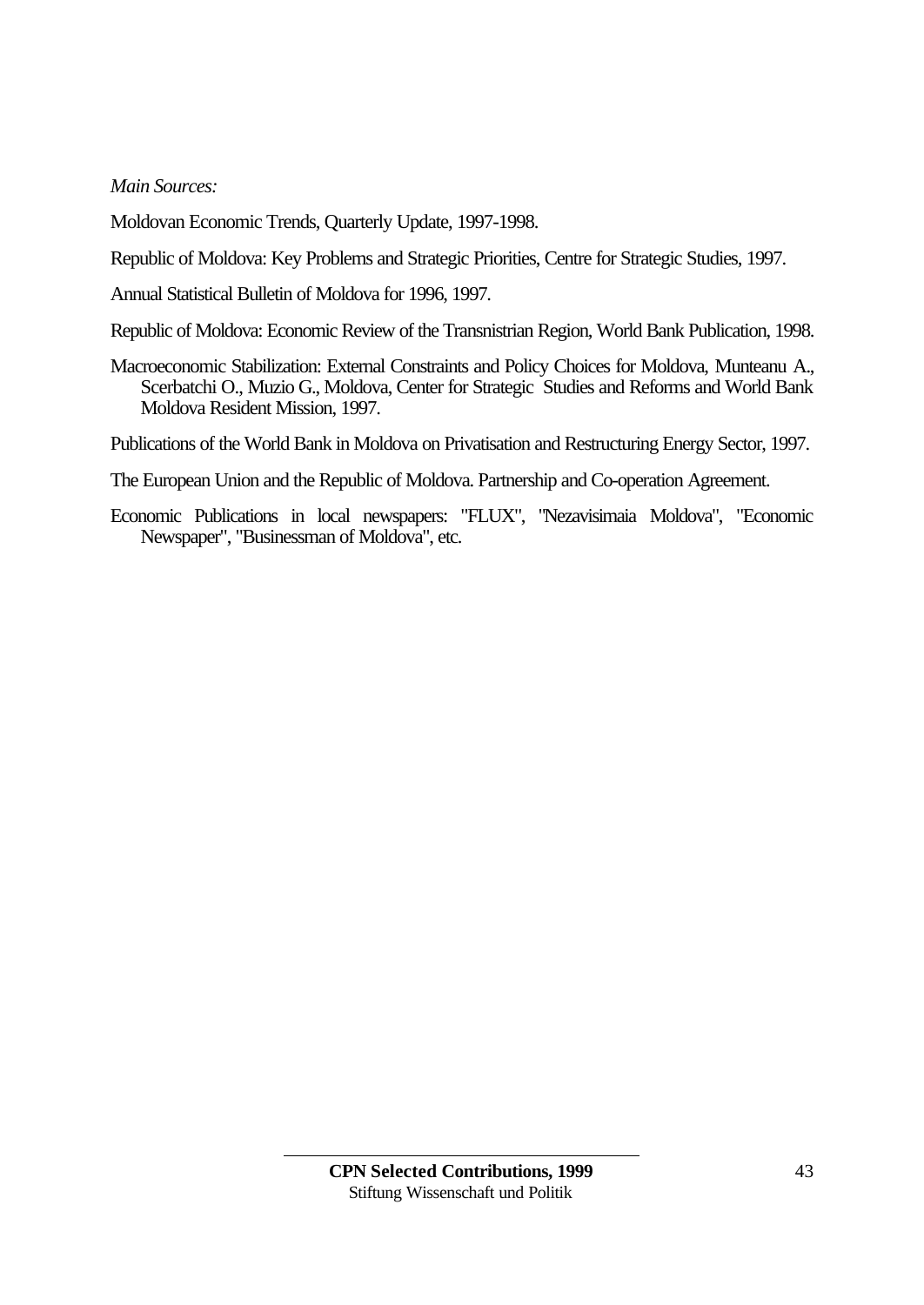# The Conflict in Transnistria: Its Dynamics and Possible Solutions<sup>10</sup> *Andrew Williams*

### *I. Executive Summary*

The paper looked at the history of the conflict, the nature of the main parties involved and the current state of the conflict resolution process. It came to the following conclusions:

- Constitutional arrangements: (1) the ultimate solution to the Moldovan (MD)/Transnistrian Moldovan Republic (PMR in its Russian version) conflict must be in some sort of complex unitary state. It must be with some sort of guarantees. There must also be a proper agreement on the division of competencies; (2) the key problem of how people readjust to peace must be addressed. There must be solid agreements about how the future will be organised. This includes finding jobs for those who inevitably lose theirs; and (3) the use of "sunset clauses" in the constitutional arrangements has been suggested.
- There needs to be a closer examination of the *role of third parties*.
- There needs to be consideration of what further *Confidence Building Measures* might be useful.
- It is considered that more *grass-roots contact* might be useful to reduce distrust among the general population and to encourage economic development. Some ideas that might be explored are those of twinning between towns and help in reconstructing ruined buildings and agricultural land. Facilities might be provided by joint local/ international financing initiatives.
- *Economics* is another key, although everyone has their own definition of how economic development might be implemented given the different ideological views of the two sides. The MDs are concerned that economic growth for the PMR merely means criminalisation. The Russians see economics through the prism of their own problems. If they can get sorted out MD will fall into place. MD fears this, and wants to fall into European soil, not the Bear's embrace, however friendly.
- *The Russian factor* is the key in all this. Consideration in particular needs to be given to whether there is a Russian intention to withdraw and to the impact of the recent changes in Russia.
- Some ideas about the EU's role: (1) the EU must be seen as being neutral and helpful to all parties; and (2) the best option is for the EU to consciously encourage economic growth in the area, by which I mean both sides of the Dniestr and also in the regional sense.

The main overarching necessity is that the EU shows concrete support for continuing economic reform in the entire region, not just in Moldova. The recent economic crisis, with Ukraine and Russia

<sup>10</sup> "PMR" and "Left Bank" are often used interchangeably in this paper to indicate the political authority in Transdniestr and the geographic location. The "Right Bank" indicates the rest of Moldova. Kishinev is used to indicate the capital of Moldova, but it is often referred to as Chisinau in Moldovan. This paper was written on the assumption that there will be detailed papers also provided about Moldova's domestic politics and foreign and security policy.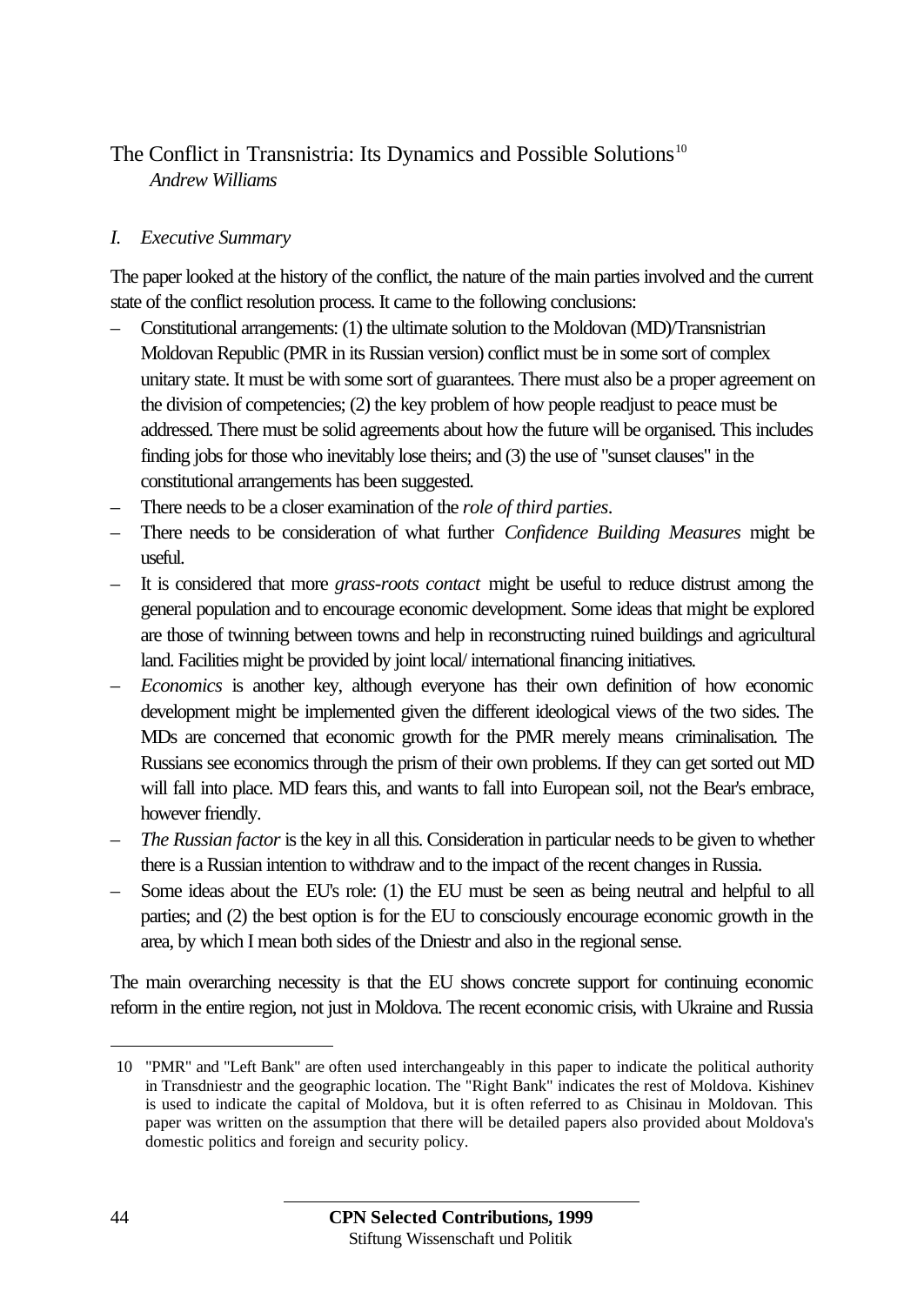now in technical debt default, will only strengthen the hand of those who wish to go the route of a regional trading system that stops at the river Prut (i.e. on the border of Moldova and Romania) and does not integrate Eastern into Central Europe as a whole.

## *II. The Major Elements of the Transnistrian Conflict*

### 1. Origins

The conflict in Moldova has its origins in rival interpretations of history by the various parties concerned and in a multiplicity of reactions to the break-up of the Soviet Union after about 1989. It is, therefore, essential to at least briefly map out the process that culminated in the declaration of independence by the new state of Moldova in August 1991, along with many other parts of the former Soviet Union (FSU).<sup>11</sup> This independence created a new relationship with Russia and other states, both from the former Soviet Union, notably the Ukraine, and outside it, notably Romania.

The past history of Russia's involvement in the area now taken up by Moldova is complicated by Moldova's geographical position as a cross-roads of Europe. Before 1812 the area taken up by the "right bank" of the Dnieper (or Dniestr in Russian) River which flows through Moldova on its penultimate stretch before it enters the Black Sea, was part of the Ottoman Empire. After the Russian annexation in 1812 it remained Russian until 1918, when the Russian Revolution gave Romania (established as a state in the late 19th Century) the chance to incorporate it. The area returned to Russia as part of the Molotov-Ribbentrop Pact of 1939 on 2 August 1940 and was incorporated, together with a thin sliver of land on the left bank of the Dniestr with a population (now) of barely 700,000 (known as "Transdniestr" or "Transnistria") into the new Soviet Socialist Republic of Moldavia.

#### 2. Moldova Post-1991

 $\overline{a}$ 

The new Moldova (MD) of post-1991 has a mixed ethnic composition and consequently linguistic complexion (the implications of which will be discussed later). Its new status as a state was immediately compromised by a quasi-simultaneous declaration of the left bank area of the river Dniestr as the Transdniestrian Moldovan Republic (known as PMR in its Russian version). MD and the PMR proceeded to parallel presidential and other elections, with Mircea Snegur being elected in MD in the capital Kishinev (or Chisinau) and Igor Smirnov being elected in the PMR "capital" of Tiraspol. In subsequent years two effectively separate state structures emerged on the two sides of the river, with (after 1994) separate currencies, economic and educational systems.

<sup>11</sup> Vladimir Socor, "Moldavia proclaims independence: Commences secession from USSR", *RFE/RL Report on the USSR*, 18 October 1991.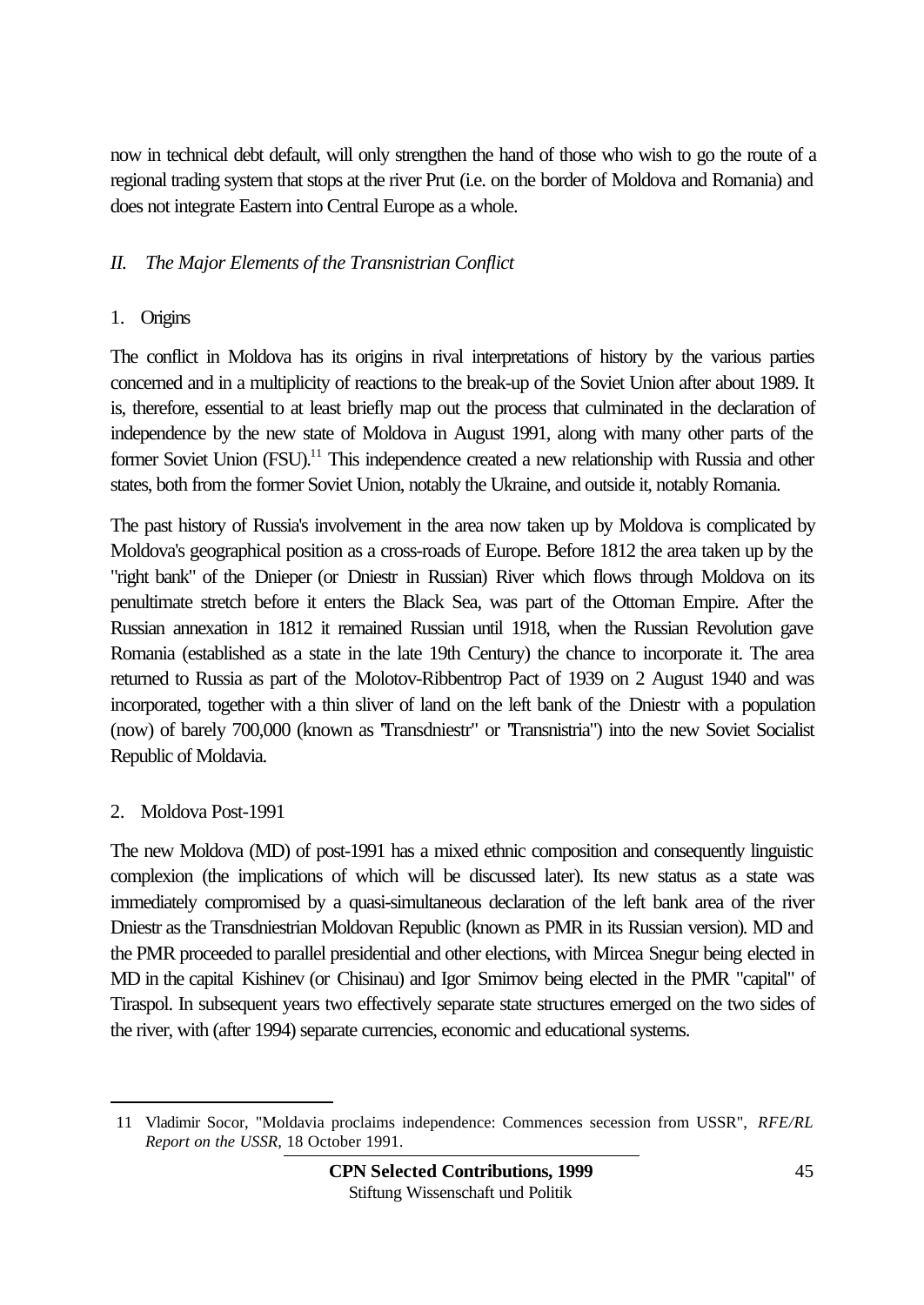#### 3. The War of 1992 and its Aftermath

Armed clashes ensued between the MD police and the newly formed PMR forces and culminated in a short but brutal war in June 1992, in which between 500 and 5000 soldiers and civilians lost their lives, especially in Bendery (the only town on the West Bank still held by the PMR) which saw the worst fighting. There was also widespread destruction of property, most importantly to many of the bridges over the Dniestr, and some refugee problems. Central to these events was the presence of General Alexandr Lebed's (ex-Soviet) 14th Army which intervened on behalf of the PMR to push back the lightly-equipped MD forces over the Dniestr. A cease-fire was brokered from Moscow in July 1992 and Russian Federation (and latterly Ukrainian) peace-keeping forces have remained ever since to separate the two sides in a "Security Zone". Lebed's presence proved controversial as did the 14th Army, but he was very popular with the majority of the PMR population who saw him as a source of great stability.<sup>12</sup>

After June 1995 Lebed resigned his post and was replaced by Major-General Valery Yevnevich and his army renamed, and downgraded to, the "Operational Group of Russian Forces in Moldova."<sup>13</sup> Lebed meanwhile has gone on to a significant political career in Russia, which has led to him having been elected as Governor of Krasnoyarsk in Siberia. It is to be assumed that he will be running for election as Russian President in the year 2000. Given the recent developments in Russia over the Summer of 1998, and the emergence of a much stronger "Red-Brown" (Communist-Nationalist) alliance, Lebed's role in the future development of the Moldovan conflict cannot be underestimated. His reputation is based on his independent stand in MD, which on one occasion led to him refusing to allow the Russian Defence Minister to land in the PMR.<sup>14</sup>

The main advance in the resolution of the conflict was initialling a Memorandum on 17 June 1996 by Presidents Snegur of MD and Smirnov of the PMR accepting a "special status" for the PMR within a Moldova that is defined by its international borders. The key point is that the PMR has taken this to mean that they now had a con-federal arrangement with a large measure of autonomy for the PMR, whereas the MD side took this to mean a "unified" *(edinstvo)* MD. This has proved a contentious point ever since. As a result President Snegur then declined to sign the Memorandum in the run-up to the Presidential elections (in which the PMR did not participate, rather re-electing President Smirnov)

<sup>12</sup> It might be noted that this was also felt to be the case by the Russian Duma, who on two occasions as late as 1996 pointed to the "stabilising influence" of Russian troops in the area: cf. M.F. Hamm, "Introduction" to "Moldova: The Forgotten Republic", Nationalities Papers, Vol. 26, No. 1, March 1998, page 11.

<sup>13</sup> See for example "Women stop Russian general landing", an episode where some 500 Moldovan women blocked the runway to protest about Lebed's removal and his replacement by Yevnevich and the down-grading of the 14 Army: *The Independent*, 17 June 1995.

<sup>14</sup> One interesting question is whether his experiences in MD and his subsequent successful mediatory role in Chechnya may have convinced him of the futility of any military solution in MD (or anywhere else in the FSU).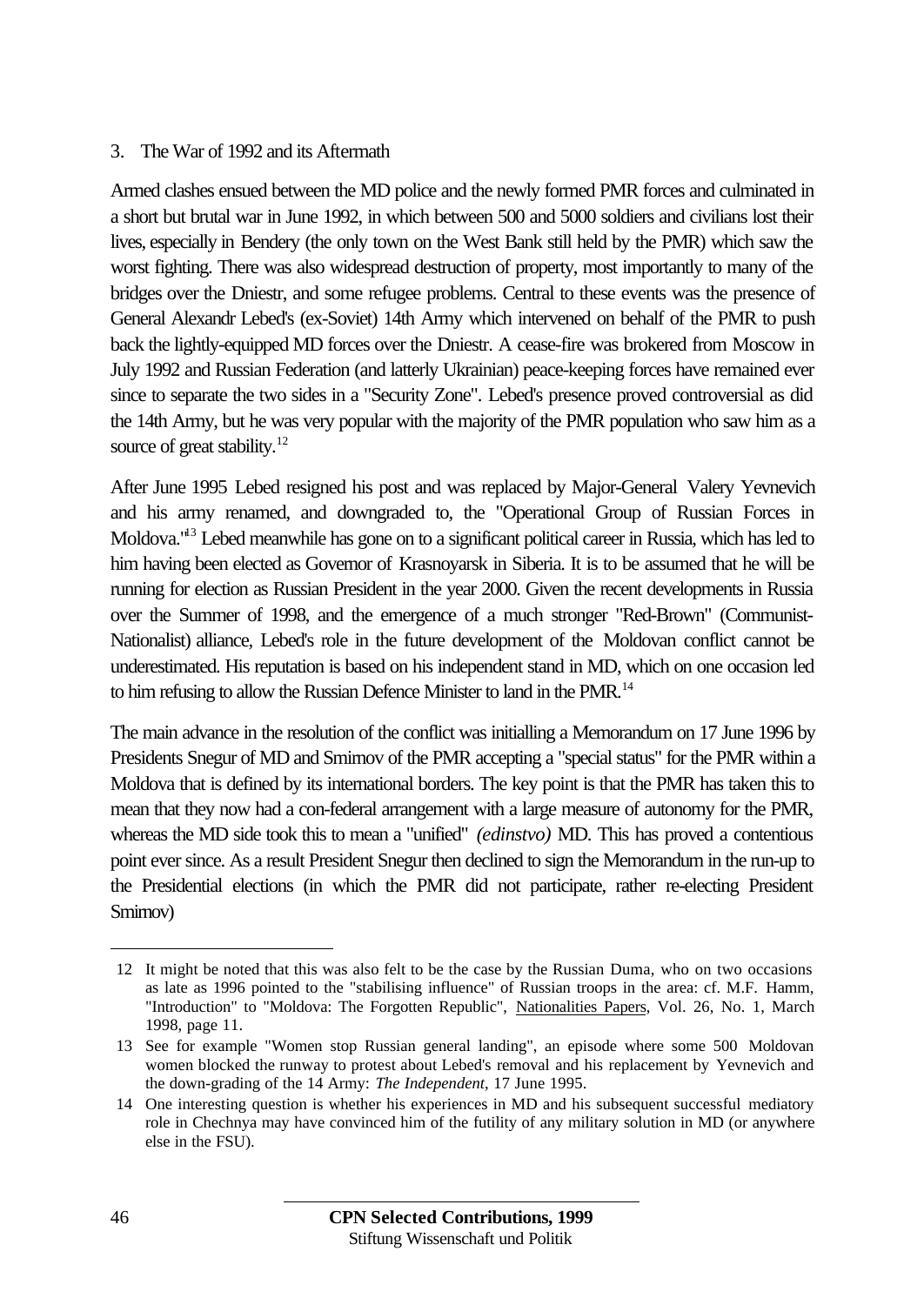In November 1996 Petru Luchinski was elected the new President of MD on a ticket which was widely assumed would lead to him signing the Memorandum upon taking office on 15 January 1997. He did not do so, but did sign a modified version on 8 May 1997, again followed by disputes about what "unified" meant. Security tensions still exist between MD and the PMR, exacerbated by periodic reports of illicit sales of ex-14th Army weaponry and by the continued re-organisation of the PMR's armed forces. A lack of trust still exists between the two sides and until this is overcome there will continue to be an unresolved conflict situation, although the chances of war breaking out are considered far less than in 1992. An agreement was reached in Odessa in the Ukraine on 26 March 1998 brokered by the OSCE. This included various confidence-building measures and in particular an agreement to rebuild the bridge at Dubossari.<sup>15</sup>

#### *III. The Main Actors Since 1992*

An overall point that has to be made is that all of the states in the region of Moldova have been suffering more or less acute economic crises since the break-up of the FSU in 1991. The old 'radial' pattern of trade, that was a feature of the USSR and its satellites, has proved very difficult to replace.

### 1. Russia

 $\overline{a}$ 

Moldova is important for Russia's internal politics, as Lebed's role demonstrates, but by no means their principal concern. There has been a major shift in Russian thinking about the way to deal with conflicts in the FSU since 1992, and they now present their peace-keeping troops in a much more neutral light. Numbers have now been reduced to about 600 and they are outnumbered by PMR peacekeepers, with whom they share duties at delicate points along the River Dniestr. Since 1992 Russia's role has been ambiguous, with some very publicised links between the PMR leadership and the Red-Brown alliance, as well as physical support, as in the printing of the PMR's banknotes (issued 1994), and the use of old-style Soviet passports by PMR citizens (where they are recognised).

The greatest hold that Russia has had over the situation in Moldova, apart from the presence of the 14th Army (which has been downgraded as noted above), has been economic. Moldova's markets (on both banks) lie primarily in the FSU.<sup>16</sup> Virtually all Moldova's energy supplies come from Russia via a Gazprom pipeline and the PMR is in effect able to use this at no cost to itself. Increases in gas prices, as Russia has increased its exports in line with world prices since 1991, have provided a constant problem for the MD Government. The economy is still very fragile, as a recent World Bank Report indicated. With the recent economic and political upheaval in the FSU and Eastern Europe it

<sup>15</sup> First reported in *RFE/RL Newsline*, 27 March 1998.

<sup>16</sup> As one indicator of how important this is, the PMR has opened a shop in Moscow where its (excellent) cognac can be bought for prices exceeding \$100.- in some cases.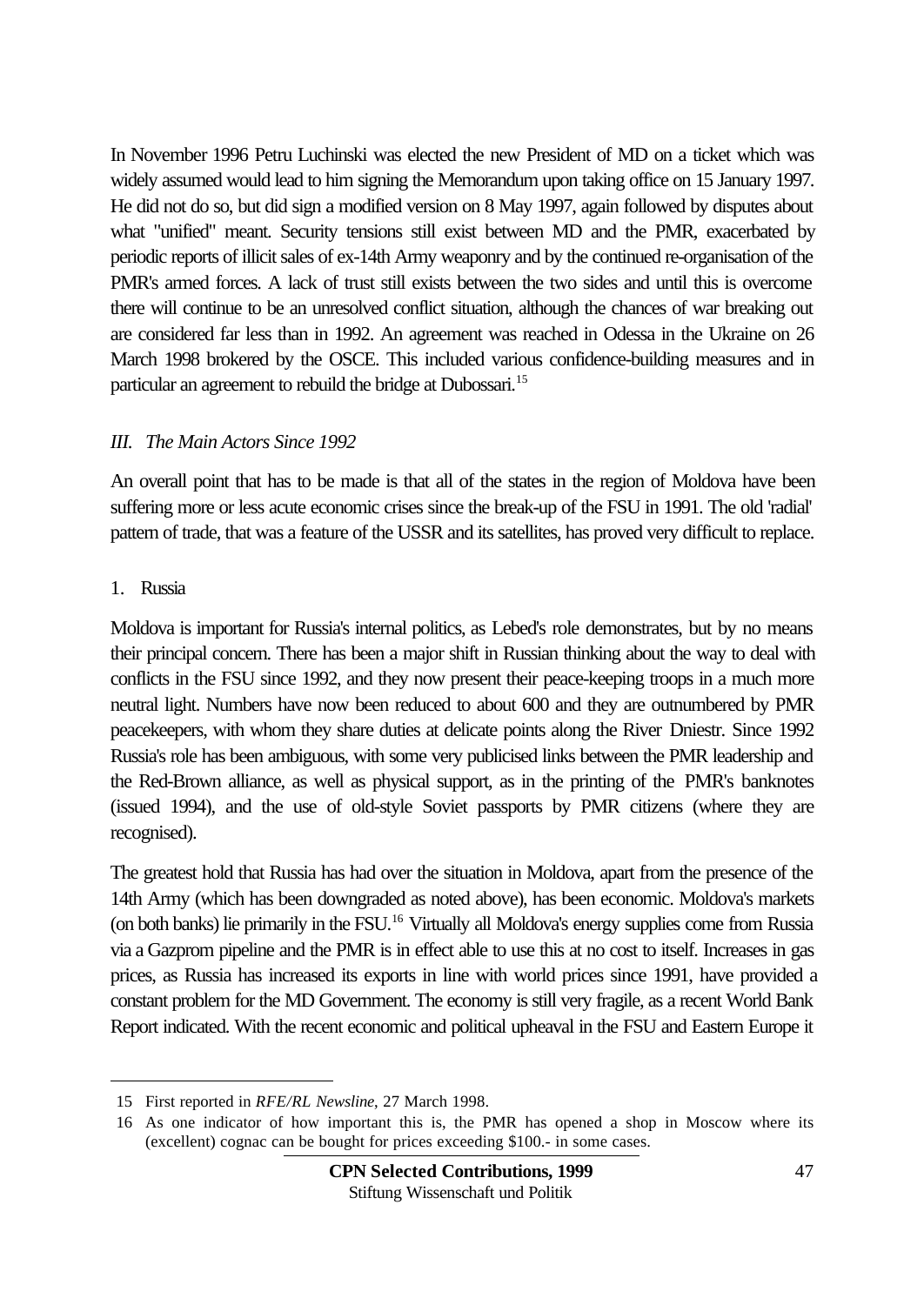is undoubtedly in very poor shape, as agricultural exports produce most of Moldova's foreign currency.

The main pivotal factor for the future of Russian involvement in Moldova will be primarily economic, no matter what happens to Russian peacekeeping forces (see below for some possible scenarios).

A final important point is that Russia has provided a mediator in the conflict since 1993, and this mediator, a personal representative of President Yeltsin, is a member of the Joint Control Commission (JCC). It will also probably have to provide some of the "guarantees" necessary in any final settlement, if only to satisfy the PMR. There is much doubt in MD that the Russians are honest brokers in a conflict that can be said to have pitted Romanian against Russian speakers. However, given that I do not believe that this is a mainly ethnic/ linguistic conflict (see below), and given Russia's own problems, I have a feeling that most of the Russian elites only crave stability in the area. This even applies to many members of the nationalist camp in Russia, as is shown by Lebed's repeated denunciations of the PMR leadership, even while he was protecting them.

#### 2. Romania

There was a real risk after 1991 that the Romanian Government would stir up nationalist feelings as a way of hiding its economic problems and this manifested itself in Romania and Moldova by an encouragement of Romanian nationalism, often organised by the extreme right-wing Romania Mare Party, as well as other less fascist conservative nationalist elements. This never went as far as overt encouragement by the Romanian Government for a real 're-integration of the Motherland' with Moldova, but there were some widely publicised 'spontaneous' incursions into Moldova by Romanian citizens which did little to calm the fears of the PMR population about *Roumanizatsia*, the policy of Romanising the Moldovan state. Such activities have been constantly used as evidence by the PMR elites of bad faith by the MD Government. Recently an informed observer (a Romanian speaking Moldovan) told me that he considered a figure of 6-7% of Moldovans desirous of reintegration with Romania was probably accurate.

Romania has suffered an economic crisis since 1989 as much as any state in Eastern Europe, compounded by the presence of old-style Communists remaining in power until 1996, when a glimmer of hope appeared with the election of Emil Constantinescu.<sup>17</sup> The new President's reforms – which include increased efforts to integrate Romania into the European economic and political space – are inevitably going to be slow, as the recent refusal of NATO membership proved.

Romania is now far too wedded to the idea of EU and NATO membership to risk any real attempt to reverse the Molotov-Ribbentrop Pact of 1939, but it must be said that there are always those who advocate this move. A recent speech by Mr Ioan Oneisei, Romanian Under Secretary of State

 $\overline{a}$ 

<sup>17</sup> See The Financial Times, special section on Romania, 28 September 1998.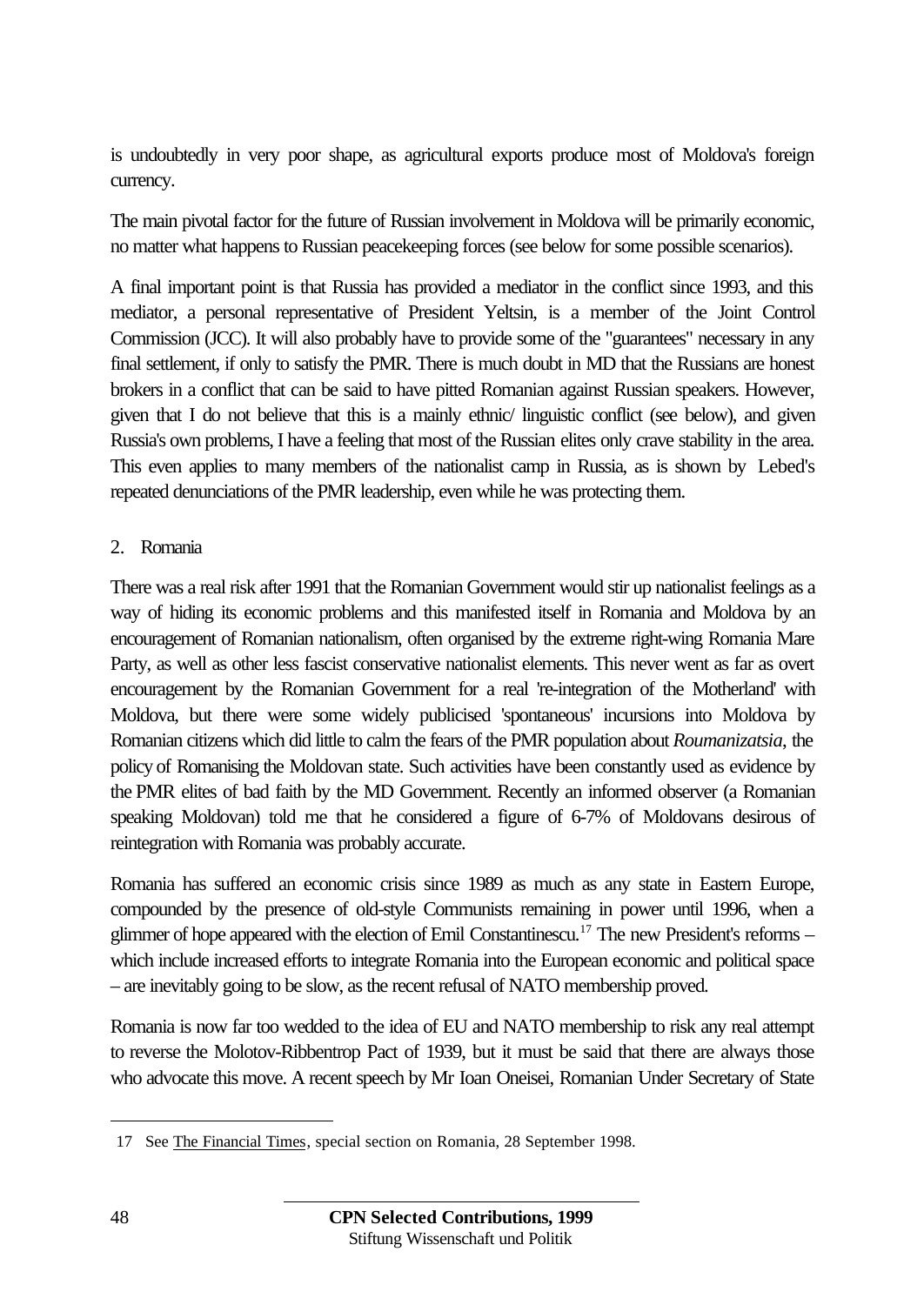to an OSCE-sponsored Conference in Kishinev, was significantly entitled "Local Administration and Euro-Regions"<sup>18</sup>, which indicates a desire above all for EU membership, which would be put at risk by continuing demands for integration of Moldova into Romania.

Romania has not played a large role in the MD-PMR conflict mediation process. It was, however, part of a short-lived quadripartite mechanism in 1992.

## 3. Ukraine

Ukraine has also provided an intermediary in the form of a personal representative of the Ukrainian President since 1995. It talks of the Left Bank as the "area of conflict". Ukraine has borders with MD and will be also be a potential guarantor of MD and of a special status for the PMR in the event of any settlement. There is a significant Ukrainian minority in MD, and especially in the PMR region. Suggestions that Ukraine has any designs on parts of MD are probably unfounded.

In any case it is equally disadvantaged by its need for Western approval to protect its economy, although recent talks between the two Presidents of Russia and Ukraine indicate a desire to revitalise the Commonwealth of Independent States (CIS). Ukraine also looks West and is a member of NATO's Partnership for Peace. It also relies heavily on Russia for energy and has had to negotiate difficult agreements over the Crimea and the Black sea Fleet, among other issues. Ukraine is not an entirely free actor in spite of its formal sovereignty.

# 4. The CSCE

 $\overline{a}$ 

The CSCE (since November 1994, the OSCE) has acted within the main forum for a settlement of the conflict since 1993, the Joint Control Commission (JCC) – made up of representatives of the MD and PMR governments, as well as representatives of Presidents Yeltsin of Russia and Kuchma of the Ukraine – was initially set up in the aftermath of the conflict in July 1992.

Initially the OSCE, in its "13th Report" of 1993, largely condemned the Transnistrian Government as a non-representative power (and a renegade Soviet hangover) that should be rapidly reintegrated into the homeland politically, economically and territorially. However the Report was rightly seen as a breakthrough in that it addressed the causes of the conflict seriously in a reasonably non-partisan way and held out the possibility of special status for Transnistria, a possibility that has been discussed at length ever since. The OSCE has attempted to act as an honest broker within the JCC in very difficult circumstances ever since.

<sup>18</sup> "OSCE Seminar on the Interrelationship between Central and Regional Governments", Chisinau, 1-2 July 1998.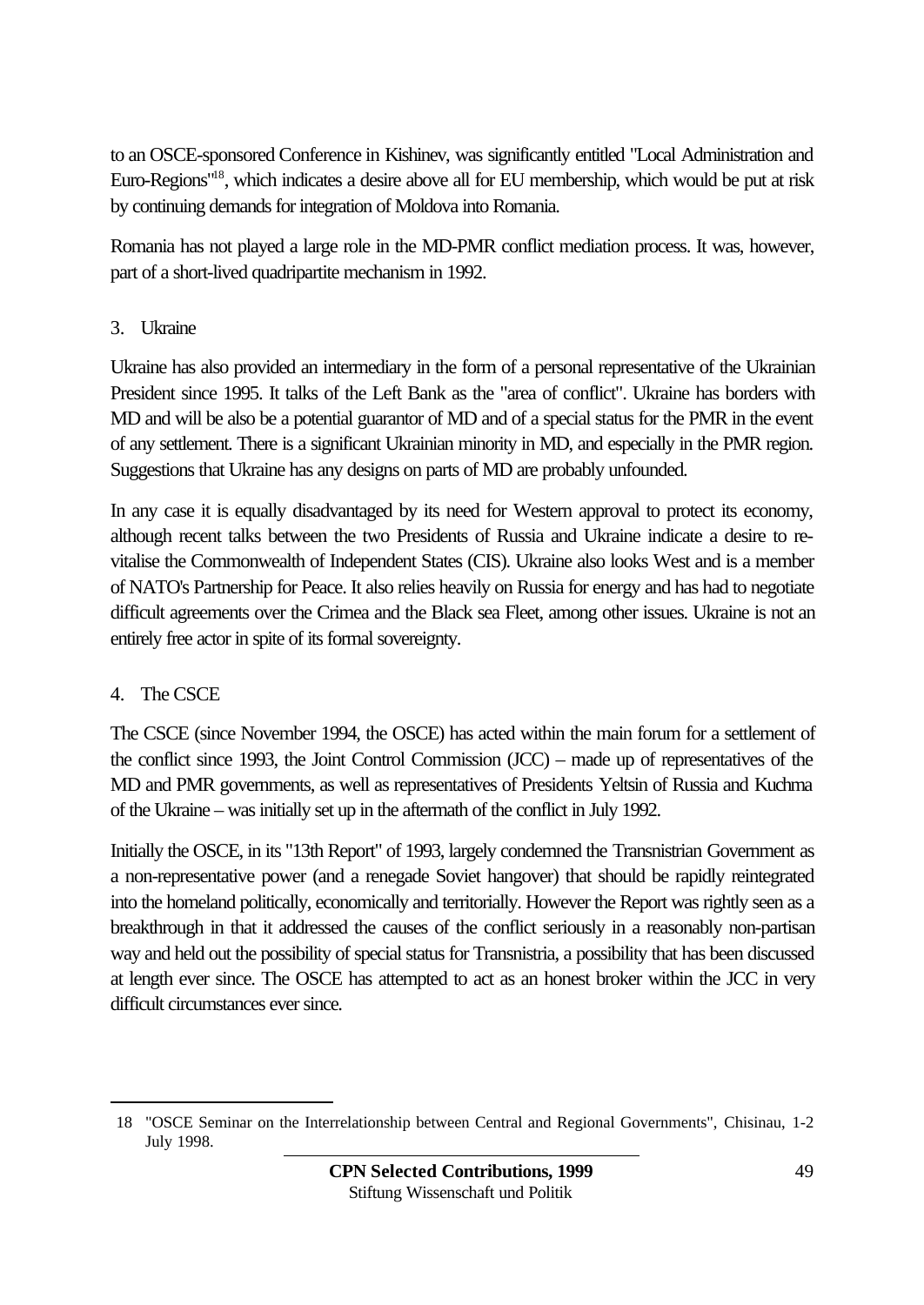### *IV. An Assessment of the Background to the Conflict*

The main questions that will be addressed here are: Is this an "ethnic conflict"? and; What are the competing arguments for the rationales used by the main parties to the conflict (MD and the PMR).

#### 1. Identity and Historical Factors

*The ethnic question* is the most difficult to address, and a recent edition of the *Nationalities Papers* (see above) came to a mixed conclusion. My own view is that this is not primarily an ethnic conflict. My evidence for this lies in the very mixed nature of the population on both banks of the Dniestr, the relative lack of any ethnic dislike (mixed marriage is extremely common) and the wide provision of educational establishments on both sides of the river for the main language groups. To that should be added the agreement reached with the Gagauz people of MD, which is seen by many as a model of how minority problems should be addressed in Eastern Europe.<sup>19</sup> This is not to sav that there is not some ethnic element to the conflict, but that it mainly has manifested itself in linguistic arguments, although that now seems to be a lower level problem than in 1992-4. It has, however, to be accepted that language continues to be a problem, especially on the left bank where the use of the Latin script is prohibited in state schools, even in Moldovan/Romanian. It also has to be admitted that most of the PMR leadership are Russian speakers. I would rather see it (and I am not alone in this) as a question of "identity". The question therefore has to be what this "identity" consists of.

Firstly, the PMR leadership sees itself as having been the victim of a violent attack in 1992 and virtual isolation ever since. Some of the strongest opponents of a settlement are from Bendery, which was the worst affected area in the war. The PMR leadership constantly evoke the historical separateness of the PMR region, and especially stress that the Left Bank was originally part of Ukraine (and the USSR) before 1939 and later attached to the Moldavian SSR by Stalin. They also stress its more slavic character and have produced maps and even an Atlas to "prove" this. $20$ Secondly, the PMR was the only really industrialised area of the Moldavian SSR (although there is some industry around Chisinau), and therefore developed a different political culture, with a much stronger industrial and politicised proletariat. This political culture has left a large managerial class in Tiraspol that feels a great nostalgia for the Soviet past.<sup>21</sup>

#### 2. Economic Differences?

The PMR leadership have consequently maintained a centrally planned economic structure and state system. This is in stark comparison to MD where there has been widespread privatisation and the

<sup>19</sup> See, for example: European Centre for Minority Issues From Ethnopolitical Conflict to Inter-Ethnic Accord in Moldova, Flensburg, ECMI, 1998.

<sup>20</sup> Atlas of Dniester Moldavian Republic, Tiraspol, DSCSU, 1997.

<sup>21</sup> Tiraspol is the only place in the FSU (I believe) where one gets the distinct impression of being back in the USSR.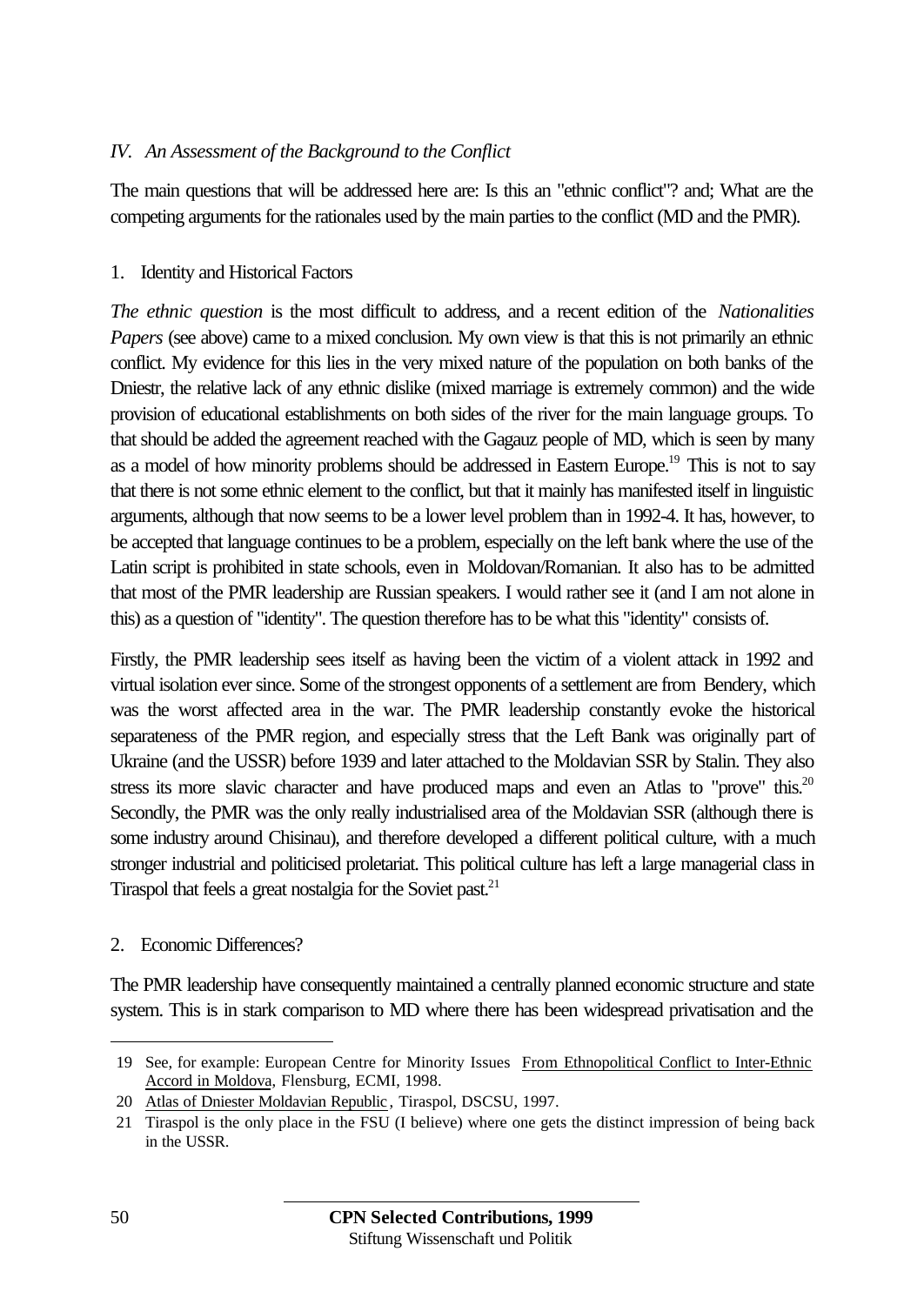introduction of Western economic methods. It might, therefore, be said that the PMR identity is historically, ideologically and economically based. However, it must also be said that MD itself is a recent creation, indeed simultaneously with the PMR, and it therefore seems more than ever essential not to dismiss the population and leadership of the PMR as mere renegades. Whatever the misgivings that the population of the PMR may have about their own leadership, they are not much keener (on the whole) for the return of Moldovan troops and the system of capitalist liberalism that their families on the other side of the river have experienced.

The main bulk of the internationally recognised state of Moldova, but not the PMR, has been praised by the World Bank, the IMF and the EBRD for its economic efforts,<sup>22</sup> It has also been granted membership of the Council of Europe, and has been very innovative and correct in its dealings with minorities, as with the Constitution and special status granted to its Gagauz (Turkic Christian) minority. Charles King supports this view and says that Moldova 'has demonstrated a willingness to compromise – sometimes at exorbitant political costs – in order to ensure peace and stability'.<sup>23</sup>

Neither side of the river has what we in the EU would call a well-developed Civil Society. The universities are moribund and under-funded, the Church is a fairly negligible factor and there is only the beginning of a NGO sector. However, it may be in this area that the most promising advances have been made, with cross-river commerce and contact definitely reducing tension. This has made the general population a 'push' factor in keeping the two sides talking. A second track has also been operational (in which I have personally been modestly involved) that has done something to keep the official "track" on course.

### *V. Present State and Dynamics of the Conflict<sup>24</sup>*

The signature of the above mentioned agreements of 1996, 1997 and 1998 (in Odessa in March) has not done much to end the conflict. They have, however, stabilised it, although perhaps "normalisation" or even "institutionalisation" might be better words to use. The language being use by both sides remains fairly hard.

### To summarise:

l

The *MD Government's* official position is still that there was a strong "external" (by which is meant Russian) implication in the 1992 conflict and that all attempts to resolve the conflict since then have run up against "methodological" differences, with the PMR hardening its position ever since. In the 1995 agreement on the status of the PMR (which later evolved into the 1996 Memorandum) two

<sup>22</sup> EBRD Business Forum, Moldova, 1998 Country Profile, Kiev, EBRD, 1998 and: EBRD, Transition Report, 1997, London, EBRD, 1997, pages 187-89.

<sup>23</sup> Charles King, Post-Soviet Moldova: A Borderland in Transition, London, RIIA, 1995, page 36.

<sup>24</sup> Note: The following section is based on series of interviews by myself in recent months with various key actors in the conflict zone.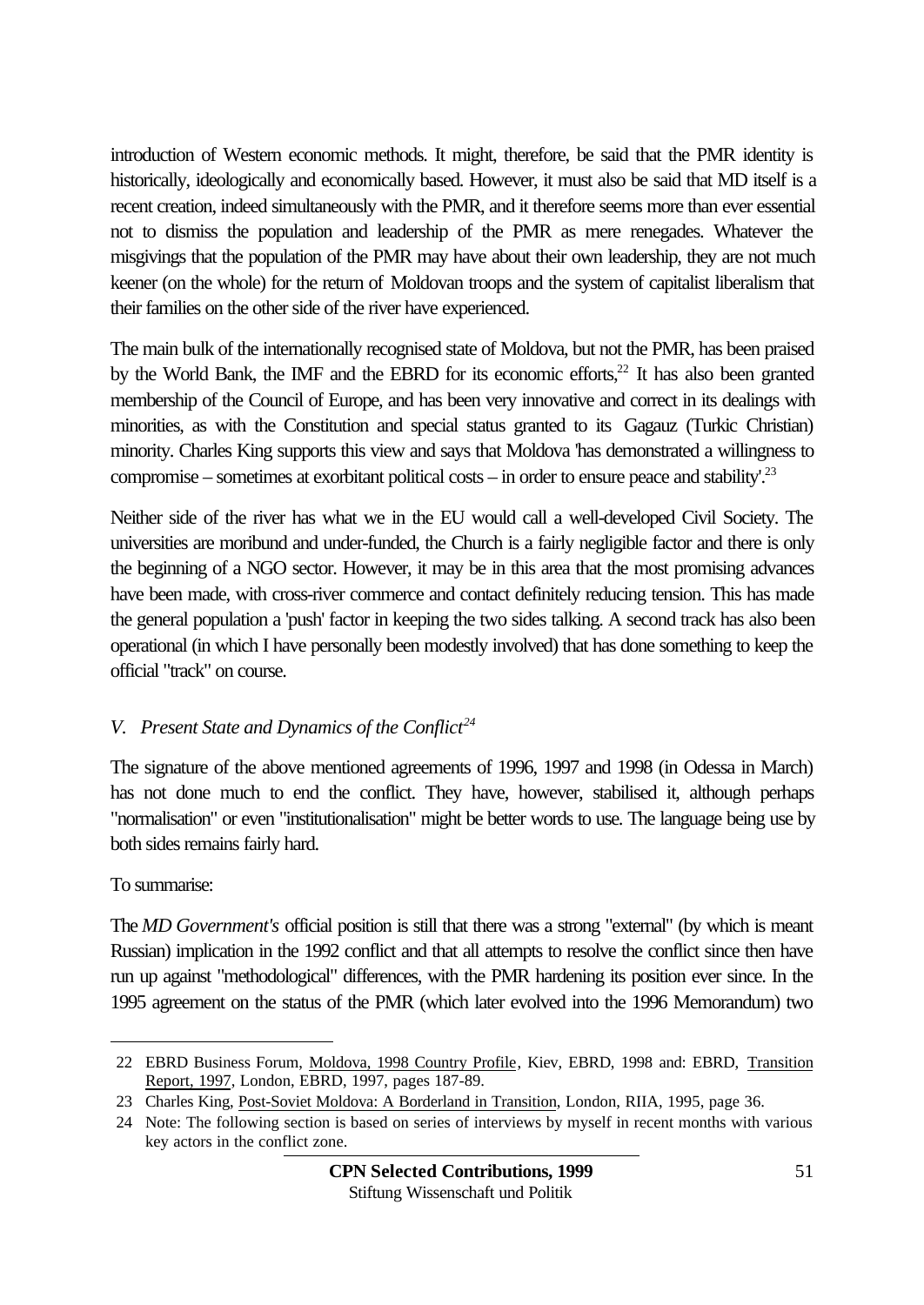variants were agreed, based on the principle of equality of treatment and the need to define the legal division of competencies between the two sides. However "contradictions" had appeared, with MD giving specific status to one state and the PMR to two 'states'. The 1997 Memorandum had then been supposed to be the cornerstone of future status, but it was clear that the PMR was to be an integral part of MD.

*The PMR* points constantly to its increasing "stateness" and the way MD had in effect "pushed" the PMR out of its space by its treatment over a number of issues, such as that of currency, for the PMR a creation of circumstances not of volition. They still feel there is a danger of *Rumanizatsia*, but they do now accept that few in MD want union with Romania. The security problem has still not been resolved. MD proceeds from "abstractions of international law", the PMR from "realities" (*realiya*). The PMR recognises international borders, so the problem in part one of internal agreement with MD. Any more pressure by MD will just "freeze" the conflict until the next explosion.

Meanwhile at Odessa (March 1998) the PMR feels it has proved its good faith by signing a series of agreements on CBMs, trust etc., but had also issued a "Declaration of Statehood" which accepts internal and external borders, and the need for a division of competencies and guarantees. An often heard refrain is also that "[t]his is a crescent of insecurity that stretches from Chechnya to Bosnia" and that the PMR is the linchpin so that peace there will ensure peace along the whole crescent. There may be some truth to this.

*The Russian* view, both from the Head of the Russian Delegation of JCC, and Yeltsin's personal representative to the conflict, is that the conflict is now based on a "unique" concatenation of "historical layers", the problem being "methodological". In the 21st Century we must change the debate and get away from strict and rigid agreements, based on states etc. Constant dialogue is needed, with a division into first and second order questions, though this must include preservation of territorial integrity. There is a need to remove emotional overload and concrete norms need to be established – through organisations such as the OSCE. There will be no document that can generate an identical discourse. We are not in a conflict now – this is a period of "normalisation". The Russian and Ukrainian governments are fully prepared to act as "guarantors" but the only real guarantees are economic stability in the region as a whole. Documents *(Doklad)* are only part of it.<sup>25</sup>

The view from the *liberal intelligentsia in Moscow* is rather different. For them the main problem is one of Russian/Ukrainian stability. Russia is currently very weak and has many different actors replying to their own agendas. There is still no clear political class and no rules. Russia fears the outside and its own decreasing influence, plus it has a huge fear of getting involved in the PMR's conflict ("the tail wagging the dog"). Russia can still reduce the tension through a promotion of

 $\overline{a}$ 

<sup>25</sup> The (perhaps) peculiarly Russian obsession with documents has been very important at every stage of the attempted resolution of this conflict.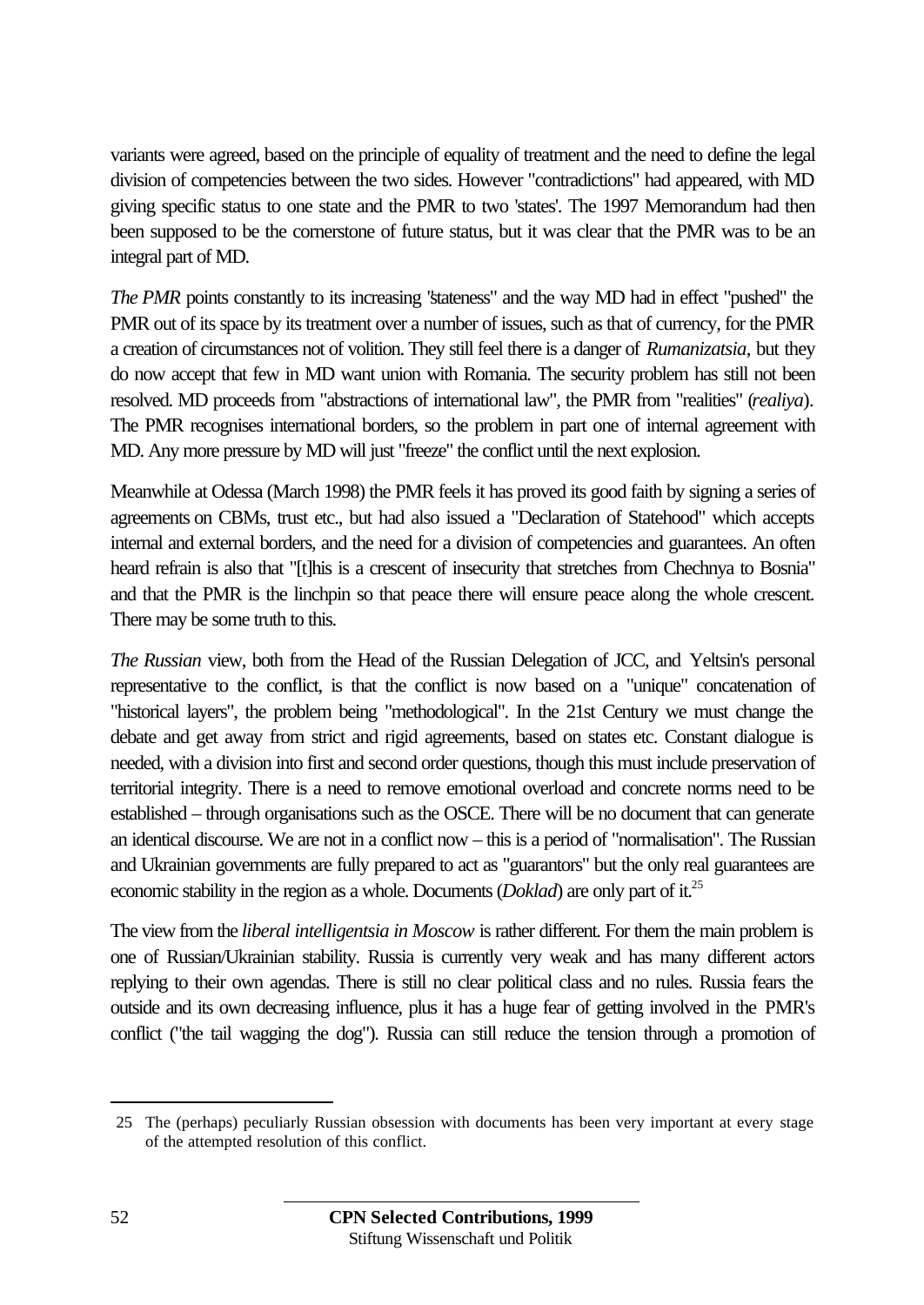dialogue in the context of the OSCE etc. The context is not important, though it should be *European*. Force cannot resolve the conflict, economics and dialogue should be the key.

Certainly the resources *the OSCE* is capable of committing at present are extremely thinly spread. The suggestion put forward by a former OSCE Ambassador that the Russian/PMR and Ukrainian Peace-keeping troops should be replaced by the end of next year by OSCE military observers (of whom I believe there are about a dozen) is a non-starter. There is no political will for a Dayton style IFOR, nor probably a need for it. The OSCE is now seen by observers in Russia and the West as being in the shade, even to some to have 'failed' in Moldova. Some feel that a new model of OSCE activity is emerging, as in Ossetia at a strategic level – to maintain dialogue and to create it – not its original role at all. [I was also told personally that the OSCE representative is rarely allowed to speak on the JCC in Moldova and that they feel very frustrated in their military observer role.] Nonetheless it is the organisation with by far the greatest in-house expertise on the political conflict in Moldova and must continue to play the major role in a resolution.

*Ukraine* – In a recent speech that I heard him make (May 1998) Ambassador Evgenii Levitskii talked of "Common Elements in the MD Conflict". These are: what are described as "changes in the constitutional structure", in other words an acceptance of the de-facto existence of the PMR as a "state"; that there have been "vertical splits" within the erstwhile Soviet ruling elites - cultural, political, breakdown of centralisation and that this has made a coherent Russian response impossible; that the conflict was exacerbated by the violent conflict in June 1992 and that the introduction of the OSCE has changed a lot, as has the introduction of peacekeeping forces. Finally there is a need to create trust. The Odessa Agreement is very good; and he then looked forward to other meetings to develop documents on guarantees and other matters.

It might be noted from the above that we could summarise the main sticking points in the negotiations as being of two kinds: "guarantees" and the "division of competencies". The first is an area that comprises internal and external guarantees and guarantors. This might be one where the EU could play a role. The second area is one that has dogged the discussions, that of how to divide up the internal and external duties and responsibilities of "statehood".

### *VI. Conclusions: The Conflict and the Possibilities for Its Resolution*

The areas that might be examined:

*Constitutional Arrangements* – The ultimate solution to the MD/PMR conflict must be in some sort of complex unitary state (*slozhvenaya edinstvaya statiya*). It must be with some sort of guarantees, still the biggest sticking point in my opinion. There must also be a proper agreement on the division of competencies. There is also the possibility of a Moldova-wide referendum. At various times federal, confederal and strictly separate suggestions have been made, *ad nauseam* in fact.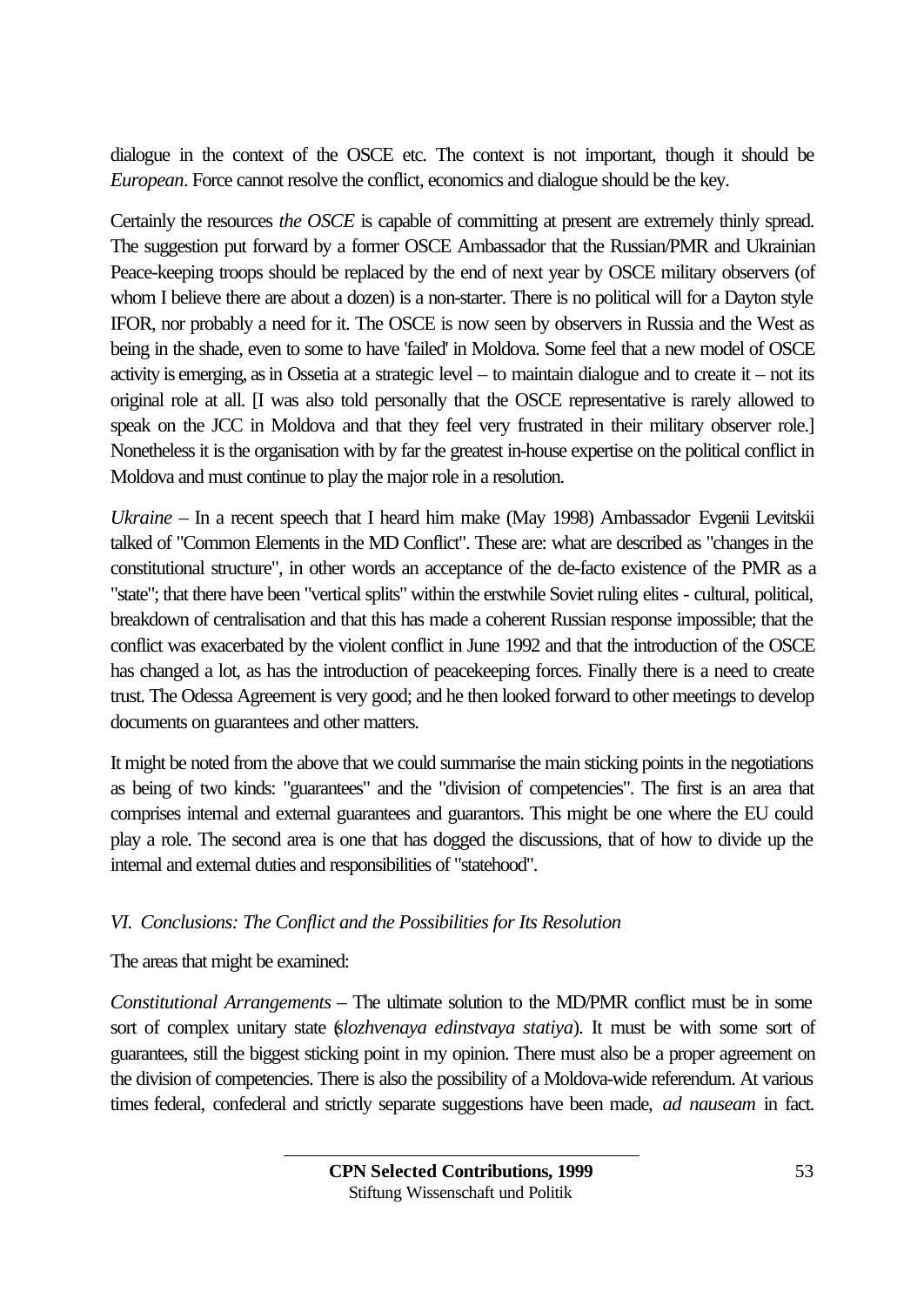However, there is no constitutional solution possible while the conflict continues, BUT there might be a constitutional outcome from a solution of the conflict.

(One basis for this might be through a revised version of the draft Moldovan law on regional autonomy of November 1995, the provision of guarantees by the EU or other outside bodies, changing the OSCE mandate, etc.)

One key problem is that of how people readjust to peace. Peace is a hollow word if it is seen as just a return to a status quo ante. There must be solid agreements about how the future will be organised. This also includes finding jobs for those who will inevitably lose theirs, and naturally guarantees against reprisals - the model of South Africa or Northern Ireland springs to mind. This was manifested in Northern Ireland by the sections of the Agreement there that accepted the setting up of Commissions to examine the future of policing and the question of the decommissioning of weapons. The use of "sunset clauses" in the constitutional arrangements has been suggested, again drawn from the Irish and South African examples.

Perhaps there needs to be more examination of the *role of the third parties*. Can the two main states and the OSCE be said to have been successful in pushing the conflict towards resolution? How might their agendas be better defined? Might more informal meetings be useful, perhaps facilitated by a third party, perhaps outside of Moldova? Have the ones conducted so far been useful, or if not, why not?

Might more *Confidence Building Measures* be useful? If so what? The rebuilding of the bridge at Dubossari agreed at Odessa in March is an excellent initiative. Bridges are as important symbolically as they are in reality.

Might more *grass-roots contact* be useful? - twinning between towns has been one suggestion (Ribniza/Rezina for example). Help in reconstructing ruined buildings and agricultural land and facilities might be provided by joint local/international financing initiatives. But MAINLY it will have to be based on local co-operation. Outsiders have only a limited role to play. Ownership of whatever happens has to be with the local people. In short a democratic solution must have transparency, participation, representivity of, and responsibility to, the people. It must respect identity and security and open the way to development.

*Economics* is another key, although everyone has their own definition. The MDs are concerned that economic growth for the PMR merely means criminalisation. The Russians all see economics through the prism of their own problems. If they can get sorted out, MD will fall into place. MD fears this, and wants to fall into European soil, not the Bear's embrace, however friendly.

*The Russian factor* is the key in all this. Are they planning to withdraw? The tone of the comments by many Russians in recent months lead me to think so. The Russians are broke and they want to go home. OMON troops in Russia itself are to be reduced to 140,000 from the present 250,000. Does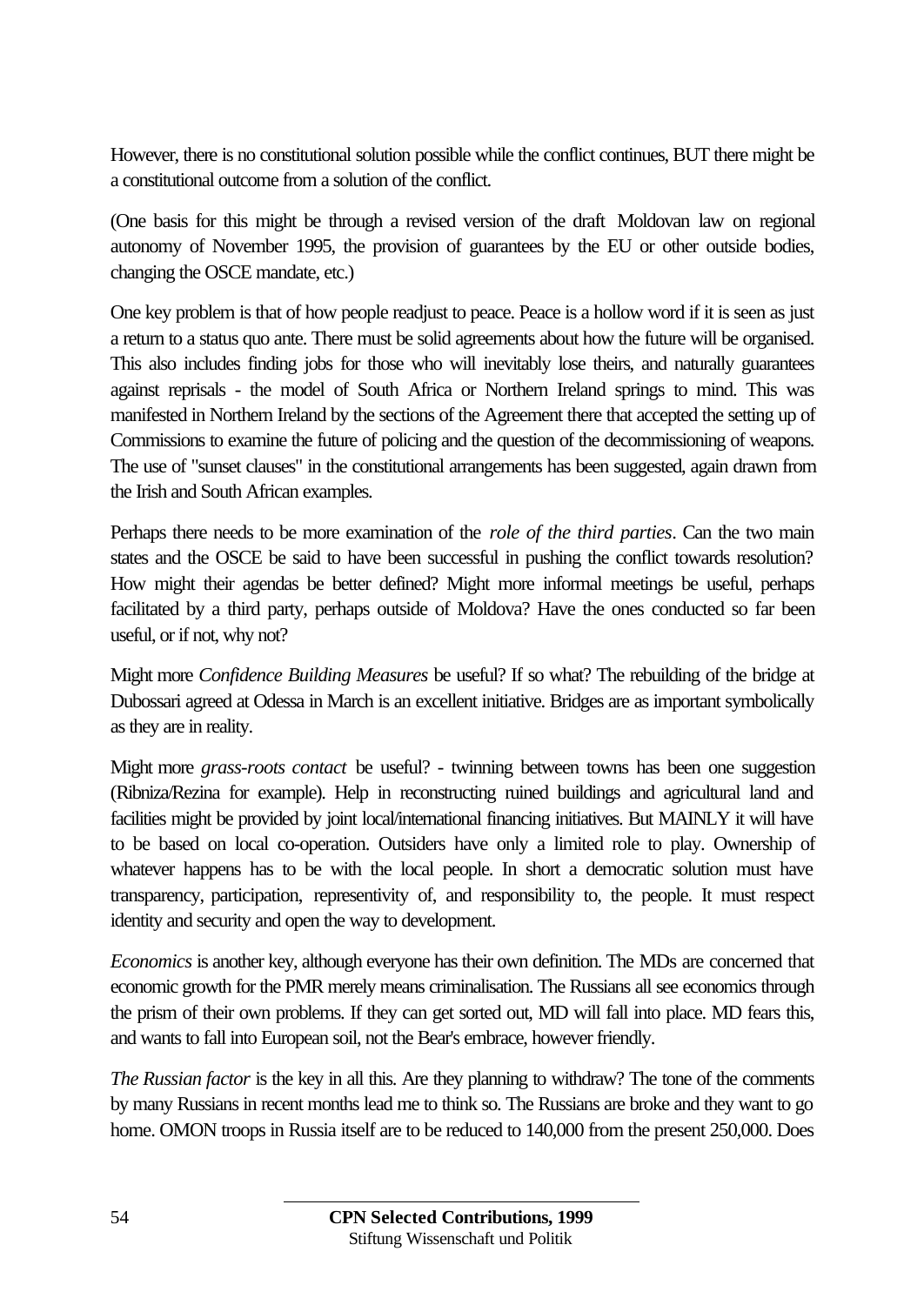Russia really have any strategic interest in MD now? What purpose does their presence serve? What is their mandate? Why spread 500 men along a 225 km border that is 5-20 km deep?

### *VII.The Current State of Discussions between the Main parties and Mediators*

Since the Parliamentary elections of February 1998, there has been a certain deadlock in the official mediatory channels. The reason for this is the basically very unstable Governmental coalition of three democratic parties who are of widely differing political complexion and only united by a desire to keep the former Communists out of power. (It should also be remembered that President Luchinski is not party-affiliated). The "Moldovan Commission" (as the Expert Group has been called since the beginning of September 1998) has not met since March in Odessa, except with the President. A meeting with the mediators and the Expert Groups scheduled for 20-26 September did take place, but there are no great hopes for a rapid breakthrough at present.

### *VIII. Postscript: Some Ideas about the EU's Role*

The exact nature of the EU's relations with Moldova will be dealt with in another paper, and the remarks below are in full knowledge of that relationship.

I would suggest that the EU should take the words of President Clinton in Northern Ireland<sup>26</sup> to heart that "people still hate each other. Everything you do must be towards reconciliation." The role of other international organisations has been somewhat compromised at times in the past by the perception, especially in sections of Russian opinion and the PMR, that they were 'taking sides'. The EU must not be seen as doing so.

The best option is for the EU to consciously encourage economic growth in the area, by which I mean both sides of the Dniestr and also in the regional sense. This would help in material terms, be creative in political terms and also reduce tension and suspicion. It would hopefully square the circle of Russian fears and the developing border around the edges of the EU (or candidate members) which has shifted the 'Silver Curtain' eastward. A positive EU response along these lines will encourage those in Russia who do not wish to see the West as a threat. Russia's role, I cannot but emphasise enough, is key in all this. The EU should not want to do anything that will encourage the Red-Brown alliance in Moscow. The PMR leadership are influential in those circles, or at least what they represent.

Anything that makes the PMR population and leadership think that the EU is playing a Romanian game will be detrimental to hopes for peace and stability in the entire Black Sea region. It might likewise encourage Romanian nationalists to think that they can push the EU into their camp and consequently destabilise another part of Eastern Europe.

 $\overline{a}$ 

<sup>26</sup> President Clinton, speech in Omagh, 3 September 1998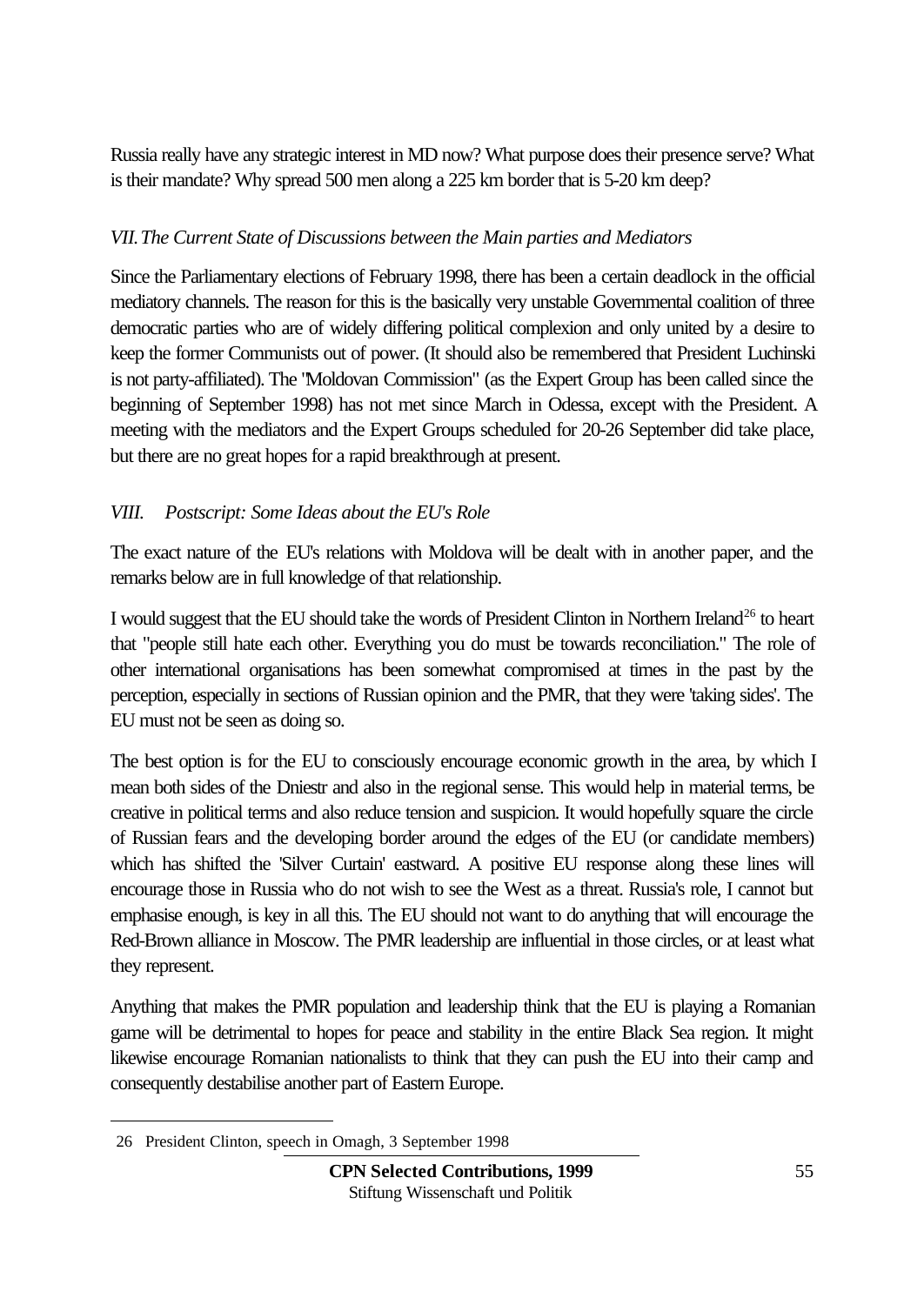The main overarching necessity is that the EU shows concrete support for continuing economic reform in the entire region, not just in Moldova. The recent economic crisis, with Ukraine and Russia now in technical debt default, will only strengthen the hand of those who wish to go the route of a regional trading system that stops at the river Prut (i.e on the border of Moldova and Romania) and does not integrate Eastern into Central Europe as a whole.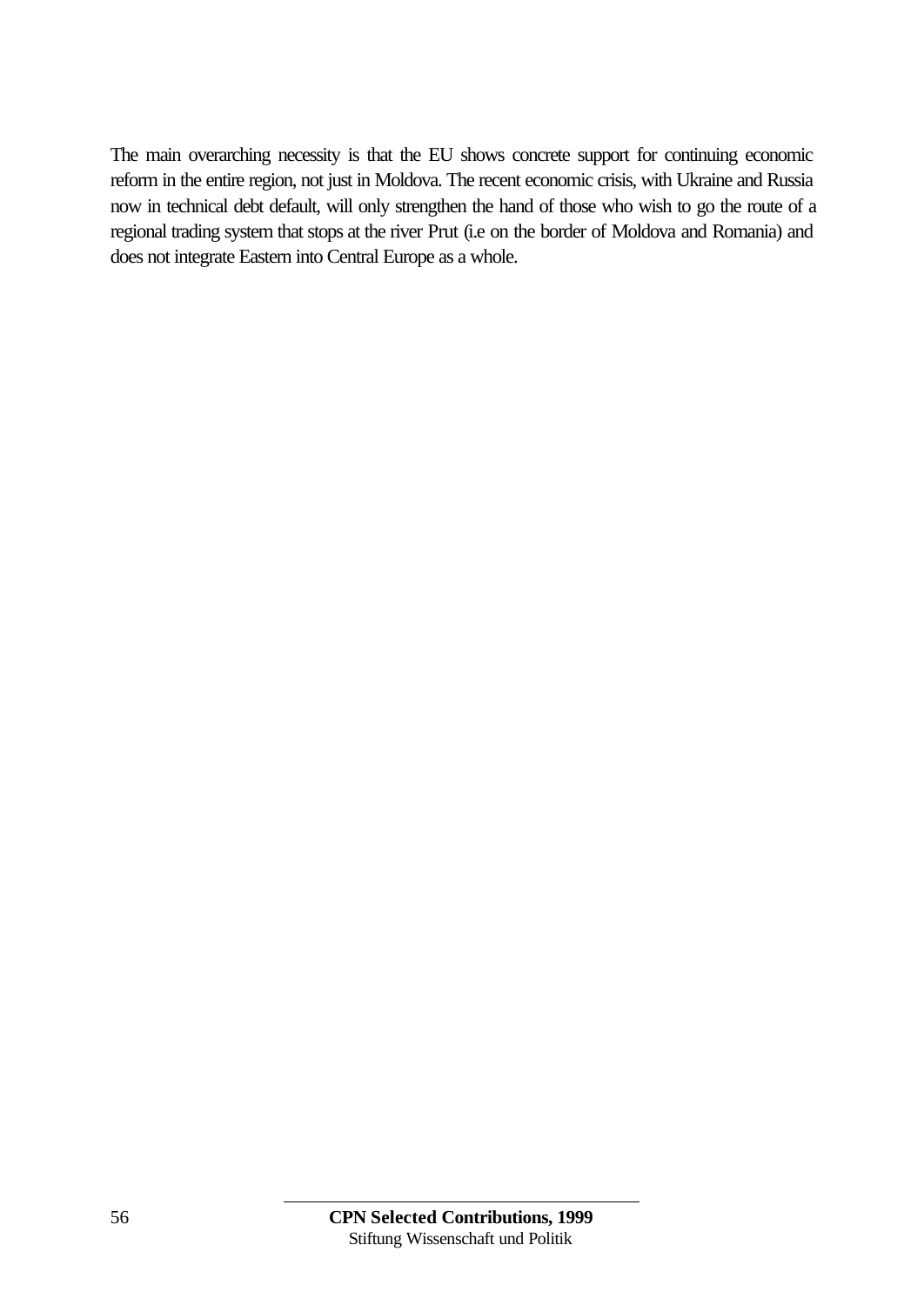# The European Union and Moldova beyond the  $PCA<sup>27</sup>$

### *Ian J. Manners*

#### *I. Executive Summary*

"RECOGNISING in that context that support of independence, sovereignty and territorial integrity of the Republic of Moldova will contribute to safeguarding of peace and stability in the region of Central and Eastern Europe and on the European Continent as a whole,<sup>28</sup>

The preamble to the Partnership and Cooperation Agreement between the EU and Moldova appears to acknowledge implicitly that the latter party has significant problems in maintaining its independence, sovereignty and territorial integrity, which might threaten European peace and stability. These problems, combined with Moldova's small size, economic underdevelopment and geographical distance from western Europe, make it easy to understand why the European Union has had relatively little success in formulating a policy of any dimension towards the Republic of Moldova. It could even be said that a lack of policy towards Moldova has been a good approach to take in order to lessen the likelihood of tension between pro-Western, pro-Russian, and pro-Romanian forces within the country. This paper does not take the position that a lack of policy is a good approach, but it does warn that new policy formulations towards Moldova may not be intrinsically good, and will carry some risk. Given the current condition of Moldovan political and economic affairs this paper cannot suggest simple solutions which are easily recommended. Any policy recommendations will have to be analysed and adopted with care and caution regarding the internal and external tensions of the Moldovan situation.

1. Main Conclusions:

- The PCA is not an endpoint of the EU-Moldovan relationship but a starting point: if it is to have a positive impact then relations with Moldova must move forwards.
- The PCA has some weak points in its provisions which need re-evaluation: specifically on issues regarding agriculture, transport and energy.
- The unwillingness of the EU to address the Transdniestr conflict is a cautious approach: yet this conflict is a major element in the problems of successfully implementing the economic liberalisation suggested in the PCA.

<sup>27</sup> The author gratefully acknowledges the help and assistance of Alexandra Dos Santos, Richard Sakwa, Andrew Williams, and Jennifer Moroney in the researching of this paper. However the writing, and any errors involved, remain entirely the responsibility of the author.

<sup>28</sup> European Commission. 'The European Union and the Republic of Moldova: Partnership and Cooperation Agreement', DG1A, Information Unit – Tacis, July 1998, preamble, p. 2.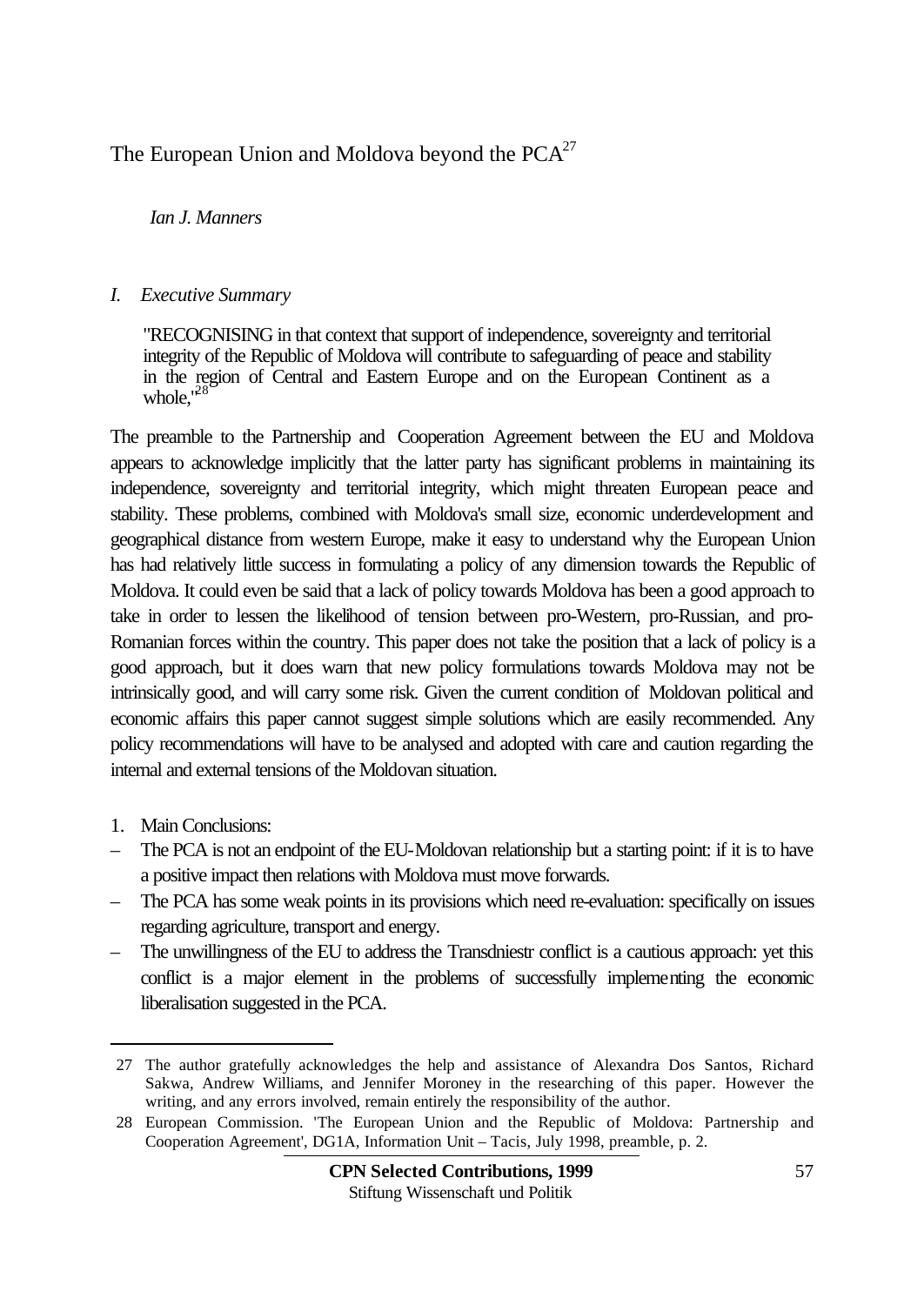- Moldovan aspirations to reach associate agreements, and eventually full membership of the EU require that a strategy, if not policy, towards Moldova needs to be adopted.
- The enlargement of the European Union is now underway and will make policy towards Moldova all the more necessary: but it is likely that such a policy may become more difficult to implement without successful economic development in Moldova.
- Ultimately, the success of EU policy towards Moldova will depend on finding a peaceful settlement to the internal conflict: this will involve domestic actors, regional actors and the EU.
- 2. Recommendation I: Use the PCA as a Building Block for Economic and Political Development.
- Every step must be taken to assist Moldovan compliance with GATT and membership of WTO.
- The PCA and its cooperation councils must attempt to engage with, not ignore, the issues of concern in the Moldovan conflict.
- The PCA needs to encourage multilateral dialogue, in particular between Moldova, Ukraine, Romania, and Russia.
- Re-evaluation of the PCA needs to consider the development of freer trade amongst CEECs and other PCA states.
- 3. Recommendation II: Use Tacis as a Means of Helping Moldova to Overcome 'Seasonal Dependence'.
- The Moldovan conflict has restricted the Tacis programme, a fact which needs to be acknowledged and addressed.
- 'Seasonal dependence' needs to be overcome through programmes in agriculture, transport, and energy.
- The Tacis programme towards agriculture needs to liberate CIS market dependency for Moldovan producers and continue to contribute to privatisation.
- Landlocked Moldova needs an emphasis placed on overcoming problems associated with PMR control of many transport links, with TEN corridor IX to Kiev and Bucharest being a part of this focus.
- Energy dependency on Gazprom need to be ameliorated through addressing problems of efficiency, production and supply. GUAM and Caspian oil may help, but this is a risky strategy.
- 4. Recommendation III: Use CFSP as a Limited Means of Providing a Political Dialogue with Moldova's Neighbours.
- The largely declaratory nature of CFSP renders it a somewhat blunt diplomatic instrument, but it could be used in a symbolic way to raise awareness of Moldovan independence.
- The EU's diplomatic presence could be improved in order to facilitate communication and indicate solidarity with Moldova.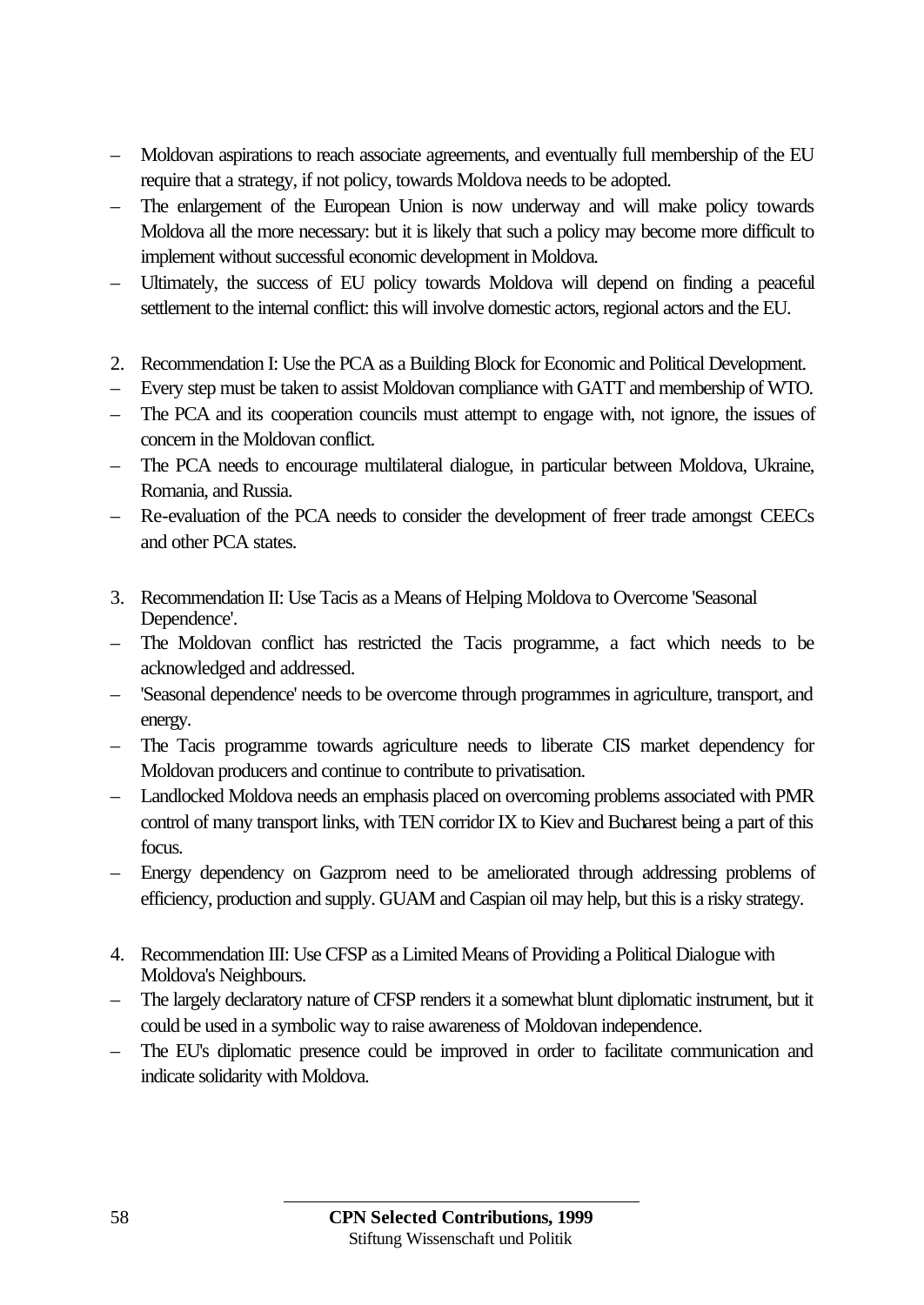- Existing political dialogue with Ukraine, Romania and Russia could be used to raise the issue of competing claims on Moldova's territorial integrity or, more positively, to encourage a constructive settlement to peacekeeping in Transdniestr.
- It is recommended that the OSCE remain the primary organisation and conduit for resolving, with EU support, the Transdniestrian conflict.
- 5. Recommendation IV: Play a More Proactive Role in Regional Relations as a Means of Encouraging CSBMs, Multilateral Dialogue, and Regional Trade.
- The European Union needs to heighten the attention given to CSBMs (Confidence and Security Building Measures) in its relations, agreements and policies towards Moldova.
- The Trilateral between Moldova, Ukraine and Romania needs to be encouraged as a means of ensuring cross border cooperation, including CBCs and customs matters.
- Consideration needs to be given to EU strategy towards the Black Sea Economic Cooperation, through member states (Greece in particular) or through observer status (already accorded to Austria and Italy).
- The EU needs to encourage regional economic relations between states awaiting membership (Romania and Bulgaria), some distance from membership (Turkey, Moldova and Ukraine), or not joining (Belarus and Russia).

### *II. Introduction*

 $\overline{a}$ 

On the first of July 1998 the Partnership and Cooperation Agreement (PCA) between the European Union and Moldova entered into force, having been negotiated four years earlier. Although only a brief amount of time has passed since this event, there is a need to look into the distance and attempt to envisage what the future holds for the European Union and Moldova beyond the PCA. This paper intends to examine what the future might hold for this relationship, taking into account the impact of existing EU policy towards the Central and Eastern European Countries (CEECs) amongst others. The paper further intends to make several recommendations for an EU approach to Moldova which considers the future status of Moldova, its internal conflict, and its relations with its near neighbours. In doing so the paper acknowledges that it is attempting to break new ground as it tries to consider the 'wider international implications of its enlargement strategy', a path which David Allen has already suggested is unclear:

"The EU clearly accepts the long-term inevitability of enlargement but is not collectively strong or confident enough to be clear about the nature of the obligation it is prepared to accept, or *the wider international implications of its enlargement strategy.*<sup>29</sup>*"*

<sup>29</sup> David Allen, 'Wider but weaker or the More the Merrier? Enlargement and Foreign Policy Cooperation in the EC/EU' in John Redmond and Glenda Rosenthal (eds.) The Expanding European Union: past, present, future (Lynne Rienner, 1998), p. 114 – emphasis added.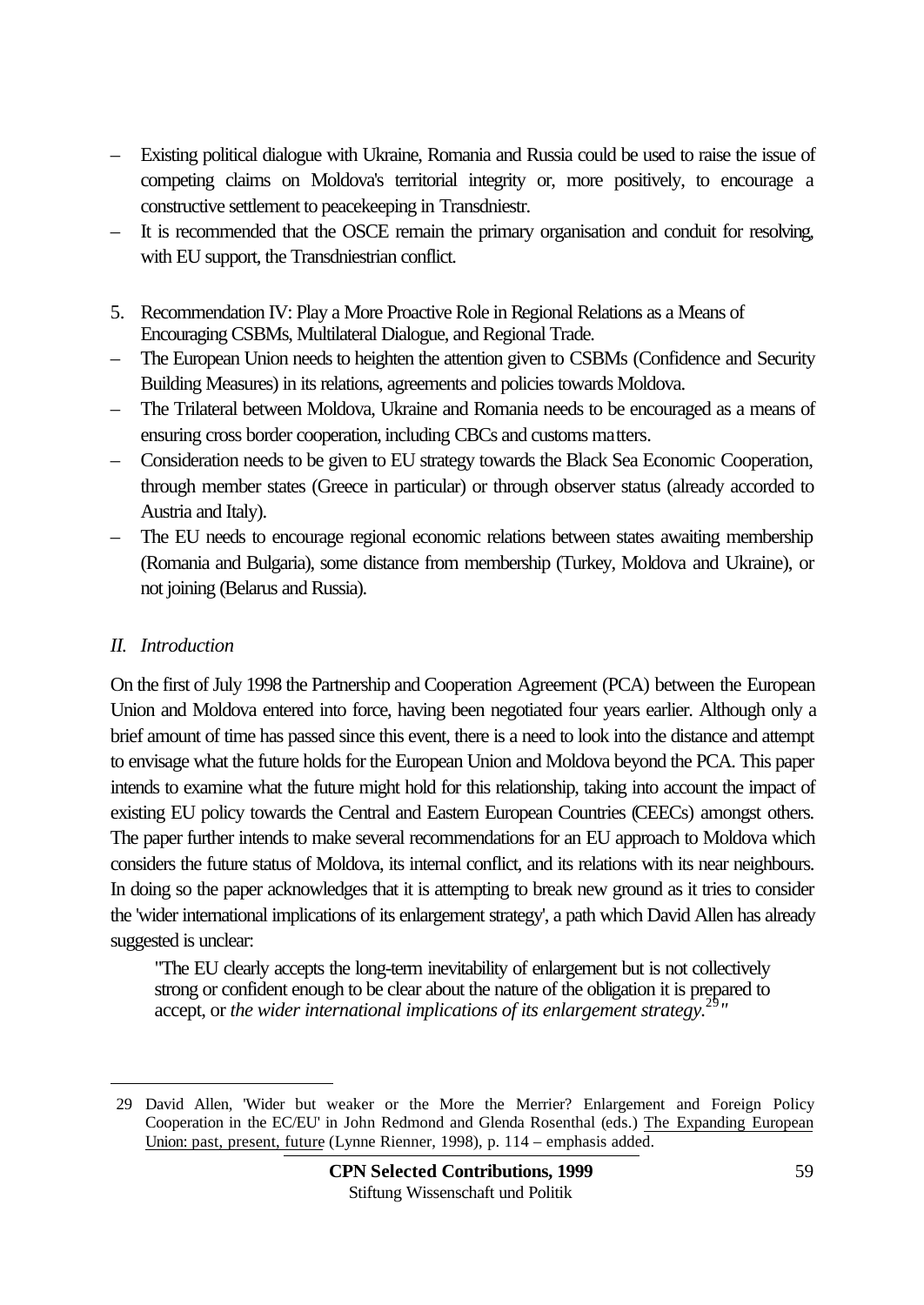The study will proceed in three sections in order to assess these implications and make recommendations. Section one will evaluate the current relationship between the EU and Moldova and will consider issues such as the background to the relationship, the PCA itself, Moldovan expectations, and how to proceed with the PCA. Section two will broaden the perspective in order to look at the interrelationship between EU enlargement policy and the EU relationship with Moldova. The final section will make recommendations of policies, dialogue and programmes in order to develop a more targeted policy towards Moldova.

#### *III. Relationship Between the European Union and the Republic of Moldova*

With the entry into force of the Partnership and Cooperation Agreement (PCA) between the European Union (EU) and the Republic of Moldova on the first of July 1998, this relationship has begun "une phase nouvelle, qualitativement meilleure.<sup>30</sup> Given the distinctive geopolitical position of Moldova it is interesting that the European Union appears to have little awareness of how exactly to proceed in this new phase.

Moldova has been alternatively described as some form of 'borderland' between east and west, as simply another 'Black Sea state', or passed off as 'one large vineyard'.<sup>31</sup> As will be explored here, Moldova is all these things and more, which may help explain why the EU has been unable to formulate a policy towards it. But as the EU moves slowly closer to eastern enlargement, the necessity of reviewing the EU's relations with Moldova beyond the PCA becomes more apparent. Although neither of Moldova's immediate neighbours will be in the first wave of EU enlargement, it is likely that one will be in any second wave.

The question of economic relations between the EU and Moldova is not in the remit of this paper, but the interdependence between economic and political issues means that some coverage of this issue is necessary. The economic statistics alone tell some of the story of Moldova, its internal conflict and its relationship with the EU. Moldova is so far the poorest CIS state,<sup>32</sup> with a PCA in force, with which the EU is developing a relationship. This fact, together with its largely agrarian economy, makes this landlocked, conflict-bound state one of the most problematic for the EU to help within its assistance programmes. Most informed observers agree that the disruption of commerce caused by the Transdniestr conflict has badly hit Moldova's economy. The central government's budget deficit is almost 8% of Moldova's GDP. The IMF has loaned Moldova \$52 million since 1996, but has suspended further loans until the Moldovan economy performance picks up. However, official Moldovan sources cloud the issue with counter claims such as the Ministry of

<sup>30</sup> President Delors upon the signing of the PCA between the EU and Moldova, 23 November 1994 in European Commission, What is the Partnership and Cooperation Agreement? A brief guide to the agreement signed between the European Union and the Republic of Moldova, DG1A, Information Unit – Tacis, p. 1.

<sup>31</sup> Charles King, Post-Soviet Moldova: A Borderland in Transition (London: RIIA, 1995), pgs. 34 & 35.

<sup>32</sup> Estimated \$920 GNP per capita (1995 figures), World Development Report 1997 UNDP, p. 214.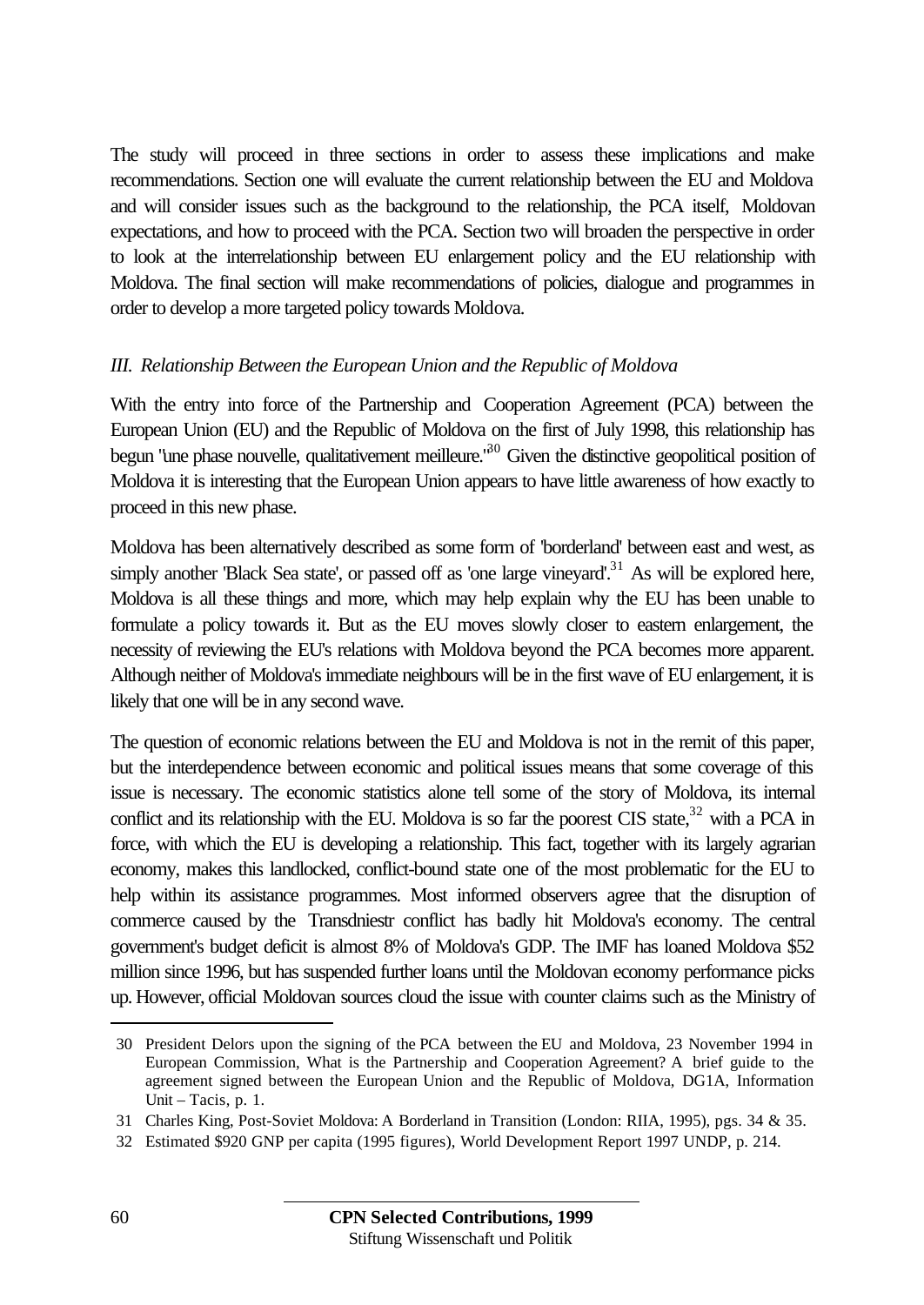Finance claiming that "the economy grew 1% in 1997" (which would have been its first growth since independence). In contrast, other governmental agencies claim that "GDP fell in 1997 by as much as 5%.<sup>133</sup> One set of statistics which is accepted as largely accurate concern the degree to which international trade is growing. While Moldovan imports of EU goods grew by 39% to \$227 million in 1997 compared to the previous year, exports to the EU grew by 15% to \$90 in 1997 compared to the previous year (Economic and Reforms Ministry data).<sup>34</sup> The picture here is familiar and worrying, and has been seen previously in the CEECs, as it appears to indicate that the "development asymmetry" of the Moldovan economy is leading to an increasing trade deficit with the EU and other partners as trade barriers are reduced.<sup>35</sup>

#### 1. History of EU-Moldovan Relations

l

The history of EU-Moldovan relations is brief and slender, being primarily focused on three issues: the Transdniestrian conflict, the PCA, and the Tacis programme. An indication of this relationship is provided by the fact that between 1991 and 1997 Moldova was mentioned in only 23 statements or memoranda issued by the Presidency on behalf of the Community/Union as part of EPC/CFSP.<sup>36</sup> The beginning of these relations was actually towards the end of the Soviet Union when, on 18 December 1989, the EC and the Soviet Union signed an agreement on Trade and Commercial and Economic Cooperation (Trade and Cooperation Agreement – TCA). The end of this specific relationship came on 27 August 1991 when Moldova declared independence from the Soviet Union. Less than 10 months later, on 25 June 1992, Moldova signed the Black Sea Economic Cooperation summit declaration which established the framework for the limited BSEC institutional structures. Following the conflict with Transdniestr and the intervention of the Russia  $14<sup>th</sup>$  Army ending fighting in July 1992, the new Moldovan constitution was put in place during July 1994. The outcome of these events left both Moldova and the EU confident enough to be able to initial, on 26 July 1994, the Partnership and Cooperation Agreement. From July 1994 until July 1998 the PCA underwent no radical revision as it was signed (28 November 1994), assented to be the EP (30 November 1995), came into force as an Interim Agreement (1 May 1996), and adapted for signatures by Austria, Finland and Sweden (15 May 1997). During this period the Commission put in place two Tacis programmes, one from 1991 to 1995, and in November 1996 set in place the new Tacis Indicative Programme which runs from 1996 to 1999. Following the election of President Petru Lucinschi in November 1996, Moldova signed an economic cooperation agreement with Russia on 15 April

<sup>33</sup> Jamestown Foundation Weekly Fax Bulletin, Vol. 3, Issue 7, 23 February 1998 (http:// www. jamestown.org/pubs/view/bul/003/007\_001.htm)

<sup>34</sup> News at Moldova.net, 'Moldova approves extended cooperation programme with European Union', 6 March 1998 (http://www.moldova.net/News/fresh/English/March-98/n-6-8.asp).

<sup>35</sup> András Inotai, 'The CEECs: from the Association Agreements to Full Membership?' in John Redmond and Glenda Rosenthal (eds.) The Expanding European Union: past, present, future (Lynne Rienner, 1998), p. 163.

<sup>36</sup> European Foreign Policy Bulletin (http://wwwarc.iue.it/efpb2?nd=Moldova…).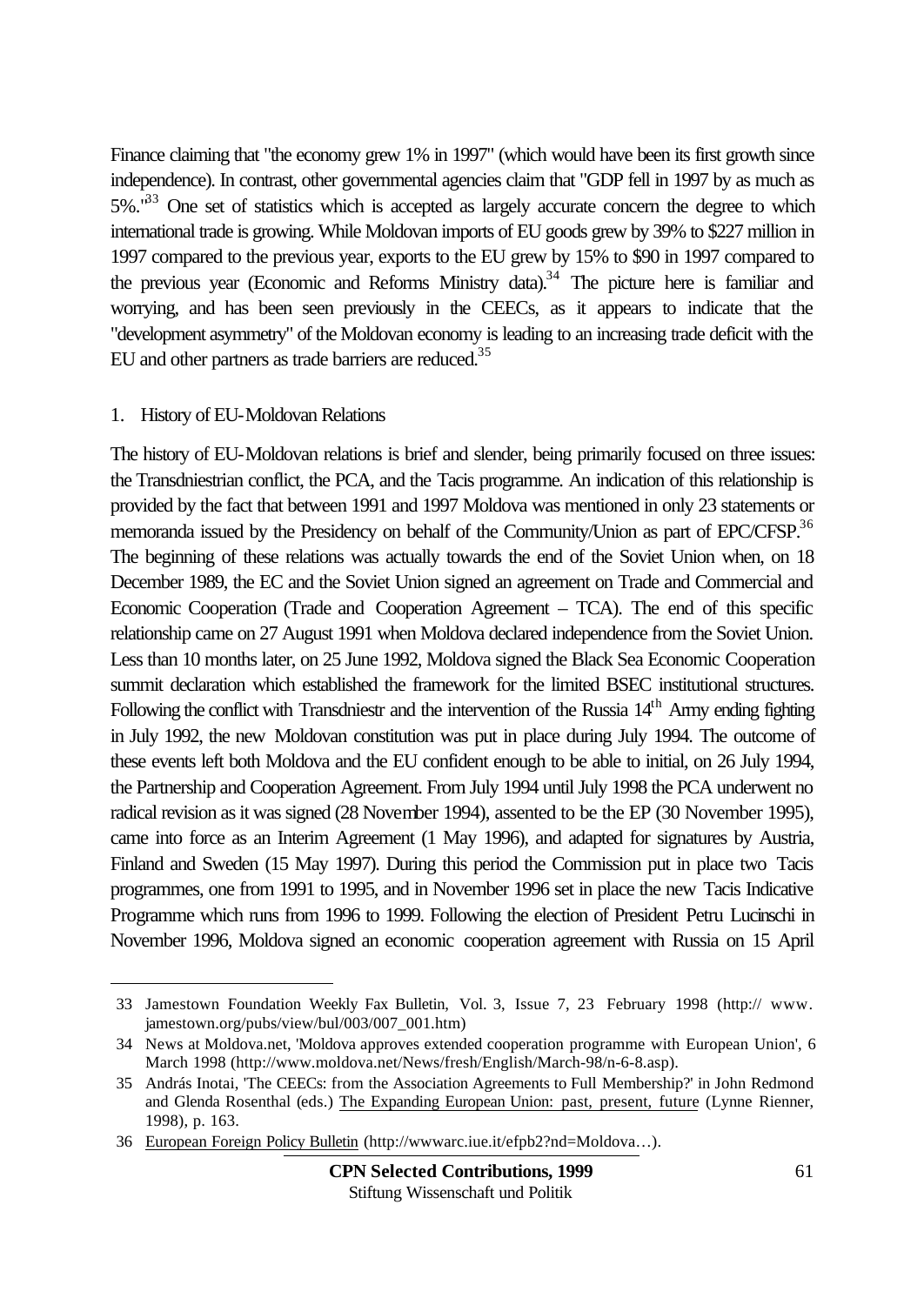1997, and then a memorandum of understanding with Transdniestr on 8 May 1997 signed. This led the Dutch Presidency to publish, on 13 May 1997, a declaration welcoming the agreement reached between Moldova and Transdniestria.<sup>37</sup> Although this brief history greatly simplifies the domestic events in Moldova, it indicates that politically Moldova has passed through its period of turmoil, both internally and externally, under the Presidency of Mircea Snegur from 1992 to 1996.

### 2. The Partnership and Cooperation Agreement (PCA)

The PCA sets out, in 10 titles, the general principles and arrangements for "considering the links between the Community, its member states and the Republic of Moldova and the common values that they share.<sup> $38$ </sup> As importantly, in five annexes, the PCA provides an indication of exclusions, reservations, and conventions referred to in the document itself. Possibly the single most substantial element is appended as a protocol on "mutual assistance between administrative authorities in customs matters." A number of observations of the PCA can be made in comparison to the other PCAs with Ukraine and Russia, and in comparison to the Europe Agreements (EAs) with the 10 CEECs.

A first observation is that, being based on Articles 113 and 235 of the EC Treaty, the general approach, style and language is very similar to the other PCAs with its references to 'common values' of human rights, democracy and economic liberalisation. The PCAs largely share the medium-term and long-term goals in somewhat generic terms. In the medium term they are to "support efforts of the Republic of Moldova to consolidate its democracy and to develop its economy and to complete the transition into a market economy.<sup>39</sup> In the longer term the PCA is "favouring a gradual rapprochement between the Republic of Moldova and a wider area of cooperation in Europe and in neighbouring regions and of the Republic of Moldova's progressive integration into the open international trading system."<sup>40</sup> Indeed, to a certain degree, some elements of the PCA appear to be the same as the Russian and Ukrainian agreements with the word Moldova substituted. Although this may be egalitarian and economical, it must be question how appropriate this approach is. Because of these similarities it could be argued, as some have done, that the Russian (and hence Moldovan) PCA seems to "amount to little more than a modest extension of the 1989 TCA."<sup>41</sup> The other observations are of lesser relevance than this overriding concern about the PCA, but are as follows:

<sup>37</sup> Agence Europe, 'EU/Moldova', 14 May 1997, p. 3.

<sup>38</sup> European Commission. 'The European Union and the Republic of Moldova: Partnership and Cooperation Agreement', DG1A, Information Unit – Tacis, July 1998, Preamble, p. 2.

<sup>39</sup> European Commission. 'The European Union and the Republic of Moldova: Partnership and Cooperation Agreement', DG1A, Information Unit – Tacis, July 1998, Article 1, p. 4.

<sup>40</sup> European Commission. 'The European Union and the Republic of Moldova: Partnership and Cooperation Agreement', DG1A, Information Unit – Tacis, July 1998, Preamble, p. 3.

<sup>41</sup> Jackie Gower, 'The Partnership and Cooperation Agreement: Prospects for a Constructive EU-Russia Relationship' paper for UACES Research Conference, Loughborough, September 1997, p. 6.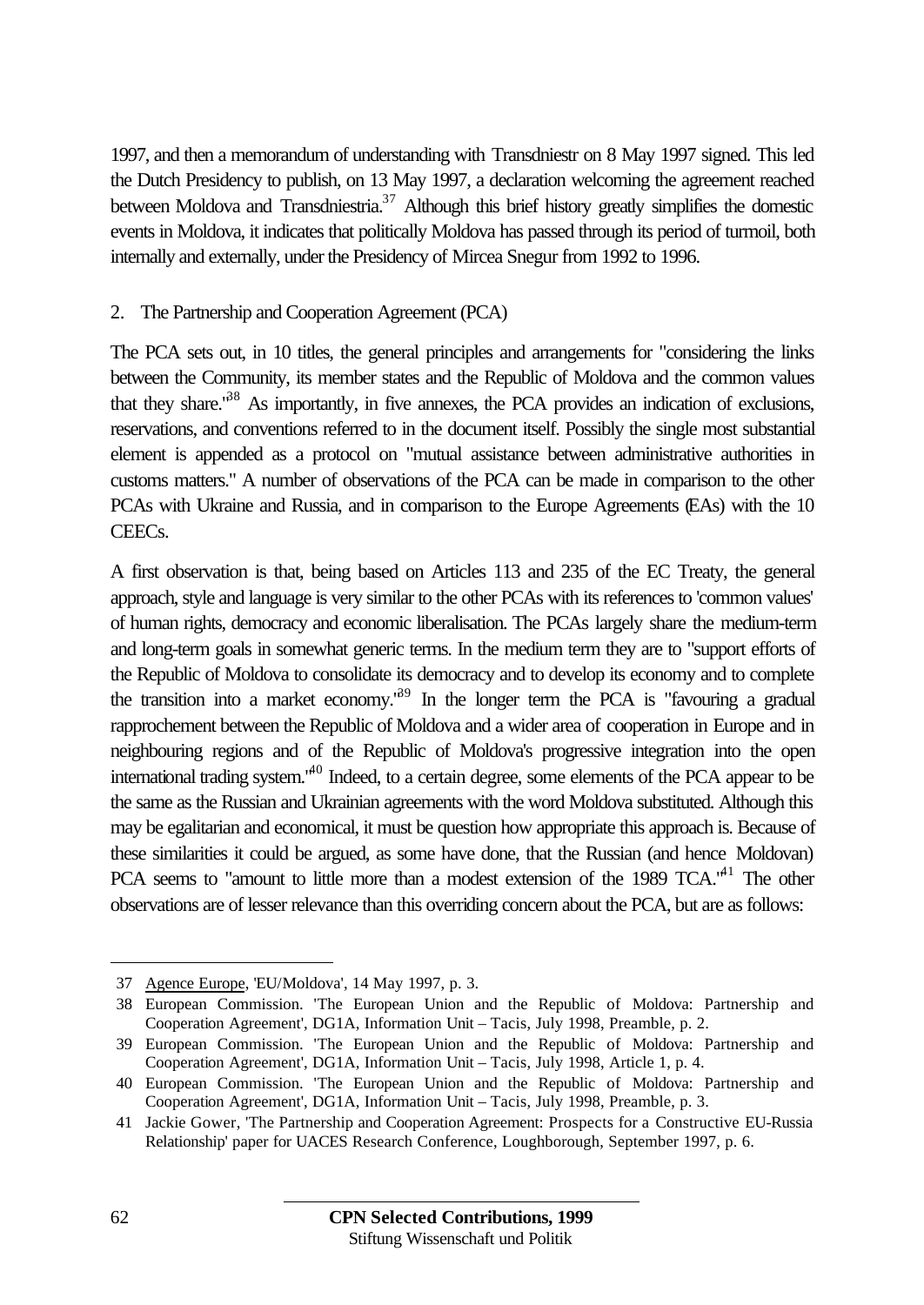- The obvious way forward is membership of WTO, which will assist in achieving the logical culmination of the PCA in a free trade area (Article 4).
- The exclusions included in the annexes are saving up trouble which will have to be dealt with earlier rather than later, specifically on trade with the CIS, agriculture, and steel.
- The protocol on customs cooperation is obviously of great importance to the EU, but where is the encouragement for the Moldovans? It does not appear to be willing to address the real issue here.
- The issue of human rights is justifiably raised, although mechanisms for its monitoring are not fully spelt out – as this is clearly a crucial issue in Moldova, this area needs development.
- It does not specifically encourage multilateralism, although Article 3 refers to a need to "maintain and develop cooperation" amongst Newly Independent States, it does not really address the other logical partners in the CEECs.
- The most important issue in the entire PCA is what is not mentioned specifically, the Transdniestr conflict
- Transdniestr contains more than a third of Moldova's means of industrial production,  $42$  without settlement of the conflict reform measures can only ever be partially successful.
- 3. Moldovan Expectations of the PCA

Moldovan expectations of the PCA can be assessed in terms of two timescales:

a. Short-term

President Lucinschi has indicated short-term concerns for the Moldova surrounding the PCA: <sup>43</sup>

- Improving the poor economic situation;
- Overcoming the transitional difficulties associated with reform;
- Improve foreign trade with the NIS  $& EU;$
- Resolving the situation in Transdniestr;
- Use of EU Tacis aid in Moldova;
- The development of the PCA;
- The future status of bilateral relations between Moldova and the EU.
- b. Medium-term

 $\overline{a}$ 

It is absolutely clear that the medium-term Moldovan expectation of the PCA is that it will become the basis for establishing a free trade agreement and then 'associate membership' of the EU.<sup>44</sup>

<sup>42</sup> Charles King, Post-Soviet Moldova: A Borderland in Transition (London: RIIA, 1995), p. 24.

<sup>43</sup> Bulletin of the European Union, 'Bilateral Relations: Moldova', No. 1/2, 1998, point 1.4.115 (htttp://europa.eu.int/abc/off/bull/en/9801/p104115.htm).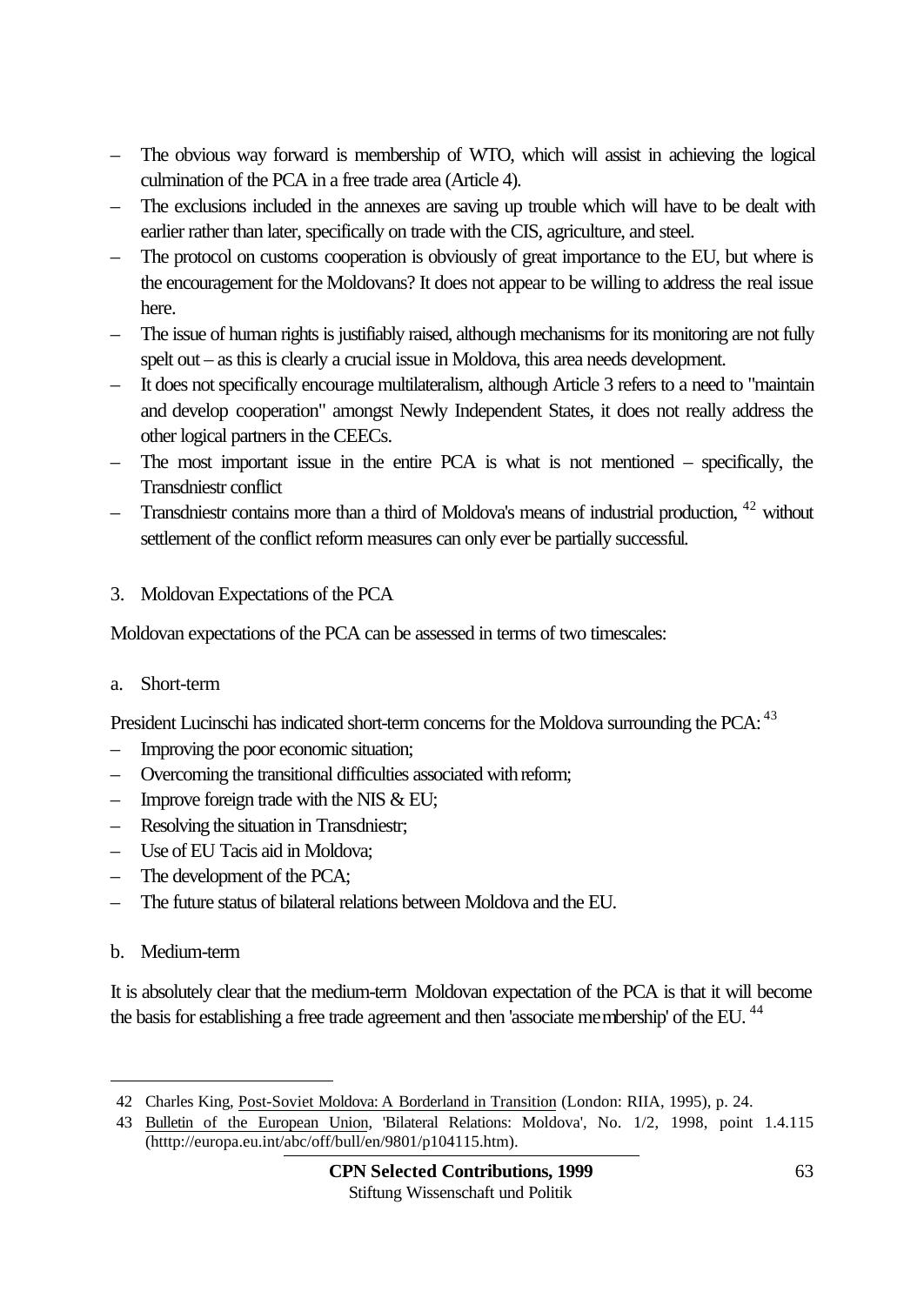#### 4. Moving Beyond the PCA

As President Lucinschi has made apparent in a letter to the EU 15, the aim of Moldova is to become a member of the EU.<sup>45</sup> This desire is clearly a touchstone for Moldovan economic policy and is constantly re-emphasised. <sup>46</sup> The challenge for the EU is to plot a realistic path beyond the PCA, even if it fails to agree on an overarching strategy for relations with Moldova:

- Movement towards WTO membership; $47$
- The normalisation of relations with Romania, Ukraine and Russia;
- Agreement on a free trade area with the EU;
- Rethinking Moldova's EU status (PCA & Tacis);
- Formulating an overarching strategy for relations which do not worsen the domestic solution.

In the longer term the EU has to contemplate whether Moldovan membership is to be considered "beyond the pale" in the future as some suggest, <sup>48</sup> or whether it could be considered when it is politically and economically" ready as others have observed. <sup>49</sup>

5. Moldova and Trans-European Networks (TENs)

As was highlighted in a recent article in Le Monde, the question of transport networks, power networks, and oil pipelines amongst the CIS states is rapidly becoming one of 'transport et géostratégie'.<sup>50</sup> Moldova's status as a "have-not" CIS energy state,<sup>51</sup> which is also landlocked, means that a transport strategy assumes new priorities:

<sup>44</sup> News at Moldova.net, 'Moldova approves extended cooperation programme with European Union', 6 March 1998 (http://www.moldova.net/News/fresh/English/March-98/n-6-8.asp).

<sup>45</sup> Jamestown Foundation Monitor, 'Moldova Seeks Early Start of Associate Membership Talks with European Union', Vol. 3, Issue 233, 15 December 1997 (http://www.jamestown.org/pubs/view/mon/ 233\_010.htm)

<sup>46</sup> Michael Shafir, 'Endnote: Walking the Moldovan Tightrope', RFE/RL Newsline, Vol. 1, No. 86, 1 August 1997 (http://hri.org/balkans/refel/97-08-01.rferl.html); and Agence Europe, 'EU/Moldova: exploit potentials of cooperation agreement before considering further developments', 15 July 1998, p. 6.

<sup>47</sup> On the 17 July 1998 the Kyrgizstan became the first CIS state to join the WTO (the 133rd member).

<sup>48</sup> Phillipe C. Schmitter and José I. Torreblanca, 'Old 'foundations' and new 'rules' – for an enlarged European Union' European Integration Online Papers Vol. 1, No. 1, 10 April 1997 (http://eiop.or.at/eiop/texte/1997-001a.htm); and David Allen, 'Wider but weaker or the More the Merrier? Enlargement and Foreign Policy Cooperation in the EC/EU' in John Redmond and Glenda Rosenthal (eds.) The Expanding European Union: past, present, future (Lynne Rienner, 1998), p. 114.

<sup>49</sup> Anthony Foster, 'NATO and EU Enlargement: Reluctance, Denial and Confusion?', paper presented to UACES Research Conference, Loughborough, September 1997, p. 6; Christopher Piening, 'Russia and the Newly Independent States (NIS)' in Global Europe: The European Union in World Affairs (London: Lynne Rienner, 1997), p. 66.

<sup>50</sup> Jean Radvanyi, 'Transports et géostratégie au sud de la Russie', Le Monde Diplomatique, Juin 1998, pgs. 18 & 19.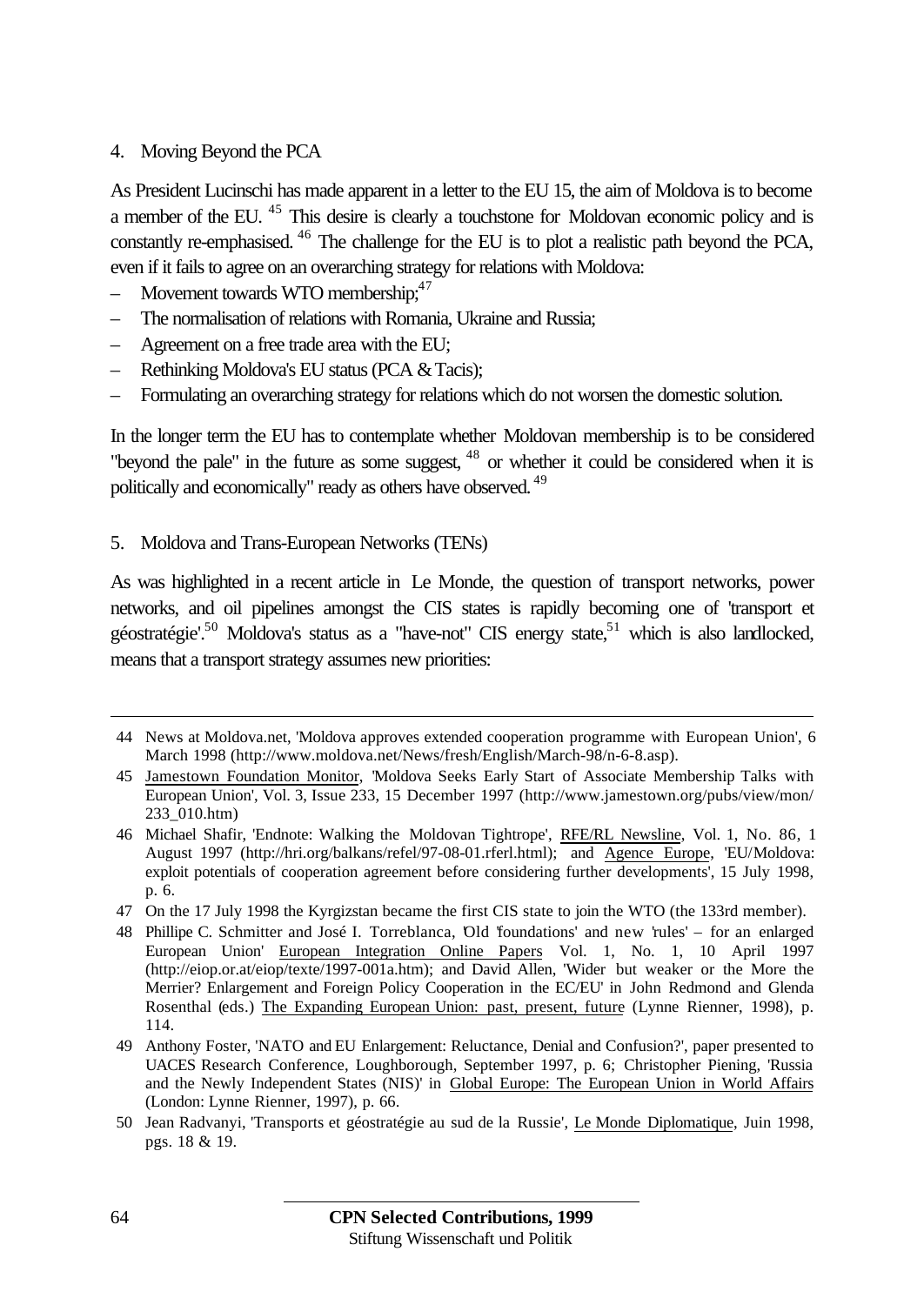- improve links with the other NIS, which help to overcome dependency on links through Transdniestr, 52 especially on the Bel'tsy-Vinnitsa-Kiev route.
- improve links with CEECs, especially on E581 to Bucharest;
- improve links with EU, especially through improvements on the Odessa-Iasi rail track;
- help overcome its landlocked status through the re-evaluation of the use of the Dniestr, but there are problems here through Bendery;
- investigate the combined impact of TRACECA and GUAM relations can links to Odessa be improved? 53

#### *IV. European Union Policy Towards Central and Eastern Europe*

1. EU Policy Towards the CEECs and its Impact on Moldova

Inevitably the focus of the EU's policies to the east has been on the bordering states, rather than on those with the greatest need. These policies have led to four repercussions for Moldova (and other 'peripheral states'):

- the institutional focus on the CEECs and their European Agreements has led to CIS states being given second-class status within the EU;
- EU policy has lead to trade diversion with the failure of FDI in Moldova partially reflecting this (amongst other factors);
- the budgetary importance given to Phare rather than Tacis has led to these a tendency to allocate on a political basis (i.e. preparation for membership) rather than an economic basis (i.e. in terms of relative developmental needs);
- as the first wave of enlargement draws closer it is likely that these patterns will become more exaggerated.
- 2. Future EU-Moldovan Relations Beyond Enlargement

l

As was recently made clear by the Austrian Foreign Minister, Wolfgang Schuessel, the EU needs to develop a strategy towards European countries for which "there is no short or medium term prospects for membership."<sup>54</sup> The Austrian Presidency of the EU intends to discuss such a strategy at the forthcoming conference  $(24 \& 25 \text{ October})$ , with particular reference to the role of the

54 Agence Europe, 'EU/Informal Meeting of Salzbourg', 31 August and 1 September 1998, pgs. 3 & 4.

<sup>51</sup> Robert Ebel, 'Geopolitics and pipelines', Analysis of Current Events, Vol. 9, No. 2, February 1992, p. 1.

<sup>52</sup> Charles King, 'Eurasia Letter: Moldova with a Russian Face', Foreign Policy, no. 97 (Winter 1994- 95), pgs. 119-120.

<sup>53</sup> Agence Europe, 'Conclusions of conference on management of gas and oil pipeline in Transcaucasia', 1 August 1996, p. 8.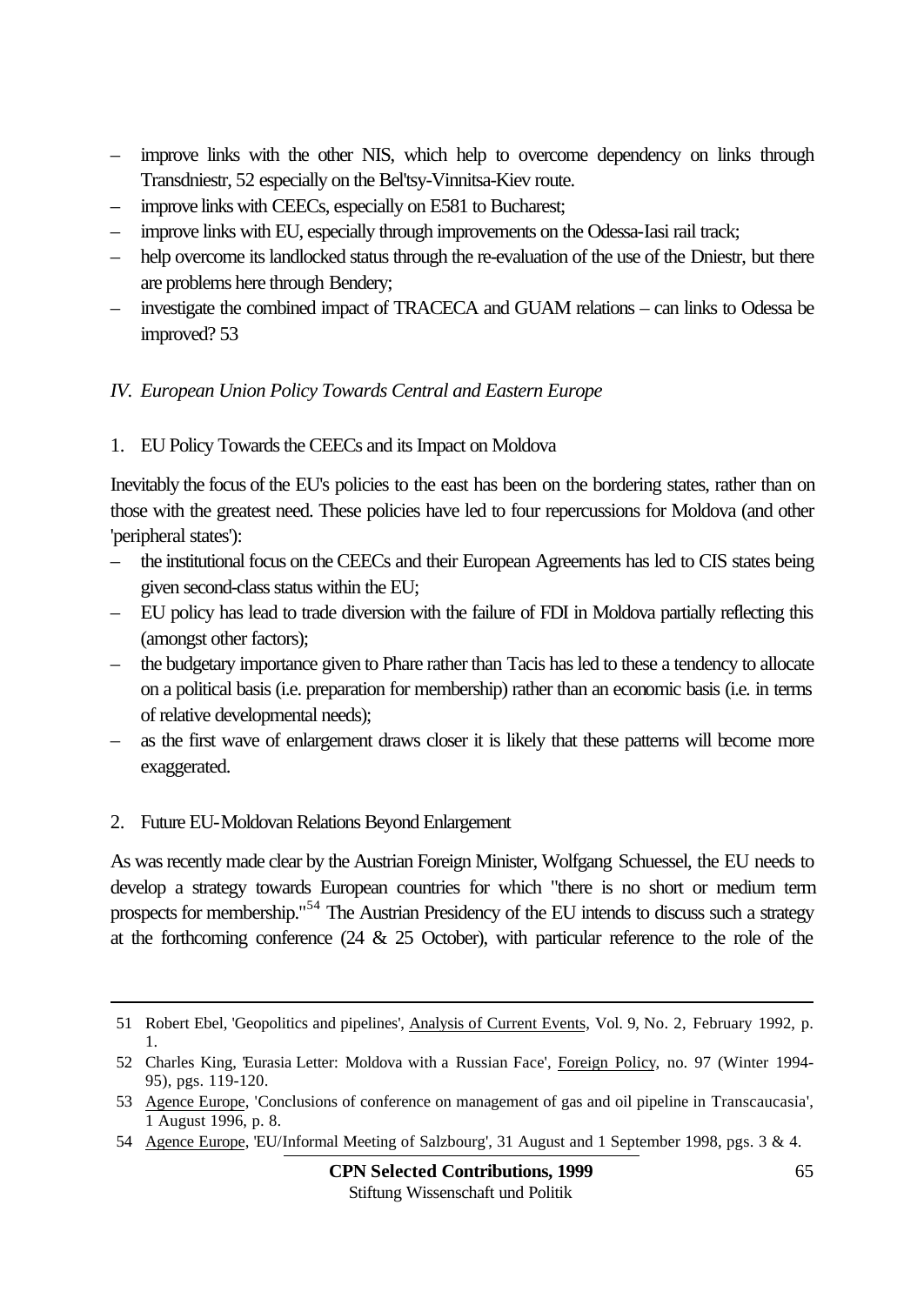'European Conference' itself.<sup>55</sup> Such a strategy will be of vital importance for future EU-Moldovan relations beyond enlargement, but the status of European CIS states, or 'non-applicant European countries', must be reconsidered. Consideration needs to be given to allowing participation in broader multilateral political dialogue – such as a 'partnership for Europe' (Schuessel's idea). It may be possible to extrapolate two differing sets of observations on EU-Moldovan relations beyond enlargement, corresponding to wave one (probably including Poland, Hungary, Czech R., Slovenia, and Estonia), and wave two (possibly including Slovakia, Lithuania, Latvia, Romania, and Bulgaria).

#### a. Post-first Wave Enlargement:

#### *EU and Russia*

- It is highly likely that EU external relations and CFSP will become more oriented towards eastern relations;
- this could possibly lead to more negative EU-Russian relations;
- these relations will probably be exaggerated by the combined effects of NATO and EU enlargements, the prospects of a second NATO enlargement to include Austria, Slovenia and Romania, and an increased desire by Baltic states to join NATO.
- It seems necessary to attempt to pre-empt these problems by placing EU-Russian relations on a more formalised basis, encouraging political dialogue and participation, perhaps with something in the direction of the act between NATO and Russia, or even as far as something like the 'Transatlantic Partnership'.

#### *Romania and Ukraine*

- Following enlargement both Romania and Ukraine will both become EU border states, and hence the focus of more intense EU cooperation (while Moldova may not);
- Romanian expectations of, and Ukrainian desires for, EU membership will accelerate during this period;
- this will provide an crucial opportunity to increase leverage/dialogue with Romania to normalise relations with Moldova and relinquish all claims to assimilation.

#### *Further enlargement*

- However, internal EU resistance to further enlargement will inevitably increase, which will likely delay further enlargements;
- In addition, the EU is likely to receive more applications for membership in particular from the remaining Balkan states.

 $\overline{a}$ 

<sup>55</sup> Agence Europe, 'EP/Austrian Presidency', 17 July 1998, pgs. 4 &4a.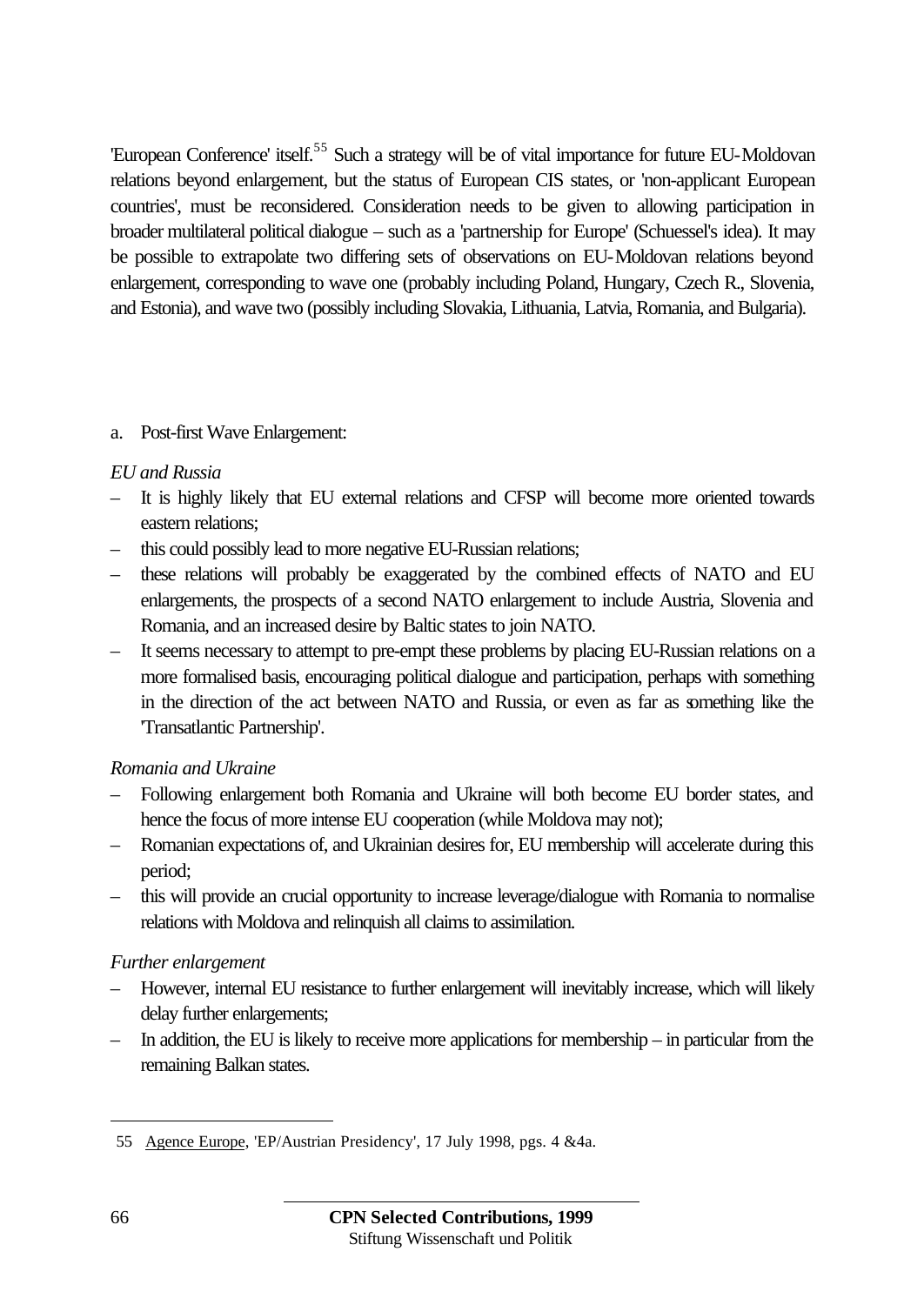### b. Post-second Wave Enlargement :

### *EU and Eastern relations*

- These will become qualitatively different as Moldova will become a border state;
- If they have not done so already, then Ukraine and Moldova seem likely to formally apply for membership;
- EU external relations and CFSP will become even more focused on relations with Russia, Belarus, Ukraine and Moldova, which could become more problematic unless dealt with in 1.iv (above).

## *EU and Regional relations*

- If the BSEC is successfully functioning then EU should attempt to play a greater role, especially with Greece, Romania and Bulgaria as members;
- Moldova will have to be more closely associated with EU cooperation especially in issues of eastern trade with Black Sea / Caucasus / Caspian regions; in relations with Turkey; transport links in this direction; energy links / pipelines in this direction; and JHA cooperation (inc. customs cooperation, fighting organised crime, and illegal migration).
- 3. Cross-border Issues Between Moldova and an Enlarged EU

Encouraging cross border cooperation (both within and without Moldova) is probably the best policy for the EU to pursue in the short term. In particular, projects aimed at encouraging crossborder contact and the building of a civil society are crucial to overcoming Moldovan-Transdniestrian-Gagauz mistrust internally, and Moldovan- Romanian-Ukrainian mistrust externally. A number of observations can be made regarding the interrelationship between cross-border issues and an enlarged EU:

- If Romania joins the EU before Moldova does then a number of bilateral problems will have to be resolved;
- Schengen Visa obligations will become problematic unless cooperation and trust is built beforehand;
- the EU will be keen to prevent illegal border crossings, but this may impact on trade;
- the detrimental effect of introducing such barriers on relatively free crossing has most recently been seen with the imposition of a visa regime on the Polish-Belarussian-Ukrainian borders.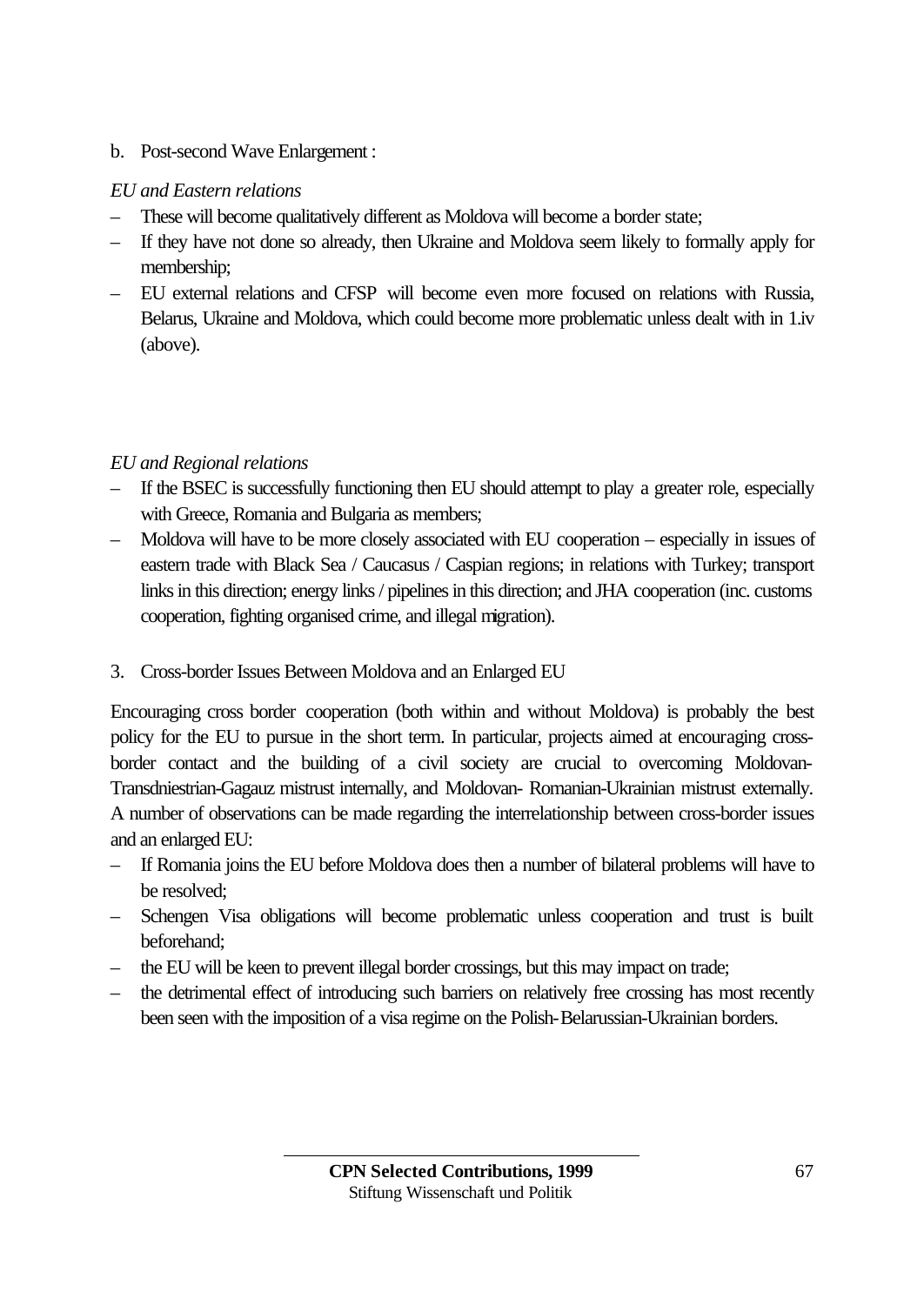- The final problem is with the free movement between CIS countries, as spelt out in the PCA, Annex I, parts 5 & 6, which provide for "special conditions of transit" and "special conditions of customs procedures". 56
- It might be that Romania might not immediately qualify for free movement of persons after membership. By the time the Romania does qualify Moldova may be closer to membership, and might have at least resolved its CIS border issues (particularly if it maintains a similar status to Ukraine).
- Under the Tacis programme, all the references to Cross Border Cooperation and TENs appear to refer almost exclusively to the Moldovan/Romania border.  $57$  But it is Transdniestr which has become a major transit point for illegal goods (especially arms) being shipped between the CEECs, Russia, and the Caucasus. <sup>58</sup> Cross border issues must address the Transdniestrian-Ukrainian border, the flow of illegal migrants, and the flow of goods along the river Dnister.<sup>59</sup>
- These projects must have two aims one clearly functional, but one also in terms of building confidence between the local populations (and governments) in order to provide real economic and political stability.
- 4. EU Relations with Ukraine and Russia and their Impact on Moldova

Together with cross-border initiatives, the EU's relations with Ukraine, Russia and Romania provide an opportunity to constructively influence the conditions in Moldova. The new centre-right governing coalition in Moldova has publicly committed itself to three foreign policy goals with regard to its neighbours:  $60$ 

- consolidation of independent Moldovan statehood (implying no 'special' relations with Romania);
- good relations with 'neighbouring Ukraine and Romania' (in that order);
- pursuit of good relations with Russia and with other CIS states, without joining CIS political and military structures".

This clear statement of goals, together with the acknowledged importance of relations with Ukraine and Russia in resolving the Transdniestr conflict, leads to a number of suggestions regarding the question of EU foreign relations:

– The Moldovan question cannot be answered without addressing relations with its near neighbours (Romania, Ukraine, and Russia);

<sup>56</sup> European Commission. 'The European Union and the Republic of Moldova: Partnership and Cooperation Agreement', DG1A, Information Unit – Tacis, July 1998, p.43.

<sup>57</sup> Keesing's Record of World Events, 'Moldova: Visit by President to Romania', February 1998, p. 42090.

<sup>58</sup> RFE/RL Newsline, 'Moldova, Ukraine, Romania to Jointly Combat Organized Crime', 14 November 1997 (http://www.rferl.org/newsline/1997/11/141197.html).

<sup>59</sup> RFE/RL Newsline, 'Moldova: A Crossroads for Illegal Migration', 16 April 1996 (http://www.friendspartners.org/cgi-bin/friends/refrl/waissearch.pl).

<sup>60</sup> Jamestown Foundation Monitor, 'Center-Right Coalition to Govern Moldova', 23 April 1998 (http://www.jamestown.org/pubs/view/mon/004/078\_012.htm).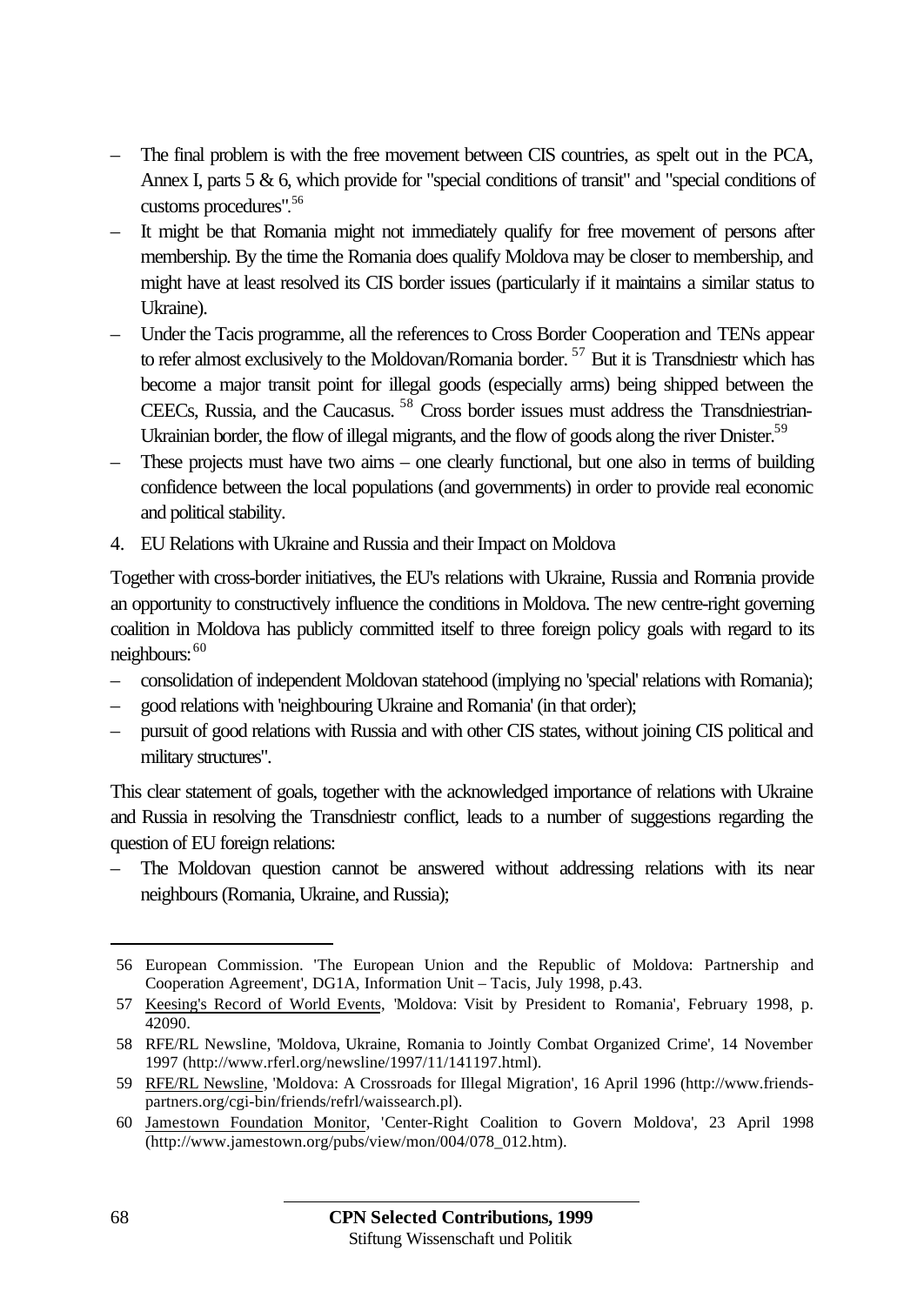- firstly, Russian relations must be cultivated to improve the domestic situation (Alexander Lebed regularly denounces the PMR leaders); <sup>61</sup>
- secondly, good Ukrainian relations are important as they could provide exclusion zone peacekeepers as the Russian force is slowly rationalised. Ukrainian opposition to a greater Romania helps act as a guarantee of Moldovan independence;
- thirdly, EU encouragement of amicable Romanian relations with Moldova are crucial to independence, overcoming Transdniestrian fear of greater Romanian claims, and linking Moldova into a broader and more diversified pattern of pan-European trade. <sup>62</sup>
- The value of Moldovan cooperation within the GUAM (Georgia, Ukraine, Azerbaijan, and Moldova) has to be questioned. Although it is based on a pro-Western orientation, it is essentially anti-Russian and likely to cause more problems, especially in the Transdniestrian conflict. <sup>63</sup> The attraction for Moldova of the GUAM relationship is the possibility that it may bring trade along the 'new silk road' (TRACECA), and might bring energy dependence in the form of Azeri oil from the Caspian fields.

What is absolutely certain, with or without Moldova, is the need for the EU to develop its relationship with Russia. <sup>64</sup> All predictions of this relationship emphasise the importance of Russia as it becomes a "major trading partner..." for the EU.<sup>65</sup> David Allen also makes the point that EU-Russian relations have "have never been properly thought out", largely because the EU does not currently posses the foreign policy capability to deal with such a difficult issue. <sup>66</sup> However for Moldova, Russia is clearly its largest exporting and importing partner, but trade diversion westwards is occurring and seems only likely to accelerate as result of the financial collapse in Russia during 1998.

#### *V. Recommendations*

l

EU relations with Moldova beyond the PCA, in the perspective of enlargement, require the EU to develop a policy which is pro-active and will involve three rather difficult steps. Firstly, the EU will have to involve itself in another internal conflict in Europe, which after Yugoslavia it is understandingly reluctant to do. Secondly, the EU will have to construct a long view on Moldova in order to arrive at

<sup>61</sup> William Park, 'A New Russia in a New Europe: still back to the future?' in William Park and G. Wyn Rees (eds.) Rethinking Security in Post-Cold War Europe (London: Longman, 1998), p. 111.

<sup>62</sup> Jamestown Foundation Monitor, 'Moldovan, Romanian Presidents Mending Fences', 2 January 1997 (http://www.jamestown.org/pubs/view/mon/003/001\_011.htm)

<sup>63</sup> RFE/RL Newsline, 'Three CIS Presidents Support Baltic-Black Sea Summit Proposal', Vol. 1, No. 139, 15 October 1997 (http://hri.org/news /balkans/rferl/97-10-15.rferl.html).

<sup>64</sup> Curt Gasteyger, An Ambiguous Power: The European Union in a Changing World (Gütersloh: Bertelsmann Foundation Publishers, 1996), p. 94.

<sup>65</sup> Christopher Piening, 'Russia and the Newly Independent States (NIS)' in Global Europe: The European Union in World Affairs (London: Lynne Rienner, 1997), p. 66.

<sup>66</sup> David Allen, 'Wider but weaker or the More the Merrier? Enlargement and Foreign Policy Cooperation in the EC/EU' in John Redmond and Glenda Rosenthal (eds.) The Expanding European Union: past, present, future (Lynne Rienner, 1998), p. 113.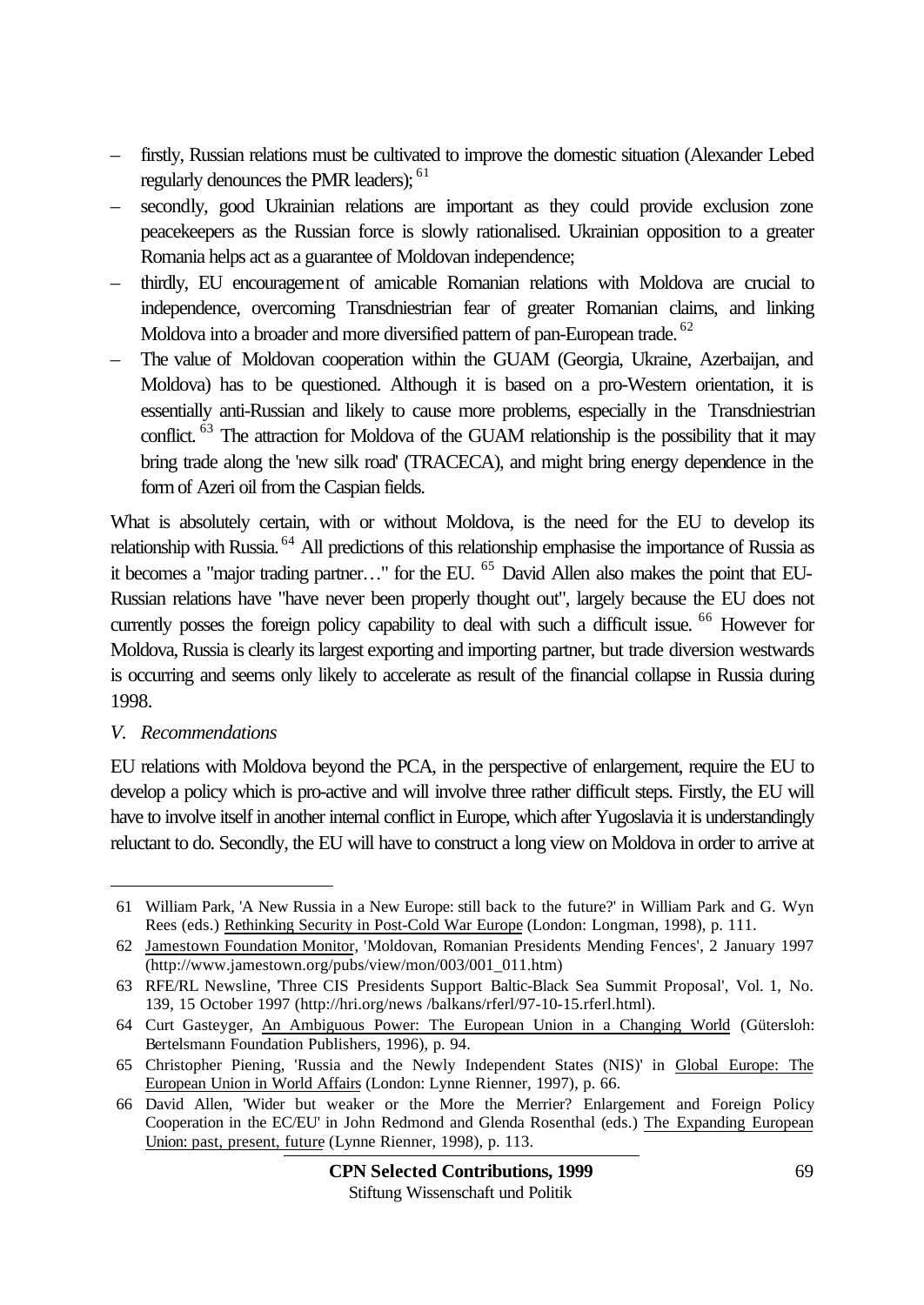a strategy which looks beyond the next ten years of enlargements. Finally, the EU is going to have to engage more thoughtfully with Russia, rather than leaving it to bilateral dialogue between Russia and Germany, France or the USA. The challenge for the EU is to develop a strategy which allows it to assist Moldova in "cultivating some degree of autonomy",  $67$  overcoming FDI reluctance of international business, <sup>68</sup> and helping it take advantage of its geographical position at the gateway to the east  $69$ 

### 1. How Can the EU Best Use the Instruments at its Disposal?

The EU has a wealth of tools with which to strengthen its ties with the region, and develop a more targeted policy with Moldova itself. The skill for the EU will be to coordinate these somewhat disparate tools into a common strategy which is mutually reinforcing rather than contradictory. The recommendations here are based on two foreign policy instruments, the PCA and the Tacis programme.

a. Beyond the PCA:

For the EU and Moldova to move beyond the PCA the issues contained within its structures must first be addressed. The PCA must be fully implemented before the 'rendezvous', planned for 1998 (but will undoubtedly occur later) can occur. The question of Moldova's accession to the WTO and the associated protection of intellectual property rights must then be dealt with. Then the gradual alignment of legislation must be successfully before any free trade agreement can even be contemplated. Such free trade issues must also address the areas of wine and steel which were specifically excluded from the PCA. Finally, cooperation in several key sectors need to be realised, including FDI, R&D, education, transport, and cross border cooperation (where encouragement should be given to the 'Trilateral' as a viable basis). All five of these areas of cooperation would provide fertile ground for confidence and security building measures (CSBMs) in the Moldovan locality. As provisionally discussed in section 1, b, c, and d, above, some very broad recommendations in this area are given here.

#### **First recommendation: to use the PCA as a building block of economic and political development.**

- Every step must be taken to assist Moldovan compliance with GATT and membership of WTO.
- The PCA and its cooperation councils must attempt to engage with, not ignore, the issues of concern in the Moldovan conflict.

<sup>67</sup> Charles King, Post-Soviet Moldova: A Borderland in Transition (London: RIIA, 1995), p. 35.

<sup>68</sup> European Bank for Reconstruction and Development. Moldova: 1998 Country Profile, Report to Annual Business Forum of EBRD, Kiev, May 1998, p. 15.

<sup>69</sup> Interlik News Agency, 'Commentary: Search for new Strategic Partners in Europe', 9 December 1997 (http://www.moldova.net/News/fresh/Enlgish/December-97/n-9-2.asp)/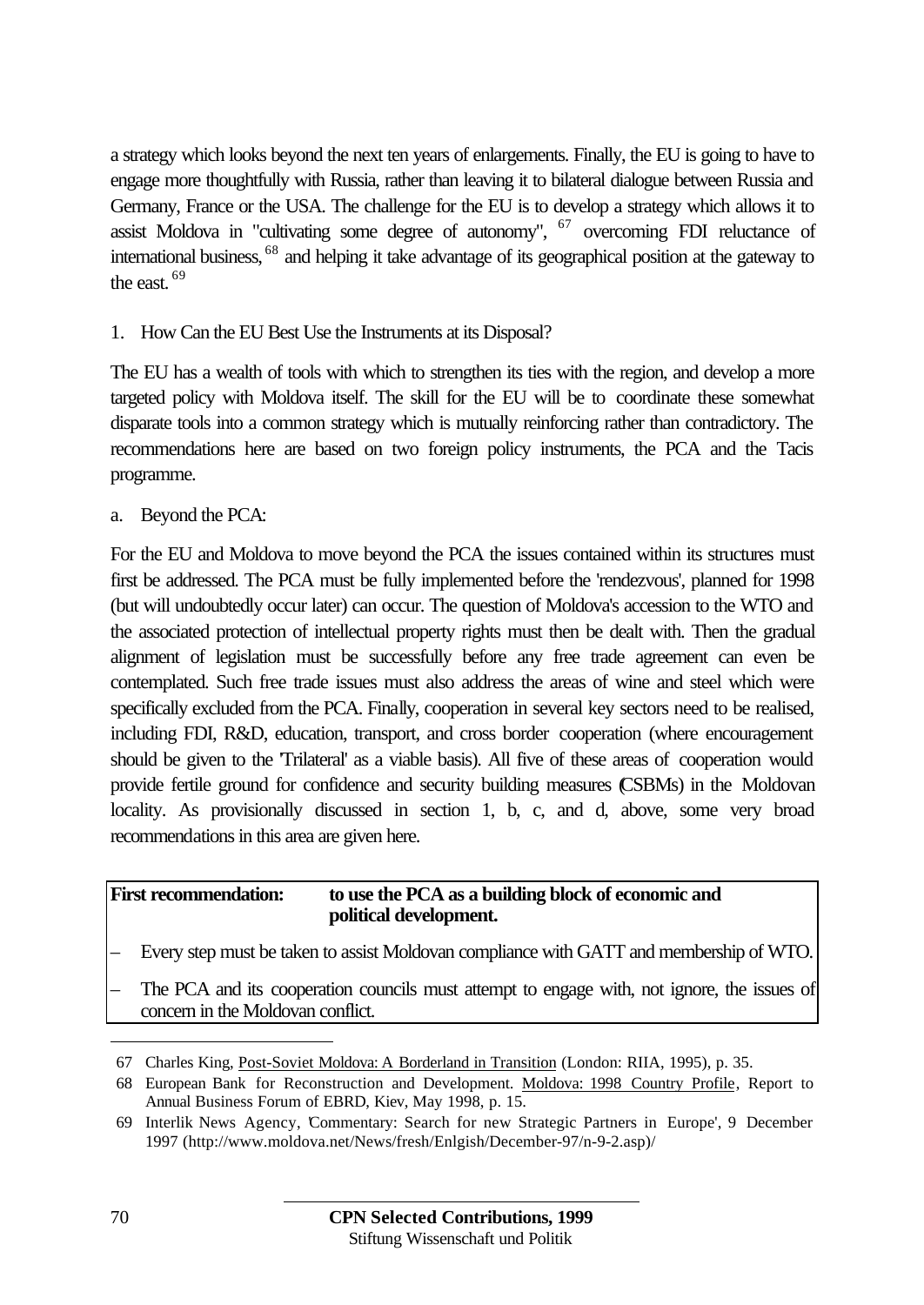- The PCA needs to encourage multilateral dialogue, in particular between Moldova, Ukraine, Romania, and Russia.
- Re-evaluation of the PCA needs to consider the development of freer trade amongst CEECs and other PCA states.

## b. Tacis

During the first five years of the Tacis programme (1991 to 1995) Moldova received ECU 29.1m, a figure which has since been increased for the next five years (1996 to 1999) to ECU 36m. In 1997 Moldova was the fourth largest recipient, but the largest per capita, although this was undoubtedly its high water mark. The six major programmes within Tacis are all critically important for Moldova: Cross-Border Cooperation, Trans European Networks, Agriculture, Small Projects Programmes, Human Resources Development, and the restructuring of enterprises and private sector development. As provisionally discussed in sections 1, e and 2, c above, some very broad recommendations in this area are given here.

### **Second recommendation: to use Tacis as a means of helping Moldova to overcome 'seasonal dependence'.**

- The Moldovan conflict has restricted the Tacis programme, a fact which needs to be acknowledged and addressed.
- 'Seasonal dependence' needs to be overcome through programmes in agriculture, transport, and energy.
- The Tacis programme towards agriculture needs to liberate CIS market dependency for Moldovan producers and continue to contribute to privatisation.
- Landlocked Moldova needs an emphasis placed on overcoming problems associated with PMR control of many transport links, with TENs corridor IX to Kiev and Bucharest being a part of this focus.
- Energy dependency on Gazprom need to be ameliorated through addressing problems of efficiency, production and supply. GUAM and Caspian oil may help, but this is a risky strategy.
- 2. How can the EU Use its "Political Dialogue" to Assist the Resolution of the Conflict in Transdniestria?

Continuing from the suggestions given above, the EU can use its 'political dialogue' with Moldova's neighbouring countries in order to assist the resolution of the conflict in Transdniestr. The EU cannot choose to ignore the conflict in Moldova as "Transnistria has ceased to be a purely domestic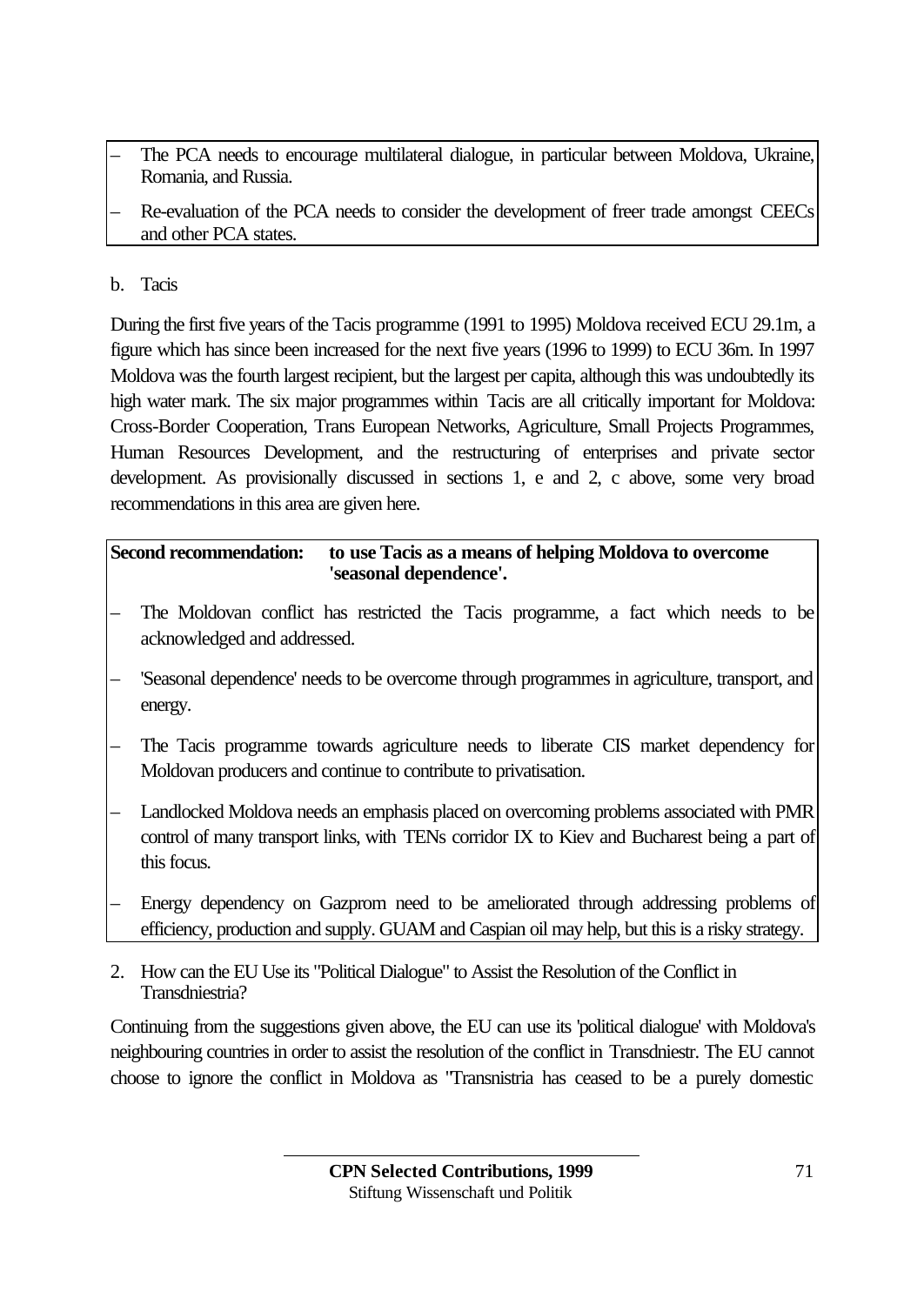issue."<sup>70</sup> The government in Chisinau currently appears to be "walking the Moldovan tightrope" in an effort to pursue "serious, republic-wide economic reform" and achieve a degree of autonomy.<sup>71</sup> On one hand it is criticised for being "subservient to Russia", $^{72}$  while on the other it is criticised because of "the 'danger' of Moldova's reunification with Romania..."<sup>73</sup> While at the same time seeking to pursue associate membership of the European Union. As the EU has already declared:

"The EU remains of the opinion that completion of the process of a regulated withdrawal of the Russian troops from the region would be a significant contribution to the final settlement of the Transdniestian problem.<sup>74</sup>

As provisionally discussed in section 3, d above, some very broad recommendations in this area are given here.

#### **Third Recommendation: to use CFSP as a limited means of providing a political dialogue with Moldova's neighbours.**

- The largely declaratory nature of CFSP renders it a somewhat blunt diplomatic instrument, but it could be used in a symbolic way to raise awareness of Moldovan independence.
- The EU's diplomatic presence could be improved in order to facilitate communication and indicate solidarity with Moldova.
- Existing political dialogue with Ukraine, Romania and Russia could be used to raise the issue of competing claims on Moldova's territorial integrity or, more positively, to encourage a constructive settlement to peacekeeping in Transdniestr.
- It is recommended that the OSCE remain the primary organisation and conduit for resolving, with EU support, the Transdniestrian conflict.
- 3. How can the EU Cooperate with Other International Organisations?

The EU cooperation with other international organisations, in particular the OSCE, the BSEC, and eventually the WTO is of great significance in attempting to assist Moldova beyond the PCA. Clearly the Council of Europe is also important, but participation in NATO beyond Partnership for Peace should be actively discouraged because of the negative impact on the Transdniestrian conflict.

<sup>70</sup> Charles King, Post-Soviet Moldova: A Borderland in Transition (London: RIIA, 1995), p. 36.

<sup>71</sup> Michael Shafir, 'Endnote: Walking the Moldovan Tightrope', RFE/RL Newsline, Vol. 1, No. 86, 1 August 1997 (http://hri.org/balkans/refel/97-08-01.rferl.html); and Charles King, Post-Soviet Moldova: A Borderland in Transition (London: RIIA, 1995), p. 36.

<sup>72</sup> RFE/RL Newsline, 'Moldovan Premier in Moscow', Vol. 1, No. 139, 15 October 1997 (http://hri.org/news /balkans/rferl/97-10-15.rferl.html).

<sup>73</sup> Michael Shafir, 'Endnote: Walking the Moldovan Tightrope', RFE/RL Newsline, Vol. 1, No. 86, 1 August 1997 (http://hri.org/balkans/refel/97-08-01.rferl.html).

<sup>74</sup> Presidency of the European Union, 'Statement on a Memorandum of Understanding between Moldova and Transdniestria', Press Statement issued in Brussels and the Hague by the Netherlands, 13 May 1997, No. 97/070 (http://wwwarc.iue.it/iue/efpball?nd=97%2f070).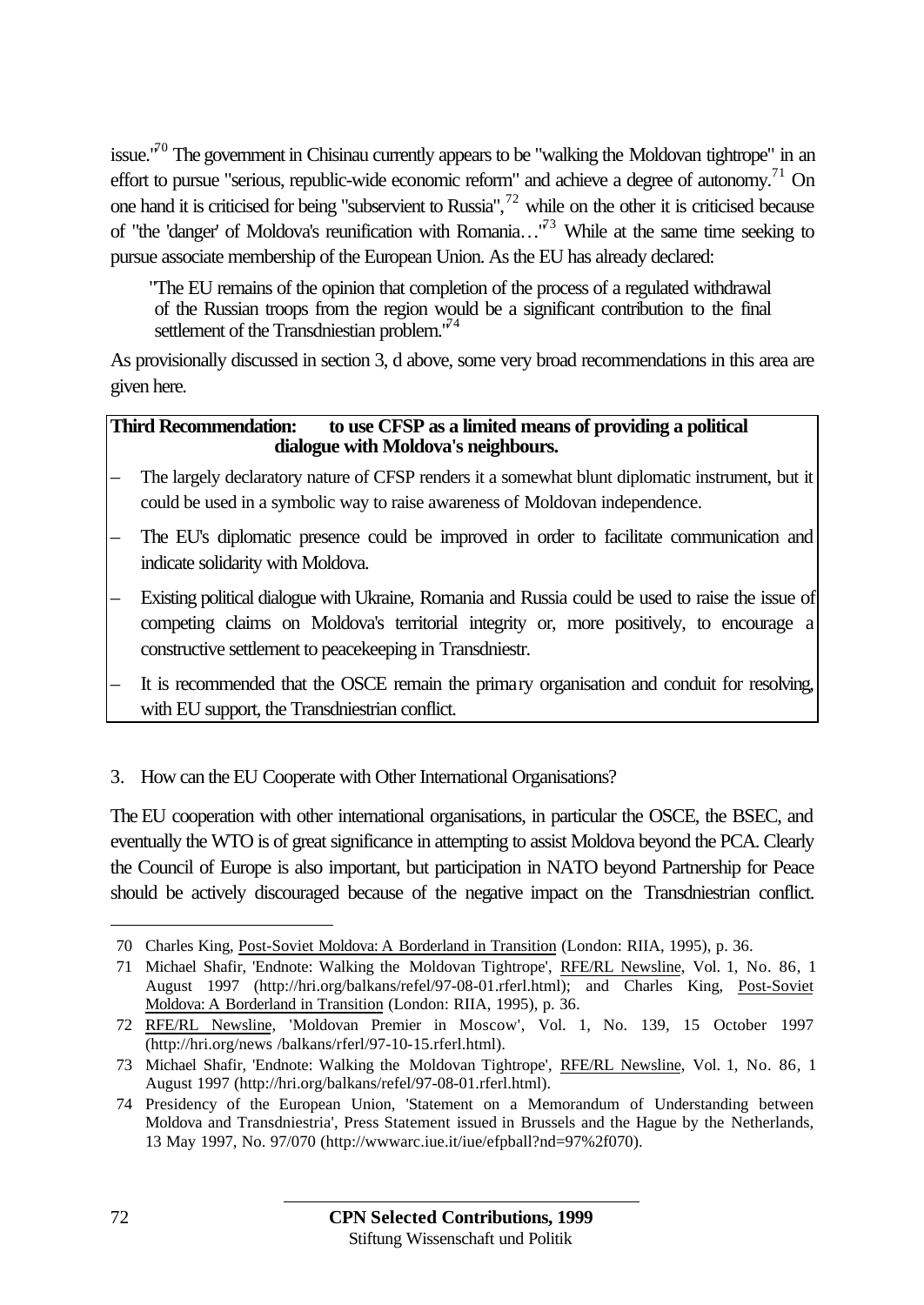Although WEU participation would not be so negatively received, it should also be handled very carefully. Both these latter two organisations would prove problematic in the medium term if Romania were to achieve full membership. Encouragement of regional economic cooperation including the strengthening of BSEC are likely to prove much more effective and productive measures in the long term. As provisionally discussed in section 2, a and b above, some very broad recommendations in this area are given here.

### **Fourth Recommendation: to play a more proactive role in regional relations as means of encouraging CSBMs, multilateral dialogue, and regional trade.**

- The European Union needs to heighten the attention given to CSBMs (Confidence and Security Building Measures) in its relations, agreements and policies towards Moldova.
- The Trilateral between Moldova, Ukraine and Romania needs to be encouraged as a means of ensuring cross border cooperation, including CBCs and customs matters.
- Consideration needs to be given to EU strategy towards the Black Sea Economic Cooperation, through member states (Greece in particular) or through observer status (already accorded to Austria and Italy).
- The EU needs to encourage regional economic relations between states awaiting membership (Romania and Bulgaria), some distance from membership (Turkey, Moldova and Ukraine), or not joining (Belarus and Russia).

# *VI. Conclusion*

The EU has divided Europe in two – the 'ins' and the 'outs'. The 'ins' are those offered European Agreements, incorporated into the Phare programme, given approximately ten times the amount of non-repayable aid per capita as Tacis states, and offered the prospect of membership. The 'outs' are those offered Partnership and Cooperation Agreements, incorporated into the Tacis programme, given approximately ten times less the amount of non-repayable aid per capita as Phare states, and generally put off membership. The EU has essentially recreated a slightly different division of Europe, one that is convenient in that it is relatively simple to define in terms of CIS membership, and would not seem to require addressing in the next 20 years until after the CEEC enlargements have taken place.

Such a strategy is short sighted and will create more problems than it solves. The EU needs to rethink its approach to the differentiation between 'ins' and 'outs'. This is particularly true given the assumption that the first wave of enlargement is unlikely to include all the 'ins'. Thus the EU is presented with an opportunity to rethink its relationship with these two groups of states in order to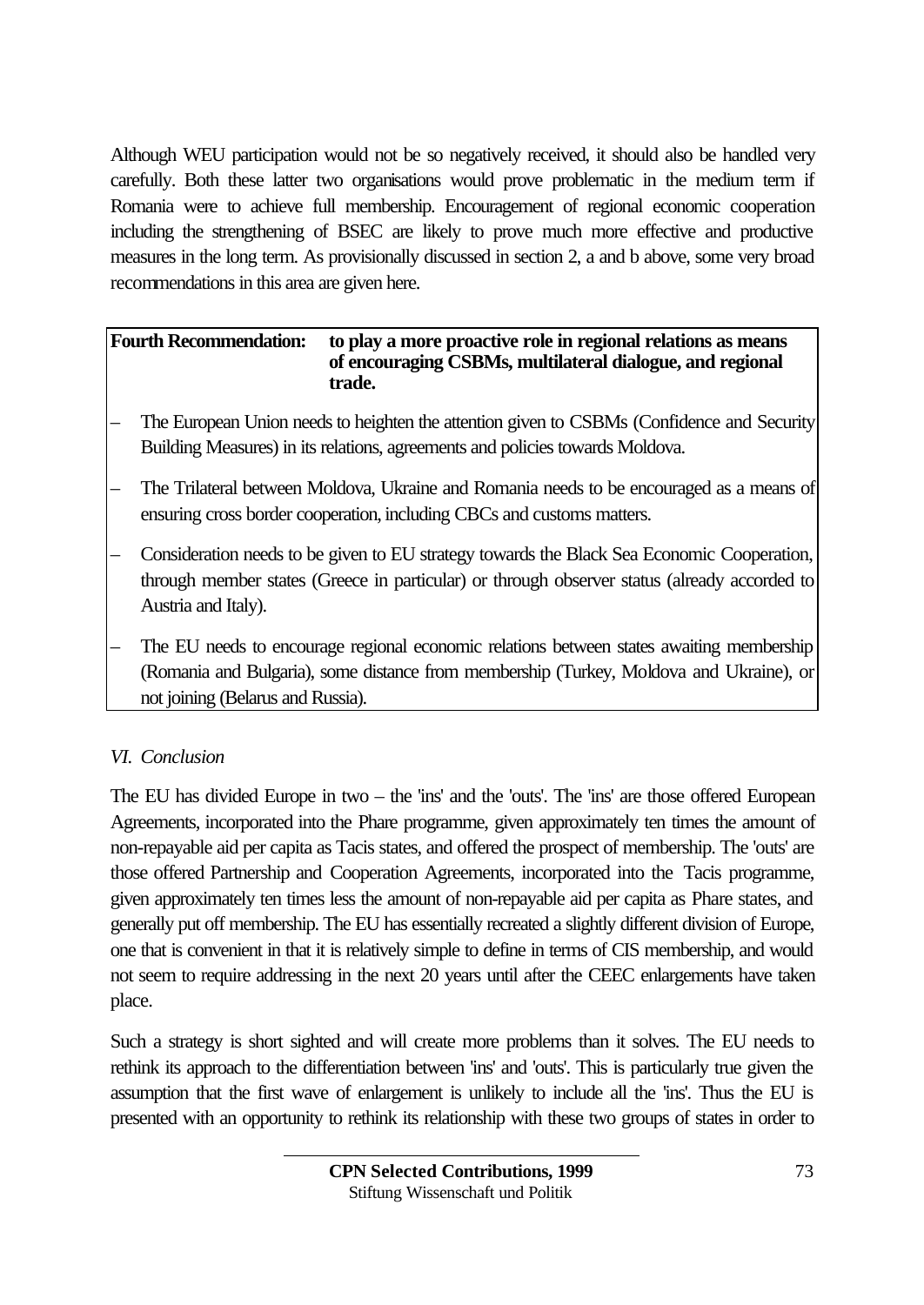promote good mutual relations, economic relations, and avoid replacing the 'iron curtain' with a 'paper curtain' based on differing economic agreements.

The EU's relations with Moldova beyond the PCA are focused on economic reforms, agricultural reforms, industrial reforms, transport reforms, energy reforms, and problems of illegal transit. But all of these policy areas are blocked by the Transdniestrian conflict. Thus, for the EU, the conflict must become an issue of concern.

One of the major reasons the conflict began was due to Transdniestrian fears of becoming part of a greater Romania. The EU can play an important role in overcoming these fears and contributing to a peaceful settlement in the conflict. The EU can guarantee Moldovan independence, can assist in providing for Transdniestrian autonomy, can help in guaranteeing minority rights, can encourage intra-Moldovan CBC, and can assist in improving the economic opportunities for all Moldovans.

The European Union can be part of a OSCE negotiated solution to the Moldovan conflict. But this can only realistically happen *prior* to Romanian membership of the EU. After this time the EU will be seen as being too pro-Romanian and will add to the conflict rather than assist in its solution.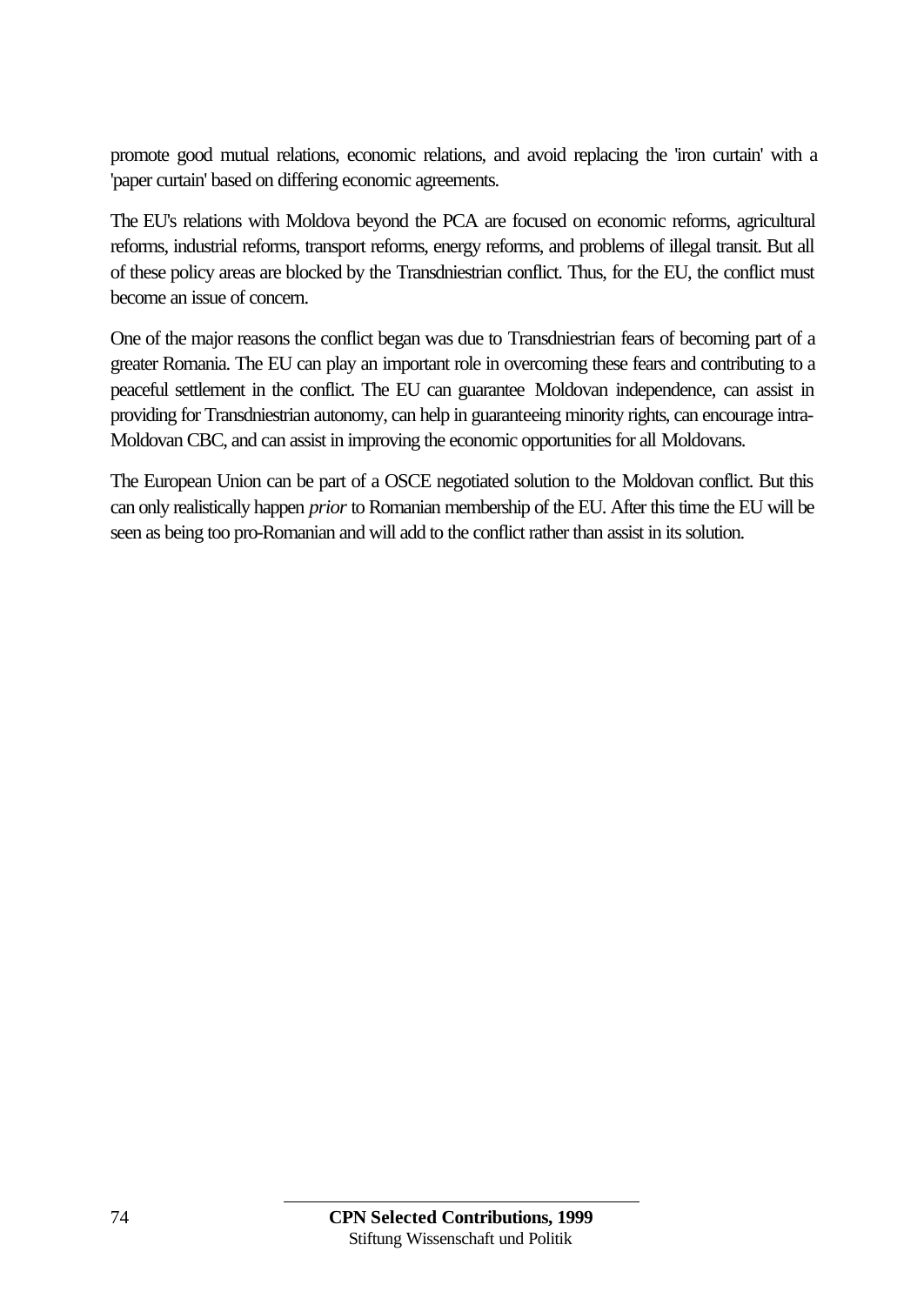#### *Bibliography*

- Allen, David. 'Wider but weaker or the More the Merrier? Enlargement and Foreign Policy Cooperation in the EC/EU' in John Redmond and Glenda Rosenthal (eds.) The Expanding European Union: past, present, future (London: Lynne Rienner, 1998), chap. 6, pp. 107-124.
- Bilinsky, Yaroslav. 'Review Essay: Russian Foreign Policy in Search of a Nation', Orbis, Fall 1997, pp. 642-653.
- Bluth, Christoph. 'Russia and Europe: The Implications of Transformation and Enlargement', paper presented to the Joint ISA/ECPR Conference, Vienna, Austria, September 1998.
- Borko, Youri. 'The New Intra-European Relations and Russia' in Marc Maresceau (ed.) Enlarging the European Union: Relations Between the EU and Central and Eastern Europe (London: Longman, 1997) chap. 22, pp. 376-390.
- Crowther, William. 'The Politics of Democratisation in Postcommunist Moldova' in Karen Dawisha and Bruce Parrott (eds.) Democratic Changes and Authoritarian Reactions in Russia, Ukraine, Belarus, and Moldova (Cambridge: Cambridge U. P., 1997), chap. 7, pp. 282-329.
- Ebel, Robert. 'Geopolitics and pipelines', Analysis of Current Events, Vol. 9, No. 2, February 1992, pp. 1-3.
- The Economist, 'A Survey of Russia: In Search of Spring', 12 July 1997.
- The Economist, 'A Survey of Central Asia: A Caspian Gamble', 7 February 1998.
- The Economist, 'Russia and the West: still most awkward partners', 9 May 1998, pp. 27-29.
- European Bank for Reconstruction and Development. Moldova: 1998 Country Profile, Report to Annual Business Forum of EBRD, Kiev, May 1998.
- European Centre for Minority Issues, From Ethnopolitical Conflict to Inter-Ethnic Accord in Moldova, ECMI Black Sea Seminar, Flensburg, Germany and Bjerremark, Denmark, 12-17 September 1997 (Flensburg, Germany: ECMI Report No. 1, March 1998).
- European Commission. 'Amended proposal of a Council and Commission Decision on the conclusion of the Partnership and Cooperation Agreement between the European Union and Moldova' (94/0249 AVC), COM(95) 137 Final, 8 May 1995.
- European Commission. 'What is the Partnership and Cooperation Agreement? A brief guide to the agreement signed between the European Union and the Republic of Moldova', DG1A, Information Unit – Tacis, 1998.
- European Commission. 'The European Union and the Republic of Moldova', DG1A, Information Unit – Tacis, 1998.
- European Commission. 'The European Union and the Republic of Moldova: Partnership and Cooperation Agreement', DG1A, Information Unit – Tacis, July 1998.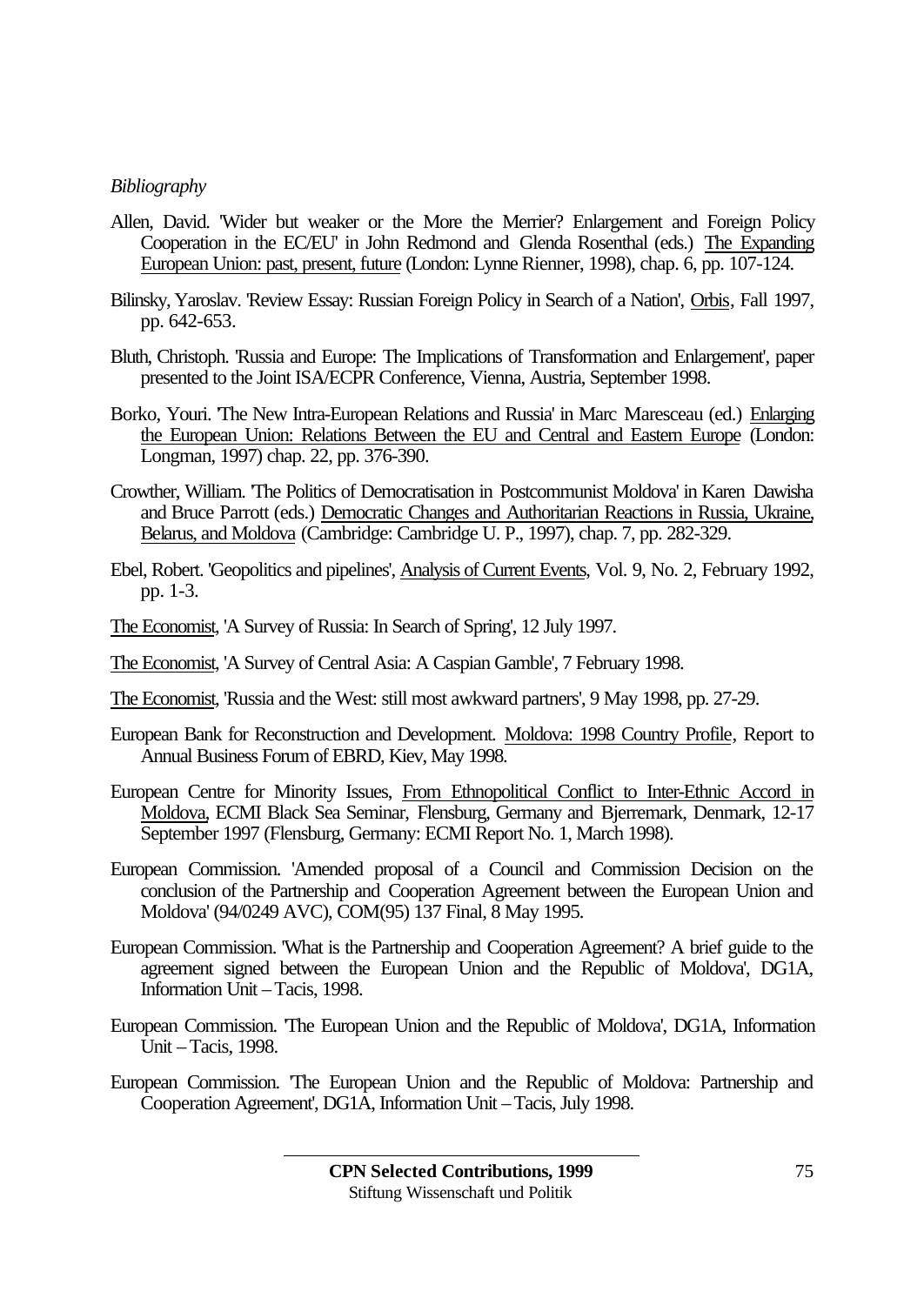- European Commission. '1996/97 Action Programme, European Community Tacis Programme, Moldova', October 1996.
- European Commission. '1996-1999 Indicative Programme, EC Tacis Programme, Moldova'.
- Forster, Anthony. 'NATO and EU Enlargement: Reluctance, Denial and Confusion?', paper presented to UACES Research Conference, Loughborough, September 1997.
- Fuller, Liz. 'End Note: Introducing the Other Guam', RFE/RL Newsline, Vol. 1, No. 169, Part I, 1 December 1997 (http://solar.rtd.utk.edu/friends/news/omr…).
- Gasteyger, Curt. An Ambiguous Power: The European Union in a Changing World (Gütersloh: Bertelsmann Foundation Publishers, 1996).
- Gower, Jackie. 'The Partnership and Cooperation Agreement: Prospects for a Constructive EU-Russia Relationship' paper for UACES Research Conference, Loughborough, September 1997.
- Hartwig, Ines. 'The Black Sea Economic Cooperation Process', European Institute of Public Administration, 1997 (hhtp://www.eipa.nl/eipascope/97/1/2.htm).
- Inotai, András. 'The CEECs: from the Association Agreements to Full Membership?' in John Redmond and Glenda Rosenthal (eds.) The Expanding European Union: past, present, future (Lynne Rienner, 1998), chap. 8, pp. 157-176.
- Kempe, Iris. 'Direct Neighbourhood: Relations between the enlarged EU and the Russian Federation, Ukraine, Belarus and Moldova', Working Paper, Bertelsmann Foundation Publishers, Gütersloh, 1998.
- King, Charles. 'Eurasia Letter: Moldova with a Russian Face', Foreign Policy, no. 97 (Winter 1994-95), pp. 106-120.
- King, Charles. Post-Soviet Moldova: A Borderland in Transition (London: RIIA, 1995).
- Light, Margot. 'Security Implications of Russia's Foreign Economic Policy for Europe', European Foreign Affairs Review Vol. 3, pp. 53-66.
- Moroney, Jennifer. 'The Underdetermined Nature of Ukraine's Foreign and Security Policy', paper prepared for the Halki International Seminars on 'Shaping Europe's Future', Halki, Greece, 2-9 September 1998.
- Noonan, Norma. 'Russia's Search for Foreign Policy Directions since 1992', paper presented to the Joint ISA/ECPR Conference, Vienna, Austria, September 1998.
- Olcott, Martha Brill. 'Sovereignty and the "Near Abroad"', Orbis, Summer 1995, pp. 353-367.
- Park, William, 'A New Russia in a New Europe: still back to the future?' in William Park and G. Wyn Rees (eds.) Rethinking Security in Post-Cold War Europe (London: Longman, 1998), chap. 6, pp. 96-114.
- Piening, Christopher. 'Russia and the Newly Independent States (NIS)' in Global Europe: The European Union in World Affairs (London: Lynne Rienner, 1997), pp. 64-66.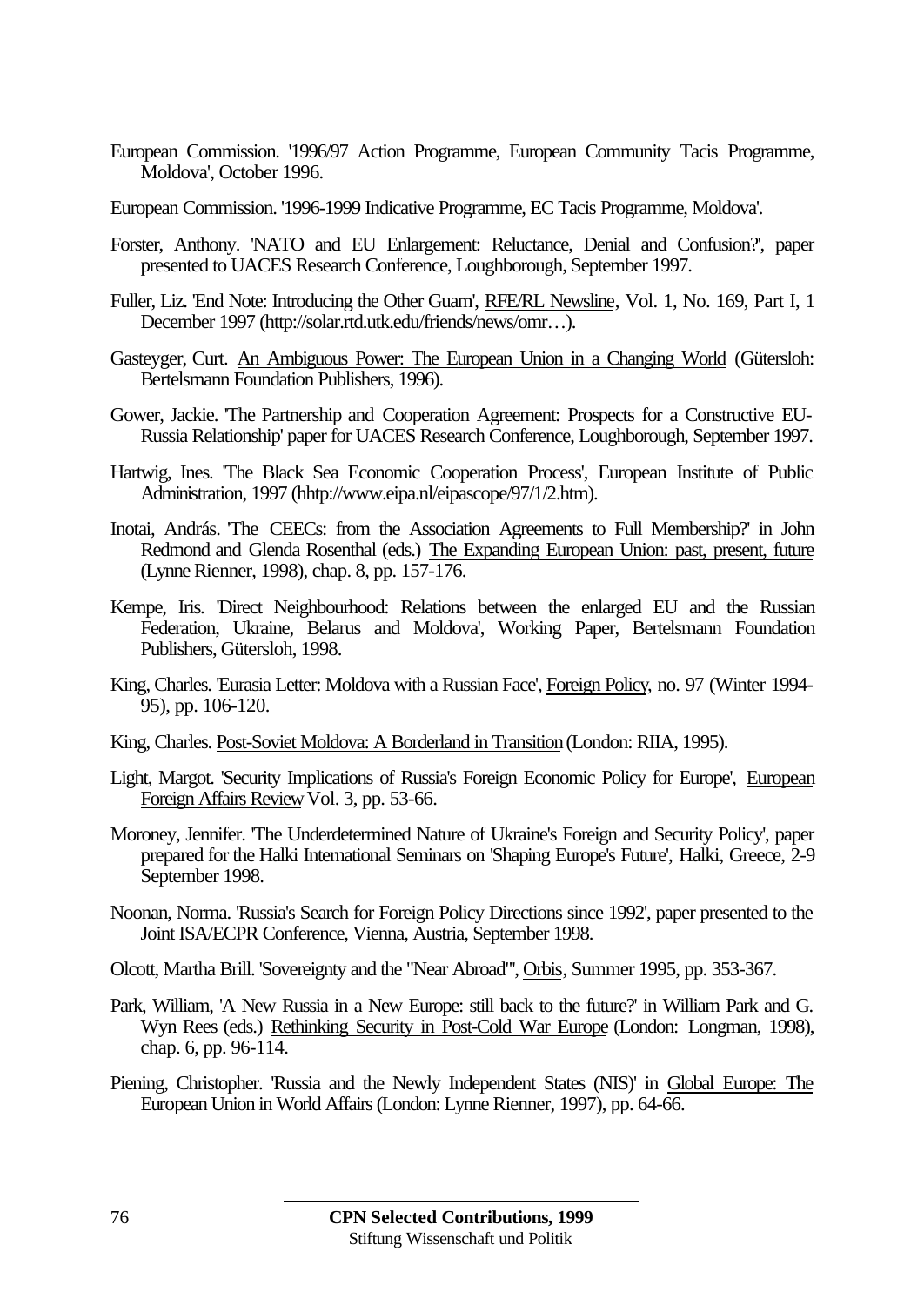- Radvanyi, Jean, 'Transports et géostratégie au sud de la Russie', Le Monde Diplomatique, Juin 1998, pgs. 18 & 19.
- Sakwa, Richard, and Mark Webber. 'The Commonwealth of Independent States Stagnation and Survival', Europe-Asia Studies, forthcoming March-May 1999.
- Shafir, Michael. 'Endnote: Walking the Moldovan Tightrope', RFE/RL Newsline, Vol. 1, No. 86, 1 August 1997 (http://hri.org/balkans/refel/97-08-01.rferl.html).
- Ueta, Takako. 'The Stability Pact: from the Balladur Initiative to the EU Joint Action' in Martin Holland (ed.) Common Foreign and Security Policy: The Record of Reforms (London: Pinter, 1997) chap. 5, pp. 92-104.

Wohlfeld, Monika (ed.) 'The Effects of Enlargement on Bilateral Relations in Central and Eastern Europe', Chaillot Papers, No. 26, June 1997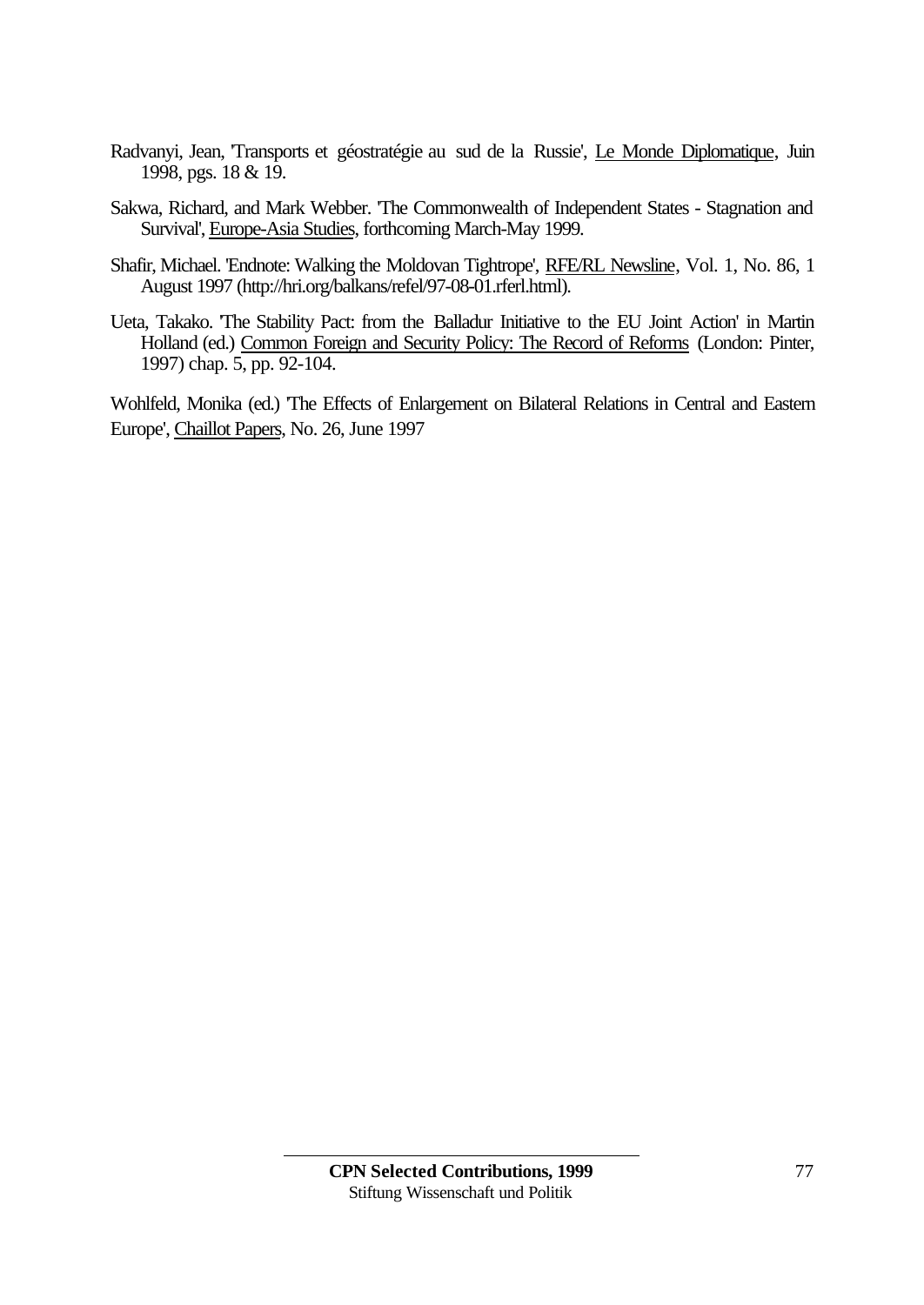# II. Fact Sheets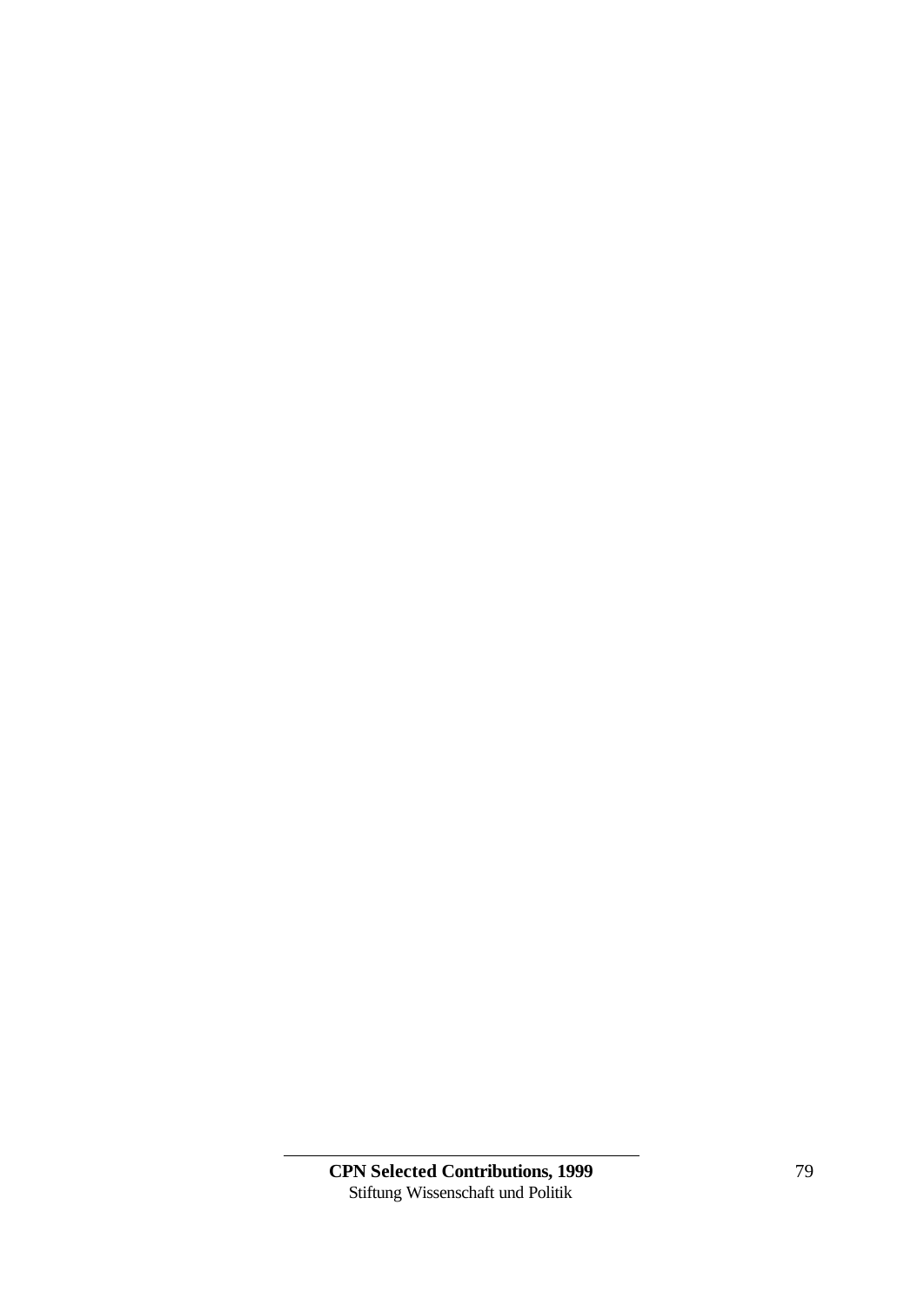# The Republic of Moldova: Foreign and Security Policy

### *Klemens Büscher*

### *I. Foreign and Security Priorities*

### 1. Codified Principles

The Moldovan Parliament adopted the country's first democratic Constitution on 28 July 1994 at a time when it was dominated by Agrarian Democrats and Socialists. The document proclaims the Republic of Moldova a neutral, sovereign, independent and indivisible state. In Article 11 Moldova declared i) its permanent neutrality and ii) the inadmissibility of the stationing of foreign military units on its territory.

These provisions are repeated in several Parliamentary decisions related to Moldova's foreign and security policy. In February 1995 the legislature adopted the country's foreign policy concept, which stipulates that Moldova "will pursue a policy of permanent neutrality and assumes not to participate in armed conflicts, political, military or economic alliances that have the aim of preparing for war." In addition, it is laid down that Moldova's foreign policy is based on the principles of transparent relations with all countries, on non-interference in the internal affairs of other countries and on the supremacy of human interests over ideological interests.

The national security concept adopted by Parliament on 5 May 1995 states that the country will not permit foreign troops to be deployed or foreign military bases to be established on its territory. This concept later served as the basis of a Law on State Security adopted on 31 October 1995. Finally, the military doctrine was adopted on 6 June 1995 which confirms and reiterates both the Constitutional principle of permanent neutrality and the prohibition of the deployment of foreign troops, with the exception of cases involving peacekeeping contingents deployed according to international agreements. Foreign troops deployed on Moldovan territory have consistently been regarded as a source of military threat to the country's security.

### 2. Priorities of the Political Elites

Although the ruling elites have changed since 1995, the codified principles of foreign and security policy have not been called into question. Even the right-wing parties, which are now part of the coalition Government together with the centrists, did not voice objections to the foreign policy principles. The issues of neutrality and the deployment of foreign troops are obviously related to Russia's former 14th Army (now Operational Group of Russian Forces), which is still deployed in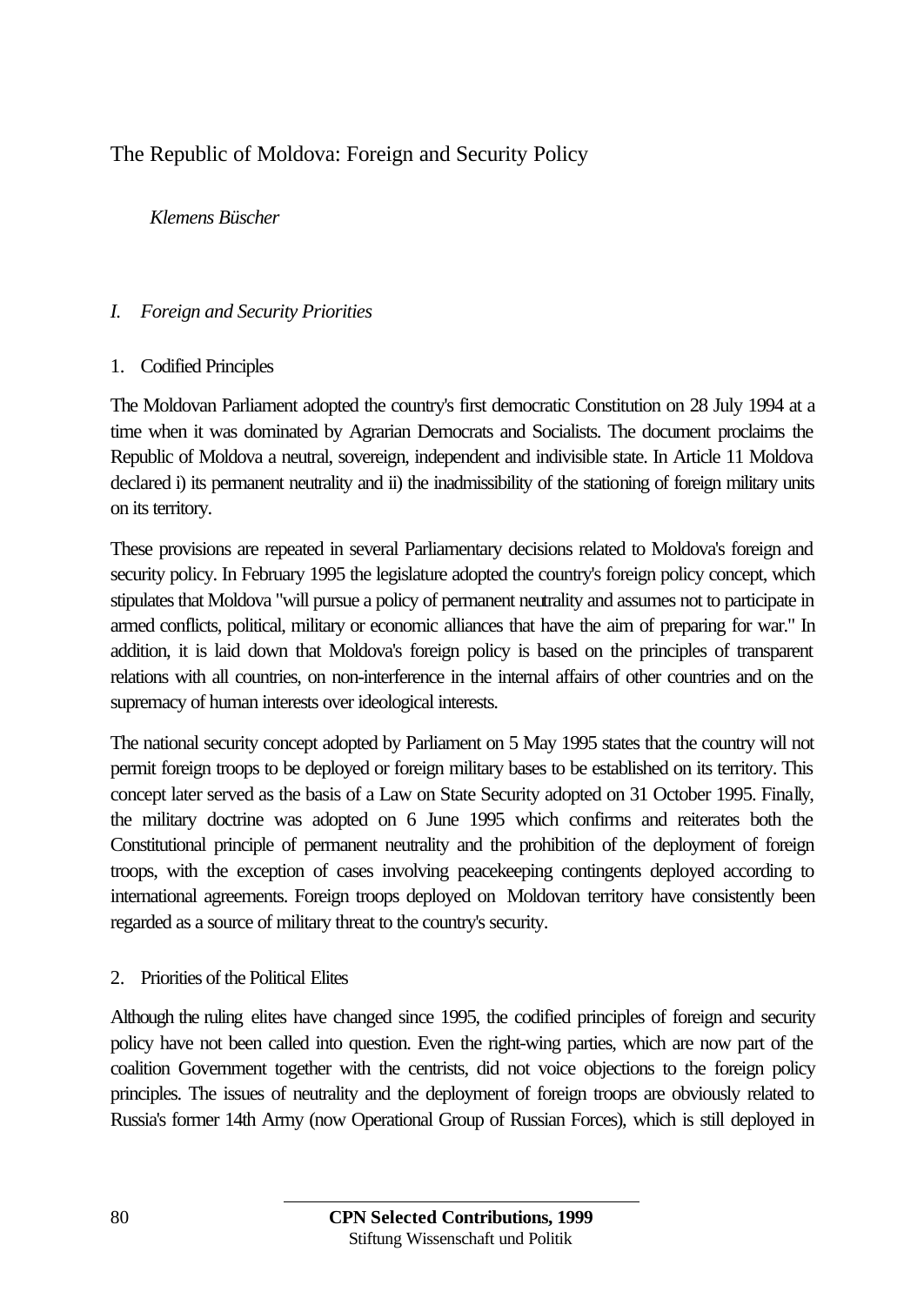Transnistria. Thus, neutrality is seen as an important lever to assert and ensure effective independence.

President Petru Lucinschi, who was Chairman of Parliament in 1995, adheres strictly to the principle of neutrality. After being elected President he made clear statements that with these general principles remaining irrevocable, Moldova's strategic priority is an integration into European structures. There is a broad consensus in the political elite that eventual membership in the European Union should be regarded as the long-term objective of Moldovan foreign policy. However, the ruling parties associate this foreign policy priority with different implications. The centrists also accept membership in the CIS, given Moldova's geographical location, political culture, ethnic composition and trade relations. In contrast, the right-wing parties would like to see the country distance itself from the sphere of Russian influence. Membership in NATO, however, is not an option openly favoured by the Right as it would break the neutrality principle. Moreover, it is assessed as a completely unrealistic option for the foreseeable future. It should be noted, however, that the Popular Front, a constituent part of the ruling Democratic Convention, is sympathetic towards an eventual unification with neighbouring Romania which is itself striving to join NATO. On 21 April 1998 the centrists and the right-wingers signed a coalition agreement stipulating that a Government approved by the coalition will strive for European integration as well as for "strengthening the co-operation with Russia and the other CIS partners". Thus, the centrists who had (and continue to have) the theoretical alternative of allying with the Communist Party managed to force their views upon the coalition.

Notwithstanding the rather hypothetical discussions about the country's strategic orientation, leading figures in Moldovan politics are united around the principal objective that, given the deep financial and economic crisis, any foreign policy must above all serve the economic recovery of the country. Therefore, economic interests, besides the fundamental aim of ensuring independence, can be identified as main priority of Moldova's current foreign policy.

# *II. Bilateral Relations*

# 1. The Russian Federation

Relations with Russia are at the core of Moldovan policy since they are closely connected with the country's independence and territorial integrity. Russia is Moldova's major trading partner and receives 60 percent of Moldovan exports, and, as a result, the current financial crisis in Moscow is felt strongly in Chisinau. A bilateral Basic Treaty on Friendship and Co-operation was signed in 1990 but has not yet been ratified by the Russian Duma. In June 1998 the Moldovan Speaker Dumitru Diacov agreed with his Russian counterpart Gennadi Seleznev that a new Basic Treaty must be drafted, thus meeting the long-standing demands of the Duma's deputies – the original document, dating from the Soviet period, is seen as "historically outdated".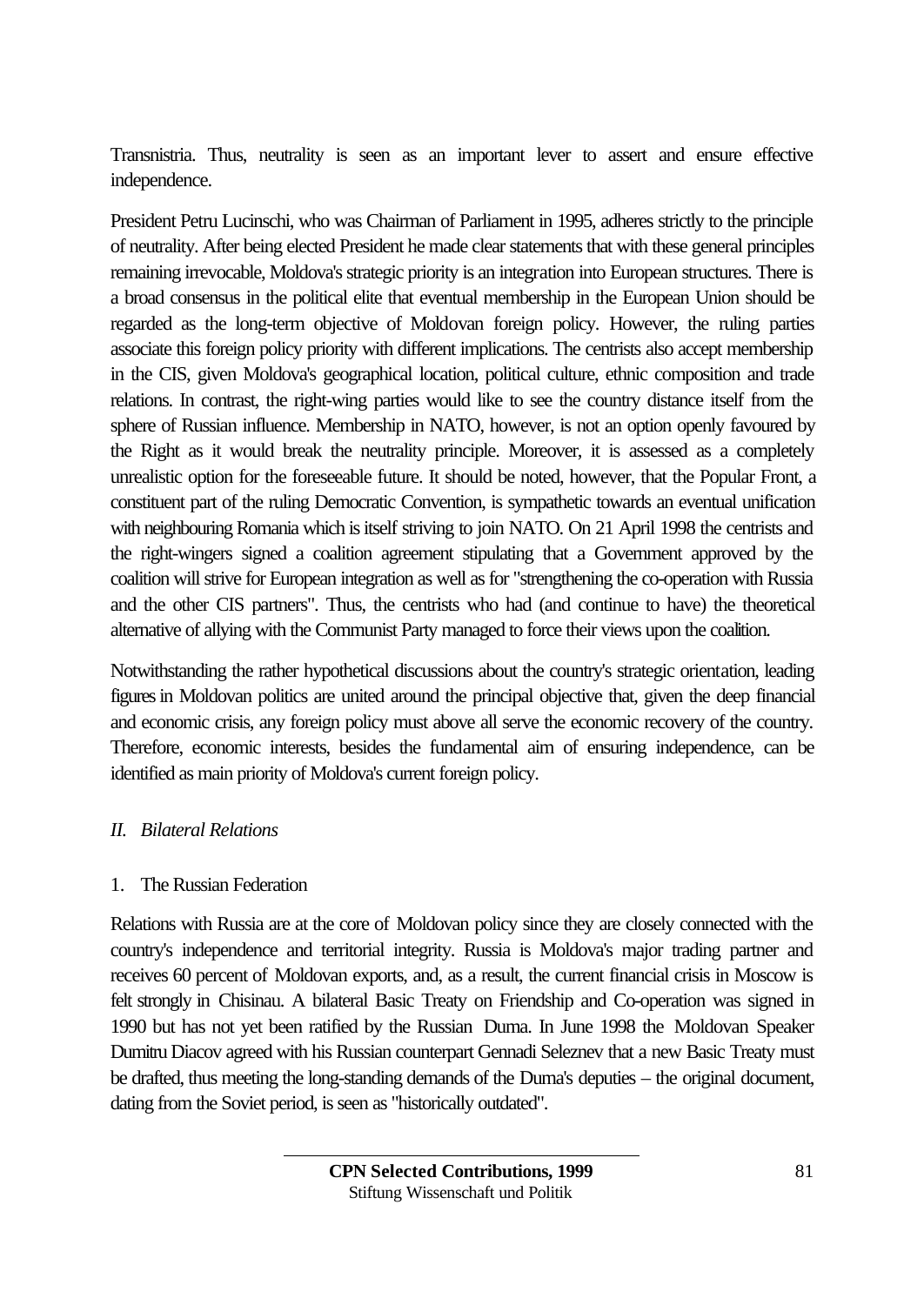Crucial issues in bilateral relations include Moldova's dependence on energy deliveries and the withdrawal of Russian troops stationed in Transnistria. Almost all Moldova's gas, crude oil and petrol, two thirds of its diesel and one third of its coal come from Russia. Moldova is in debt to Russian for such energy supplies to the tune of nearly US\$ 600 million, of which about 50% accounts for Transnistria's share. In total, the external debt for which the state is liable reached about US\$ 1.2 billion in the spring of 1998, equalling more than 50% of Moldova's GDP. The Russia company RAO Gasprom repeatedly reduced gas deliveries following Moldova's failure to pay its debt. In order to settle part of the debts, the Moldovan Government agreed to transform the state gas company into a Russian-Moldovan joint stock company "Moldovagaz" giving Gasprom 50% of the stock.

The Operational Group of Russian Forces is a major concern for Moldova: besides violating the country's sovereignty it is seen as an important factor stabilising the separatist Transnistrian regime. On 21 October 1994 the Governments of Russia and Moldova signed an accord on the Army's exit from Moldova within three years. However, the Russian Duma has failed to ratify the accord. Instead, "patriotic" Duma deputies voice strong support for Tiraspol's striving to keep the Army in Transnistria. The Russian Government holds that according to the agreement withdrawal is to be synchronised with a settlement of Transnistria's status. Meanwhile the Operational Group's overall strength has been reduced from 7000 to about 2500. 500 troops act as peacekeepers in the security zone along the Dniestr together with Moldovan and Transnistrian troops. The withdrawal problem is complicated by huge stockpiles of ammunition located in the region which have to be destroyed or removed. Tiraspol claims ownership of the ammunition and equipment in the event of a Russian withdrawal.

### 2. Romania

Due to historical and ethnic links and the weak but noisy nationalist forces on both sides of the Pruth which are striving for unification, Moldovan-Romanian relations are quite delicate. Although negotiations on a basic bilateral treaty resumed after new presidents were elected in both countries in late 1996, the pending treaty has not yet been finalised. The most sensitive problem is how both sides will address the Molotov-Ribbentrop-Pact which led to the annexation of Bessarabia by Stalin and consequently to Moldovan-Romanian separation.

Notwithstanding occasional irritations between the ruling elites, general political and economic relations have improved between the two. Romania occupies second place in Moldova's exports and third place in its imports. Throughout the seven months of 1998, trade between the two states rose by 36.4 percent as compared to the same period of 1997. Relations in the cultural and educational fields have also intensified now that the Moldova's nationalist Right has returned to power.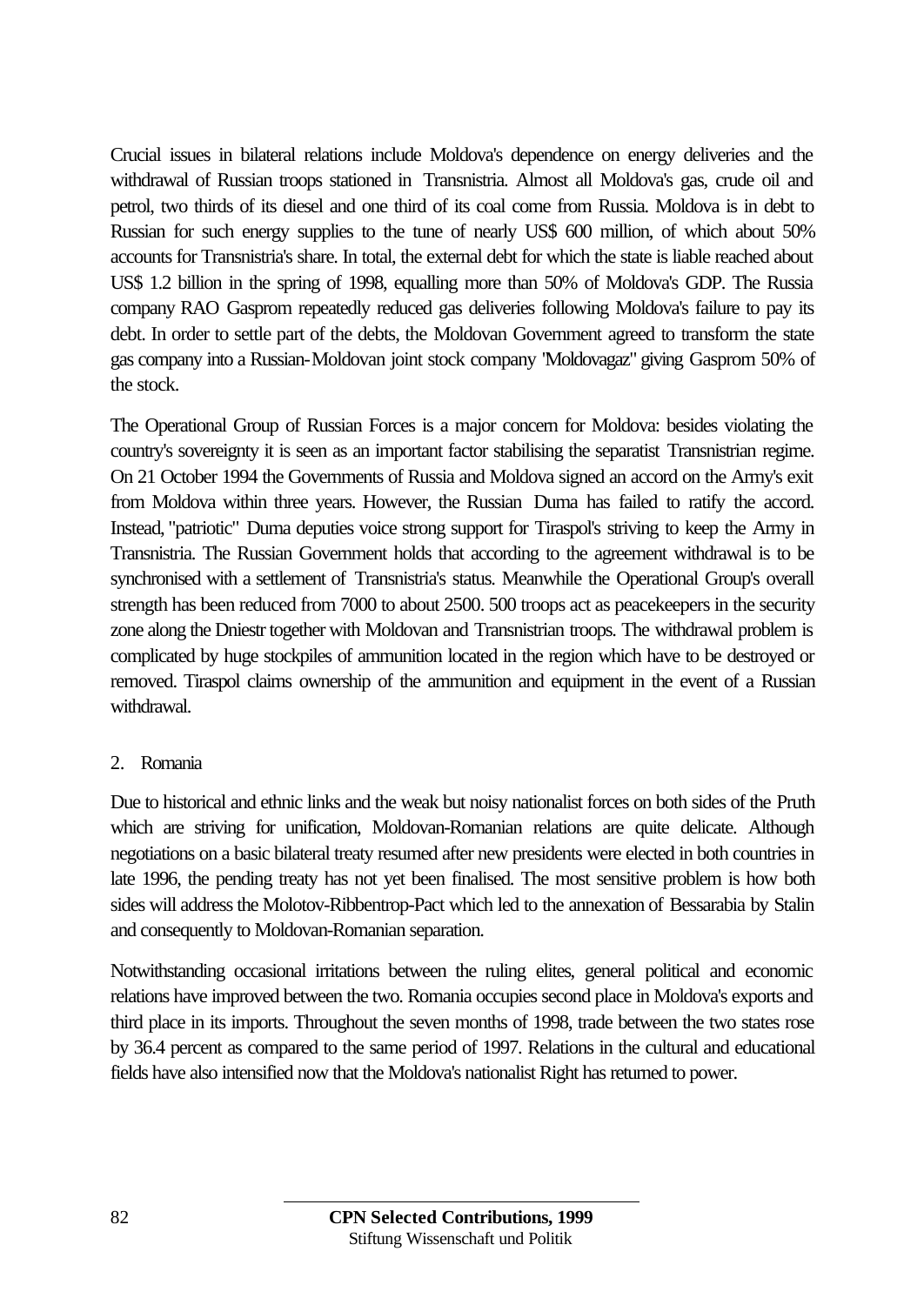# 3. Ukraine

President Lucinschi said in September 1998 that Moldova "treats Ukraine as its main political and economic partner." In March 1997 the heads of state announced their intention to establish a bilateral free trade zone. Ukraine ranks second in Moldova's imports and third in its exports. A long-term agreement on economic co-operation is to be negotiated this year. Ukrainian President Leonid Kuchma is scheduled to pay a visit to Chisinau in late October.

The bilateral Basic Treaty of Friendship and Co-operation signed in 1992 was ratified by both Parliaments in late 1996. In contrast, negotiations on an agreement over border delineation are proceeding slowly and several major border disputes remain to be settled. Plans to build an oil transfer terminal in Moldova are stirring opposition in Ukraine, since the terminal is situated on Moldova's sole, and extremely small, strip of the Danube's left bank south of the village of Giurgiurlesti. Since the common border is not yet established, Ukraine arbitrarily fenced off a section of the Danube estuary, thus restricting Moldova's narrow outlet to Giurgiurlesti.

Progress is being made with regard to Ukraine's involvement in the negotiations between Chisinau and Tiraspol. Acting as a mediator alongside Russia and the OSCE since 1995, Ukraine agreed in June 1998 to send ten peacekeepers to the security zone to act as additional military observers. Chisinau urges Kiev to further enhance its involvement in conflict resolution attempts.

# 4. Relations with Other Countries

Relations with the United States are of the "highest priority" for Moldovan Foreign Minister Nicolae Tabacaru. He paid a week-long official visit to Washington in August 1998. One of the visit's most important results was the inclusion of Moldova in the "US Action Plan for South Eastern Europe" alongside Romania, Bulgaria, the Former Yugoslav Republic of Macedonia (FYROM) and Slovenia. This initiative launched in late 1997 is aimed at creating a zone of security and stability in southeastern Europe. Chisinau hopes for increased assistance from Washington for internal reforms as well as support in resolving the problem of Russian troop withdrawals.

A milestone in Moldovan foreign relations was the visit of French President Jacques Chirac in early September 1998, the first official visit to Moldova by a European Union leader. Bilaterally, the talks centred upon the improvement of economic and cultural relations. Predominantly romanophone Moldova is the only CIS country participating in the France-led Francophone Movement. Bilateral contacts have intensified since Moldova opened its embassy in Paris in 1997, with ex-Foreign Minister Mihai Popov as ambassador. Beyond this bilateral focus, Chirac's visit was interpreted as a signal that France may become the main supporter of the process of Moldova's integration into the EU.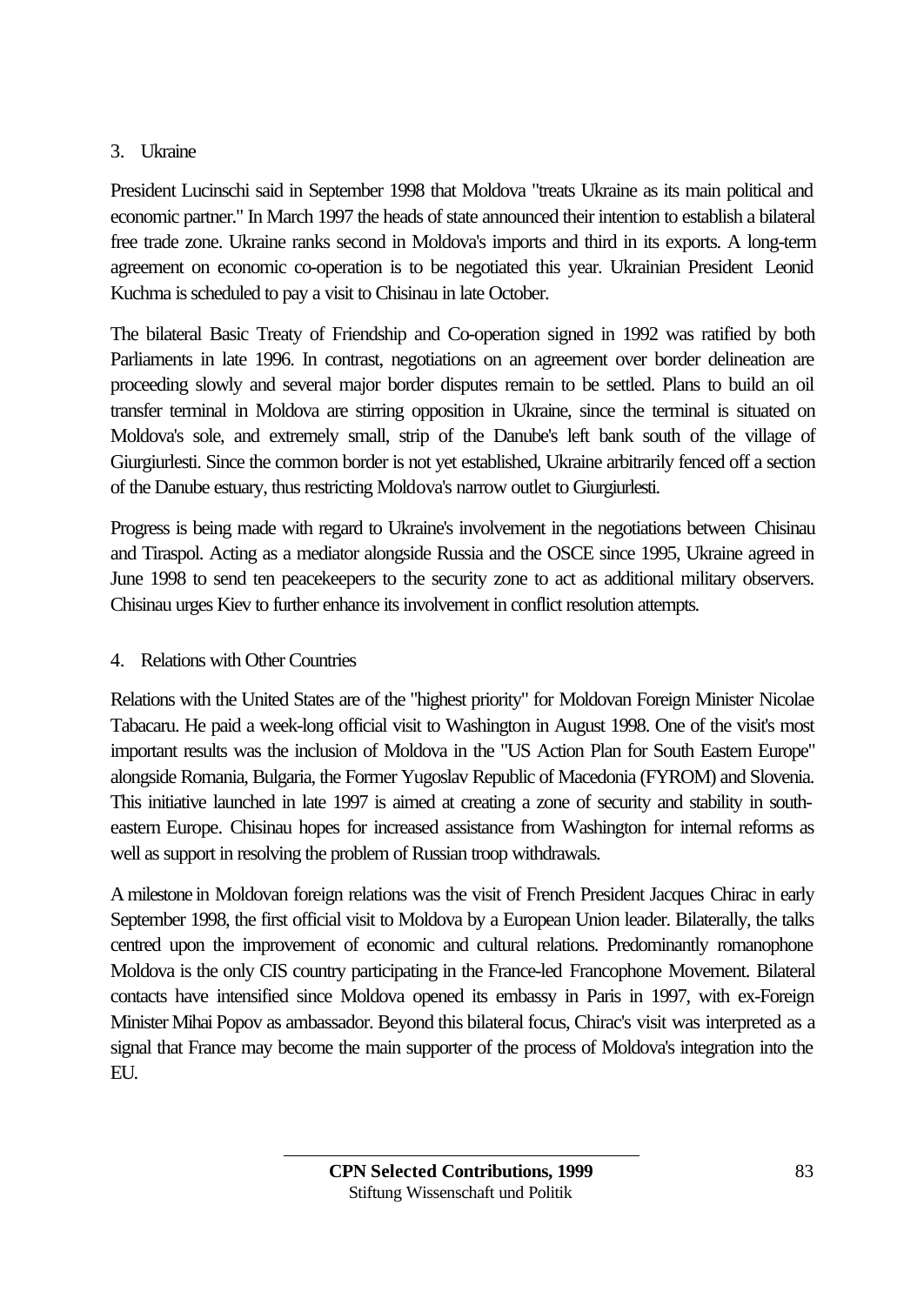Relations with Turkey improved considerably after Chisinau settled the Gagauz problem. Turkish President Demirel paid a visit to Moldova in June 1998 where he thanked Moldova for the autonomy solution of Gagauzia and pledged a grant of US\$ 35 million in credit.

Moldova maintains bilateral military co-operation with Romania, Ukraine, Russia, Belarus, Bulgaria, the US and Hungary. The corresponding agreements include joint exercises, military education and technical co-operation.

### *III. Multilateral Co-operation*

### 1. Moldova in the CIS

Moldova ratified its CIS membership in April 1994 but only after Russia exerted considerable pressure on Chisinau. The country participates fully in economic and partly in political co-operation within the Commonwealth. In October 1997 Chisinau hosted a CIS summit meeting for the first time, the results of which were, as usual, rather sparse. The failure of the CIS to contribute to a solution to the various separatist problems in its member states discredits the organisation in the eyes of many Moldovan observers.

Moldova has not joined the CIS 1992 Tashkent agreement on military co-operation. Since 1992 Moldova has, regardless of its leadership, emphasised that its neutral status excludes any kind of participation in CIS military structures. This position was most recently confirmed at the CIS Special Interstate Forum in Minsk on 15-16 September 1998, when the Moldovan delegation proposed to exclude political-military co-operation from the CIS agenda.

### 2. Co-operation with NATO

In March 1994, Moldova became the twelfth state to enrol in NATO's Partnership for Peace programme. The Moldovan President made it clear, however, that the country does not intend to raise the possibility of eventual NATO membership and an Individual Partnership Programme for the period 1996-1998 was adopted in March 1996. Moldovan troops participated in several PfP manoeuvres, beginning in 1996 with a manoeuvre in Ukraine. The first PfP exercises in Moldova involving Moldovan and US Army medical troops were held in May 1997. In September 1998 the Moldovan military took part in exercises in Ukraine and Macedonia.

As far as NATO enlargement is concerned, Chisinau maintains a rather "diplomatic" position: Moldova has never regarded enlargement of NATO as a threat to its security, nor has it raised objections to eventual Romanian or even Ukrainian membership. At the same time, Chisinau is eager to stress that enlargement must not create tensions or dividing lines in Europe and that Russia's interests have to be taken into account.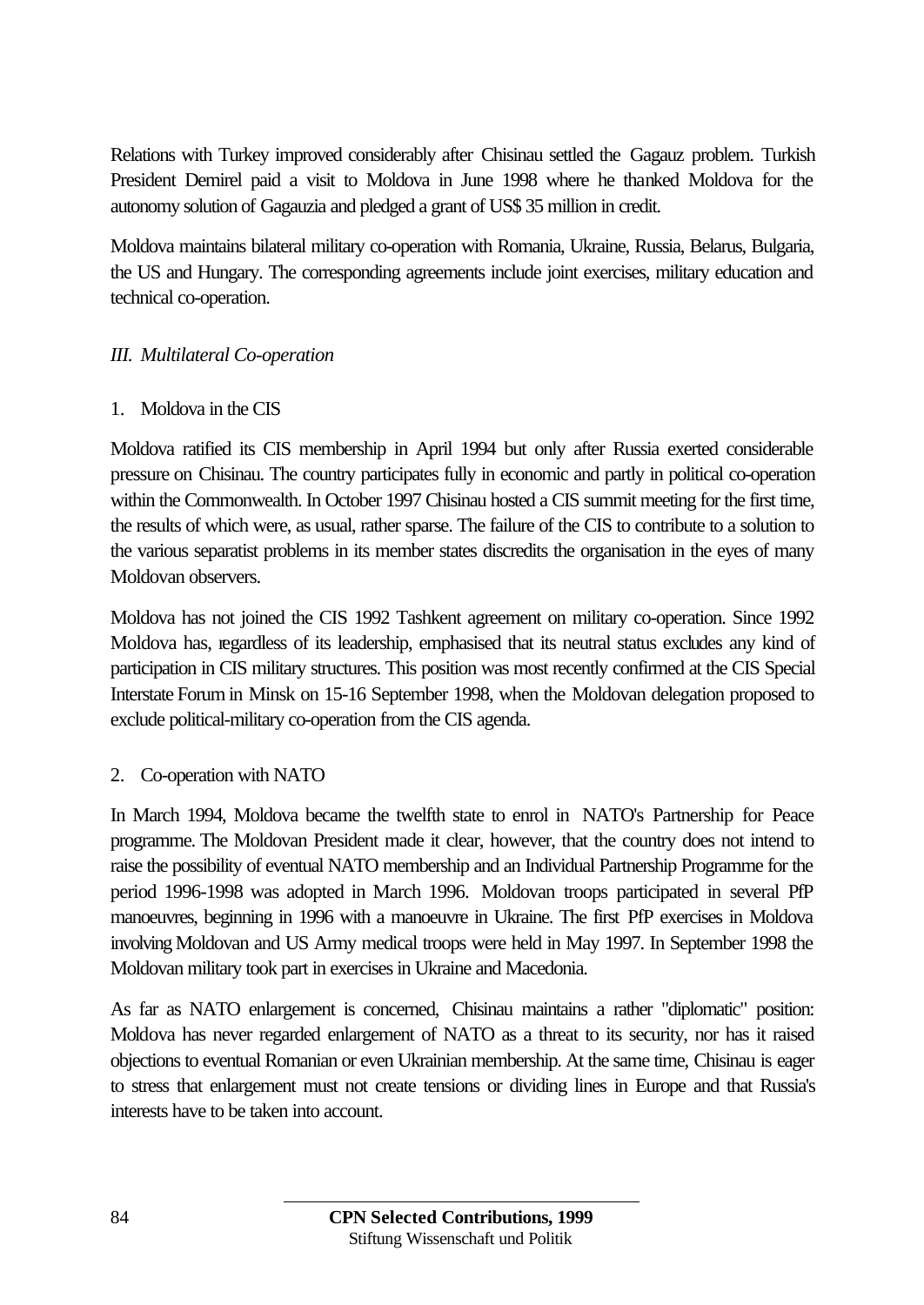# 3. Relations with EU

The Partnership and Co-operation Agreement (PCA) between the EU and Moldova, signed in November 1994, came into force on 1 July 1998. The PCA superseded an Interim Agreement on Trade and Related Aspects, which entered into force on 1 May 1996. The PCA aims to support Moldova's on-going transition to a market economy and liberal democracy. In order to implement its provisions, however, further efforts are needed from Moldova to adapt its legislative framework in various economic and commercial domains as well as in its administrative practices.

In December 1997 President Lucinschi requested support from EU leaders for the idea of Moldova starting negotiations on gaining EU associate membership, adding that Moldova hopes to become a full member one day.

# 4. Other International Organisations

In June 1995 Moldova was the first CIS country to become a member of the Council of Europe. This was widely seen as an acknowledgement of the country's significant progress in democratising its political life and building civil society. Intense efforts were made in Moldova to amend the Constitution and national legislation to comply with the European Convention on Human Rights.

Membership in the OSCE is of central importance with regard to the unresolved questions related to the breakaway region. At the OSCE summit meeting in Lisbon in December 1996 the final document approved unanimously by the participants called for the "early, orderly, and complete withdrawal of Russian troops." Most recently, OSCE meetings in Vienna in July and in September 1998 increased the pressure on Moscow, charging Russia with ignoring previous commitments to pull its troops out. A permanent OSCE Mission to Moldova was established in 1993 to facilitate negotiations between Chisinau and Tiraspol for a lasting political settlement of the Transnistrian conflict. Besides acting as mediator in the negotiation process, the OSCE Mission is charged with "closely following" the withdrawal of the Russian troops.

The Republic of Moldova is a founding member (June 1992) of the Black Sea Economic Cooperation (BSEC), the main role of which is seen by Moldova as promoting trade and economic relations as well as ensuring regional stability.

# 5. Multilateral Regional Co-operation Initiatives

Trilateral co-operation with Romania and Ukraine is an emerging priority for Moldova. In July 1997 the three Presidents declared their willingness to create two tripartite Euroregions (Lower Danube and Upper Pruth) and to set up a free trade area. The next trilateral Presidential summit is scheduled for late October 1998. The sides intend to review their economic relations and to discuss matters pertaining to the activities of the "Lower Danube" Euroregion.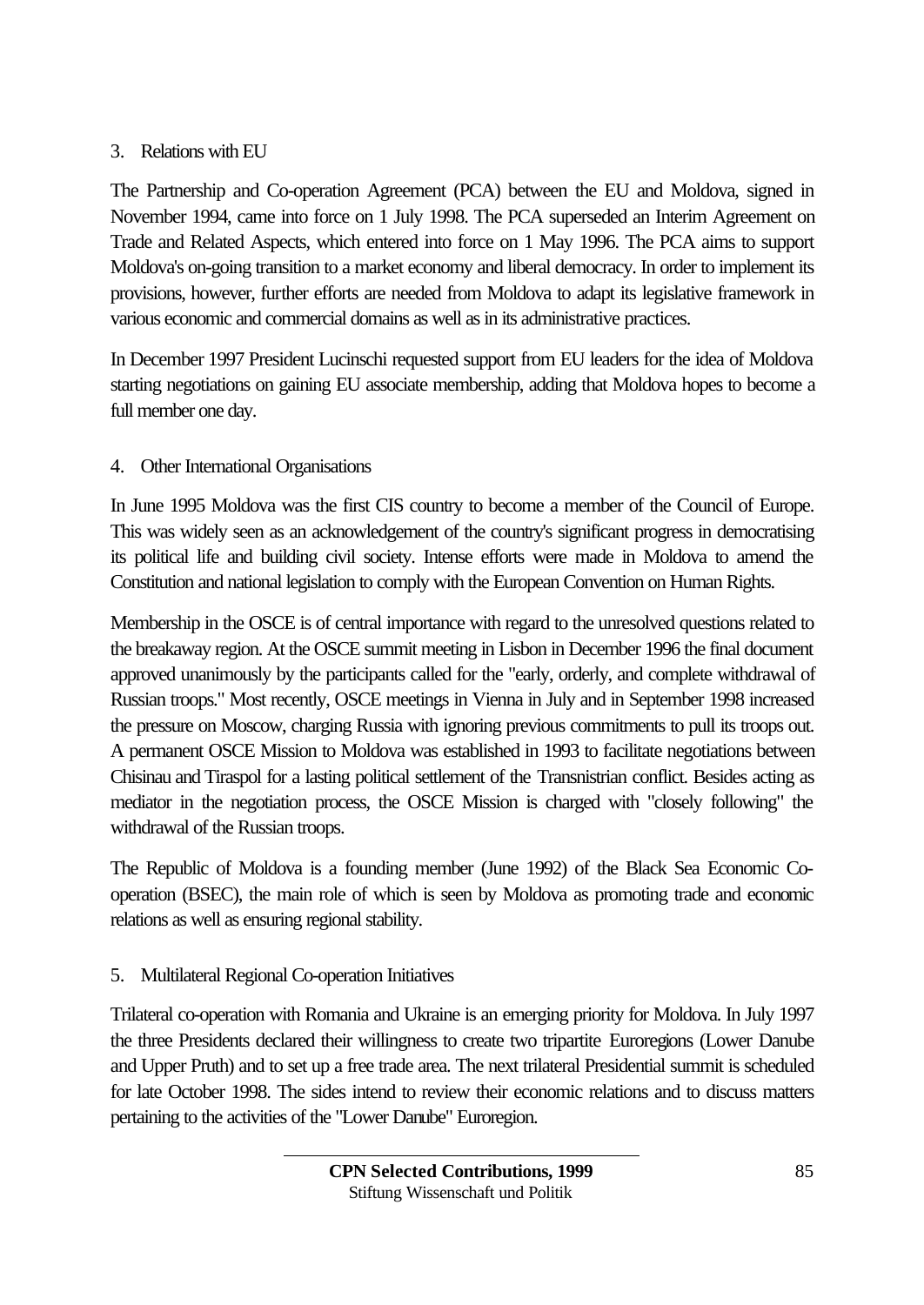A loose alliance links Moldova with Georgia, Ukraine and Azerbaijan (GUAM). The main strategies of the group are to counter-balance Russian influence in the CIS, intensify economic co-operation, and resolve separatist problems. Additionally, Moldova seeks to obtain access to oil springs from the Caspian Sea.

An international summit meeting on creating an energy transportation corridor to link Asia and Europe in early September 1998 was called "a historic event" by Moldovan President Lucinschi. The Forum gathered over 30 nations in Baku in order to create a energy transportation corridor linking Europe, the Caucasus and Asia (TRACECA), thus restoring the old "silk way".

### *IV. Moldova in the European Security Architecture*

Before 1991, the territory of Moldova with a heavy concentration of MIK formed part of the Soviet Odessa Military District and was designed to serve as a springboard for Moscow's operations against the Balkans in the event of war. With the disintegration of the USSR Moldova lost its global strategic significance, although some people like former commander of Russia's 14th Army General Alexander Lebed continued to call the Dniestr a "key to the Balkans". In contrast to Ukraine, Moldova is not a key component in hegemony aspirations of Russian "national-patriotic" forces. In the same way, the existence of an independent Moldova is an important component but hardly a "keystone in the arch" of a European security architecture. Rather Moldova is located at a crossroads where the interests of several states intersect.

Today, the country is closely bound in two opposite directions. The ethnic affinity link to neighbouring Romania is strong enough to establish a "special relationship" with that country even though unification is extremely unlikely. At the same time there is a certain historical and emotional link to Russia and Ukraine, at least for large parts of the population. Moreover, Moldova finds itself in economic double dependency on Russia (Gasprom) and the West (IMF and World Bank). Internally, independence has yet to be consolidated. The social and economic crisis appears dramatic, the secessionist problem remains unresolved and the national identity is under-developed. The potential of spill-over makes these domestic uncertainties an issue of regional security.

Given these factors, Moldova must balance its foreign policy between Russia and the West. A consistent policy of neutrality and non-adherence to any military alliance seems to be the most widely accepted role for Moldova in the European security architecture. Politically and economically, the country can contribute to and participate in regional co-operation, European integration, and transport and communication networks linking Europe and Asia. At the same time, strengthening the independence and ensuring the territorial integrity of Moldova will substantially reduce security risks.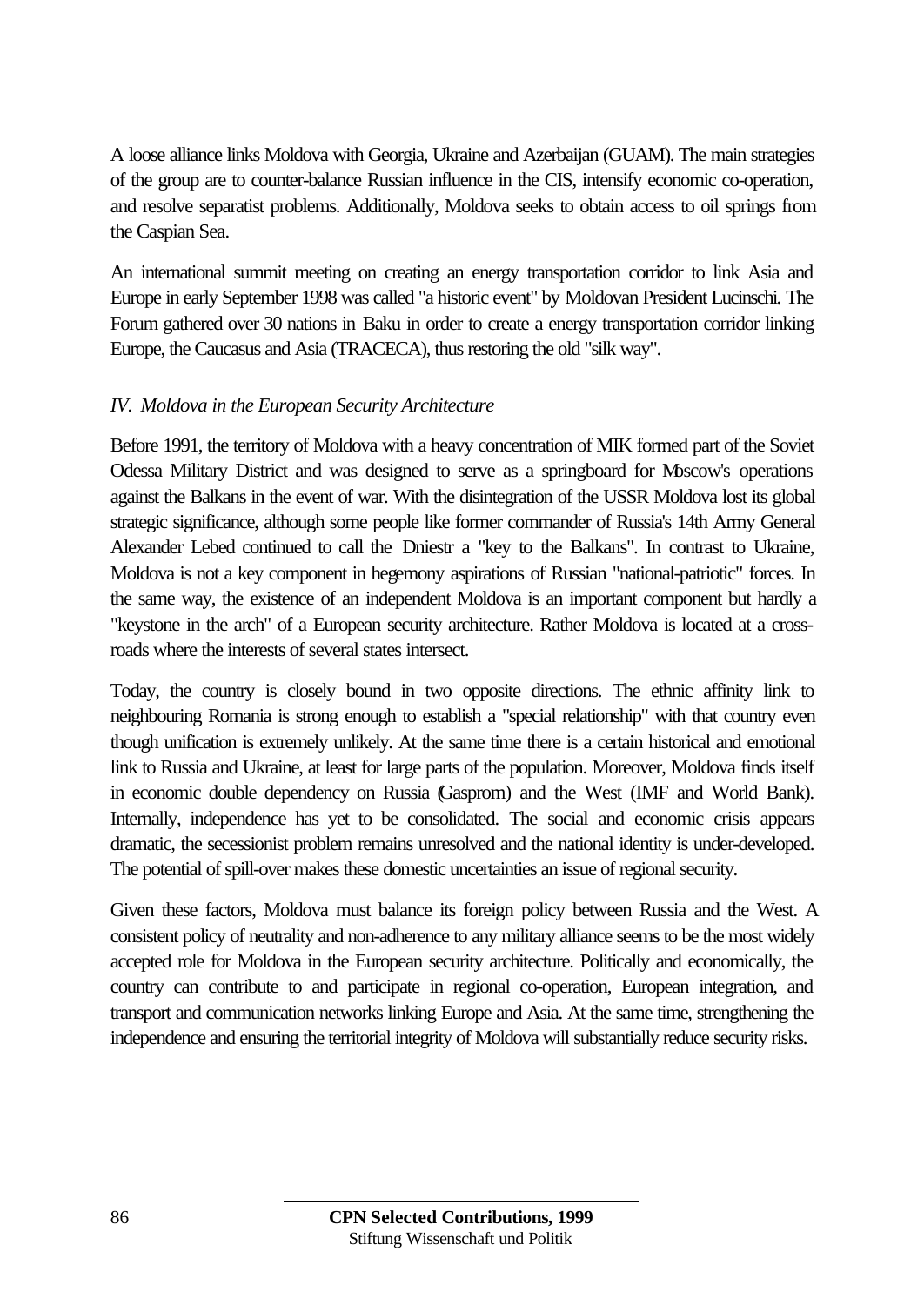# The Republic of Moldova: Domestic Politics

## *Klemens Büscher*

### *I. The Main Actors in Moldovan Politics*

The Moldovan Constitution, adopted on 28 July 1994, provides for a "mixed" parliamentarypresidential system, with an popularly elected executive President and a Government which is to be approved by the Parliament.

Unlike other post-Soviet countries, there are no powerful economic or regional actors behind the façade of constitutionally established institutions in Moldova. There is no *Gasprom* or *Dnipropetrovsk clan* exerting decisive influence on legislative or executive structures. This is partly due to the secession of Transnistria, where the most powerful MIK and energy industry is located.

### 1. Parliament Factions and Parties

The second free parliamentary elections were held on 22 March 1998. International observers from the OSCE, the Council of Europe and a number of NGOs concluded that the elections themselves were completely successful, though improvements with regard to the legal framework could still be made. The parliamentary elections led to a real, peaceful political change and thus demonstrated substantial advances in the process of the country's democratisation. Although the party system in Moldova is far from being consolidated, politicians and parties can on the whole be classified into clear political-ideological positions.

For the first time centre-right forces now represent the majority of deputies. In contrast to the previous legislature which opposed the President's moderate reform course, there is now a general consensus between the leading political forces in Moldova to speed up reform policy. Only four parties or alliances managed to pass the 4% threshold required to obtain any seats meaning that 24% percent of the votes cast went to unsuccessful candidates and parties.

The *Democratic Convention of Moldova* (DCM), formed after the presidential election, is a reform-oriented coalition grouping consisting primarily of the nationalist Christian-Democratic Popular Front and the Party of Revival and Harmony led by ex-President Mircea Snegur. With 19.4% of the vote, the DCM obtained 26 of 101 mandates in the new legislature. The DCM represents moderate and extremist pro-Romanian intellectuals as well as followers of the still popular ex-President among the rural ethnic Moldovans.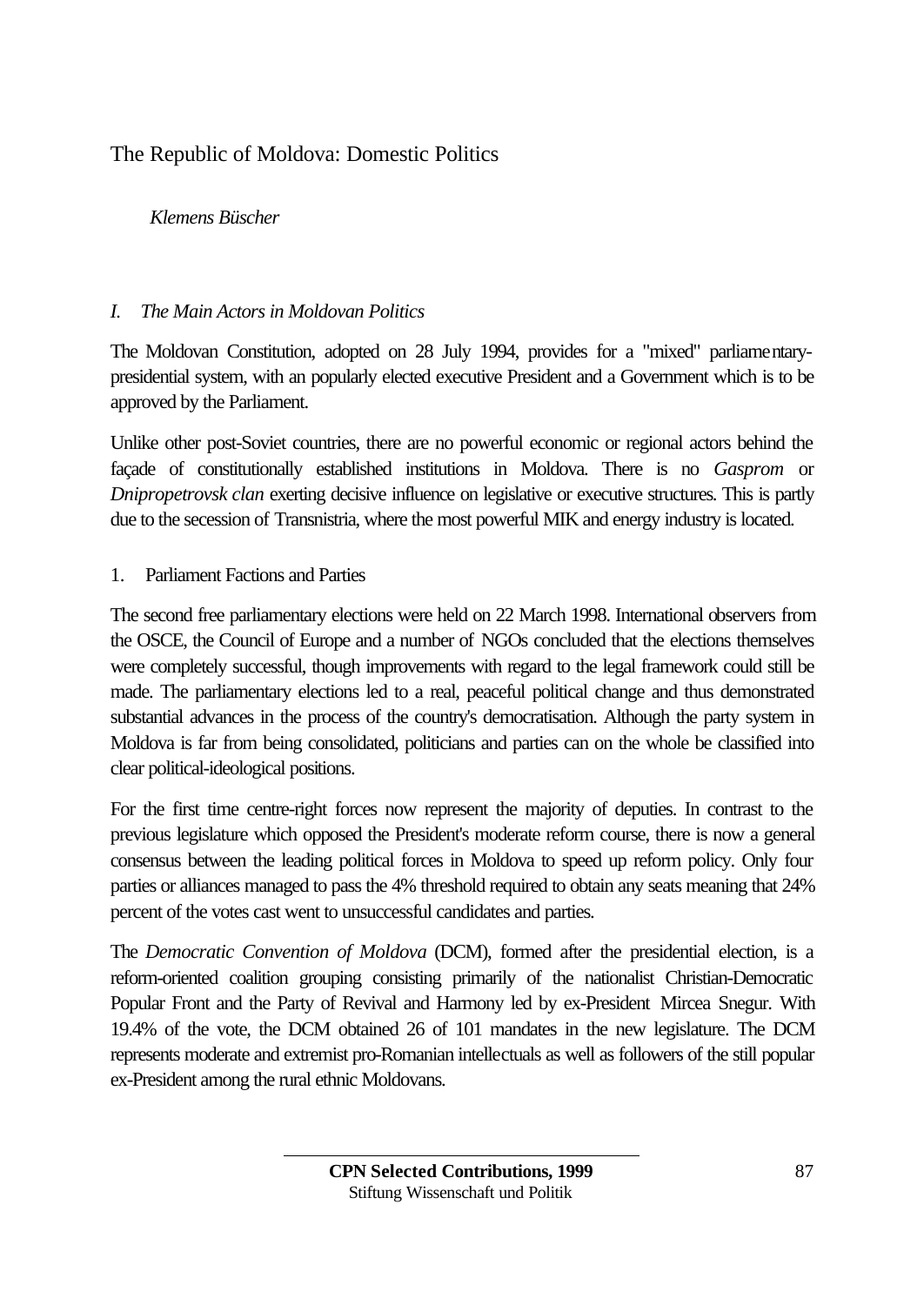The second right-wing grouping, the *Party of Democratic Forces* (PDF) is led by the moderate intellectual Valeriu Matei and gained 11 members in the Parliament (8.8% of the votes). Its anti-Communist, reform-oriented positions are to a large extent comparable to those of the Democratic Convention. Like the DCM, the PDF is a purely ethnic Moldovan party. A merger of the PDF into the DCM before the elections was prevented by personal disputes as well as the steady popularity of Matei, which guaranteed the party's success even running independently.

The only centrist force in Parliament is the *Block for a Democratic and Prosperous Moldova* (BDPM, 24 mandates), formed by several groupings supporting President Petru Lucinschi, who nevertheless remains non-partisan. Led by Parliament Speaker Dumitru Diacov, the Block pursues a consistent reform policy, which at the same time attempts to avoid any social and political polarisation. In contrast to the right-wing parties, which favour a rapprochement or even ultimately unification with neighbouring Romania, the BDPM adheres to a strict policy of neutrality which maintains equal distance between Romania and Russia. The electoral Block, which is gradually transforming into a party, gets support from representatives of all ethnic groups.

The *Moldovan Communist Party* (MCP), headed by Vladimir Voronin, won 30% of the votes and 40 seats in Parliament. Voronin, a popular and skilled politician, successfully presents himself as a "newcomer" without responsibility for the mistakes made in the years since independence. His programme accentuates the nostalgic and anti-Western moods of the population. Groups supporting the MCP include nearly the entire left-oriented camp, the older Russian-speaking and urban population, and a section of the Moldovan voters in the country-side. Notwithstanding its clearly anti-reformist stance, the MCP tries to avoid the image of an extremist force, showing some flexibility towards reform and privatisation issues. The MCP is the only party with organisational structures covering the entire country.

Among the many parties not represented in parliament, the only one with a certain political weight is the former ruling *Democratic Agrarian Party of Moldova* (DAPM). It gained only a disastrous 3.6% of the total vote, thus failing to enter the legislature in the 1998 elections. Following several defections which began in 1994 the DAPM has weakened substantially but still can count on prominent figures like former Premier Andrei Sangheli and former Speaker Dumitru Motpan. In certain districts the DAPM polled 15%, so that a certain success is to be expected in the upcoming local elections (1999). Since the DAPM did badly in parliamentary elections, the influence of the agrarian nomenclatura pressing for farming subsidies has been reduced significantly.

The *Socialist Unity Block* – which ranked second in 1994 but was almost erased in 1998 (1.8%) – has since transformed itself into a local party concentrated in the predominantly Russian-speaking northern city of Balti.

The failure of the newly formed *Civic Alliance "Furnica"*, won only 3.3% of the votes, caused some surprise. This grouping was founded and extensively financed by representatives of new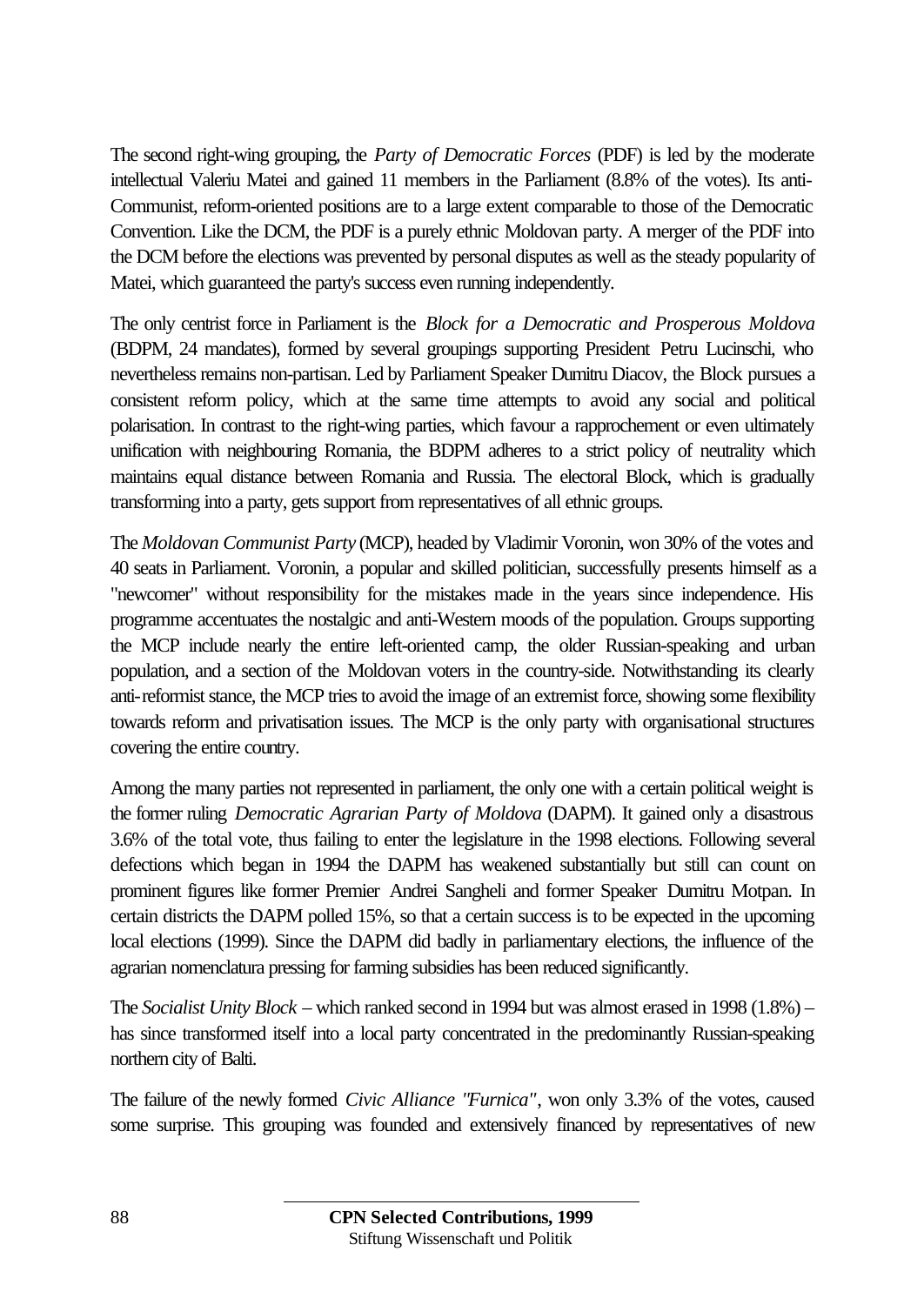Moldovan business. In spite of its professional electoral campaign "Furnica" did not attract Moldovan electors, who identify successful businessmen mainly with criminals. The failure of "Furnica" confirms the primacy of political instead of economic interests in this small and relatively under-developed country.

After protracted negotiations between the four parties in the parliament, a fragile centre-right coalition government of the DC, PDF and BDPM, formally known as *Alliance for Democracy and Reforms* (ADR), was created consisting of 61 of the Members. This left the Communists as the only party in opposition. BDPM-head Diacov was elected Chairman of Parliament, with Matei and the DC co-chairman Iurie Rosca as his deputies. Mircea Snegur holds the position of the Alliance chairman.

# 2. Government

The ADR agreed to distribute positions in the Government according to the ratio  $"2+2+1"$ corresponding to the three faction's size. The programme adopted by the ADR parties provides for socio-economic reforms in accordance with the requirements placed on Moldova by international financial organisations.

It took another month for the ADR to agree upon the portfolios of the new Government. President Lucinschi insisted on the re-appointment of Ion Ciubuc as Prime Minister. The new Ciubuc Cabinet was finally confirmed by the Parliament on 21 May by 59 votes in favour to 36 votes against. The new Government includes well-respected former cabinet ministers such as Valeriu Pasat (Defence) and Nicolae Tabacaru (Foreign Affairs), young reformers like the 37 year old Deputy Prime Minister Ion Sturza and the 36 year old Finance Minister Anatolie Arapu, but also some former ministers representing the old nomenclatura.

The non-partisan Prime Minister is himself seen as a moderate – others say hesitant –reformer who attempts to avoid any political polarisation and therefore sometimes shrinks back from consistent political decisions. During a radio interview in August he characteristically called on the population to "avoid politics" and to "concentrate on the usual work" in order to let the government resolve the problems.

Nevertheless, under pressure from the dramatic economic crisis and urged on by the young reformers, Ciubuc managed to set in motion several substantial reform projects. Most important was the adoption of a revised state budget for 1998 (the original budget adopted by the previous Parliament included unrealistic revenue projections as well as some populist but completely unaffordable social benefits).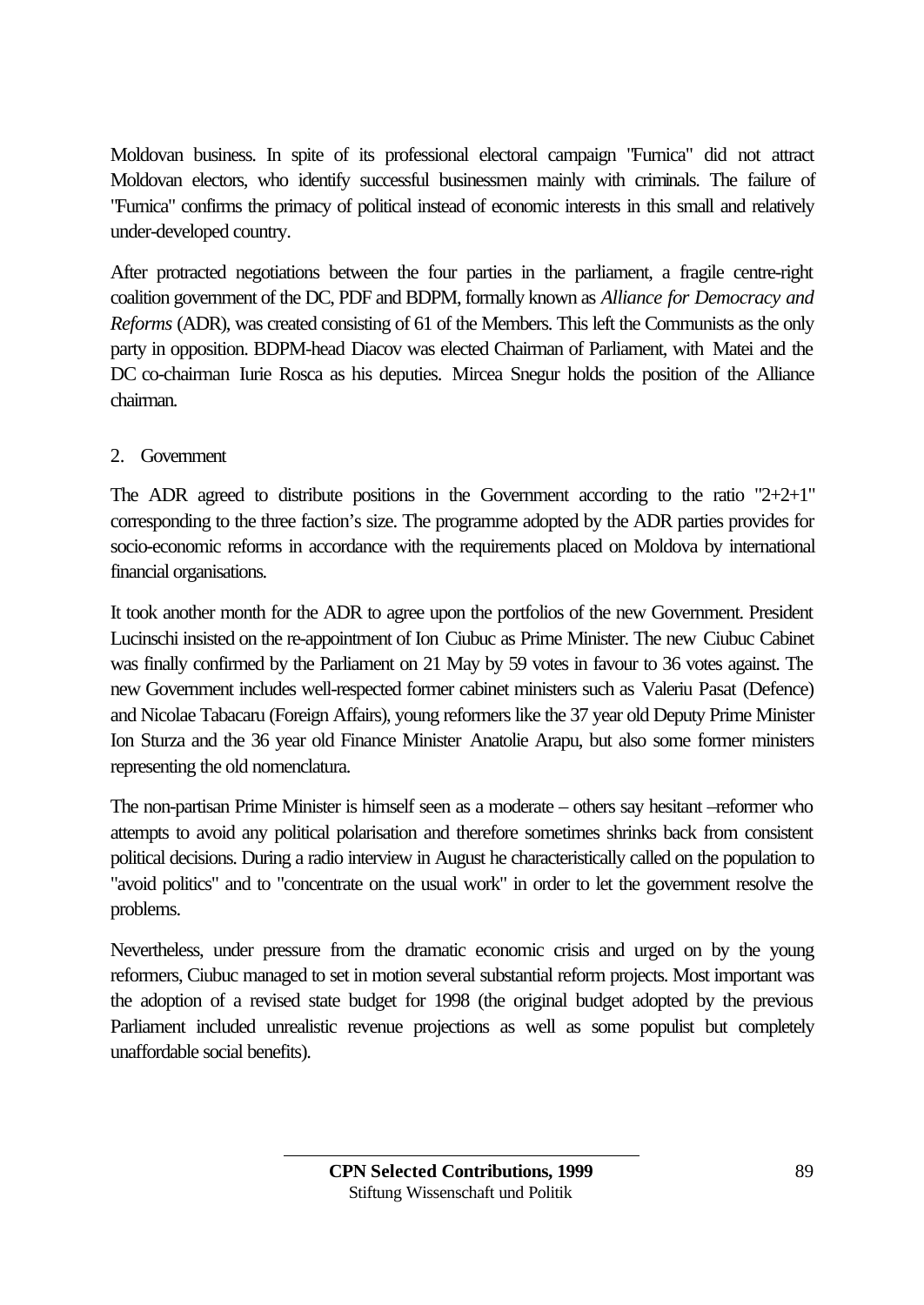# 3. President

Petru Lucinschi, sworn in January 15th 1997, is sometimes portrayed as less reform-oriented than his predecessor, since he was elected with the support of the communist electorate. In fact he seems to be very inclined to compromises that take into account the interests of all parts of society. Not unlike Ciubuc, Petru Lucinschi pursues a cautious modernising course and presents himself as being non-partisan, thus aiming at national reconciliation.

The first 15 months of his Luchinschi's presidency were "lost" given the reform-hostile majority in the previous Parliament and the formation of the new Government can be seen as his greatest political success to date. Key positions are now held by his confidants Ciubuc and Diacov, while his personal rival Snegur was prevented from returning to power. However, it is not clear to what extent the President will be able to promote his policies by exerting influence behind the scenes.

# *II. Central Issues in Current Domestic Politics*

### 1. Stability of the Coalition

Some observers predicted that the ADR would have disintegrated by the summer because of the personal and political differences between the constituent member parties and indeed to some extent within the parties. The right-wing factions unequivocally called for resolute economic reforms, whereas part of the centrist BDPM, which got support from the relatively weak Federation of Trade Unions during pre-election campaign, are more interested in avoiding social hardships for the population. In addition, neither the parliamentary factions nor the Prime Minister and President have any experience with an institutionalised coalition Government.

Since May, a few decisions have been adopted in Parliament by a centre-left majority of deputies from the BDPM and the MCP, but most of these decisions were of minor importance. With the beginning of the autumn session of Parliament in mid-September, the ADR members seem to have overcome their differences. According to ADR-chairman Snegur, both sides have managed to find acceptable forms of co-operation and intend unequivocally to support important laws aimed at promoting reform in Moldova. At the same time, deputy Prime Minsiter Sturza offered his resignation in late September after substantial differences within the Government emerged.

# 2. Reform Policy

In September the Cabinet and Parliament majority decided upon a package of economic and political reform laws which aim to meet the demands of the IMF and the World Bank. Further steps towards restructuring the energy sector were also taken in September when the Parliament adopted laws on electricity and gas reform. The Cabinet already drafted amendments to the Land Code as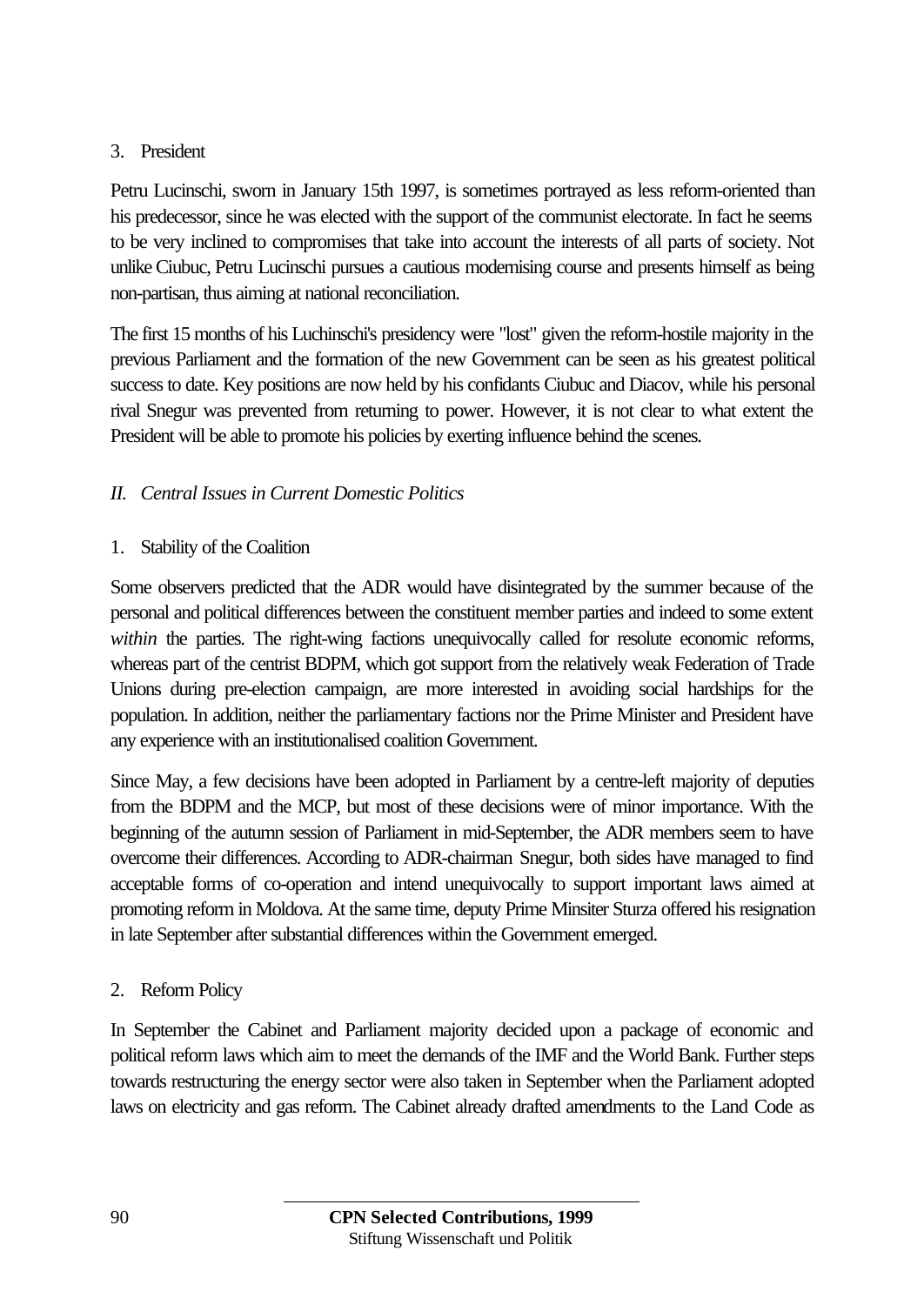well as important laws on local public administration, territorial-administrative reform, and reform of the pension system.

However, the budgetary crisis has still not been resolved and in September the Finance Minister called for another revision of the state budget. According to experts' estimations, Moldova has already lost at least US\$ 100 million because of the financial crisis in Russia and negotiations are continuing with international financial organisations. The IMF and the World Bank officials declared that the resumption of financial assistance to Moldova will be decided on in October.

In the meantime the Cabinet has approved a emergency programme with proposals to cut back public spending by 20 percent. This will be achieved by a 50 percent cut in energy consumption in public buildings, partial closure of village hospitals, introducing of fees for medical services, raising the accommodation fees for students, reducing the amount of time spent in compulsory education, and imposing new tariffs for electricity and heating. In addition, it is intended that a policy of export promotion and import reduction, unconditional repayment of debts for consumed energy, and restoration of ties with investors which have suspended their activities in Moldova will stabilise the economic situation.

# 3. Society

Another proposition included in the Government's emergency measures is a moratorium on strikes and other protest actions by trade unions. This is motivated by the series of strikes, mainly in the public sector (educational and health care system), which have shaken the country over the last months. During July wage arrears in the public sector increased by 50 million Lei to reach a record figure of 569 Million Lei (US\$ 121 million) on 1 August.

The decreasing willingness of the population to accept a further deterioration in their living standards is a serious challenge to the new Government. The Communists have tried to capitalise on this social protest – in September a group of MCP deputies demanded that a vote of no confidence in the Government be put to the Parliament.

Opinion polls reveal a deep division in Moldovan society on questions of social and economic reform. Although the general necessity of reform is acknowledged by a majority, concrete policies such as privatisation of large industry and public services find most support among the elite and little among the bulk of the population. However, parliamentary election results yield a clear mandate for continuing or even intensifying the reform process and observers do not expect any dramatic escalation of social protests in the next months.